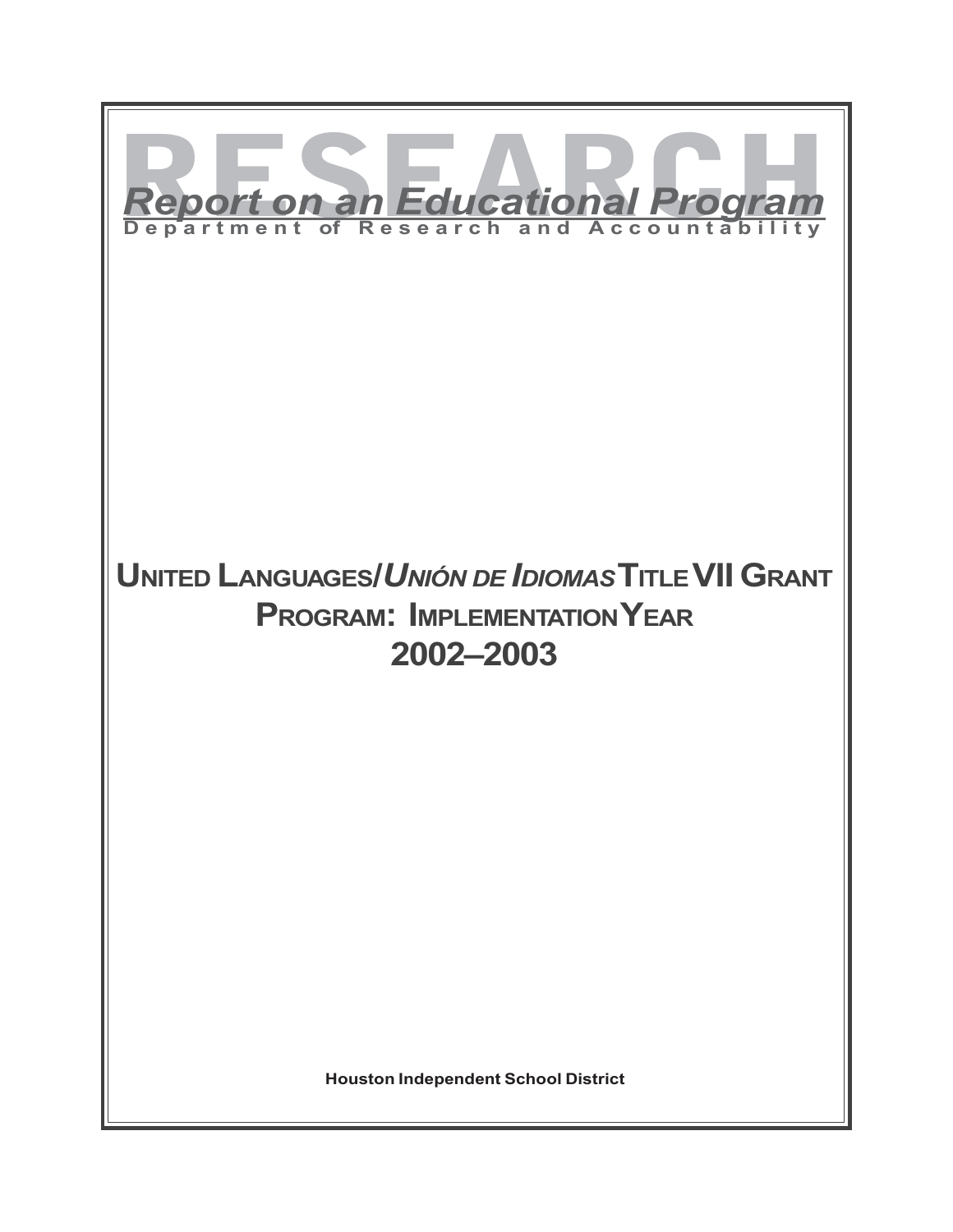

# **HOUSTON INDEPENDENT SCHOOL DISTRICT Board of Education**

**Karla Cisneros, PRESIDENT Dianne Johnson, FIRST VICE PRESIDENT Diana Dávila, SECOND VICE PRESIDENT Arthur M. Gaines, Jr., SECRETARY Manuel Rodríguez, Jr., ASSISTANT SECRETARY** **Laurie Bricker Kevin H. Hoffman Lawrence Marshall Harvin C. Moore**

 **Kaye Stripling SUPERINTENDENT OF SCHOOLS**

**Robert Stockwell CHIEF ACADEMIC OFFICER**

**Kathryn Sánchez ASSISTANT SUPERINTENDENT DEPARTMENT OF RESEARCH AND ACCOUNTABILITY**

 **Chris Huzinec RESEARCH SPECIALIST**

 **Deborah L. Muñiz RESEARCH SPECIALIST**

**Alfredo Gavito RESEARCH MANAGER**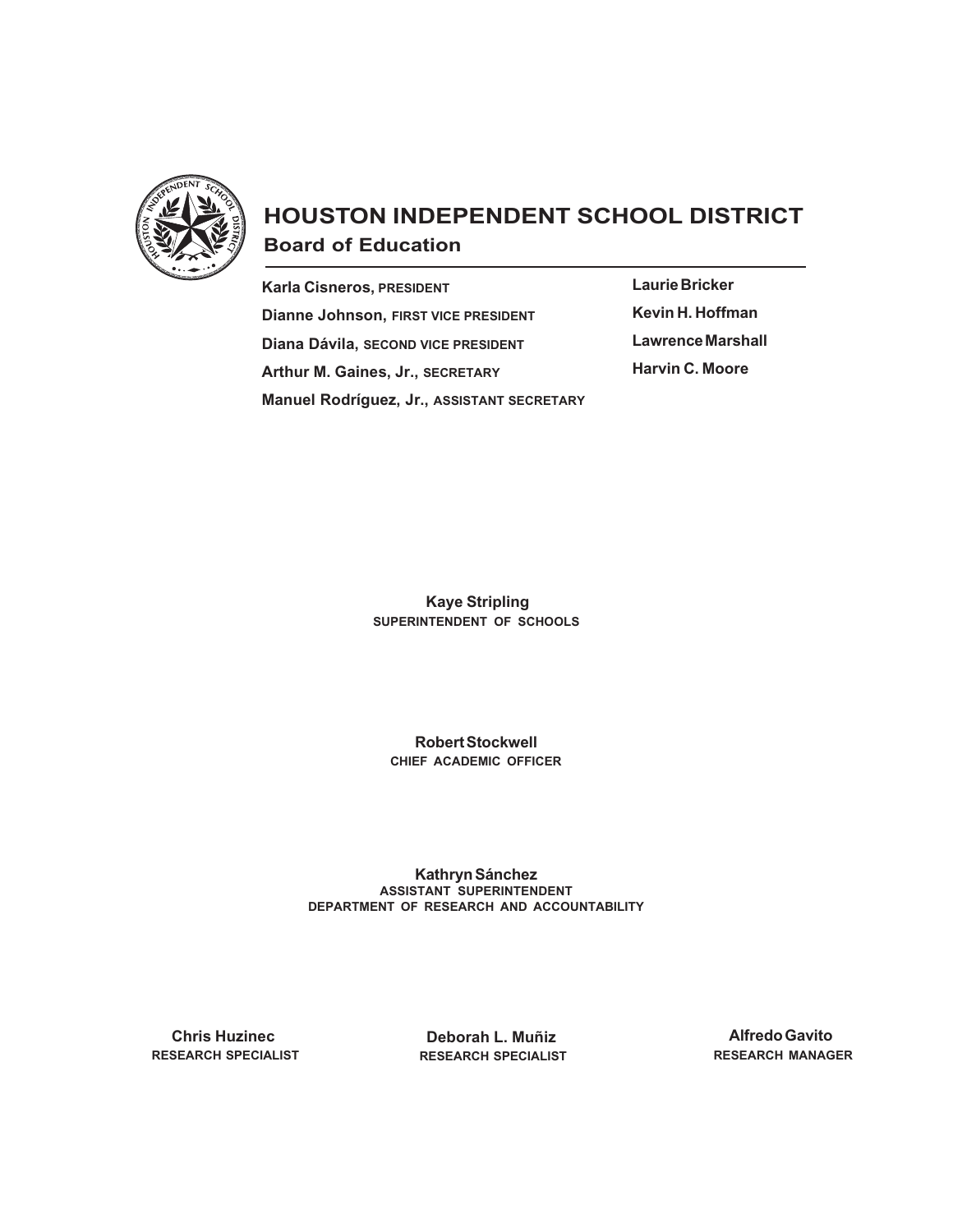## **United Languages/** *Unión de Idiomas* **Title VII Grant Program: Implementation Year 2002–03**

- *Purpose: To describe and evaluate the third year of the United Languages/Unión de Idiomas program.*
- *Design: Multimodal Evaluation Model utilizing both formative and process evaluation methods and qualitative and quantitative descriptive and inferential statistical analysis.*
- *Population: Students, teachers, and school personnel from select HISD schools in the Southeast and South Central districts.*
- *Methods: Qualitative and quantitative collection methods were employed through the use of surveys, program records, descriptions of professional development opportunities, and student and school test score databases.*
- *Findings: The implementation of the United Languages/Unión de Idiomas program was completed with the majority of objectives accomplished. The program has effectively promoted a dynamic and innovative curriculum and has fostered improved academic performance of participating students.*
- *Conclusions: In conclusion, the information examined in this evaluation advocates the need for this program at the participating schools. It also found that the implementation of the program during the third year of the United Languages/*Unión de Idiomas *program suggests that the project has a fundamental basis for further development and integration into the curricular culture of the program schools.*

## **Introduction**

#### **Program Description**

The United Languages/*Unión de Idiomas* program was designed to use Bilingual Maintenance and/or a Two-Way Spanish Immersion model of instruction to provide students with a means to acquire the skills required by a global job market. Specifically, the overall goal of the program is to promote fluency, literacy, and academic excellence in both English and Spanish, through the application of fine arts and technology instruction. Language proficiency will be combined with fine arts and technology to produce a forum for creative expression in both English and Spanish. The following four areas comprise the main components of the program:

- Academic achievement,
- Staff development,
- Parental/community involvement, and
- Family/student support.

The United Languages/*Unión de Idiomas* program is based on the Bilingual Maintenance and/or the Two-Way Spanish Immersion programs, which are additive programs designed to produce bilingual and biliterate students. Additive bilingualism serves as a means to

**HISD RESEARCH AND ACCOUNTABILITY 1**

add another language to the students' repertoire without decreasing the use of their first language. Under both formats, Spanish will be used as the medium of instruction for all students, with an instructional block of time devoted to English language instruction. The inclusion of fine arts and technology in program curriculum will enhance and enrich instructional strategies such as thematic units, interdisciplinary units, cooperative learning, and higher-level thinking skills. The purpose of these bilingual programs is for project students to become proficient in all academic content areas in both English and Spanish.

The Two-Way Spanish Immersion program will be used to serve English Language Learners (ELL) and non-ELL students by using both languages (English and Spanish), with one of the languages being a second language learned for each group, respectively. The Bilingual Maintenance instructional method is designed for Spanish-speaking ELL students. Initially, the majority of the instruction begins in Spanish and gradually over time English instruction is introduced. For the purpose of this program, the federally mandated classification ELL and Limited English Proficient (LEP) which is the term found in state and local practices will be considered to represent the same student population.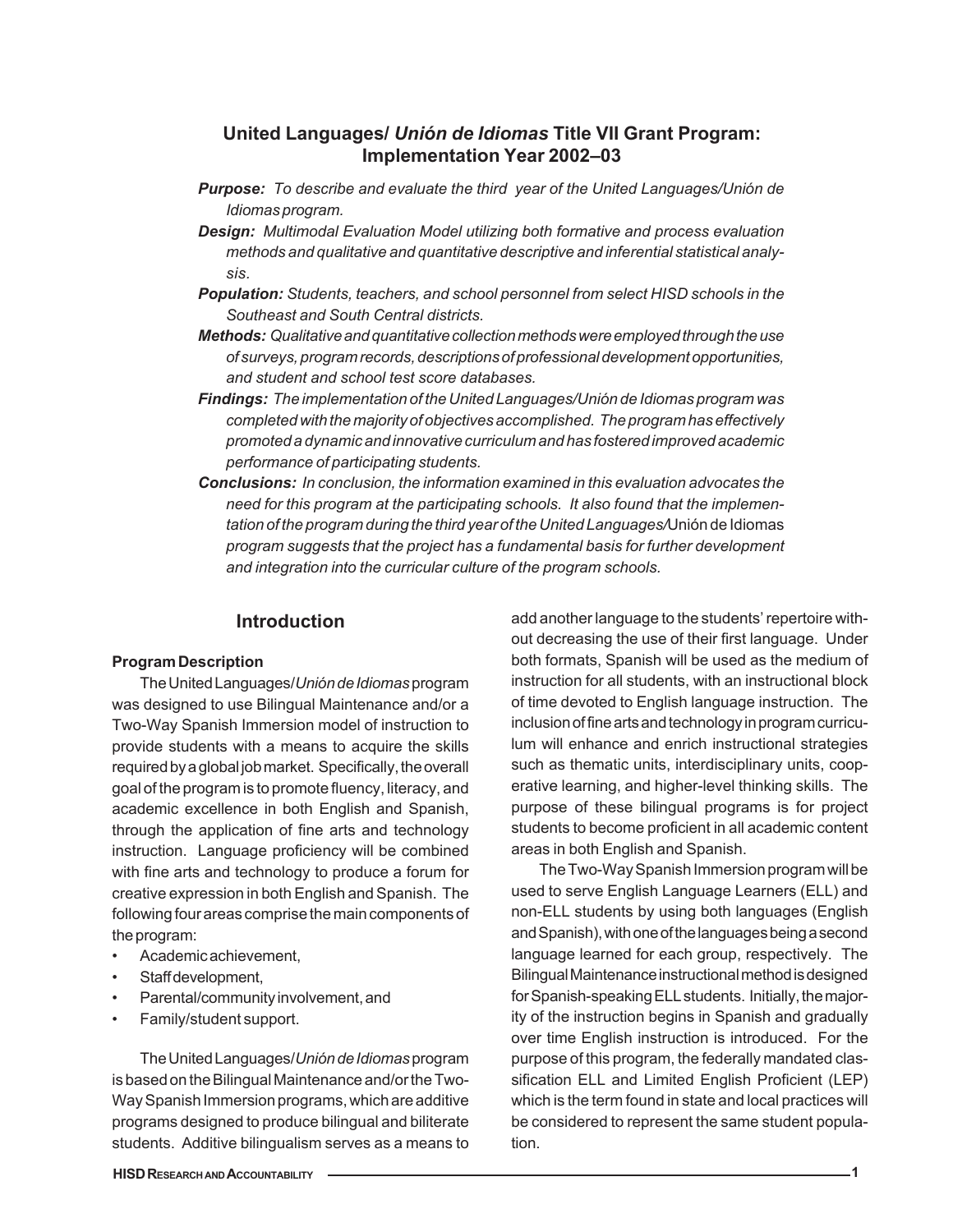The United Languages/*Unión de Idiomas* program is designed to serve sixteen schools in the Southeast and South Central Areas of the Houston Independent School District (HISD). The following two middle schools and fourteen elementary schools are included in the program: Hartman and Stevenson middle schools, Bellfort, Bonner, Brookline, Cornelius, Crespo, Davila, Golfcrest, Gregg, J. R. Harris, Lewis, MacArthur, Peck, Rucker, and Southmayd elementary schools.

The United Languages/*Unión de Idiomas* program is a five-year program. The first year of the project, the 2000–01 school year, was dedicated to the planning and development of the program. The second year was dedicated to the initial implementation of program objectives and activities. The current year (year three) was designed to continue implementation of the bilingual, technology, and fine arts components of the grant at the classroom and schoolwide level as well as continuing to provide professional development opportunities and promote community and parental involvement. The following are the specific goals and objectives that the project is designed to accomplish over the next three years.

- Goal 1: To increase the technology skills and an appreciation for the fine arts for program students.
	- Objective 1: Project teachers will develop a rubric based on TEKS to provide students fine arts and technology based opportunities demonstrating critical, analytical, and creative skills students attained.
- Goal 2: To improve academic achievement of project ELL and non-ELL students.
	- Objective 1: Baseline data for the percentage of students passing each subtest by campus on the TAAS will be collected and trends reported yearly. Pretest and annual results from program participants on the Stanford 9 and Aprenda 2 will be obtained and reported.
- Objective 2: Project students will be pretested on the Texas Primary Reading Inventory (TPRI) or the Spanish version the Tejas-Lee Reading Inventory (Tejas-Lee), and on the Reading Proficiency Test in English (RPTE).
- Goal 3: To improve the instructional skills for school personnel through activities that will address the language and instructional needs of the project students.
- Objective 1: Teacher samples of strategies used to deliver the goals of the program will be collected and examined. In addition, a copy of a teacher observation checklist will be collected and lead

teachers will observe a sample of classroom.

- Objective 2: The number of teachers who attend the training sessions will be monitored and teacher survey rating of the quality and usefulness of the information they received in training will be collected.
- Goal 4: To create a partnership between the educational system, the neighborhood, community, and parents to ensure the academic and social success of the project students.
- Objective 1: In year two, baseline data for the number of volunteers, the type of volunteers involved, the hours they volunteered, and the extent to which an annual increase exceeds 5% over the previous year will be obtained annually.
- Objective 2: A school-community survey will be developed and then conducted and analyzed annually.
- Goal 5: To increase the opportunities for parental literacy skills and provide resource information.
- Objective 1: The number of parents that register for classes and the number that complete the literacy course will be maintained.
- Objective 2: Parents at each project site will utilize community resources throughout the project year as documented by visitation logs.
- Objective 3: The number of parents who attend literacy and parenting classes will be collected based on the documentation provided by project staff.

These goals will be implemented during the five years of the grant's cycle, specifically, the following activities were to be accomplished during the third year of the program.

*The activities for Fall 2002:*

- Continue parent awareness of students academic success;
- Continue to attend local/national conferences;
- Continue teacher training on specific program topics;
- Continue parent instructional training; and
- Provide observation opportunities at the model sites for all schools.

*The activities for Spring 2003:*

- Develop training models and/or videos featuring key program components;
- Assess student academic performance;
- Provide observation opportunities at the model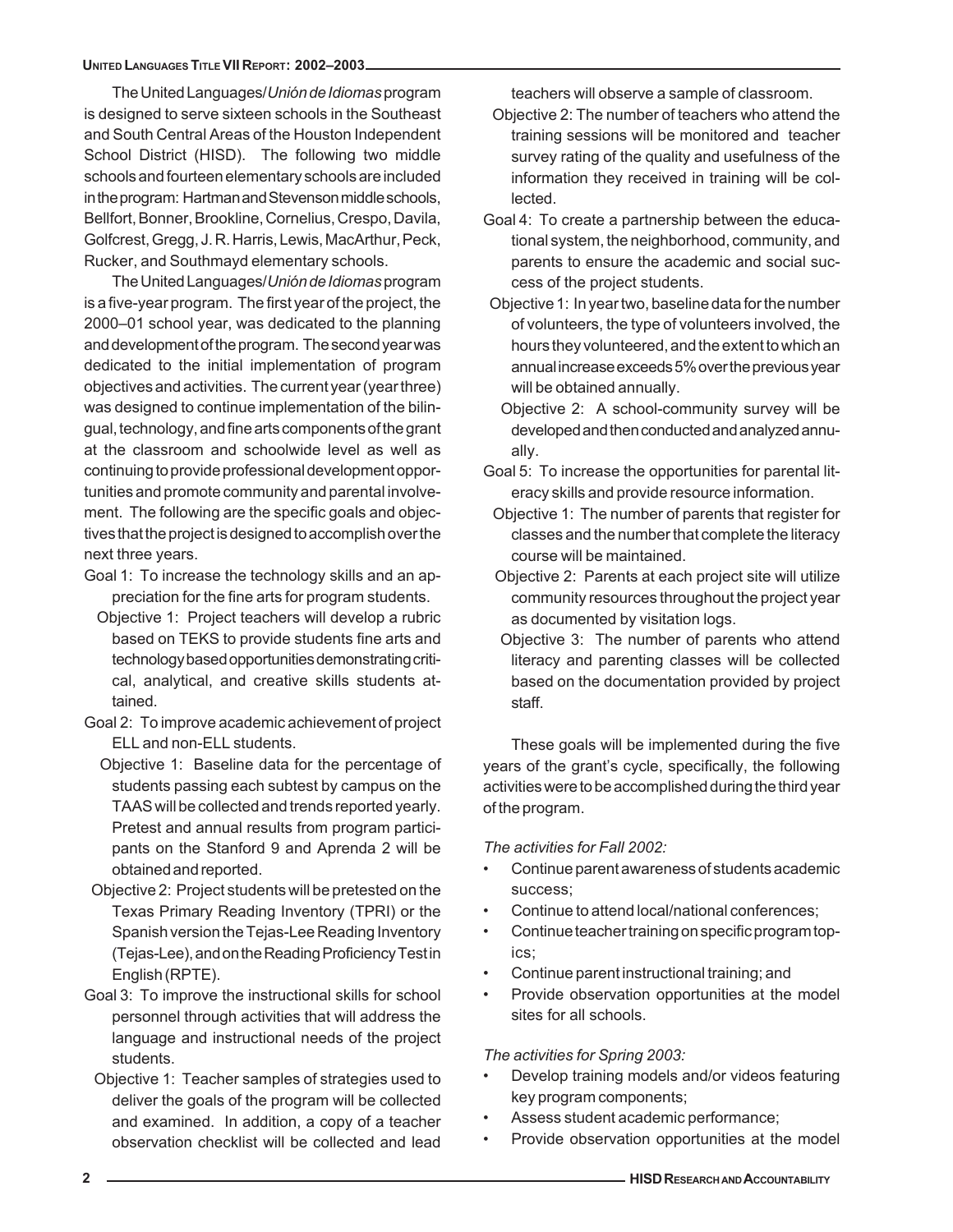sites for all schools.

- Continue program evaluation/data analysis; and
- Conduct training for teachers.

#### *The activities for Summer 2003:*

- Refine curriculum:
- Conduct training on curriculum activities;
- Conduct fine arts training; and
- Train identified SIGHTS teachers.

#### **Previous Evaluation Findings**

The initial implementation year, 2001-02, of the program was evaluated and reported in the Fall of 2002. This evaluation provided a formative picture of the United Languages/*Unión de Idiomas* program. It was used to assess the completion of the following activities.

*The activities for Fall 2001:*

- Implement instructional program at model sites;
- Conduct program orientation for parents;
- Provide technology/fine arts training for parents;
- Continue teacher training; and
- Attend local, state, and national conferences.

#### *The activities for Spring 2002:*

- Conduct program evaluation for baseline data;
- Assess student academic performance;
- Continue teacher training; and
- Conduct training for parents.

#### *The activities for Summer 2002:*

- Refine curriculum;
- Conduct training on curriculum activities;
- Conduct fine arts training; and
- Train identified SIGHTS teachers.

The second year evaluation provided the following feedback and findings to program staff, participating school staff, district administrators and other stakeholders:

- The results of this evaluation indicated that a substantial number of objectives were met to facilitate the continuation of the implementation of the program during the 2002–03 school year.
- In the second year of the United Languages/*Unión de Idiomas* program, program schools continued to serve a population of students conducive to benefit from the goals and objectives of the program. Of the 14,211 students attending program schools during the 2001–02 school year, 6,519 or 46% were served by multilingual instructional curricula. As

an additive program, the United Languages/*Unión de Idiomas* program is uniquely designed to serve such a population of students.

- An examination of the lead teacher meetings indicated that this process acted as an efficient system of discussing and disseminating information about the program and specific program activities. The discussions at the meetings focused primarily on the bilingual components of the program. Additionally, a few meetings did address the fine arts and technology facets of the program. For these meetings the majority of the schools exhibited acceptable levels of representative attendance. Only four schools need to work on their attendance rates in order to ensure a consistent and congruent implementation of the program goals, objectives and activities.
- The results from the classroom observations, the examination of school notebook binders and records of school level activities, maintained by the lead teachers indicated that students had ample opportunities to engage in activities that infused fine arts into bilingual education. Conversely, there were not as many opportunities for students to engage in bilingual activities that involved technology.
- The outcomes from the analysis of the academic performance data provided a preponderance of examples of the effectiveness of the program in improving the academic achievement of ELL students. An improvement in student performance was apparent in the analysis of the year to year performance on the TAAS and RPTE.
- Cross-sectional and longitudinal analysis of TAAS and RTPE suggests that the program has a statistically, significant positive effect in the facilitation of schools effort to improve student academic performance.
- Professional development in the areas of Bilingual Education and the arts was well represented in the program sponsored training opportunities. The other workshops, sponsored by local, state, and national entities, focused primarily on Bilingual Education. The use of technology in instruction as it relates to bilingual methods was under-represented in professional development activities.
- Parents were presented with an overview of the United Languages/*Unión de Idiomas* program during the 2001–2002 school year. The Title VII Coordinator and/or lead teacher conducted parent meetings regarding the United Languages/*Unión de Idiomas* program. Information regarding the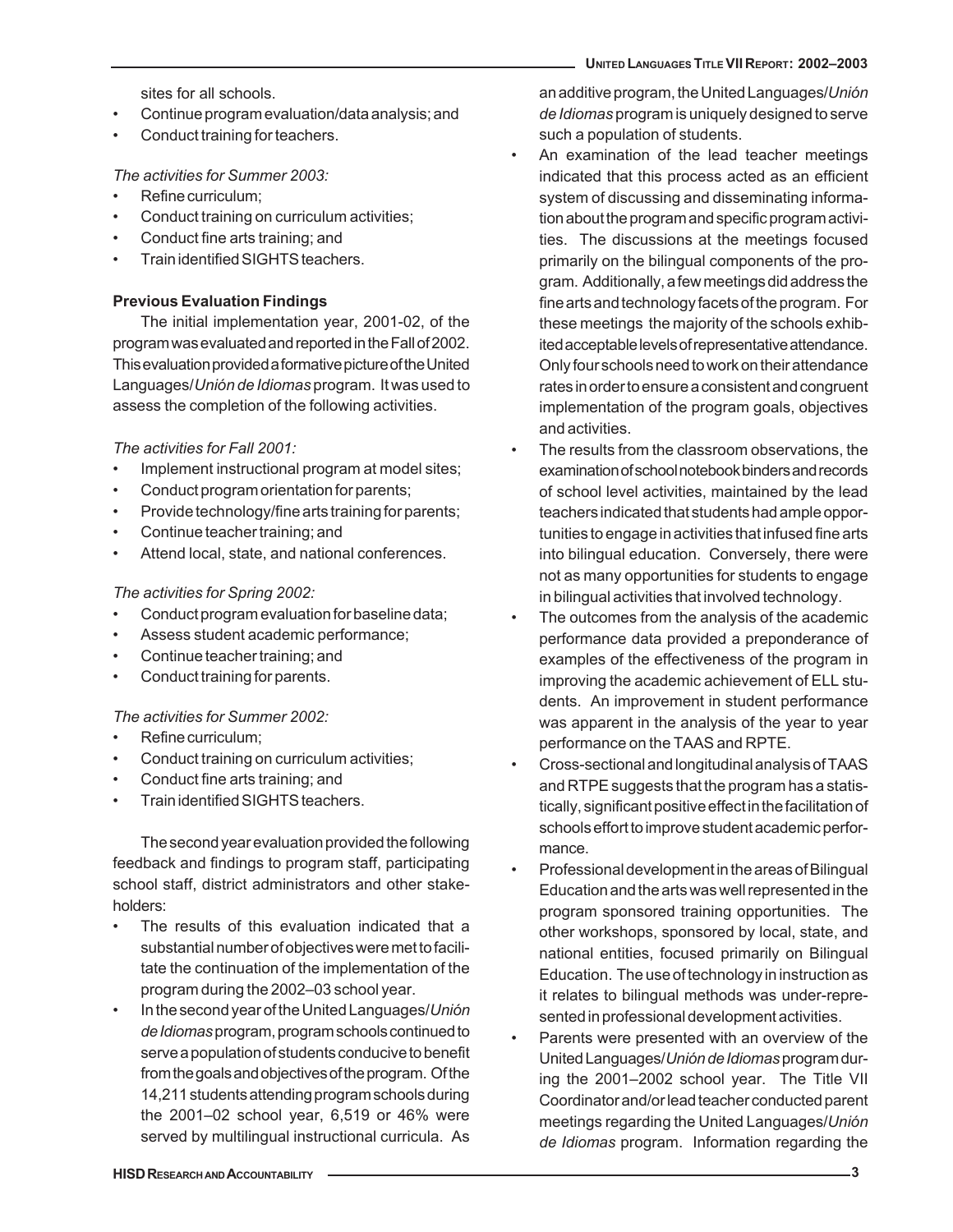United Languages/*Unión de Idiomas* program was also provided for parents during Parent Advisory Committee (PAC) meetings and administrative district meetings.

• Project schools offered adult education classes at their campuses. This goal was also met by providing resource information to parents during meetings held by the Parent Advisory Committee and the administrative district. During the 2001– 2002 school year, nine out of the 16 project schools offered adult education classes. These classes included ESL instruction, parenting skills training, wellness classes, arts and crafts, GED preparation courses, and computer literacy classes.

#### **Budget**

The third year budget for the United Languages/ *Unión de Idiomas* program was \$625,586.40. Program personnel and contract personnel accounted for \$92,161.62 of the budget. Instructional and professional development consultants accounted for \$17,866.00. Supplies and materials accounted for \$140,859.88. Travel expenses combined with conference and workshop registration fees of \$1,332.00. Specific line item analysis of the budget is available upon request from the program coordinator.

#### **Purpose of the Evaluation**

The intent of this report is to assess the third year of the United Languages/*Unión de Idiomas* program. Specifically, the evaluation was designed to examine the second implementation year and the activities that were accomplished during the third year of the grant. This process evaluation was designed to identify and describe program activities and to examine student data in the areas of demographics and student performance. The following research questions were addressed:

- 1. What activities were accomplished to promote fluency, literacy, and academic excellence in both English and Spanish utilizing the delivery system of fine arts and technology?
- 2. What is the academic achievement performance of students at participating program schools?
- 3. What activities were used to improve the instructional skills of personnel in the areas of language instruction, fine arts, technology, and specific program applications?
- 4. What activities were accomplished in order to create a partnership among the United Languages/ Un*ión de Idiomas* program and the neighborhood, community, and parents?
- 5. What opportunities were provided by the program in order to increase parental literacy and provide resource information?

#### **Methods**

#### **Participants**

The participants employed in this program evaluation included the students and select personnel from the 16 schools chosen to participate in the United Languages/*Unión de Idioma*s program. The principal and lead teachers at each school worked with program personnel throughout the initial program planning and development year. Therefore program personnel, lead teachers, and school principals were the main source of program information gathered by the evaluators during the program implementation in the second year of the grant cycle.

Students from program schools are included as participants during the program's implementation. During the 2002–03 school year there were 12,700 students enrolled at the 16 program schools. Of these students 10,065 were served by the 14 elementary schools that participated in the program during the 2002–03 school year, while 2,635 were served by the two middle schools. The demographic data from these schools were collected for the 2002–03 school year to provide a description of the students at the schools that will receive the benefits of the United Languages/*Unión de Idiomas* program. The ethnic composition of the student enrollment at the program schools for the 2002–03 school year is presented in **Table 1***.*

The majority of schools served by the United Languages/*Unión de Idiomas* program have a student enrollment that is primarily composed of Hispanic students. The most homogeneous Hispanic enrollment was found at Brookline, Davila, Golfcrest, Harris, Rucker, and Southmayd elementary schools where 96% of the enrollment was Hispanic, and Bonner and Crespo elementary schools where Hispanic students made up 95% of these schools' enrollments. Only Peck Elementary School had a higher percentage of African American students than Hispanic students with an enrollment comprised of 70% African American and 30% Hispanic. Stevenson Middle School had the largest enrollment of white students at 5%.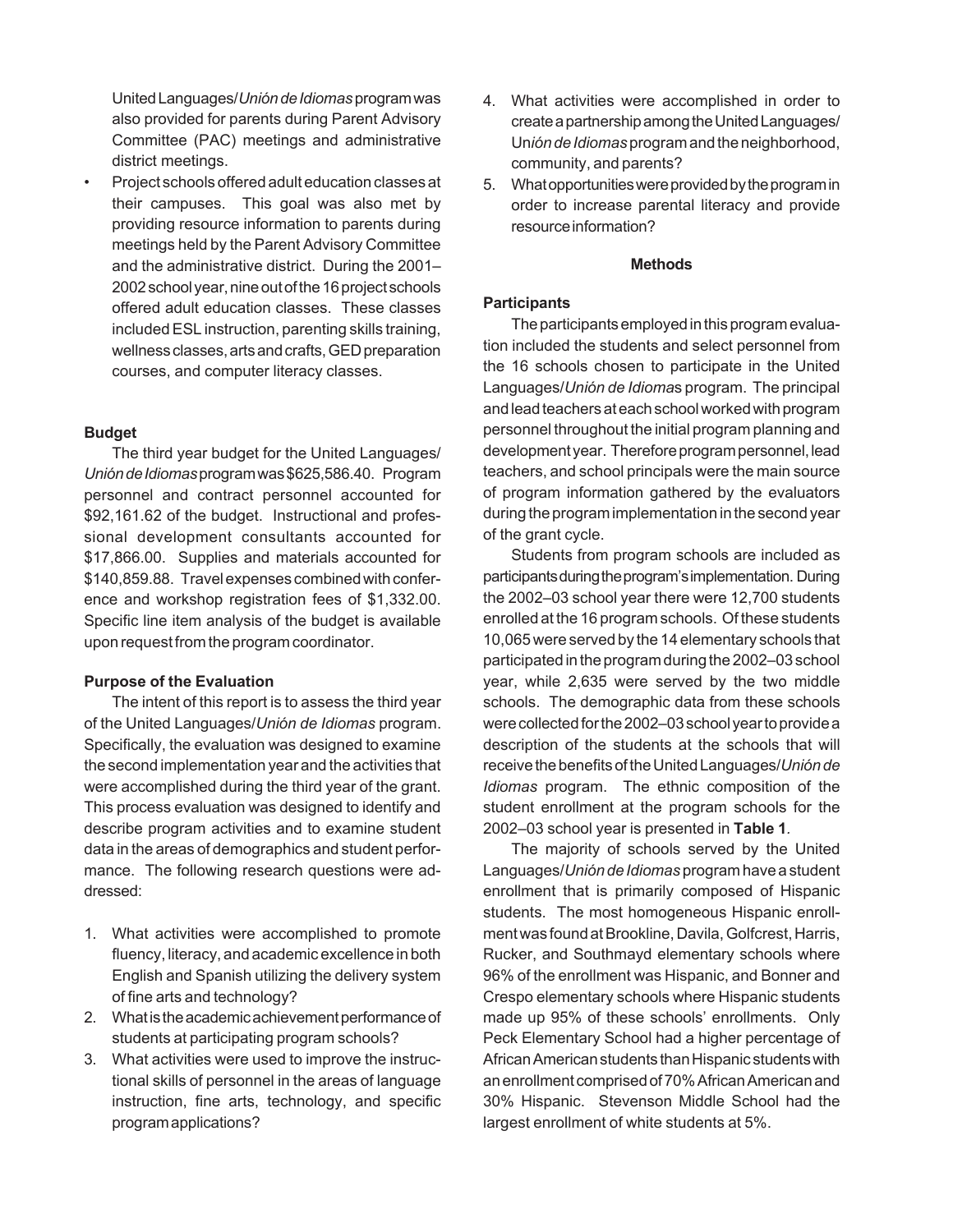| <b>School</b>       | <b>Total N</b> | % African Am | % Asian Am | % Hispanic | % Native Amr | % White |
|---------------------|----------------|--------------|------------|------------|--------------|---------|
| <b>Bellfort ES</b>  | 289            | 28           | <1         | 70         | $\Omega$     |         |
| Bonner ES           | 856            | 2            |            | 95         | <1           |         |
| <b>Brookline ES</b> | 1,080          | 3            | <1         | 96         | O            |         |
| Cornelius ES        | 893            | 27           | 2          | 69         | <1           |         |
| Crespo ES           | 882            | 4            | <1         | 95         | O            |         |
| Davila ES           | 834            |              |            | 96         | O            | 2       |
| Golfcrest ES        | 812            |              |            | 96         | <1           | <1      |
| Gregg ES            | 574            | 40           |            | 59         | 0            |         |
| Harris, J. R. ES    | 792            | 3            | <1         | 96         | 0            |         |
| Lewis ES            | 881            | 20           |            | 79         | 0            | <1      |
| <b>MacArthur ES</b> | 408            | 48           | <1         | 52         | 0            | 0       |
| Peck ES             | 323            | 70           |            | 30         |              |         |
| <b>Rucker ES</b>    | 714            |              | <1         | 96         |              | 3       |
| Southmayd ES        | 727            |              | <1         | 96         |              | 2       |
| Hartman MS          | 1,485          | 30           | 2          | 68         |              |         |
| Stevenson MS        | 1,150          | 4            | 2          | 89         | 0            | 5       |

Table 1: The Percentage of Students Enrolled at Program Campuses by Ethnicity: 2002–03

The United Languages/*Unión de Idiomas* program is designed to be aligned with a variety of other educational programs, including Bilingual, ESL, Gifted and Talented, Honors, Kindergarten and Below (Pre-Kindergarten and Early Childhood), and Special Education programs. The enrollment of students by these other educational programs at participating schools is presented in **Table 2**.

The schools with the largest percentage of students served by bilingual programs were Crespo and Brookline elementary schools with 67% and 63%, respectively. The largest percentages of students served by ESL programs were found at the middle schools, were 19% of the enrollment at Stevenson was served by ESL and 13% were served by ESL at Hartman. The schools with the largest enrollment of gifted and talented students were Davila and Bonner elementary schools where 11% and 8% of the students were in gifted and talented programs, respectively. Honors-level educational instruction is only available at the middle school or higher-grade levels. For Hartman and Stevenson middle schools, 23% and 20% were enrolled in honors programs, respectively, during the 2002–03 school year. Since the program is intending

Table 2: The Percentage of Students Enrolled at Program Campuses by Educational Program: 2002–03

| <b>School</b>       | <b>Total N</b> | % Bilingual | $%$ ESL      | % Gifted | % Honors | % Kinder<br>and Below | % Spec<br>Ed |
|---------------------|----------------|-------------|--------------|----------|----------|-----------------------|--------------|
| <b>Bellfort ES</b>  | 289            | 40          | $\mathbf{0}$ | 0        | 0        | $\Omega$              | 7            |
| Bonner ES           | 856            | 59          | 3            | 8        | 0        | 19                    | 9            |
| <b>Brookline ES</b> | 1,080          | 63          | $<$ 1        | 0        | 0        | 24                    | 4            |
| <b>Cornelius ES</b> | 893            | 31          | 4            | 5        | 0        | 17                    | 5            |
| Crespo ES           | 882            | 67          |              | 4        | 0        | 18                    | 6            |
| Davila ES           | 834            | 60          |              | 11       | 0        | 36                    |              |
| Golfcrest ES        | 812            | 60          |              | 3        | 0        | 29                    | 5            |
| Gregg ES            | 574            | 42          | 2            | 0        | 0        | 35                    | 6            |
| Harris, J. R. ES    | 792            | 55          | 0            | 6        | 0        | 35                    | 5            |
| Lewis ES            | 881            | 54          | $<$ 1        | 0        | 0        | 29                    | 2            |
| <b>MacArthur ES</b> | 408            | 35          | 6            | 0        | 0        | 19                    | 10           |
| Peck ES             | 323            | 19          | 0            |          | 0        | 39                    | 5            |
| <b>Rucker ES</b>    | 714            | 49          | 5            | 3        | 0        | 23                    |              |
| Southmayd ES        | 727            | 48          | 3            | 0        | 0        | 36                    |              |
| Hartman MS          | 1,485          | 6           | 13           | 0        | 23       | 0                     | 15           |
| Stevenson MS        | 1,150          | 0           | 19           | 5        | 20       | 0                     | 11           |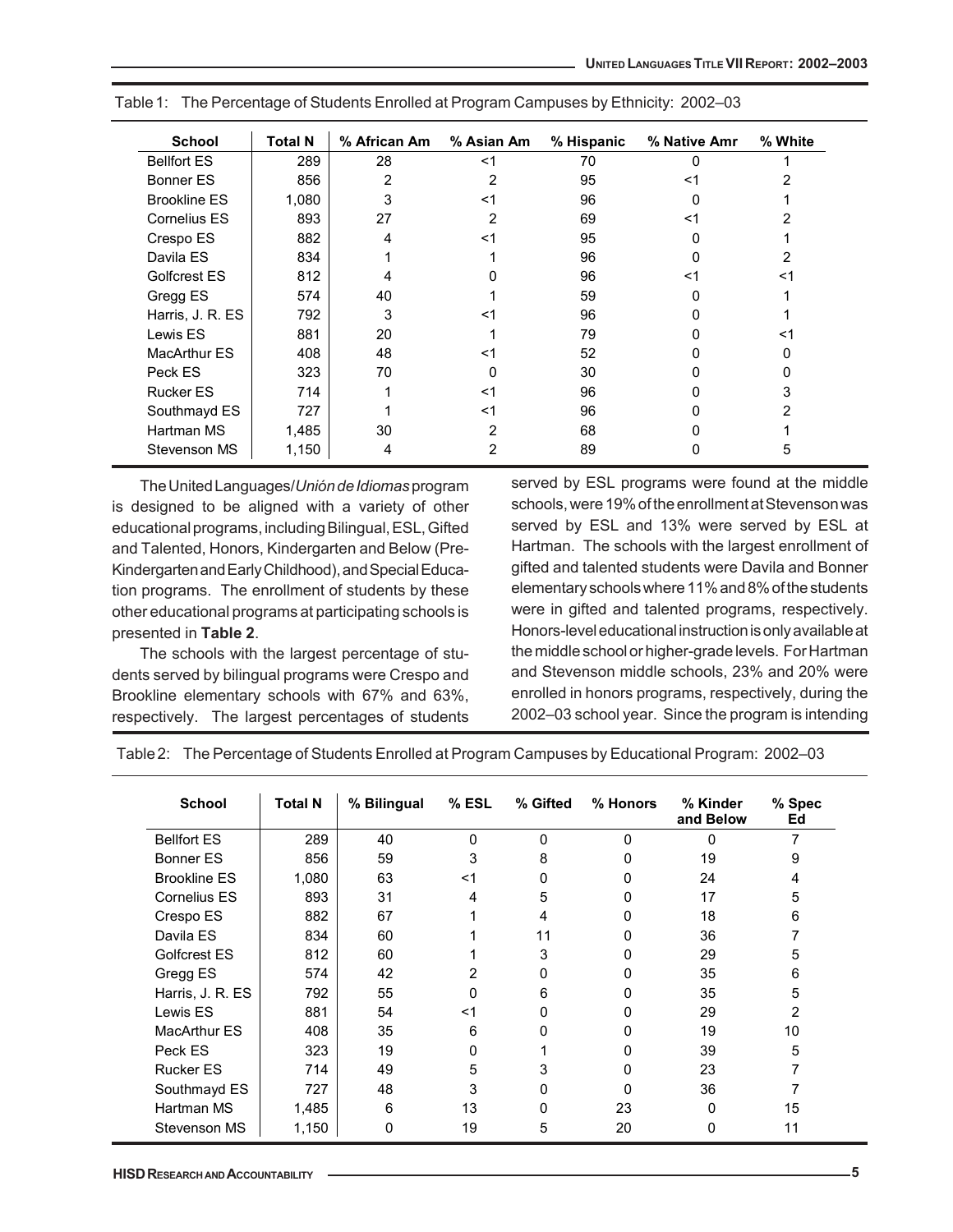#### **UNITED LANGUAGES TITLE VII REPORT: 2002–2003**

to serve students at the earliest ages, it is important to identify the number of students that receive instruction at the Early Childhood, Pre-Kindergarten, and/or Kindergarten levels. Peck Elementary School had the highest percentage of students at these levels with 39%, followed by Davila and Southmayd elementary schools with 36% enrollment. The largest enrollment of Special Education students was found at the program middle schools, where 15% of the enrollment at Hartman and 11% at Stevenson received Special Education instruction. The elementary school with the highest percentage of Special Education students was MacArthur Elementary School where 10% were served.

To express the need for the United Languages/ Un*ión de Idiomas* program, it was important to identify the percentage of students at program schools that were categorized as having limiting environmental factors. Specifically, the student enrollment at the program schools was examined to determine the percentage of students that were at risk for academic failure, from economically disadvantaged backgrounds, and limited in terms of English language proficiency. The results from this examination of the enrollment data are presented in **Table 3**.

Fourteen program schools had at least 90% of their students qualify as economically disadvantaged students. Cornelius Elementary School and Stevenson

|                     | tors: 2002–03  |              |                        |          |
|---------------------|----------------|--------------|------------------------|----------|
| <b>School</b>       | <b>Total N</b> | % At<br>Risk | % Eco<br><b>Disadv</b> | %<br>LEP |
| <b>Bellfort FS</b>  | 289            | 69           | 96                     | 42       |
| <b>Bonner FS</b>    | 856            | 80           | 97                     | 67       |
| <b>Brookline FS</b> | 1,080          | 82           | 96                     | 71       |
| Cornelius FS        | 893            | 55           | 89                     | 38       |
| Crespo ES           | 882            | 80           | 96                     | 71       |
| Davila FS           | 834            | 74           | 96                     | 65       |
| Golfcrest ES        | 812            | 76           | 98                     | 64       |
| Gregg ES            | 574            | 63           | 98                     | 47       |
| Harris, J. R. ES    | 792            | 74           | 98                     | 63       |
| Lewis ES            | 881            | 71           | 96                     | 56       |
| MacArthur ES        | 408            | 69           | 97                     | 45       |
| Peck ES             | 323            | 39           | 95                     | 20       |
| <b>Rucker ES</b>    | 714            | 73           | 94                     | 60       |
| Southmayd ES        | 727            | 69           | 94                     | 53       |
| Hartman MS          | 1,485          | 67           | 91                     | 20       |
| Stevenson MS        | 1,150          | 66           | 89                     | 21       |

Table 3: The Percentage of Students Enrolled at Program Campuses by Student DescripMiddle School still had high percentages of economically disadvantaged students with 89%. This information supports the need for the program to address issues related to low socioeconomic status, such as, providing parent and community resources, parent literacy classes, as well as instructional efforts directed at improving student academic performance. Similarly, 14 of the 16 program schools had at least 63% of their enrollment categorized as being at risk for academic failure, further necessitating a focus on student academic performance and improving the involvement of parents and the community in the education process. The most important factor in the United Languages/ *Unión de Idiomas* program is its goal to serve LEP/ELL students. Of the 16 program schools, 9 have enrollments that are at least 50% LEP/ELL. The schools with the highest percent of LEP/ELL students in their enrollment were Brookline and Crespo elementary schools at 71% each.

A second sample of students served by program schools was also examined in this evaluation of the United Languages/Un*ión de Idiomas* program. Since the most direct application of the program is to serve English language learners (ELL), students that were served by bilingual and ESL instruction were categorized and evaluated. Students who where identified as being ELLs and served by bilingual instructional programs are classified as YB students by HISD. Students that were identified as being ELLs and served by ESL instructional programs are classified as YE students by HISD. The number and percentage of these students by grade level for the current and baseline years are presented in **Table 4**.

During the 2002–03 school year 6,170 ELL students were served by either bilingual or ESL instruction at the United Languages/*Unión de Idiomas* program schools. This was 349 less ELL students served than in 2001–02. Also in 2002–03, 88% of the ELL students were served by Bilingual instruction, 1% less than in 2001–02. In grades K–3, 98% of ELL students at each grade were served by bilingual instructional programs. This is highly reflective of the program's aim to promote developmental and two-way bilingual instruction, especially at the early grades.

School level data from this second sample included in the evaluation of third year of the United Languages/ Un*ión de Idiomas* program are presented in **Table 5**.

#### **Data Collection and Analysis**

A formative and process evaluation model was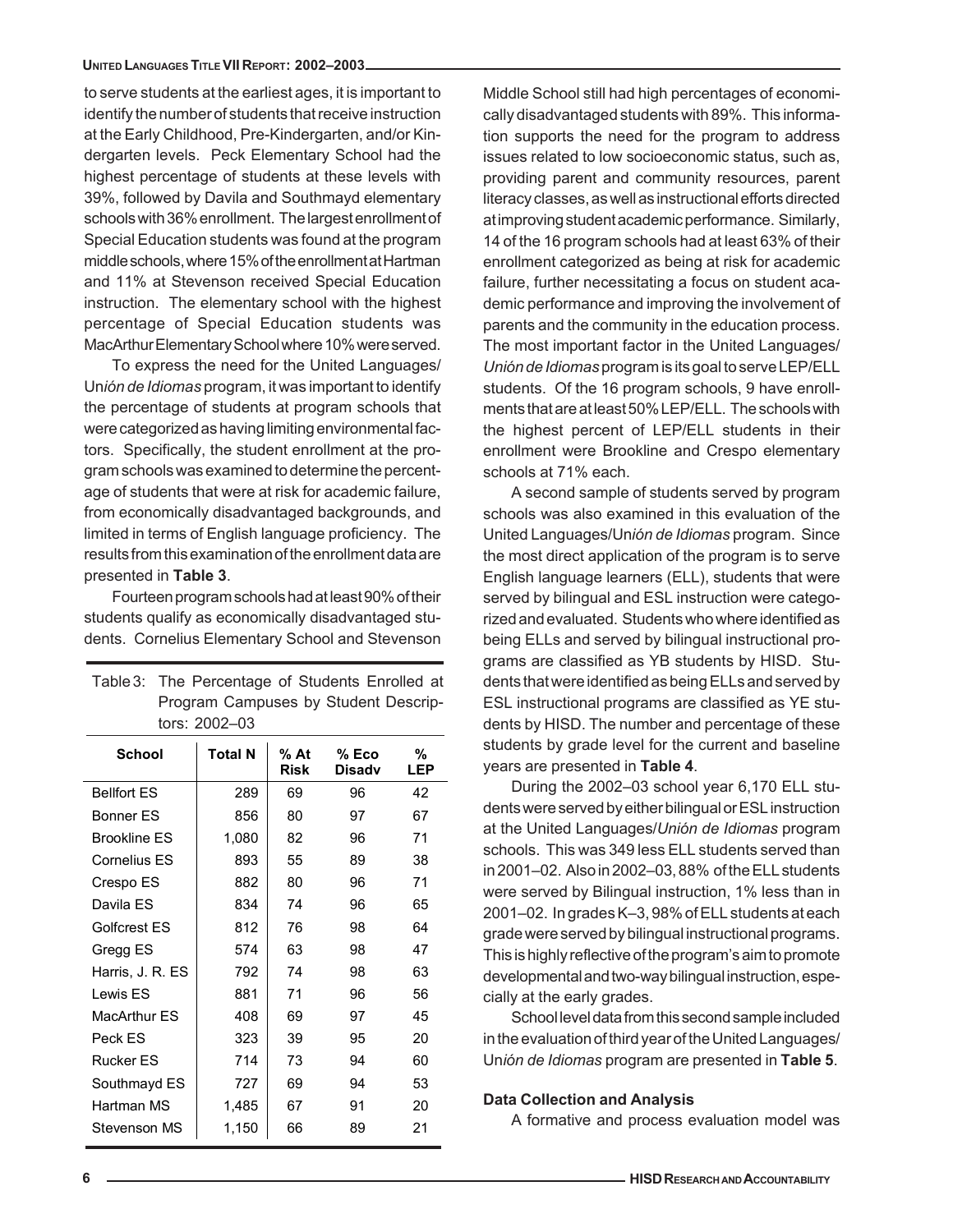|                |                  | 2001-02 |     |     |     |                  |       | 2002-03 |     |                |
|----------------|------------------|---------|-----|-----|-----|------------------|-------|---------|-----|----------------|
| Grade          | <b>Total ELL</b> | YB      | YE  | %YB | %YE | <b>Total ELL</b> | YΒ    | YE      | %YB | %YE            |
| EC             | 16               | 6       | 10  | 38  | 63  | 16               | 6     | 10      | 38  | 63             |
| <b>PK</b>      | 807              | 776     | 31  | 96  | 4   | 805              | 774   | 31      | 96  | 4              |
| K              | 895              | 881     | 14  | 98  | 2   | 855              | 841   | 14      | 98  | $\overline{2}$ |
| 1              | 942              | 926     | 16  | 98  | 2   | 942              | 926   | 16      | 98  | $\overline{2}$ |
| $\overline{2}$ | 932              | 918     | 14  | 98  | 2   | 932              | 918   | 14      | 98  | $\overline{2}$ |
| 3              | 928              | 912     | 16  | 98  | 2   | 927              | 911   | 16      | 98  | $\overline{2}$ |
| $\overline{4}$ | 819              | 780     | 39  | 95  | 5   | 645              | 606   | 39      | 94  | 6              |
| 5              | 552              | 485     | 67  | 88  | 12  | 420              | 353   | 67      | 84  | 16             |
| 6              | 235              | 28      | 207 | 12  | 88  | 235              | 28    | 207     | 12  | 88             |
| $\overline{7}$ | 191              | 26      | 165 | 14  | 86  | 191              | 26    | 165     | 14  | 86             |
| 8              | 202              | 42      | 160 | 21  | 79  | 202              | 42    | 160     | 21  | 79             |
| Total          | 6,519            | 5,780   | 739 | 89  | 11  | 6,170            | 5,431 | 739     | 88  | 12             |

Table 4: The Number and Percentage of ELL Students Served by the Program by Grade: 2001–02 and 2002–03

| Table 5: The Number and Percentage of ELL Students Served by the Program by School: 2001–02 and 2002–03 |  |
|---------------------------------------------------------------------------------------------------------|--|
|                                                                                                         |  |

|                     |                  |     | 2001-02 |     |       |                  |     | 2002-03        |              |                |
|---------------------|------------------|-----|---------|-----|-------|------------------|-----|----------------|--------------|----------------|
| <b>SchName</b>      | <b>Total ELL</b> | YΒ  | YE      | %YB | %YE   | <b>Total ELL</b> | YΒ  | YE             | %YB          | %YE            |
| <b>Belfort ES</b>   | 118              | 117 | 1       | 99  | 0.8   | 80               | 79  | 1              | 99           | 1              |
| <b>Bonner ES</b>    | 558              | 531 | 27      | 95  | 4.8   | 477              | 450 | 27             | 94           | 6              |
| <b>Brookline ES</b> | 886              | 884 | 2       | 99  | 0.2   | 885              | 883 | $\overline{2}$ | 100          | 0              |
| Cornelius ES        | 376              | 327 | 49      | 87  | 13.0  | 376              | 327 | 49             | 87           | 13             |
| Crespo ES           | 652              | 638 | 14      | 98  | 2.1   | 610              | 596 | 14             | 98           | $\overline{2}$ |
| Davila ES           | 500              | 490 | 10      | 98  | 2.0   | 433              | 423 | 10             | 98           | 2              |
| Golfcrest ES        | 588              | 580 | 8       | 99  | 1.4   | 588              | 580 | 8              | 99           | 1              |
| Gregg ES            | 336              | 327 | 9       | 97  | 2.7   | 334              | 325 | 9              | 97           | 3              |
| Harris, J. R. ES    | 424              | 424 | 0       | 100 | 0.0   | 388              | 388 | 0              | 100          | 0              |
| Lewis ES            | 478              | 474 | 4       | 99  | 0.8   | 478              | 474 | 4              | 99           | 1              |
| <b>MacArthur ES</b> | 171              | 147 | 24      | 86  | 14.0  | 171              | 147 | 24             | 86           | 14             |
| Peck ES             | 65               | 65  | 0       | 100 | 0.0   | 62               | 62  | 0              | 100          | 0              |
| <b>Rucker ES</b>    | 384              | 350 | 34      | 91  | 8.9   | 360              | 326 | 34             | 91           | 9              |
| Southmayd ES        | 355              | 330 | 25      | 93  | 7.0   | 300              | 275 | 25             | 92           | 8              |
| Hartman MS          | 297              | 96  | 201     | 32  | 67.7  | 297              | 96  | 201            | 32           | 68             |
| Stevenson MS        | 331              | 0   | 331     | 0   | 100.0 | 331              | 0   | 331            | $\mathbf{0}$ | 100            |

employed to collect information about the second implementation year of the United Languages/*Unión de Idiomas* program during the third year of the program's grant. The current evaluation was designed to investigate the activities performed in the application of curriculum and activities at the campus and classroom levels during the 2002–03 school year.

To determine the comprehensive and global effect of the continual development and implementation of the United Languages/*Unión de Idiomas* program during the 2002–03 school year, information was collected from several sources. The first source of information was the program personnel, specifically the project coordinator. The second source was the principal and lead teacher meetings that were conducted during the school year. This information included meeting agendas, meeting notes, and surveys given to the principals and lead teachers during meetings. The third source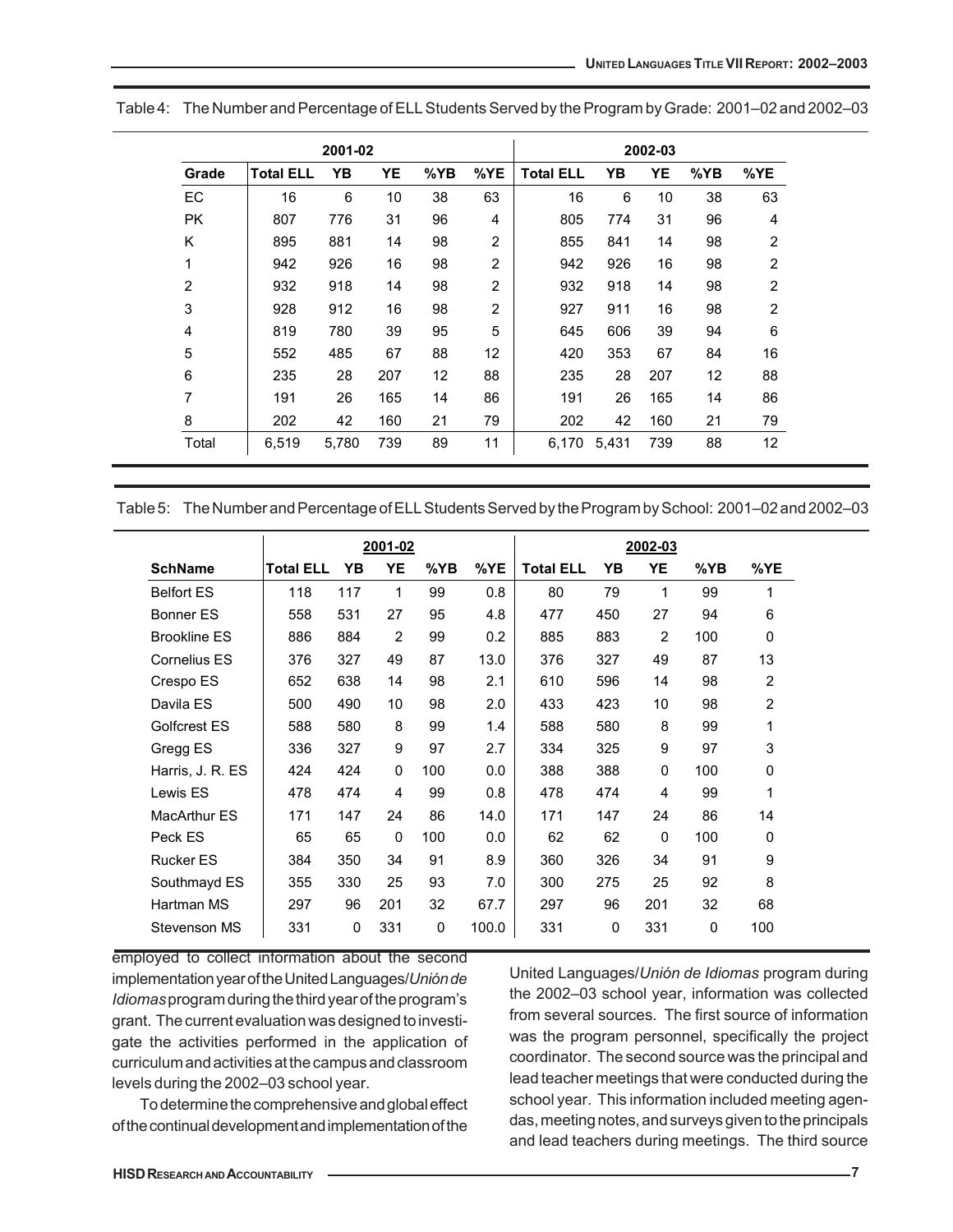#### **UNITED LANGUAGES TITLE VII REPORT: 2002–2003**

was structured classroom observations conducted by the evaluators. A fourth source of information was program notebooks kept by the program director and each of the lead teachers. A fifth source of data was a lead teacher survey. These sources of information were used to glean information from program and school personnel about the needs of their schools in relationship to the grant and their perceptions about the development and implementation of the program and its activities. The structured classroom observation form and the lead teacher survey employed for this procedure is included in **Appendix A**. Program information at the school level about the implementation of program activities were collected by lead teachers and program staff and chronicled in a United Languages/*Unión de Idiomas* notebook binder maintained for each school. Information collected in these notebooks detailed the activities implemented at the schools to accomplish the program goals. Information about the application of the bilingual curriculum and its infusion with fine arts and technology were enumerated. Similarly, efforts to create a partnership between the program and the parents and community as well as providing opportunities for parental literacy were collected.

In the area of improving student technology skills and increasing fine arts appreciation, information was collected about the materials purchased and the instructional activities identified to be used in this process. Descriptions of these materials and activities were collected from the project director.

Academic achievement data were collected during the 2002–03 school year in order to determine the effectiveness of the program's efforts to improve student academic performance through the comparison of these results with data from the first two years of the program. Also where necessary baseline data for the schools participating in the United Languages/Un*ión de Idiomas* program were also collected. Specifically, program and campus level data were collected from the Reading Proficiency Test of English (RPTE) from the 2002–03 school year and compared to the previous two year's performance.

Because of changes in HISD policy brought on by psychometric constraints resulting from the revision of the districtwide norm-referenced tests (NRT), the Stanford 9 and Aprenda, baseline information for these measures had to be recollected. Specifically, since Harcourt-Brace, the testing company, updated the norms of these NRT instruments, new results needed to be collected to provide the basis of reliable and valid comparisons. Therefore, this report includes a com-

parison of the 2002–03 and 2001–02 Stanford and Aprenda results from program ELL students. However it does not include results from the 2000–01 administration which was based on previous norms.

Because of changes in Texas education policy, the statewide test used in 2002–03 was the Texas Assessment of Knowledge and Skills (TAKS). During the previous two year the Texas Assessment of Academic Skills (TAAS) was used as mandated by the state. For this report previous TAAS results are included in a comparison analysis to chronicle student academic progress. Also, baseline TAKS data was collected and presented for the 2002–03 school year.

The TAAS was the criterion-referenced test (CRT) of academic achievement used as a statewide assessment of student performance in the state of Texas prior to the 2002-03 school year. The TAAS represents a comprehensive assessment of the instructional targets delineated in the essential elements found in the Texas Essential Knowledge and Skills (TEKS), the state-mandated curriculum, and higher-order thinking skills and problem-solving ability. The criteria objectives for the TAAS differ by grade because of the developmental nature of the essential elements described in the TEKS. There is an English and Spanish version of the TAAS. This measure is used to assess reading and mathematics at grades 3–8 and 10, writing at grades 4, 8, and 10, and science and social studies at grade 8. The TAAS data were collected for several different student samples. Specifically, the results from all students taking either the English or Spanish version of the test were collected and combined. Data from two samples of students were collected. Specifically, cross-sectional data were collected from two groups, ELL students served by the program during the 2001-02 school year and those ELL students served by the program during the 2000–01 school year as a comparison. The longitudinal sample of ELL students included students served during the 2001-02 school year who had valid CRT data from the 2000–01 administration of the TAAS. For each of these student samples, the percentages of students meeting minimum expectations were calculated by and across grade levels for each program campus and the program-wide level.

TAKS is a completely reconceived testing program. It includes more of the state curriculum, the Texas Essential Knowledge and Skills (TEKS), than TAAS did and asks questions in more authentic ways. TAKS has been developed to better reflect good instructional practice and to more accurately measure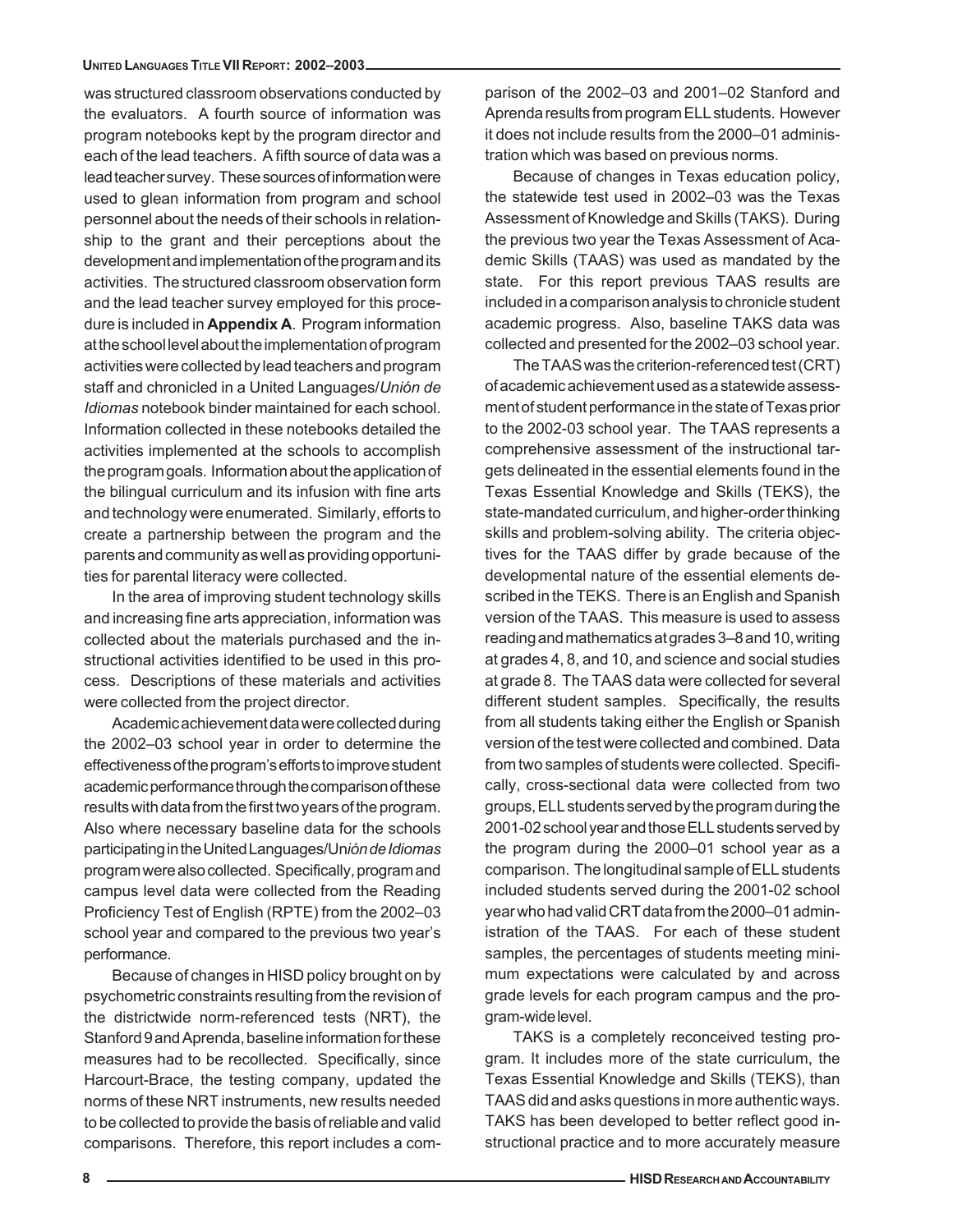The Stanford 9 is a nationally accredited normreferenced test of academic achievement designed to assess students in grades K–12 in a variety of academic areas. HISD uses the Stanford 9 to assess all of its students in grades 1–11 that receive language and reading instruction in English. Students that receive language and reading instruction in Spanish are assessed by Aprenda which is the Spanish language equivalent to the Stanford 9. Test information was reported using Normal Curve Equivalent (NCE) scores by grade level for each program school. The Stanford 9 results were reported for all classified by HISD as LEP. Student results from the reading, math, and language arts were collected. For the Aprenda, results were collected from the reading, math, and language subtests of students instructed primarily in Spanish.

The RPTE is a criterion-referenced measure developed by TEA to provide information about students' current reading levels in order to show how well they are developing the ability to read in English. Similarly to the TAAS and TAKS, the RPTE is linked to the TEKS, but its focus is primarily on reading so that it can be used to determine the level of English reading proficiency on a continuum of beginning level reading to advanced level reading in English. For this grant, the RPTE is used to assess LEP students in grades 3–8. For this report, the percentage of students that were at the beginning, intermediate, and advanced levels of the RPTE were calculated for each project school by and across grades. Scale scores were used to effect inferential analysis of longitudinal results with a repeated measures design.

To assess the degree in which the instructional skills of school personnel were addressed during the second year of the program, information was collected about the professional development activities that were offered to teachers at program schools. A description of each opportunity was obtained and an accounting of the number of teachers that attended these sessions was recorded. When available, teacher evaluations of the training sessions were collected. The evaluation instruments used to assess training opportunities are included in **Appendix B**.

Information on the activities used to create a partnership between the United Languages/Un*ión de* *Idiomas* program and the neighborhood, community, and parents were documented. Specifically, information was collected from the program overview meeting conducted for parents.

Information on the opportunities that were provided by the program in order to increase parental literacy and provide resource information was collected for the planning and development year of the program. Descriptions of the opportunities planned for the program schools were collected.

A multimodal method was used to analyze the data collected for initial implementation year of the United Languages/*Unión de Idiomas* program. Since this first year focused on the development of the program at the school level, the majority of information is examined by descriptive means. The results from surveys were analyzed using both qualitative and quantitative methods. Student academic performance was analyzed using quantitative methods in order to create a set of baseline data to use as a comparison with future academic performance. When valid data were available (TAAS, RPTE, Stanford, and Aprenda) two samples were used to provide a cross-sectional and longitudinal examination of progress in the academic performance of ELL students. Within these analyses, when the scale of the data allowed, a repeated measures t-test (parametric statistic) was used to test for statistical significance.

#### **Results**

**What activities were accomplished to promote fluency, literacy, and academic excellence in both English and Spanish utilizing the delivery system of fine arts and technology?**

In order to promote the activities and support the curriculum espoused by the United Languages/*Unión de Idiomas* program an active delivery system is necessary. In order to guide and facilitate the implementation of the program curriculum and to supply support and disseminate information, lead teachers were recruited and trained during the 2000-01 school year in the fundamentals of the program. These teachers were charged with the responsibility of liaison between the program and its goals and objectives and the 16 participating school. These teachers along with the school principals supply the essential link between the program and the students and schools it serves.

The first activity accomplished in order to increase students' skills in technology and their appreciation for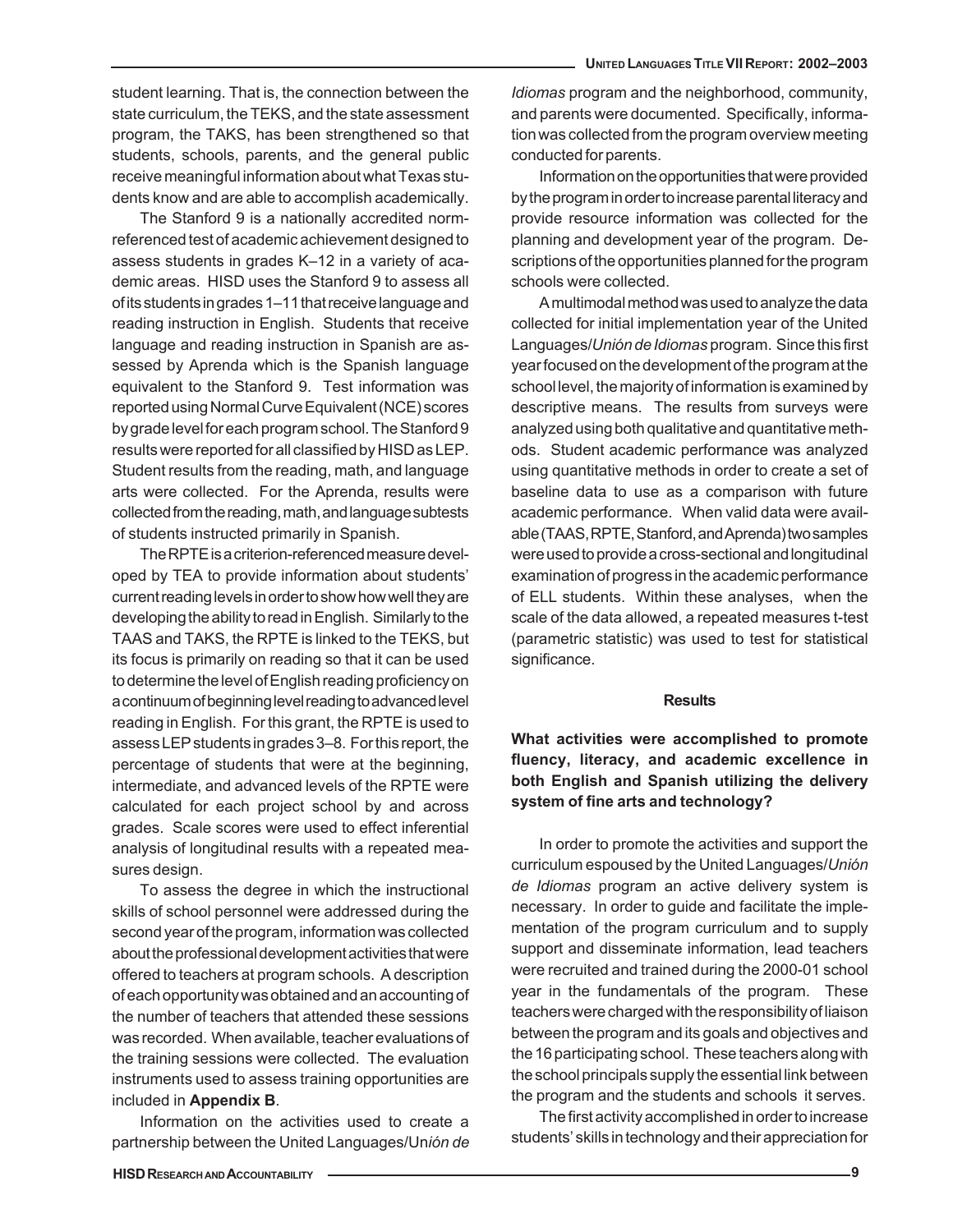the fine arts was for the program director to define the role of lead teacher and to select lead teachers at each program school. The lead teachers are instilled with the responsibility to act as a conduit for the activities and information provided by the program at their school. The specific responsibilities for this position are as follows:

- Disseminate program information to administration, teachers, and parents;
- Provide program information to the community through media sources;
- Serve as quality control liaison;
- Monitor the implementation of the program;
- Provide a substitute once a month;
- Plan program related staff development activities; and
- Monitor LPAC assessment and decision-making processes.

Teachers selected for the position of lead teacher must meet a standard of set requirements.

- The following requirements compose this standard:
- Texas Teaching Certificate;
- Minimum 3 years experience in Bilingual/ESL field;
- Fluent in Spanish and English:
- Strong interpersonal skills; and
- Strong leadership skills.

An important process in the implementation of the program was the identification of a project representative at each participating campus. To fulfill this need, lead teachers were selected at each program school. The lead teachers and principals for the United Languages/*Unión de Idiomas* program schools are identified in **Table 6**.

#### **Lead Teacher Meetings**

The implementation of the program was monitored by chronicling the lead teacher meetings held throughout the school year. Specifically, the agendas of these meetings are described and the teacher attendance records presented.

#### *August 29, 2002 Lead Teacher Meeting*

At this meeting the tentative lead teacher meeting schedule was presented and discussed. The requirements and responsibilities of lead teachers were reviewed. Lead teacher materials were distributed along with other Title VII teacher materials. Budget information and procedures were discussed. A quick review of the program goals, objectives, and activities was also accomplished. A parent survey was provided to lead teachers for use on their campuses. This survey focused on soliciting information from parents about their intentions to attend GED and ESL classes. A teacher survey was provided for use at program schools to determine the level of interest of Title VII teachers in ESL and Spanish classes. All of the classes were

| <b>Schools</b>      | <b>Lead Teachers</b>            | <b>Principal</b>         |
|---------------------|---------------------------------|--------------------------|
| <b>Bellfort ES</b>  | Felipe Rodriguez                | Cheryl Lewis/J. Gonzales |
| Bonner ES           | Diane Medina                    | Dan Martinez             |
| <b>Brookline ES</b> | Guillermo Perez                 | Sandra Gonzales          |
| Cornelius ES        | Maria Teresa Melton             | Karen Jackson            |
| Crespo ES           | Elizabeth Munoz and Rose Flores | Celestina Martinez       |
| Davila ES           | Melecio Reyes and Irma Orozco   | James Troutman           |
| Golfcrest ES        | LaVerne Apodaca                 | Freddy Delgado           |
| Gregg ES            | Juan Barona and Aida Manning    | Phyllis Tyler            |
| Hartman MS          | Ann Jacobson                    | Joseph Addison           |
| Harris, J. R. ES    | Celia Ortiz-Izaguirre           | Jamie Castaneda          |
| Lewis ES            | Laura De La Garza               | Cheryl Lewis/A. Acevedo  |
| MacArthur ES        | Mary Lopez                      | Bertran Bilton           |
| Peck ES             | Paola Espitia                   | Sharon Berry             |
| <b>Rucker ES</b>    | Evelyn Quinones                 | Linda Boas               |
| Southmayd ES        | Josephina Chavez                | Lynda Nieto              |
| Stevenson MS        | Mary Baldez and Susan Alcorn    | Robert Pambello          |

Table 6: The Project Lead Teachers at Each Program Campus for the 2001–02 School Year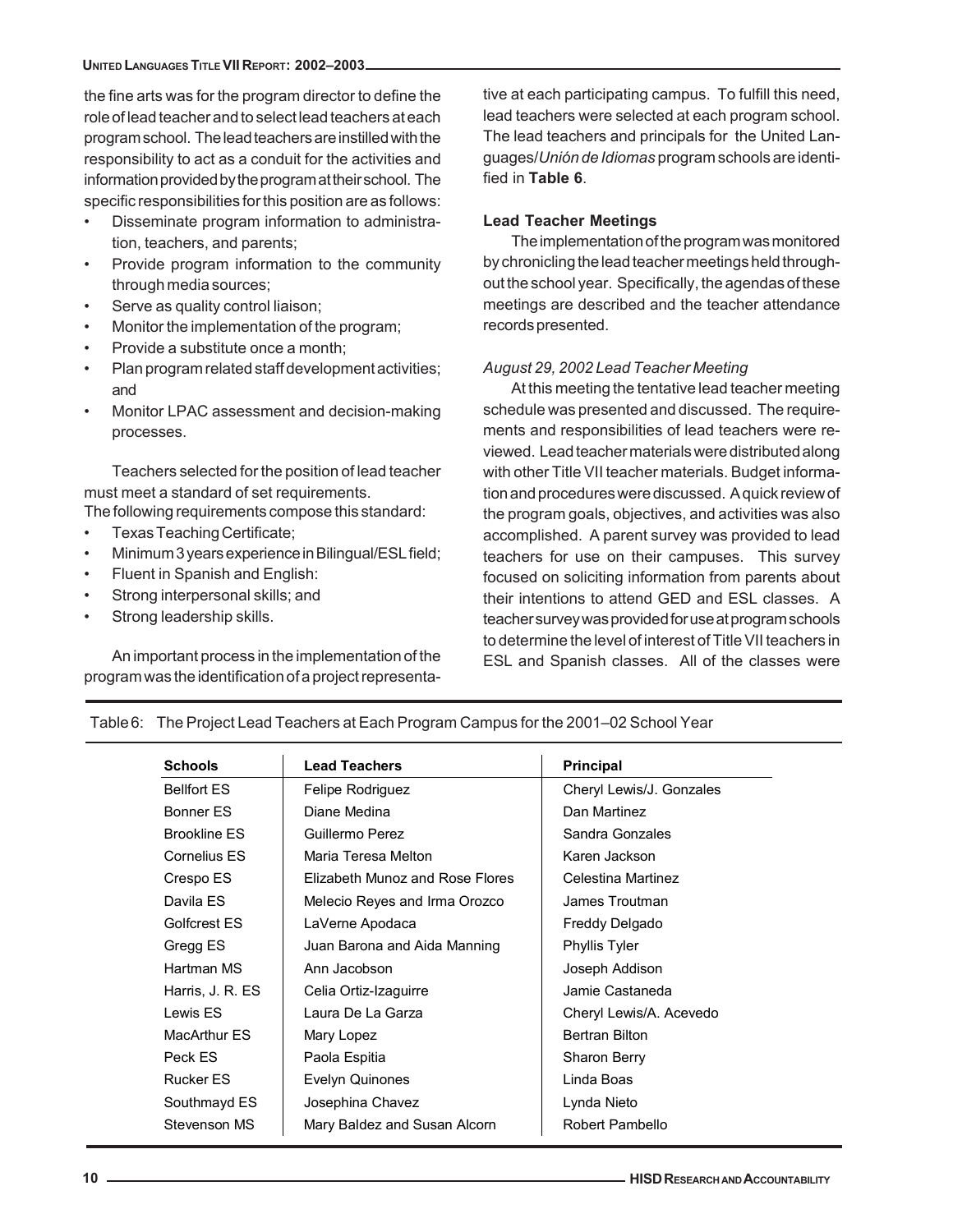offered by Houston Community College. Representatives attended this meeting from 13 of the 16 program schools. Representatives from Cornelius, Crespo, and Southmayd elementary schools did not attend.

#### *September 26, 2002 Lead Teacher Meeting*

At this meeting a revised lead teacher calendar was presented to teachers. Program objectives and goals were reviewed along with basic bilingual education tenets that the program has employed since its inceptions. Budget procedures were discussed. Specifically, the budget worksheet, and Title VII allowable expenditures; which included extra duty pay, contracted services, supplies/materials, other operating expenses, and capital outlay, were discussed and examples were provided to teachers. A proposed timeline for resource allocations and budget expenditures was presented and discussed. The process of collecting information about the implementation of the program was also presented. A flyer for the Houston Latino Book and Family Festival was given to teachers for distribution at their schools. Representatives attended this meeting from 15 of 16 program schools. A representative from Peck Elementary School did not attend the meeting.

#### *October 24, 2002 Lead Teacher Meeting*

At this meeting, budget proposals for expenditures, book list distribution, and Houston Community College classes were reviewed and updated. A presentation of the similarities between the three Bilingual program models utilized by United Languages was given. Special attention was paid to the amount of time allocated to English and Spanish and the subject areas in which each language should be employed. The assessment calendar for Bilingual students was reviewed by grade and type of assessment. The United Languages classroom observation measure was distributed to the lead teachers and the procedures used in employing it were discussed. This measure was designed to ensure that program objectives and activities are present at the classroom level. An announcement for the 2003 National Association of Bilingual Education (NABE) conference was distributed to the lead teachers and they were charged with soliciting participation from teachers at their campuses. Forms for the documentation of tutoring and enrichment activities were provided to the lead teachers so that they could track these activities at their schools. Enrollment forms for after-school art mural classes at Southmayd Elementary School were distributed so that lead teachers at all program schools could enroll their students. Representatives attended this meeting from 13 of the 16 program schools. Representatives from Bellfort Academy, Crespo Elementary School, and Stevenson Middle School did not attend this meeting.

#### *December 5, 2002 Lead Teacher Meeting*

At this meeting revisions to the United Languages Program calendar were discussed. A calendar of staff development opportunities was presented, and an update on Houston Community College classes was given. The main focus of this meeting was a staff development activity on cultural awareness and sensitivity that lead teachers were encourage to use with teachers at their schools. This training the trainer workshop included the following objectives:

- Techniques for addressing cultural differences;
- Strategies for creating a respectful school and classroom climate;
- Identifying the characteristics of LEP students; and
- Applying this information in instructional methods.

The training also provided techniques for teachers to use in adapting their classrooms for LEP students, adapting instructional materials to the needs of LEP students, and incorporating academic and study skills in bilingual instruction. Teachers were provided with a list of materials and resources they could use in the instruction of ELL students.

The following staff development opportunities were presented in the United Languages calendar: ESL Frameworks, Six Plus One Traits-Writing, Dual Language Overview, Gifted/Talented training, Cooperative Learning, Study Groups, Bilingual research and Methodologies, Cultural Awareness and Sensitivity, ESL Strategies, and Power Point Training. A calendar of United Languages Parent training and activities was also presented. Scheduled activities included program information meetings, Gifted/Talented training for parents, presentations of community resources, character education training, language/GED classes, language/ ESL classes, VIPs information, Parents Who Care training, Cara Y Corazon, computer awareness training, and Parental Advisory Committee (PAC) meetings. A parental involvement questionnaire was provided to lead teachers for use at their schools. Representatives from 15 of the 16 program schools attended this meeting. Only Cornelius Elementary School was not represented at the December United Languages Lead Teacher meeting.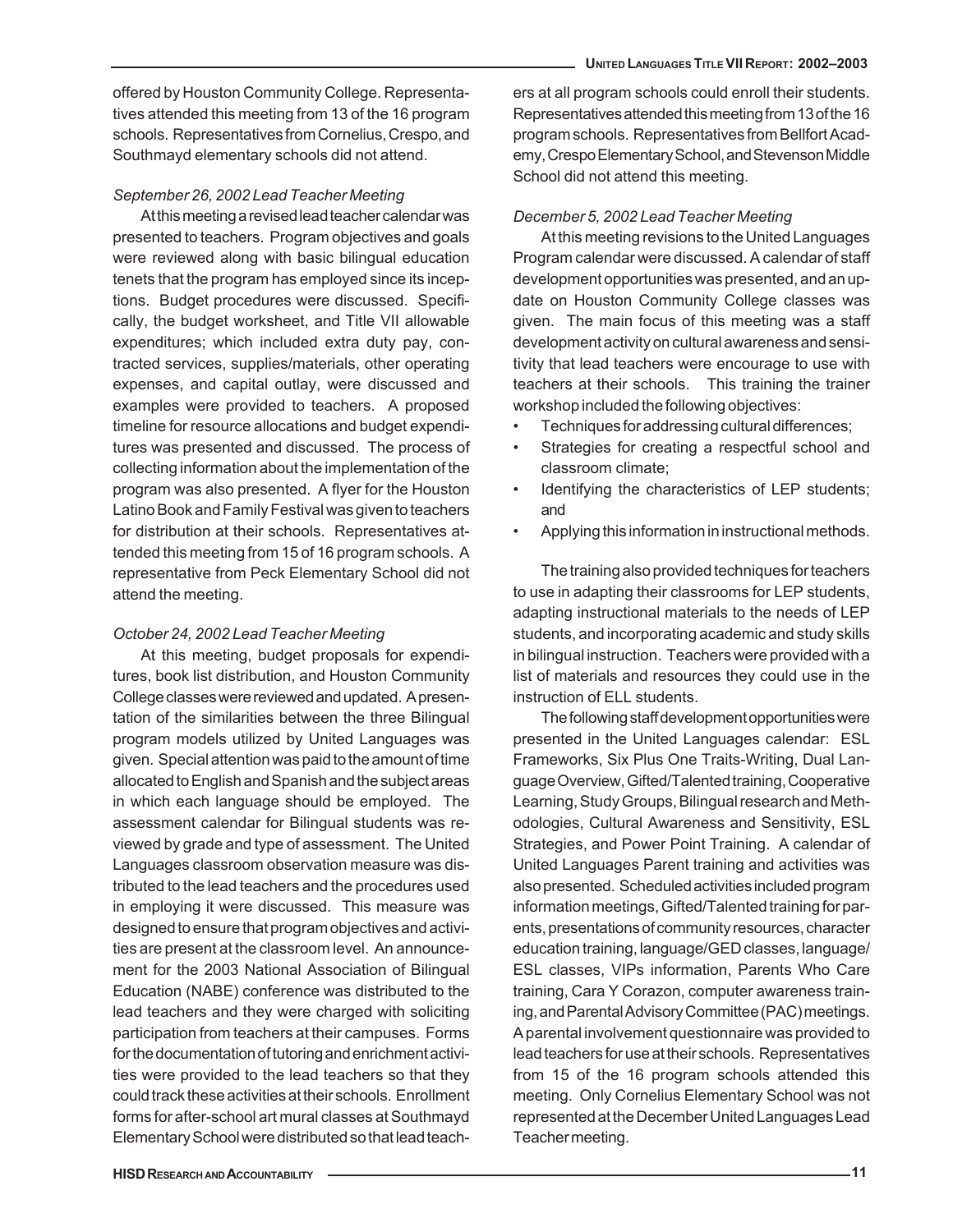#### *January 21, 2003 Lead Teacher Meeting*

The grant evaluators presented their findings from the 2001-02 evaluation of the United Language Program. The results were summarized for each of the following research questions.

- 1. What activities were accomplished to promote fluency, literacy, and academic excellence in both English and Spanish utilizing the delivery system of fine arts and technology?
- 2. What is the academic achievement performance of students at participating program schools?
- 3. What activities were used to improve the instructional skills of personnel in the areas of language instruction, fine arts, technology, and specific program applications?
- 4. What activities were accomplished in order to create a partnership among the United Languages/ Un*ión de Idiomas* program and the neighborhood, community, and parents?
- 5. What opportunities were provided by the program in order to increase parental literacy and provide resource information?

Particular attention was paid to the recommendations produced in the evaluation report. These recommendations included the following:

- Program personnel and school level stakeholders should continue to facilitate the integration of the program within program schools' curriculum, aligning United Languages/*Unión de idiomas* activities with other instructional programs and initiatives.
- During the first two years of the United Languages/ *Unión de idiomas* program lead teacher meetings provided an effective medium for the discussion and dissemination of program Information. Therefore, efforts should be enacted to ensure that lead teachers or another school representative attend each lead teacher meeting.
- Overall, the classroom observations conducted at the project schools revealed that most of the schools are implementing the components of the United Languages/*Unión de Idiomas* program. However, to fulfill the goal of increasing the technology skills of the project students, all project schools should have a computer station set up in the bilingual classrooms. These computers should also be set up with access to the Internet. Furthermore, teachers should encourage students to use the computer to research, retrieve, and exchange

information via the Internet. The project coordinator may consider providing project teachers with current literature on strategies regarding computer assisted instruction to improve student learning.

- During the second year of the grant, the bilingual and fine art curricular activities were well chronicled and students were given ample opportunities to present their efforts. However, this was not the case with the infusion of technology and bilingual activities. It is suggested that the program personnel and teachers generate ways in which technology and bilingual instructional activities can be better combined at program schools.
- Generally, the program has effectively supported improvement of academic achievement at program schools. Based on the TAAS results from ELL students, the one area in which more sustained effort is required is at the eighth grade for reading, math, and writing. This is especially true for writing, where program personnel should focus efforts in aiding the program's two middle schools.
- It is suggested that the program personnel review the RPTE data and identify ways to help the few schools that are less efficient in developing English reading proficiency in their ELL students in their efforts to improve student performance.
- The analysis of the professional development opportunities indicated that very few opportunities arose for this process to be accomplished in the merging of bilingual education with technology. It is important that the program strives to find training opportunities and educational conferences that address this need.
- A goal of the United Languages/*Unión de Idiomas* program was to create a partnership among the educational system, the neighborhood, community, and parents to ensure the academic and social success of the project students. Project schools and the project coordinator should maintain records regarding partnerships with local businesses, volunteers, and parent meetings. This will ensure that this goal is being implemented.
- To fulfill the goal of increasing opportunities for parental literacy skills, nine out of the 16 project schools offered adult education classes. The remaining project schools should collect parent surveys and begin implementation of adult education classes at their campus. Also, these project schools should seek support from teachers and the community to recruit volunteers for instruction. The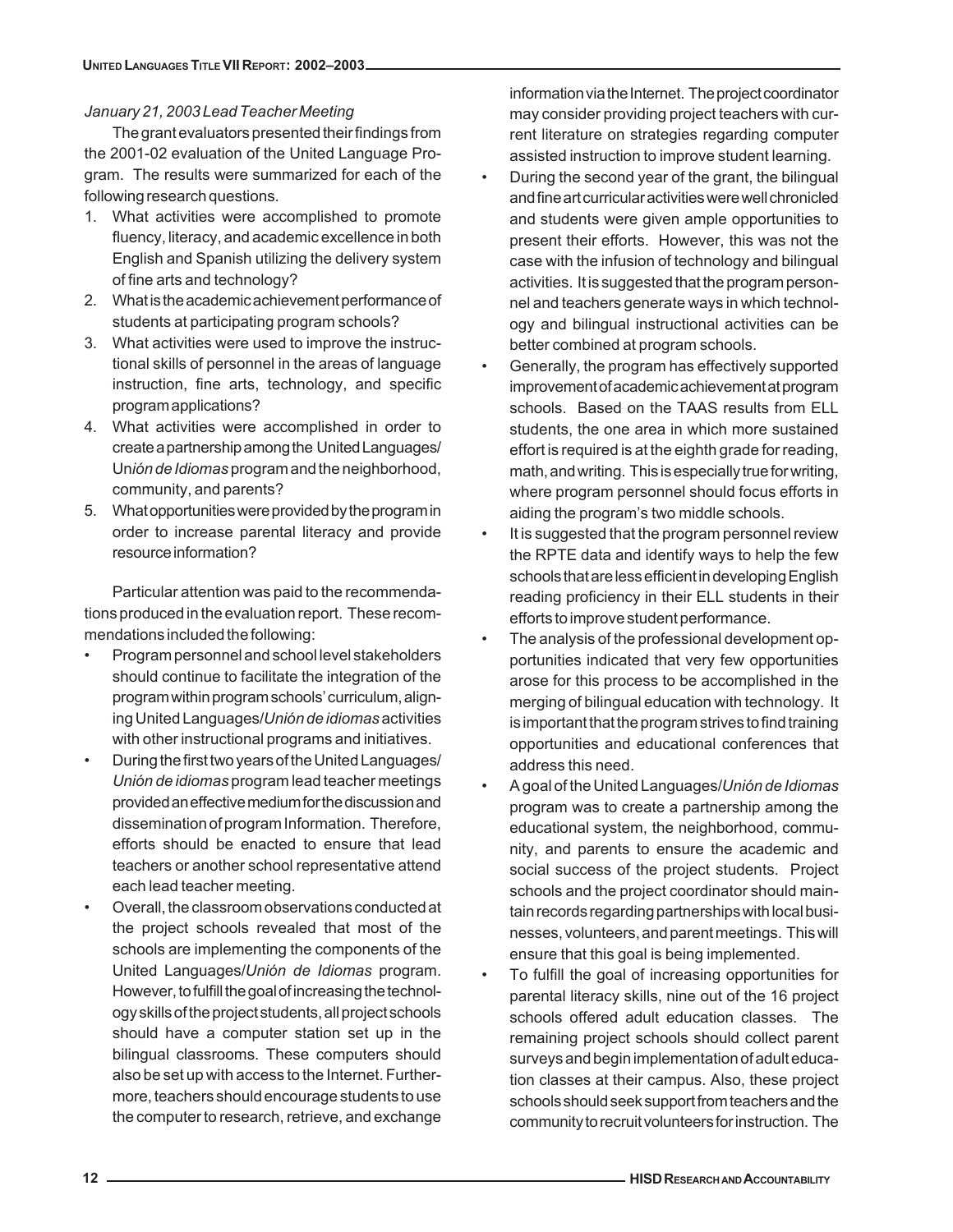project coordinator should provide necessary support to project schools to ensure the implementation of this goal.

The lead teachers were provided ample opportunity to provide feedback and ask questions. There was an announcement for a Title VII Parent Meeting and a cooperative learning workshop sponsored by the United Language program. Lead Teachers from 15 of the 16 program schools were present at the meeting. No representatives from Stevenson Middle School attended this meeting.

#### *February 27, 2003 Lead Teacher Meeting*

The lead teacher meeting was attended by 14 of the 16 lead teachers. Bellfort Academy and Gregg Elementary School were not represented at this meeting. The main item of the lead teacher meeting was a workshop on Whole-Faculty Study Groups sponsored by the United Languages program. The purpose of this workshop was to show teachers how to empower the faulty at their schools by employing a holistic practical process for facilitating major schoolwide change and for enhancing student learning. The Whole-Faculty Study Group is an incorporation of the following:

- All faculty members working in small groups to improve their professional performance;
- The desired end results of these collegial relationships is increased success for all students; and
- The focus is inward, the growth of all the participants.

The functions and purposes of the Whole-Faculty Study group were presented and included the following:

- Supporting the implementation of curricular and instructional innovations;
- Integrating and giving coherence to a school's instructional practices and programs;
- Targeting and identified schoolwide need;
- Studying research on teaching and learning;
- Monitoring the impact of innovations on students and on changes in the workplace; and
- Acting as a vehicle to accomplish many purposes.

An evaluation form was given to the lead teachers that participated in this workshop. This allowed teachers to provide feedback on the effectiveness of the workshop. Teachers were asked to rate specific aspects of the workshop. The results are presented in **Table 7**, in terms of the number of teachers that rated each item by specific rating.

- Six participants who responded strongly agreed that the trainer was knowledgeable in the topic area. While four strongly agreed that the training was well paced.
- Eleven participants agreed that the training had an appropriate balance of theory and application. While, ten participants agreed that the training had appropriate activities and the training was worth their time.
- Two participants disagreed that they can implement the program and that they would like more training on this topic.

Lead teachers were also asked to provide and overall rating of the training. Seven participants rated

Table 7: Lead Teachers Evaluation of Whole-Faculty Study group Training

|                                                                              | <b>Strongly Agree</b> | Agree | Disagree | <b>Strongly Disagree</b> |
|------------------------------------------------------------------------------|-----------------------|-------|----------|--------------------------|
| This training has helpful applications for my<br>professional work.          |                       | 9     |          |                          |
| The trainer was knowledgeable in the topic.                                  | 6                     | 6     |          |                          |
| The training held my attention.                                              | 3                     | 8     |          |                          |
| The training was well paced.                                                 |                       | 8     |          |                          |
| The training was well organized.                                             | 3                     | 9     |          |                          |
| The training had appropriate activities.                                     | 2                     | 10    |          |                          |
| The training was worth my time.                                              |                       | 10    |          |                          |
| The training presented materials that<br>expanded my knowledge of the topic. | 3                     | 8     |          |                          |
| The training had an appropriate balance<br>between theory and application.   | 3                     | 11    |          |                          |
| can implement the skills from this training.                                 | າ                     |       | 2        |                          |
| I would like more follow-up training on this<br>topic.                       |                       |       | 2        |                          |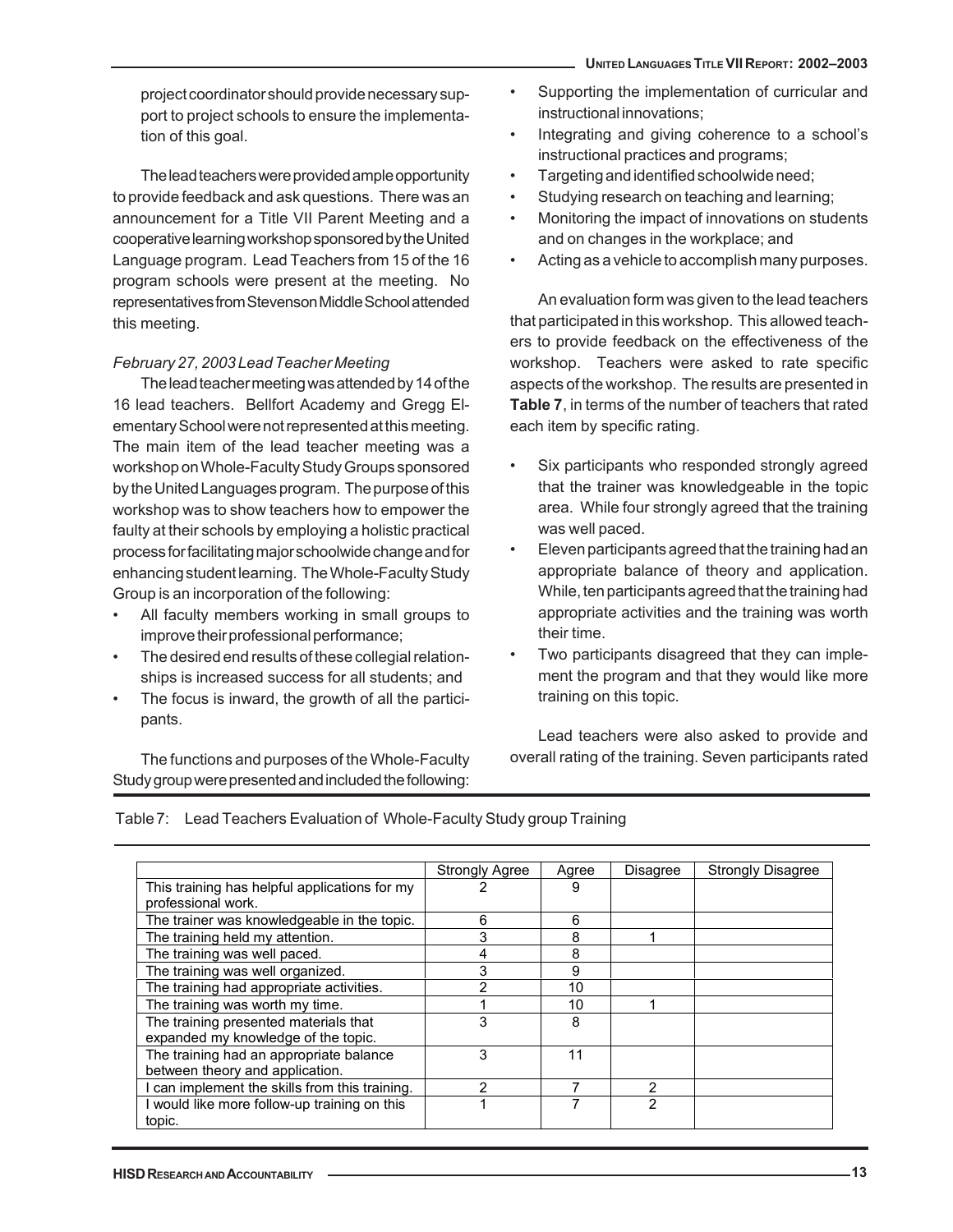#### **UNITED LANGUAGES TITLE VII REPORT: 2002–2003**

the training as good. Five participants rated the training as excellent. No participants rated the workshop as fair or poor.

#### *March 27, 2003 Lead Teacher Meeting*

At this meeting, lead teachers were given flyers for the Title VII family day at the Museum of Fine Arts, Houston to distribute at their schools. The program at the museum was *Paris in the Age of Impressionism*. A flyer for an e-training course *Get in Shape with Art* was also distributed. Federal regulations for No Child Left Behind (NCLB) regarding the assessment of Adequate Yearly Progress with ELL students were discussed. Specifically, an article, *English Language Learners and High Stake Tests*, was examined and discussed by lead teachers and program personnel. Highly relevant to the program was the section of the article that provided suggestions on what educators can do regarding NCLB.

- Ensure that the test reflects the curriculum;
- Select appropriate accommodations and modifications;
- Teach the discourse of tests and test-taking skills; and
- Use test data carefully.

The lead teachers also participated in an ESL instructional workshop. This workshop focused on providing teachers information about instruction at grade level PreK to third. It stressed the development of frameworks of instruction in the classroom and provided a comprehensive explanation of the purpose, goals and objectives of ESL instruction and its relationship to other methods of instructing ELL students. Of the 16 program schools, 13 were represented at this meeting. Representatives from Gregg and Peck elementary schools and Stevenson Middle School did not attend.

## *May 1, 2003 Lead Teacher Meeting*

All sixteen schools were represented at this United Languages Program lead teacher meeting. At this meeting lead teachers where charged with turning in the program notebooks for their schools. These binders contained all of the program related materials collected during the school year. The progress report for the United Languages program was reviewed by lead teachers. Summer technology training was discussed as well as summer focus groups to solicit suggestions for program improvement, staff development, and to develop an action plan for the implementation of fourth year activities. A study group article on the effectiveness of Bilingual Education was read and discussed at the meeting. This article suggested that the following aspects be examined in the assessment of the effectiveness of Bilingual education:

- School effectiveness as characterized by purposeful leadership, teacher involvement, consistency amongst teachers, structured classroom sessions, intellectually challenging teaching, work centered environment, maximum communication between teachers and students, data integrity, parental involvement, and positive classroom atmosphere;
- Teacher effectiveness in dealing with minority students as characterized by high student expectations, instructor confidence, clear communication of directions, appropriate pacing, student involvement in decision-making, monitoring of student progress, immediate student feedback, use of student's first language to ensure clarity, promotion of culture and diversity, and the use of a curriculum which has coherence, balance, breadth, relevance, progression, and continuity; and
- Bilingual instructional effectiveness as characterized by value and status given to minority language and culture, high expectations and high priority of minority language student success, staff development targeted toward serving ELL students, accessible counseling, involvement of minority language parents, and empowerment of these student through the use of their first language.

## *May 15, 2003 Lead Teacher Meeting*

The final United Languages Program lead teacher meeting of the 2002-03 school year was used to congratulate lead teachers on another successful year, distributing a calendar of summer training activities and to general debrief and share experiences from the third year of the grant. The meeting was also used to collect any outstanding materials. Fifteen of the sixteen program schools were represented at this meeting. No representatives from Cornelius Elementary School were present at this meeting.

## *Lead Teacher Attendance.*

The attendance records for lead teacher meetings chronicling lead teacher turnout by school were examined. The summary results of these data are presented in **Table 8**. An "X" was used to indicate the meeting in which a school had a representative. There were nine meetings, one for each month of the school year. For these nine meeting the average attendance was repre-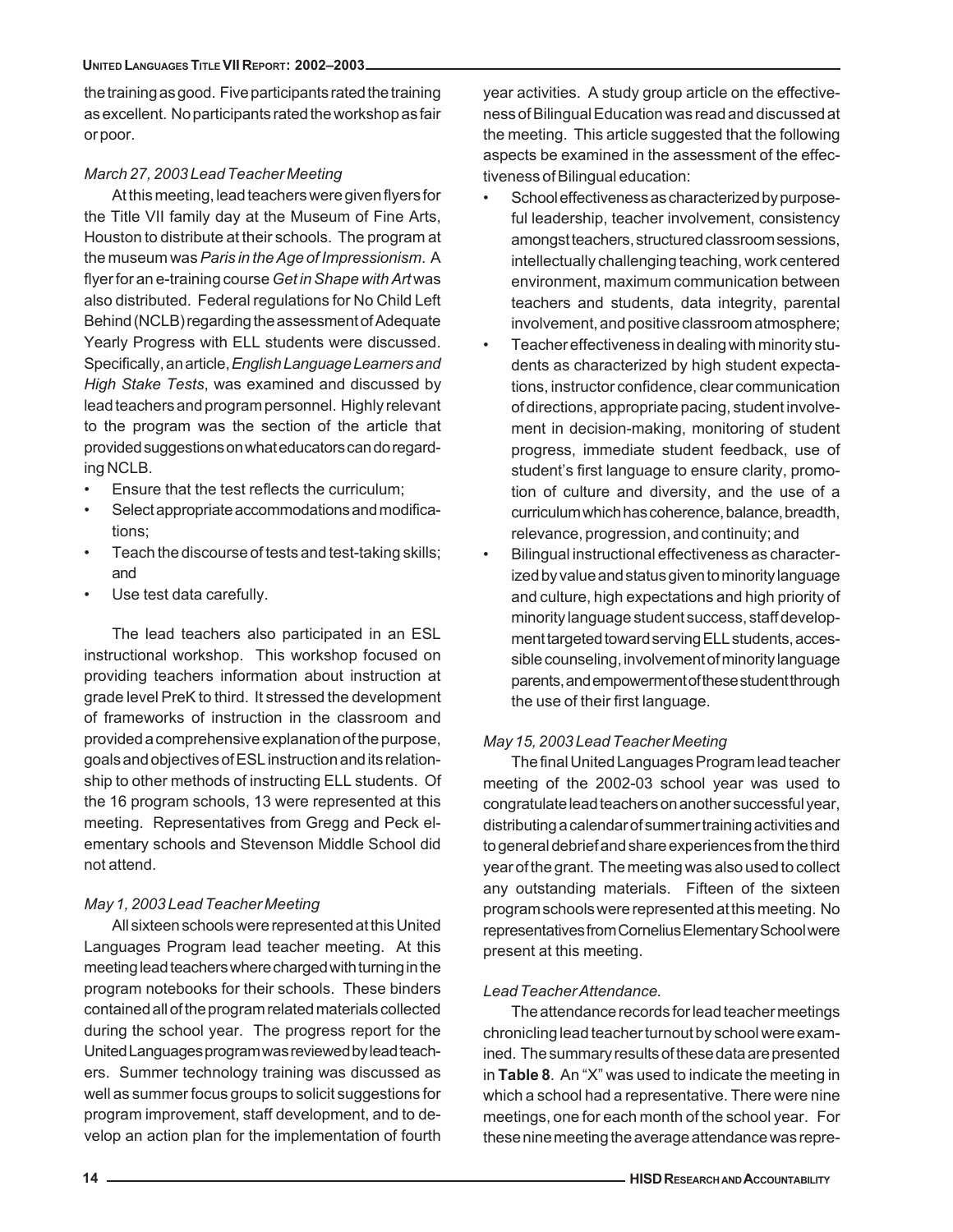|                        | Aug | <b>Sept</b> | Oct | Nov/Dec | Jan | Feb | Mar | Apr/May | May | <b>Tot</b>     |
|------------------------|-----|-------------|-----|---------|-----|-----|-----|---------|-----|----------------|
| <b>Belfort ES</b>      | X   | X           |     | X       | X   |     | X   | X       | X   | $\overline{7}$ |
| Bonner ES              | X   | X           | X   | X       | X   | X   | X   | X       | X   | 9              |
| <b>Brookline ES</b>    | X   | X           | X   | X       | X   | X   | X   | X       | X   | 9              |
| Cornelius ES           |     | X           |     |         | X   | X   | X   | X       |     | 6              |
| Crespo ES              |     | X           |     | X       | X   | X   | X   | X       | X   | $\overline{7}$ |
| Davila ES              | X   | X           | X   | X       | X   | X   | X   | X       | X   | 9              |
| Golfcrest ES           | X   | X           | X   | X       | X   | X   | X   | X       | X   | 9              |
| Gregg ES               | X   | X           | X   | X       | X   |     |     | X       | X   | $\overline{7}$ |
| Harris, J. R. ES       | X   | X           | X   | X       | X   | X   | X   | X       | X   | 9              |
| Lewis ES               | X   | X           | X   | X       | X   | X   | X   | X       | X   | 9              |
| <b>MacArthur ES</b>    | X   | X           | X   | X       | X   | X   | X   | X       | X   | 9              |
| Peck ES                | X   |             | X   | X       | X   | X   |     | X       | X   | $\overline{7}$ |
| <b>Rucker ES</b>       | X   | X           | X   | X       | X   | X   | X   | X       | X   | 9              |
| Southmayd ES           |     | X           | X   | X       | X   | X   | X   | X       | X   | 8              |
| Hartman MS             | X   | X           | X   | X       | X   | X   | X   | X       | X   | 9              |
| Stevenson MS           | X   | X           |     | X       |     | X   | X   | X       | X   | 6              |
| <b>Total Attending</b> | 13  | 15          | 13  | 15      | 15  | 14  | 14  | 16      | 14  |                |

Table 8: Attendance Records for Program Lead Teacher Meetings Held Monthly During the 2002–03 School Year

sentatives from 14 of the 16 program schools or 87.5%, which was an improvement on the 81% attendance rate found in year two of the program. Representatives attended the April/May meeting from all program schools. Four of the nine meetings were attended by 15 of the 16 lead teachers. Nine of the program schools had perfect attendance at the lead teacher meetings: Bonner, Brookline, Davila, Golfcrest, Harris, Lewis, MacArthur, Rucker elementary schools and Hartman Middle School. Cornelius Elementary School and Stevenson Middle School had the poorest attendance records. But their attendance record was better than the poorest attendance record from the previous school year. Overall, the attendance of these meeting exhibited marked improvement.

#### **Lead Teacher survey**

Of the 16 schools participating in the program, 14 completed a lead teacher survey. This survey was designed to assess the progress of the implementation of the program for each of the program goals.

A likert scale was utilized to determine the implementation of each of the activities within each goal. Specifically, lead teachers was asked to assess each activity in terms of how well it had been integrated into the instructional culture of their schools. On this scale observed activities and objectives were quantified to determine the level of integration during the third year of the United Languages program. Activities were categorized as "no activity", "limited activity", "information/ presentation" (activities and instruction present but not completely implemented in overall curriculum, objectives, and goals), and "integration" (program activities are assimilated as a part of the schools overall curriculum and systemic objectives and goals). Lead teachers were also presented with the opportunity to identify, which aspects of each goal were the most effective and which were the least effective during the implementation of the program at their school (see **Appendix A** for a copy of this instrument).

#### *Technology and Fine Arts*

A goal of the United Languages program is to increase the technology skills and an appreciation for the fine arts for program students. The program provided activities that are designed to integrate technology and fine arts in regular instruction. The lead teachers were asked to response to 8 likert items specific to this process in order to determine the level of integration of this goal and related activities. The results were tabulated and a mean rating was calculated (see **Table 9**).

• The majority of responses indicated integration in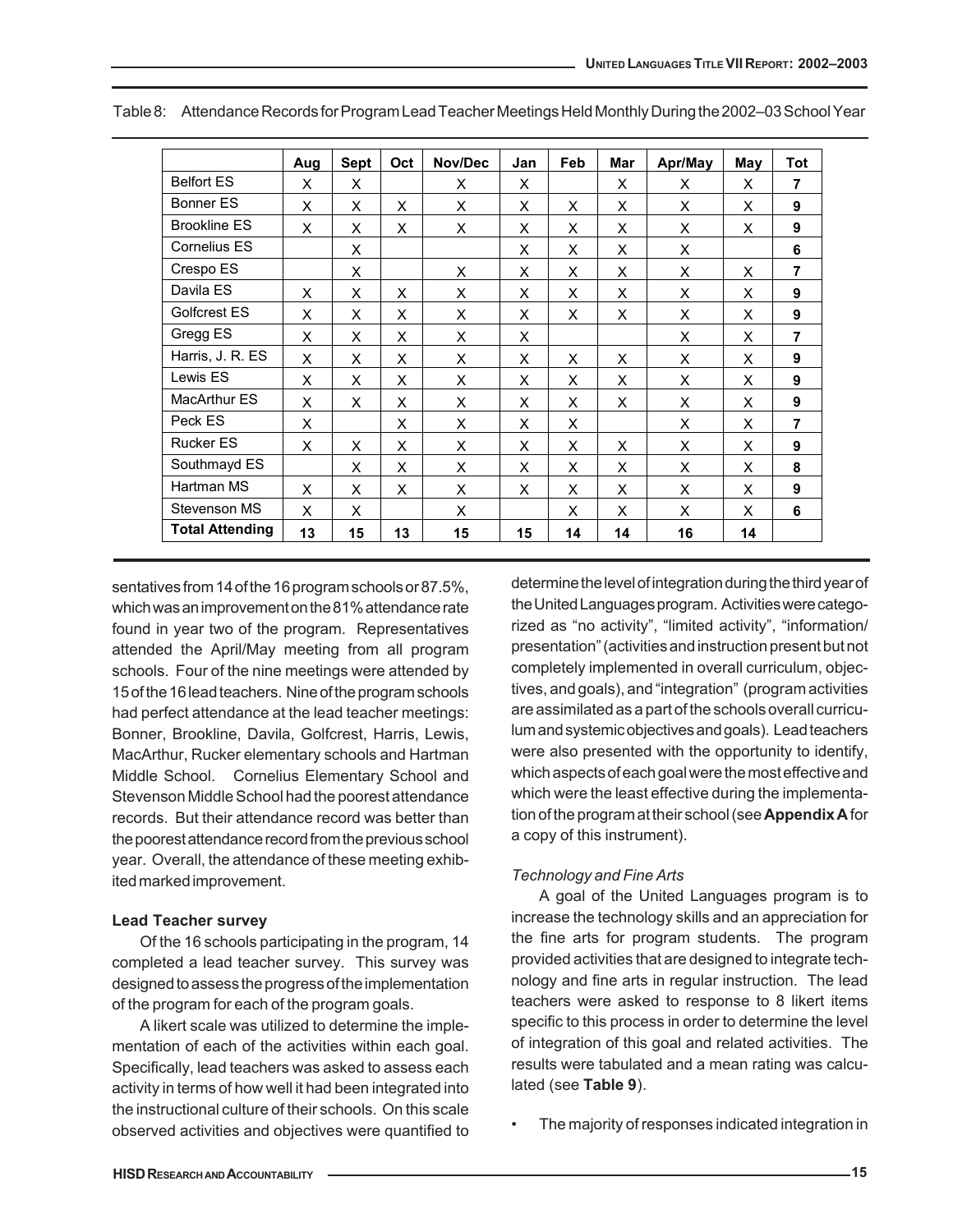Table 9: Results from Lead Teacher Survey for Technology and Fine Arts Items: Number of Responses by Category and Average Ratings per Item

| <b>Items</b>                                                      | No<br>activity | Limited<br>activity | Information/<br><b>Presentation</b> | Integration | Average<br>Rating |
|-------------------------------------------------------------------|----------------|---------------------|-------------------------------------|-------------|-------------------|
| <b>Bilingual Educational software</b>                             |                | 5                   | 5                                   | 4           | 2.9               |
| Software and Technology and TAKS<br>preparation                   |                |                     |                                     | 6           | 3.4               |
| Technology based student projects                                 |                | 3                   | 3                                   | 8           | 3.4               |
| Projects utilizing the Internet                                   |                | 4                   | 4                                   | 6           | 3.1               |
| Fine arts projects and activities                                 |                | 3                   | 4                                   |             | 3.3               |
| Activities involving local artists                                | 4              |                     | 6                                   | 3           | 2.6               |
| Fine arts instructional activities and<br><b>TAKS</b> preparation |                | 4                   |                                     | 8           | 3.1               |
| Activities involving both technology<br>and fine arts             |                | 4                   | 2                                   |             | 3.2               |
| <b>Totals</b>                                                     | 5              | 25                  | 32                                  | 49          | 3.1               |

three of the Technology and Fine Arts items. Specifically, 8 of 14 teachers found that activities involving technology based student projects at their schools had reached a level of integration within the classroom. Similarly, 8 of 14 teachers found that Fine arts instructional activities and TAKS preparation had been integrated in classroom instruction at their schools. For activities involving both technology and fine arts, 7 of 13 teachers indicated that implementation had reached a level of integration.

• When the ratings were averaged across respondents for each of the eight items for this goal, it was found that, on an average teachers thought that each item had reached a level of Information/ Presentation as implemented at their schools. One type of program activity, activities involving local artists just reached this level because four teachers indicated that there was no activity involving this item at their schools.

- In summarizing the responses to the eight items a global assessment of the program goal of integrating Technology and Fine Arts in classroom instruction was determined. Expressly, 44.1% of the responses indicated that activities related to this goal had reached a level of integration and 28.8% of the responses indicated that implementation was at the Information/Presentation level. While 27.0% of the responses indicated that limited or no activity was present.
- The average assessment of the program goal to integrate technology and fine arts at program schools indicated that its implementation had reached a level of Information/Presentation.

Table 10: Results from Lead Teacher Survey for Technology and Fine Arts Items: Effective Practices

| <b>Effective Practice</b>                    | <b>Number</b> | Percentage |
|----------------------------------------------|---------------|------------|
| Technology                                   |               |            |
| Software (including Bilingual and Fine Arts) | 10            | 50.0       |
| <b>Internet Projects</b>                     | 3             | 15.0       |
| <b>Science Projects</b>                      | 3             | 15.0       |
| Computer Lab                                 | 2             | 10.0       |
| Math Activities and Projects                 | 2             | 10.0       |
|                                              |               |            |
| <b>Fine Arts</b>                             |               |            |
| <b>Cultural Dance and Music Activites</b>    | 4             | 18.2       |
| <b>Traditional Dance and Music Activites</b> | 4             | 18.2       |
| Artists/Writers in Schools                   | 4             | 18.2       |
| Schoolwide Performances                      | 3             | 13.6       |
| Art/Dance/Music Clubs                        | 3             | 13.6       |
| Arts integrated with regular curriculum      | 2             | 9.1        |
| Museum Flied trips                           | っ             | 9.1        |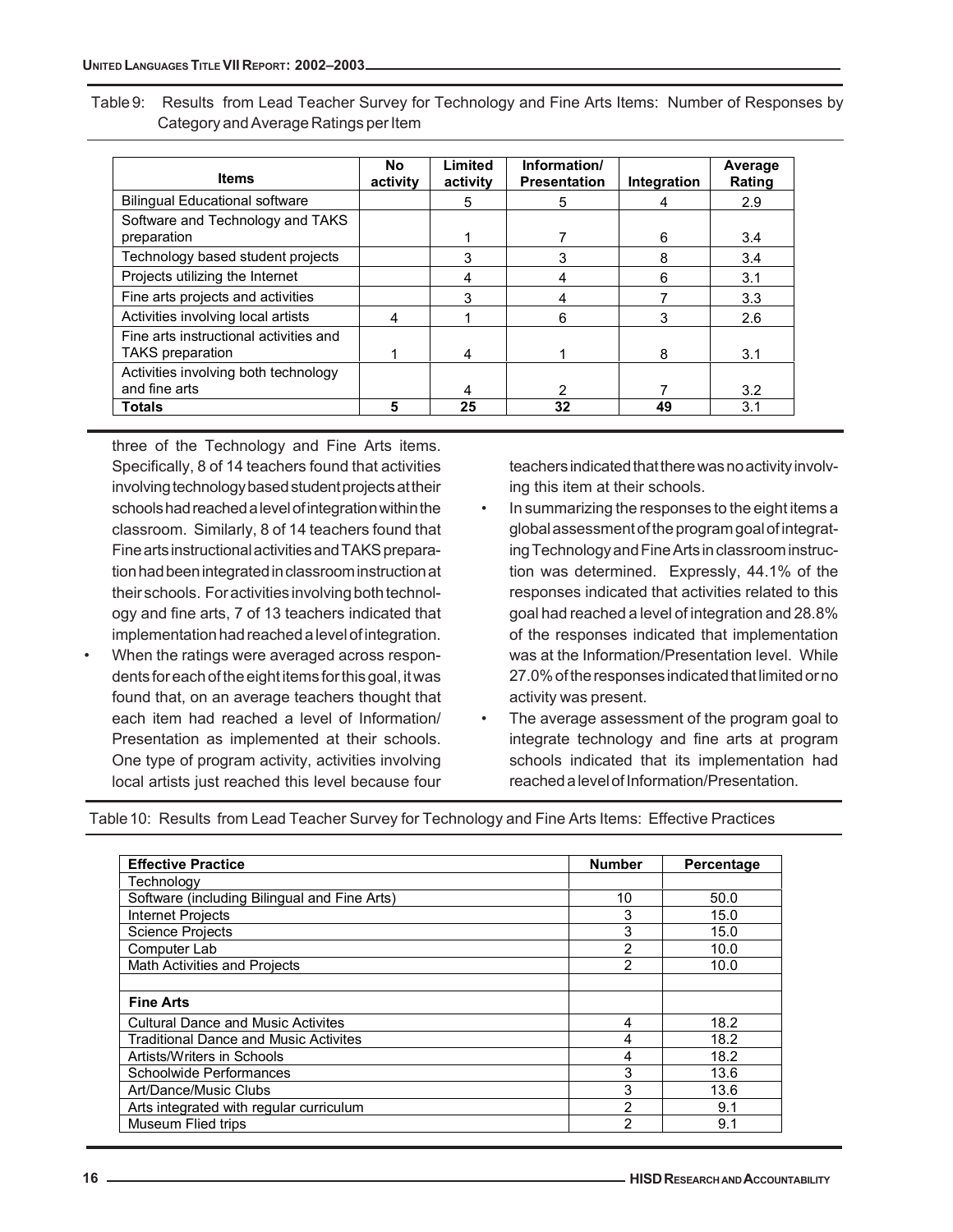Of the 14 completed surveys, 12 contained feedback on which activities were most effective at program schools. These responses were categories within two global themes: Technology and Fine Arts. The number of each type of response and the percentage that each category of responses comprises the total number of response was calculated and presented in **Table 10**.

- Of the 20 responses that were directed to Technology, 50% of the lead teachers indicated the usage and integration of software, including Bilingual and Fine Arts were effective. Internet and science projects were identified as effective components of the program in 15% of the responses, respectively.
- Of the 22 responses that were directed to Fine Arts, 18.2% indicated Cultural dance and music, tradition dance and music, or Artists/writers in the schools as being the most effective activities implemented at their schools.

Five of the fourteen lead teachers provided feedback on what activities were least effective during the implementation of the program. Four of the responses pointed to technology based activities as being least effective. These included not having enough downtime on the computer, not having enough Internet connections, not having enough Internet projects for students, and having software that emphasized drill and practice. Three response implicated Fine Arts activities as being least effective. These included the use of local artists because of poor attendance, the need for consultants to teach and perform on campus, and Fine Arts instructional activities in general. One teacher reported that neither Fine Arts nor Technology activities were implemented, and one teacher indicated that TAKS preparation activities were least effective.

#### **Academic Achievement**

A goal of the United Languages program is to improve the academic achievement of project ELL and non-EEL students. The program provided activities designed to promote improved academic performance. The lead teachers were asked to respond to six likert items specific to this process in order to determine the level of integration of this goal and related activities. The results were tabulated and a mean rating was calculated (see **Table 11**).

- The majority of responses indicated integration in all of the activities promoted by the program to improve student academic achievement. Specifically, all of the teachers who responded found that the utilization of practice tests to monitor student progress and the student tutoring component of the program had reached a level of integration. Similarly, 13 of 14 teachers found that the integration of bilingual cooperative team instruction and TAKS objectives had been integrated in classroom instruction at their schools.
- Globally, as a goal the analysis of teacher responses indicated that on an average across items teachers thought that academic achievement activities have been integrated at their schools. Specifically, 79.7% of the responses to the items representing this goal indicated that integration had been achieved.

Of the 14 completed surveys, 11 contained feed-

| <b>Items</b>                           | No<br>activity | Limited<br>activity | Information/<br><b>Presentation</b> | Integration | Average<br>Rating |
|----------------------------------------|----------------|---------------------|-------------------------------------|-------------|-------------------|
| Practice tests to monitor student      |                |                     |                                     |             |                   |
| progress                               |                |                     |                                     | 14          | 4.0               |
| Cooperative team bilingual instruction |                |                     |                                     | 11          | 3.7               |
| Student projects assigned within       |                |                     |                                     |             |                   |
| cooperative teams                      |                |                     | 4                                   | 9           | 3.6               |
| The integration of Bilingual           |                |                     |                                     |             |                   |
| cooperative team instruction and       |                |                     |                                     |             |                   |
| <b>TAKS objectives</b>                 |                |                     | 5                                   | 8           | 3.4               |
| Student tutoring component of the      |                |                     |                                     |             |                   |
| program                                |                |                     |                                     | 13          | 3.9               |
| Totals                                 |                | 2                   |                                     | 55          | 3.7               |

Table 11: Results from Lead Teacher Survey for Academic Achievement: Number of Responses by Category and Average Ratings per Item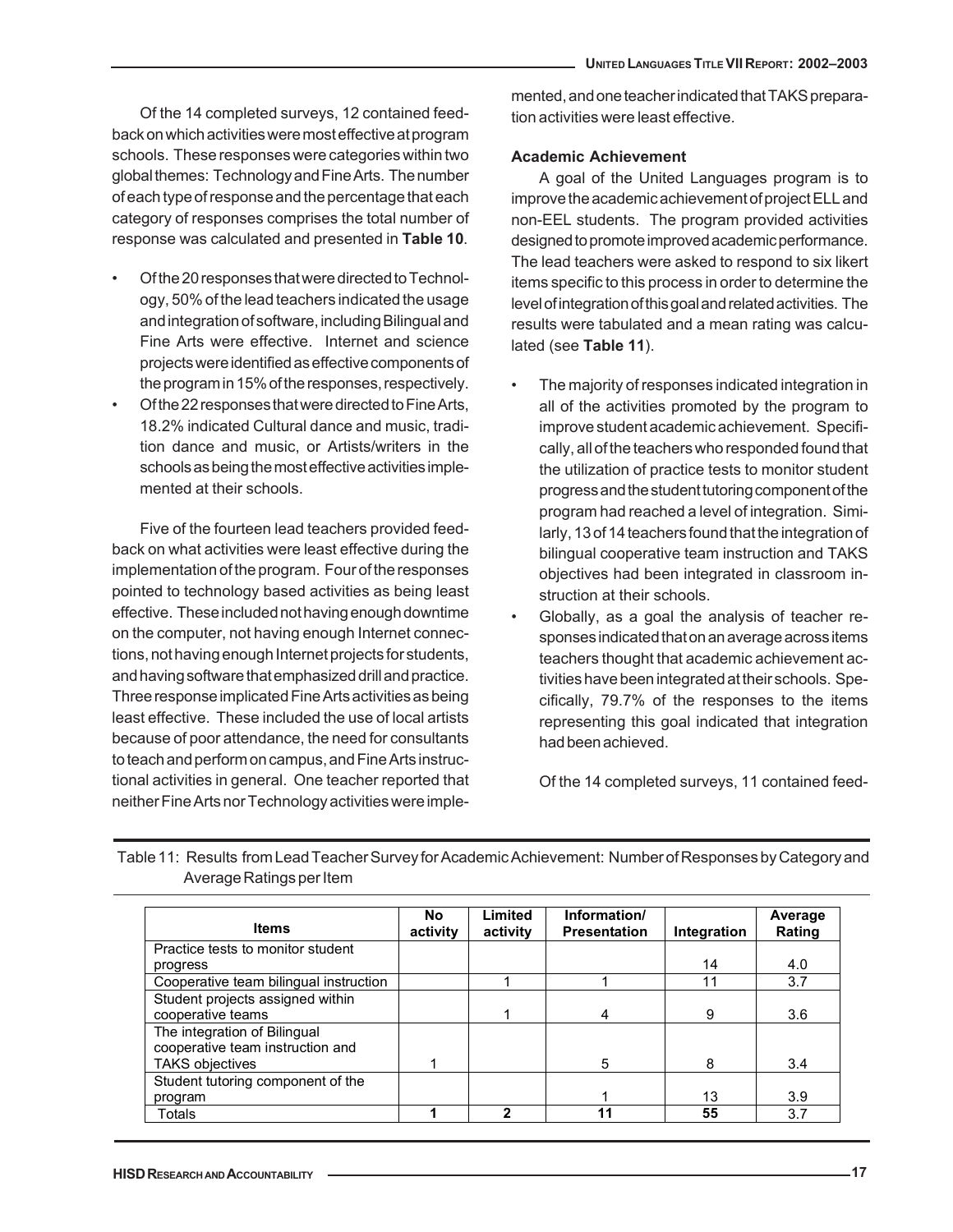| <b>Effective Practice</b>                                        | <b>Number</b> | Percentage |
|------------------------------------------------------------------|---------------|------------|
| Tutoring and Tutorials for students                              | 11            | 37.9       |
| Cooperative Teams                                                |               | 24.1       |
| Monitoring student progress                                      |               | 13.8       |
| Software                                                         |               | 10.3       |
| Other (Staff development, Individualized instruction, Newspaper, |               | 13.8       |
| Musical activities)                                              |               |            |

back on which activities were most effective at program schools. The number of each type of response and the percentage that each category of responses comprises the total number of response was calculated and presented in **Table 12**.

Of the 29 effective academic achievement activities identified by lead teachers, 37.9%, identified tutoring and tutorials as being most effective. This activity included after school tutoring, Saturday programs, TAKS tutorials, Bilingual tutoring and before school programs. Cooperative teams were identified as being most effective in 24.1% of the responses. This included Bilingual teams. Monitoring student progress including the use of practice tests was identified in 13.8% of the responses.

Five of the fourteen lead teachers provided feedback on what was least effective in promoting academic achievement during program implementation. A main concern was not having sufficient time to accomplish all the plan academic activities. One teacher stated that they did not have a tutoring program and that this would benefit their students. Another teacher explained that while Bilingual cooperative instruction was effective and available at grades 3-5, it was not available at the early grades. One teacher suggested that more student projects need to be assigned to make instruction more effective. Finally, at one school, large group tutoring and pull out tutoring were identified as being the least effective activities in promoting student achievement.

#### **Professional Development**

A goal of the United Languages program is to improve the instructional skills of school personnel through activities that address the instructional and language needs of projects students. Specifically, by providing training to program teachers, the students at participating school will benefit. The lead teachers were asked to respond to six likert items specific to this process in order to determine the level of integration of this goal and related activities. The results were tabulated and a mean rating was calculated (see **Table13**).

• For the goal of professional development, the majority of responses indicated the achievement of inte-

| <b>Items</b>                                                          | No<br>activity | Limited<br>activity | Information/<br><b>Presentation</b> | Integration | Average<br>Rating |
|-----------------------------------------------------------------------|----------------|---------------------|-------------------------------------|-------------|-------------------|
| Integration of technology training in<br>instruction                  |                | 3                   | 2                                   | 9           | 3.4               |
| Integration of fine arts training in<br>instruction                   |                | 4                   | 6                                   | 4           | 3.0               |
| Integration of Bilingual training in<br>instruction                   |                |                     |                                     | 13          | 3.9               |
| On-going support for changes in these<br>new instructional strategies |                | 3                   | 4                                   |             | 3.3               |
| Integration of instructional training and<br><b>TAKS objectives</b>   |                |                     | $\mathcal{P}$                       | 12          | 3.9               |
| Monitoring of the application of<br>program training in instruction   |                | 3                   | 3                                   | 6           | 3.3               |
| Totals                                                                |                | 13                  | 18                                  | 51          | 3.4               |

Table 13: Results from Lead Teacher Survey for Professional Development: Number of Responses by Category and Average Ratings per Item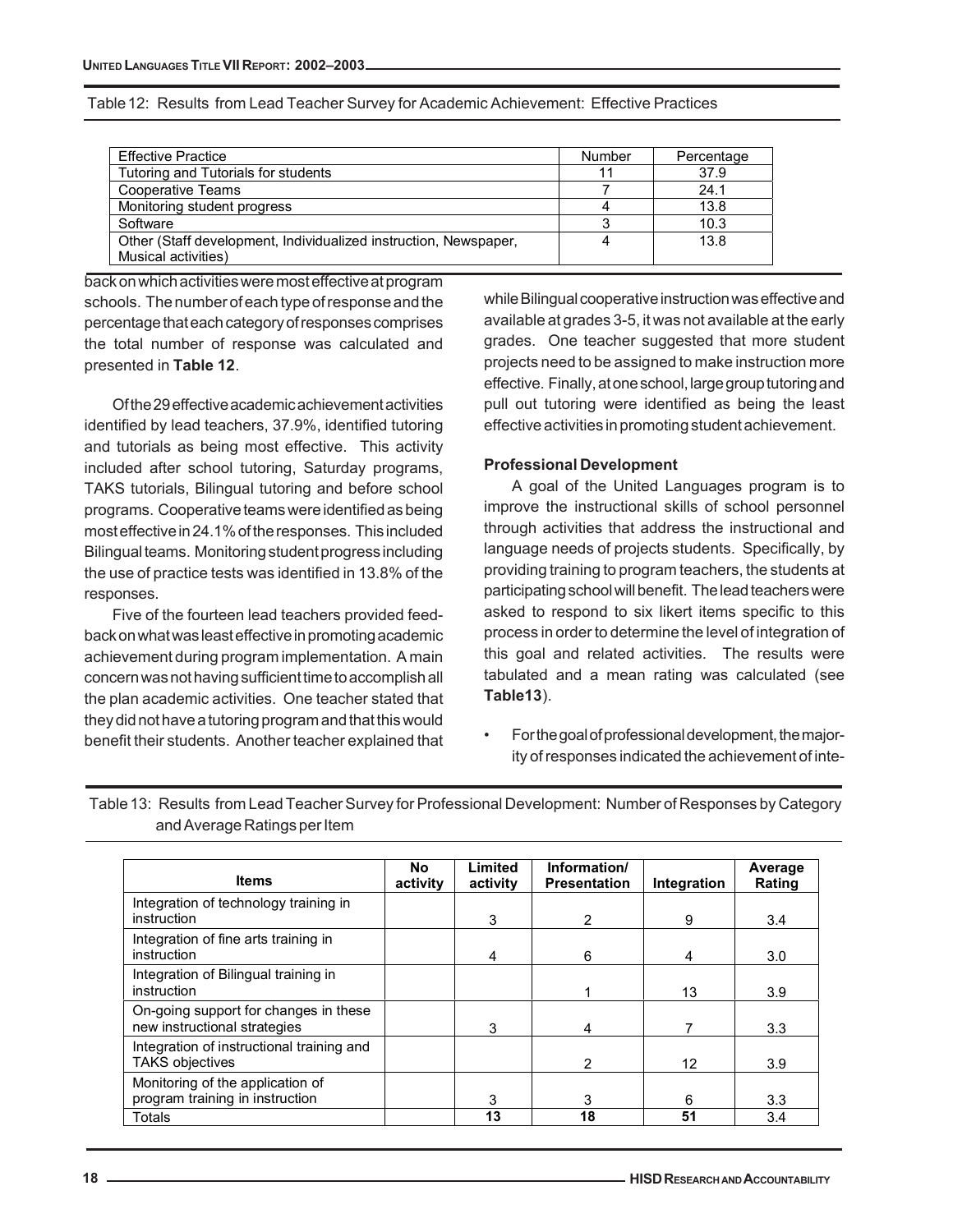gration for three of the activities. Specifically, 13 of the 14 teachers indicated that the integration of Bilingual Education training in instruction had been achieved and 12 of 14 teachers indicated that the integration of instructional training and TAKS objectives had been achieved. Furthermore, 9 of 14 lead teachers observed that technology training and professional development has been integrated in classroom instruction at their schools.

- The least integrated professional development activity was the integration of Fine Arts in classroom instruction, which on the average was rated to be at the Information/Presentation level.
- Globally it was found that the goal of professional development was at the Information/Presentation level, while progressing toward integration. Expressly, 62.2% of the responses to the items representing this goal indicated integration and 22.0% indicated that the information/presentation level had been reached, while 15.9% of the responses reported limited activity.

Of the 14 completed surveys, 12 contained feedback on which activities were most effective at program schools. The number of each type of response and the percentage that each category of responses comprises the total number of response was calculated and presented in **Table 14**.

- Lead Teachers identified assorted technology training as being the most effective professional development activity in 30.4% of the 23 responses. This training included integration of technology with bilingual math instruction, technology certification training, and Power Point training.
- Training in Bilingual instruction and ESL instruction were identified as being most effective in 21.7% of the responses. This included specific Title VII Bilingual training and ESL Framework training.
- Only one response indicated that Fine Arts training

was the most effective professional development activity provided during the third year of the program.

Four of the fourteen lead teachers included responses that identified the least effective professional development activities. Several other teachers made it a point to indicate that none of the professional development activities were least effective. One teacher stated that "The least effectively implemented (professional development activity) has been integration of fine arts training in instruction. Most of us feel that we did not have enough time". Another teacher suggested that technology training be expanded to include a troubleshooting session. Finally, another teacher indicated that professional development needs to be monitored with feedback elicited from participants through the utilization of session surveys.

## **Parent and Community Partnership**

A goal of the United Languages program is to create a partnership between the education system, the neighborhood, community, and parents to ensure the academic and social success of project students. The lead teachers were asked to respond to seven likert items specific to this process in order to determine the level of integration of this goal and related activities. The results were tabulated and a mean rating was calculated (see **Table15**).

• For the goal of developing parent and community partnerships at program schools, four activities were observed to be close to reaching integration. For each of the following items nine teachers indicated that integration of the activity had been reached at their schools: communication about the program to the community, parent involvement, parent meetings, and the effectiveness of the parent newletter in communicating program related information.

Table 14: Results from Lead Teacher Survey for Professional Development: Effective Practices

| <b>Effective Practice</b>                                                                                 | Number | Percentage |
|-----------------------------------------------------------------------------------------------------------|--------|------------|
| <b>Technology Training</b>                                                                                |        | 30.4       |
| Bilingual/ESL Training                                                                                    |        | 21.7       |
| TAKS instructional training                                                                               |        | 13.0       |
| All Professional Development                                                                              |        | 8.7        |
| Other (Fine Arts, cultural awareness, AIMS, Gifted and Talented,<br>Train the Trainer, Effective Schools) |        | 26.1       |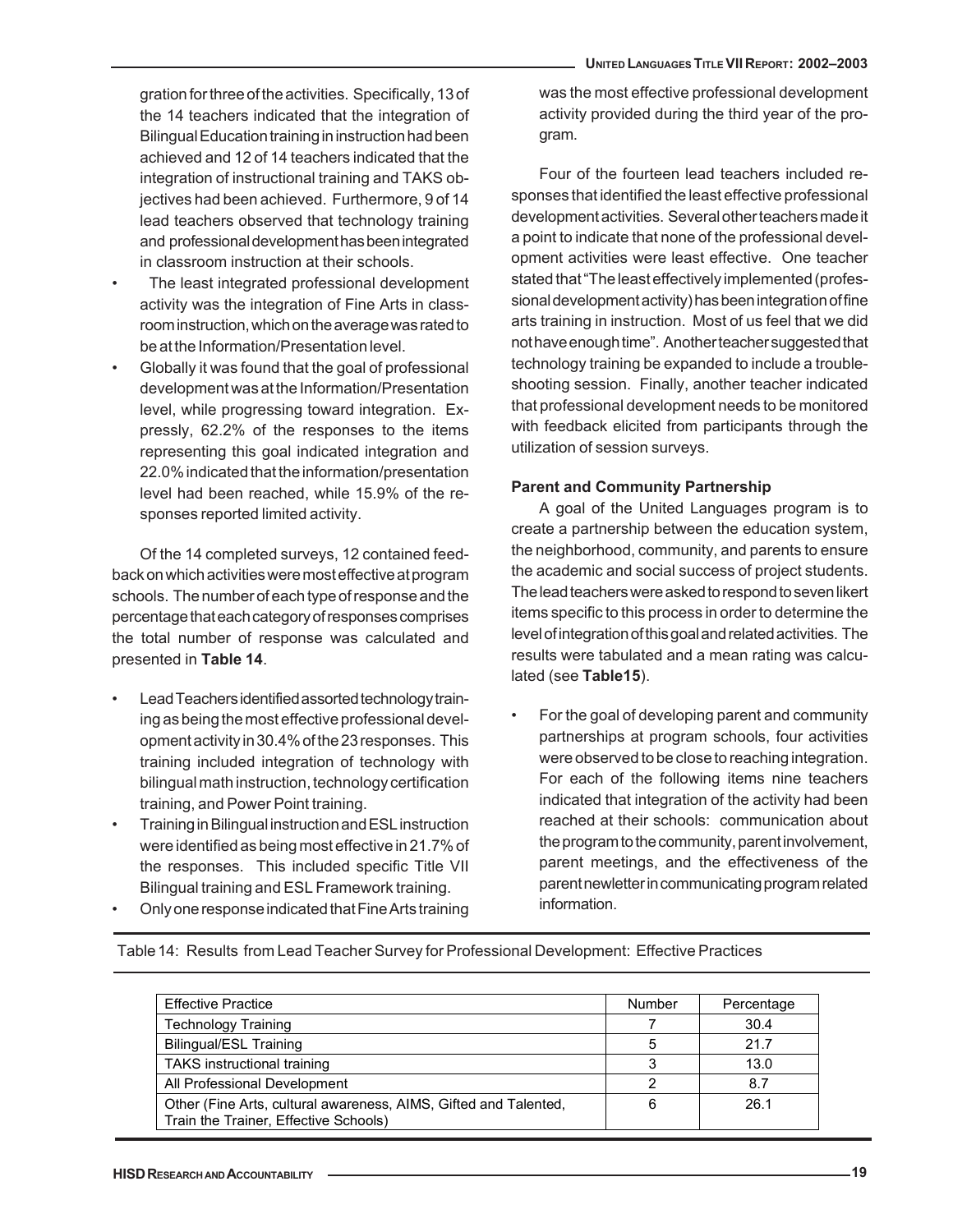Table 15: Results from Lead Teacher Survey for Parent and Community Partnership: Number of Responses by Category and Average Ratings per Item

| <b>Items</b>                                                                          | No<br>activity | Limited<br>activity | Information/<br><b>Presentation</b> | Integration | Average<br>Rating |
|---------------------------------------------------------------------------------------|----------------|---------------------|-------------------------------------|-------------|-------------------|
| Community participation in volunteering<br>and involvement in program activities      |                | 3                   | 2                                   | 8           | 3.3               |
| Communication about the program to the<br>community                                   |                |                     | 4                                   | 9           | 3.6               |
| Recruitment, training, and assigning of<br>community mentors to serve program         |                |                     |                                     |             |                   |
| students                                                                              | 2              | 4                   | 4                                   | 4           | 2.7               |
| Parent involvement                                                                    |                | 2                   | 2                                   | 9           | 3.5               |
| Parent meetings                                                                       |                |                     | 3                                   | 9           | 3.5               |
| Effectiveness of parent newsletter in<br>communicating program related<br>information |                |                     | 4                                   | 9           | 3.6               |
| Utilization of Parent Advisory Committees                                             |                |                     |                                     |             |                   |
| in program implementation                                                             |                | 2                   | 6                                   |             | 3.0               |
| <b>Totals</b>                                                                         | 3              | 14                  | 25                                  | 52          | 3.3               |

- The least effective activity according to the results from the survey was the recruitment, training, and assigning of community mentors to work with program students. Of the 14 teachers that responded, 6 observed limited or no activity related to this objective.
- Globally it was found that the goal of developing parent and community partnerships at program schools was at the Information/Presentation level. Expressly, 55.3% of the responses to the items representing this goal indicated integration and 26.6% indicated that the information/presentation level had been reached, while 18.1% of the responses reported limited or no activity.

Of the 14 completed surveys, 11 contained feedback on which activities were most effective at program schools. The number of each type of response and the percentage that each category of responses comprises

the total number of response was calculated and presented in Table 16.

Of the 25 responses identifying the most effective parent and community partnership activities, 20.8% indicated that PTO/PTA meetings were the most effective. Lead teachers identified the Partners in Schools program and parent workshops and parent classes for the academic support of students in 16.7% of their responses, respectively. Specifically, lead teachers found that students benefited from their parents receiving training on how to help them with their schoolwork and homework.

Five lead teachers reported the least effective parent and community partnership activities on their surveys. A majority of the teachers indicated that recruiting of mentors and volunteers from the community and recruiting parents for involvement were the least effective activities. It was also noted that at one

| <b>Effective Practice</b>                                                                                                              | <b>Number</b> | Percentage |
|----------------------------------------------------------------------------------------------------------------------------------------|---------------|------------|
| PTO/PTA Meetings                                                                                                                       | 5             | 20.8       |
| Partners in Schools                                                                                                                    |               | 16.7       |
| Parent Workshops and Parent Classes for academic student support                                                                       |               | 16.7       |
| Parent and Community volunteers                                                                                                        | 2             | 8.3        |
| <b>Newsletters</b>                                                                                                                     |               | 8.3        |
| <b>TAKS Information and Preparation</b>                                                                                                | າ             | 8.3        |
| Other (Project Reconnect, Parental involvement nights, computer<br>training for parents, Media Center training, Title VII information) | 5             | 20.8       |

Table 16: Results from Lead Teacher Survey for Parent and Community Partnership: Effective Practices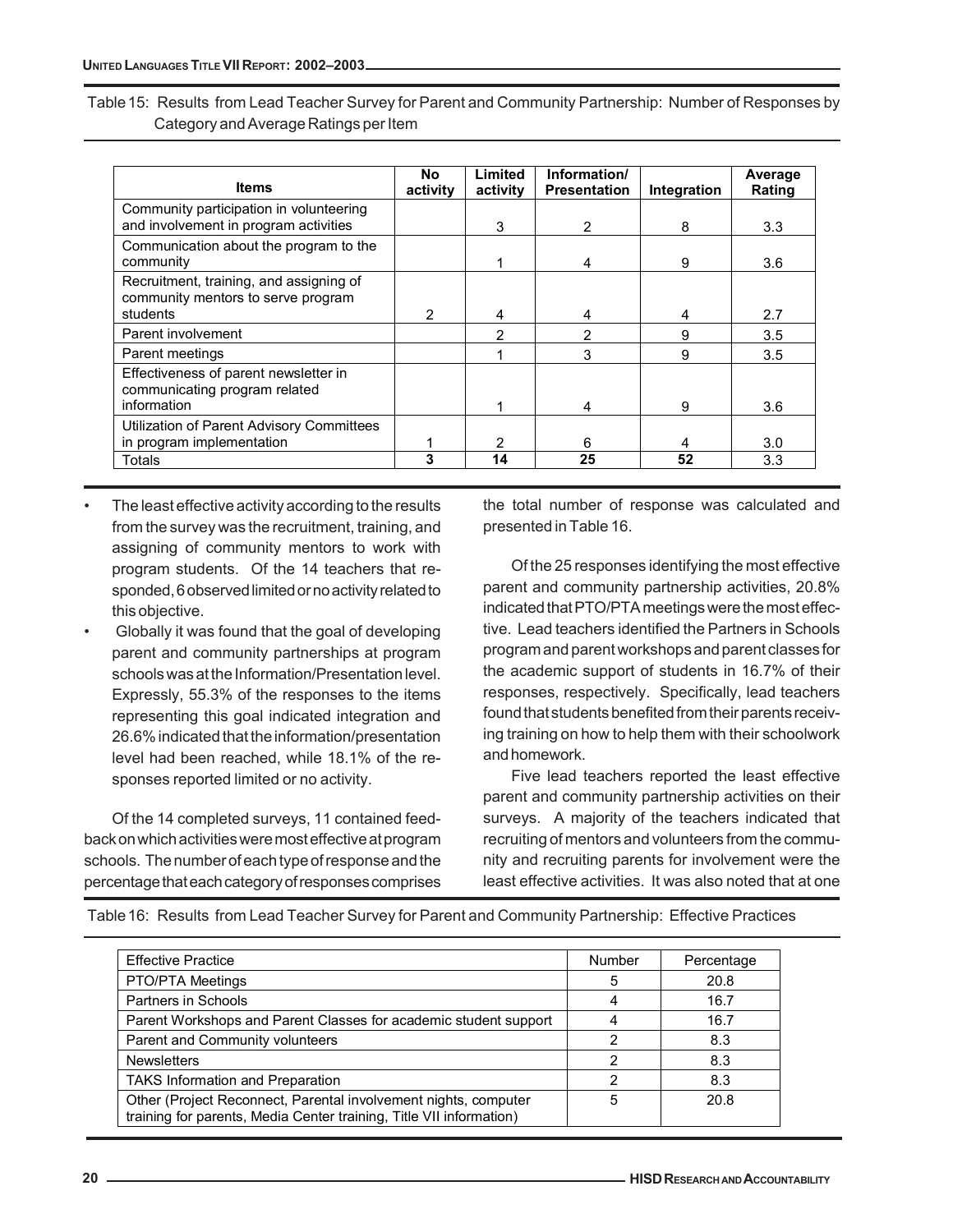school the newsletter is not always translated. One lead teacher reported that their school did not have a Parent Advisory Committee.

#### **Parent Literacy and Community Resources**

A goal of the United Languages program is to increase the opportunities for parents to develop literacy skills and to provide them with information about community resources. The lead teachers were asked to respond to seven likert items specific to this process in order to determine the level of integration of this goal and related activities. The results were tabulated and a mean rating was calculated (see **Table17**).

• For the goal of promoting parent literacy and providing information about community resources, • According to the results from the lead teacher survey, the availability of an attendance at parenting classes and the communication of community resources to parents was limited or not observed at four schools.

According the summary results taken from the items, the goal of promoting parent literacy and providing information about community resources was observed to be at the Information/Presentation level of integration

Of the 14 completed surveys, 10 contained feedback on which activities were most effective at program schools. The number of each type of response and the percentage that each category of responses comprises the total number of response was calculated and

Table 17: Results from Lead Teacher Survey for Parent Literacy and and Community Resources: Number of Responses by Category and Average Ratings per Item

| <b>Items</b>                                                         | No.<br>activity | Limited<br>activity | Information/<br><b>Presentation</b> | Integration | Average<br>Rating |
|----------------------------------------------------------------------|-----------------|---------------------|-------------------------------------|-------------|-------------------|
| Providing information about parent<br>literacy and parenting classes |                 | 2                   | 2                                   | 10          | 3.6               |
| Availability of and attendance at parent<br>literacy classes         |                 | 2                   |                                     | 9           | 3.3               |
| Availability of and attendance at<br>parenting classes               | 2               | 2                   |                                     | 8           | 3.1               |
| Communication of community<br>resources to parents                   |                 |                     |                                     | 9           | 3.4               |
| Totals                                                               |                 | 10                  |                                     | 36          | 3.4               |

one activity, based on average responses was nearing integration. Specifically, 10 of the 14 lead teachers indicated that providing information about parent literacy and parenting classes had reached a level of integration at their schools.

#### presented in **Table 18**.

Of the 21 responses identifying the most effective parent literacy and community resources activities, 23.8% indicated that ESL classes for parents were most effective. On the lead teacher survey, 19% of the

Table 18: Results from Lead Teacher Survey for Parent Literacy and and Community Resources: Effective Practices

| <b>Effective Practice</b>                                | Number | Percentage |
|----------------------------------------------------------|--------|------------|
| <b>ESL Classes</b>                                       |        | 23.8       |
| Reading Literacy Classes                                 |        | 19.0       |
| Parenting Classes, Teaching parents to teach their kids  |        | 14.3       |
| Nutrition/Health classes                                 |        | 9.5        |
| Computer classes for parents                             |        | 9.5        |
| <b>Community in Schools</b>                              | ⌒      | 9.5        |
| Other (Media Center, Southeast District open house, GED) |        | 14.3       |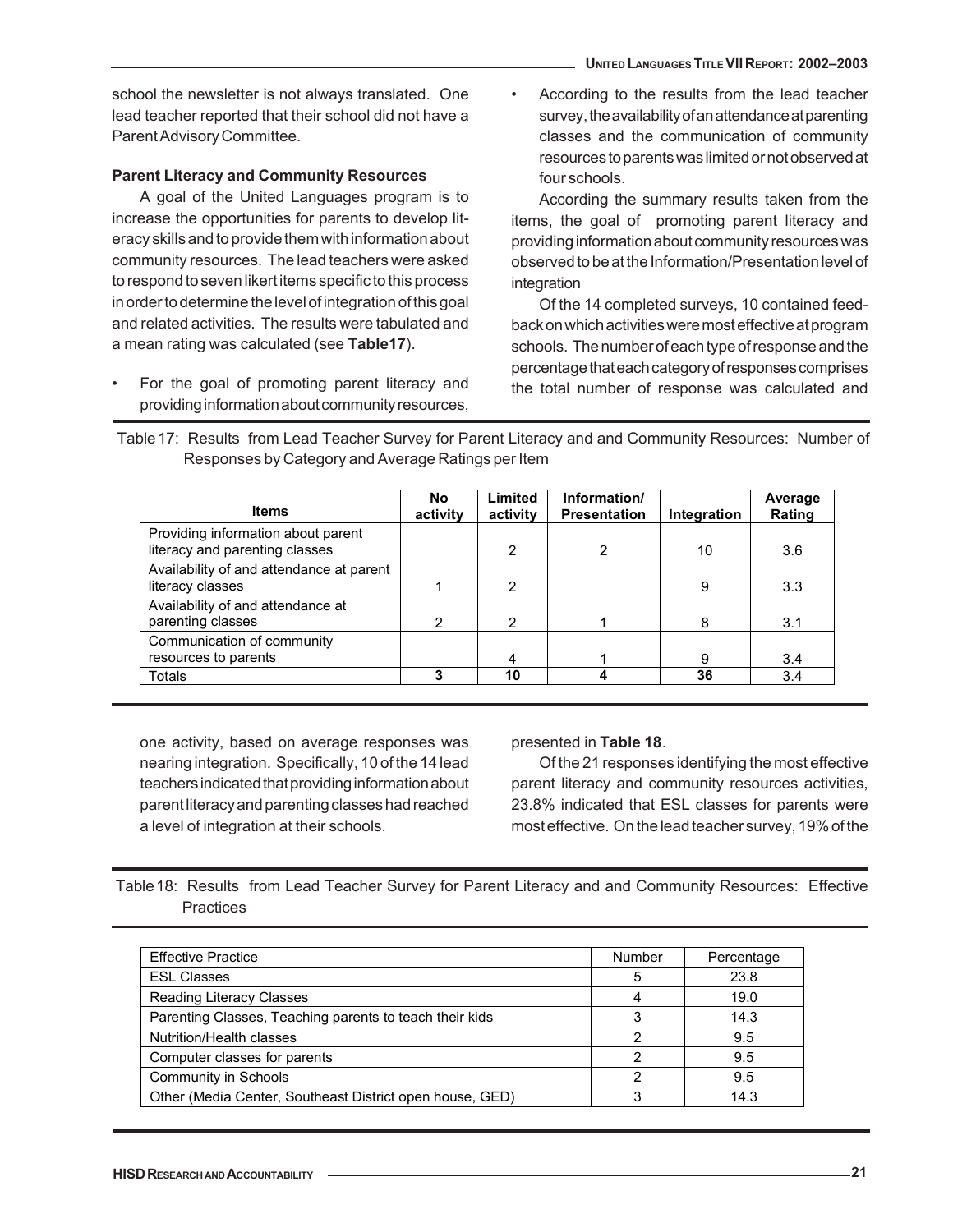#### **UNITED LANGUAGES TITLE VII REPORT: 2002–2003**

responses identified reading literacy classes for parents as being most effective. While only one response reported that GED classes for parents was the most effective activity.

Five lead teachers reported the least effective parent literacy and community resource activities at their campuses. One teacher reported that no effective parent literacy and community resource activities have been implemented at their school and that they were still in the planning stage. Three teachers reported that low participation was the cause of ineffectiveness in these activities. Two teachers indicated that more funding was need to establish more classes for parents.

Lead Teachers were asked to identify the most challenging aspects of implementing the program activities, objectives and goals. Of the 14 completed surveys, 10 provided responses to this inquiry. These responses where categorized and tabulated and presented in **Table 19**.

• Of the 24 responses gleaned from the surveys, 20.8% indicated that the biggest obstacle to implementation was related to budgeting issues. This included how the budget was allocated, the category of responses involved suggestions related to budget flexibility. Specifically, six of the seventeen recommendations where directed toward budget issues. These included release funds sooner, increasing stipends, and allowing more school personnel input on what is purchased with the funding. Some of the other recommendations included, getting more vocal support from the administration, developing a process in which lead teachers could share "best practices", more technology training especially in the use of technology in the instruction at the early grades, more substitute days, and more cultural and fine arts field trips.

#### **Classroom Observations**

The degree of implementation of the United Languages/*Unión de Idiomas* program was measured by conducting classroom observations. Classroom observations were conducted at the 16 project schools. A Classroom Implementation Checklist was developed to use when conducting classroom observations (see Appendix D). During the classroom observations, teacher's lesson plans and daily schedules were also examined.

**Table 20** provides the number of classrooms that were observed or not observed implementing various

Table 19: Results from Lead Teacher Survey : Challenges to Implementation

| Implementation Challenges                                                                                                                                                           | Number | Percentage |
|-------------------------------------------------------------------------------------------------------------------------------------------------------------------------------------|--------|------------|
| <b>Budget and Funds Allocation</b>                                                                                                                                                  | 5      | 20.8       |
| Parental Involvement                                                                                                                                                                | 3      | 12.5       |
| <b>Technology Support</b>                                                                                                                                                           | 3      | 12.5       |
| Time constraints                                                                                                                                                                    | 3      | 12.5       |
| <b>Getting Materials</b>                                                                                                                                                            | 2      | 8.3        |
| Gathering Information about Implementation                                                                                                                                          | 2      | 8.3        |
| Getting Administrative Support                                                                                                                                                      | 2      | 8.3        |
| Other (Intergration of Program with classroom activities, Getting school<br>personnel familiar with the program, Selection of vendors, School<br>personnel support and involvement) | 4      | 16.7       |

timeliness of allocation, the constraints on the purchasing process and the overall need for a greater amount of funding.

• Parental involvement, technology support, and time constraints were identified as challenges in 12.5% of the responses, respectively.

Lead teachers were asked to provide any recommendation to facilitate the future implementation of the program. Of the 14 lead teachers that completed surveys, 10 provided recommendations. The largest tasks regarding the United Languages/Unión de Idiomas program. Classroom observations revealed that all of the classrooms observed at the 16 project schools had a computer station set up. It was also observed or evident that "students use computer to research, retrieve, and exchange information via the Internet." For instance, in one classroom the students had to do research on dinosaurs using the Internet. Also, students use the computer to play educational games, develop PowerPoint presentations, and create books. Classroom observations also revealed that it was ob-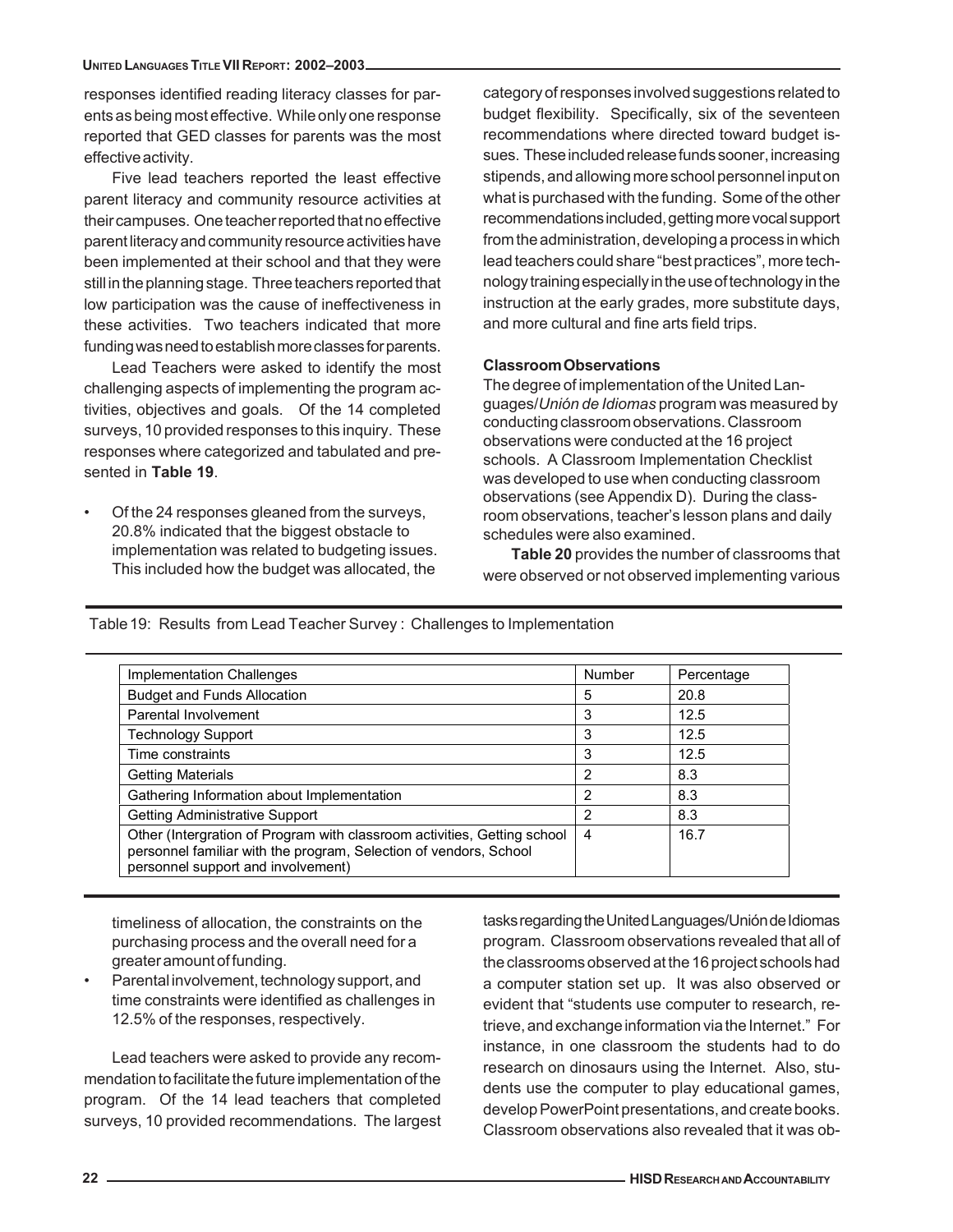| <b>Program Components</b>                                                                          | Observed | <b>Not Observed</b><br>but Evident | <b>Not</b><br><b>Evident</b> |
|----------------------------------------------------------------------------------------------------|----------|------------------------------------|------------------------------|
| Classroom has a computer station set up.                                                           | 16       |                                    |                              |
| Students use computer to research, retrieve, and<br>exchange information via the Internet.         | 5        | 11                                 | O                            |
| Students are exposed to at least one new multicultural<br>unit linked to a core subject per month. | 9        | 6                                  |                              |
| There are monthly fine arts lessons in music, dance,<br>visual arts, or drama lessons taught.      |          | 11                                 | 3                            |
| Classroom is set up to promote a bilingual<br>environment.                                         | 13       |                                    | っ                            |
| Classroom has learning centers/workstations.                                                       | 13       |                                    | っ                            |
| Classroom has ESL center/workstation.                                                              | 13       |                                    | າ                            |

Table 20: Results from Classroom Observation at Select Program Schools: Number of Classrooms by Program **Components** 

served or evident that in 15 of the classrooms "students are exposed to at least one new multicultural unit linked to a core subject per month." For example, during Social Studies, teachers exposed students to Cinco de mayo, a national holiday in Mexico, also students studied how holidays are celebrated in Latin America compared to the United States. During Reading and Language Arts instruction, students focused on texts about different cultures. Also, it was observed or evident that 13 classrooms participated in "monthly fine arts lessons in music, dance, visual arts, or drama lessons taught." In one of the classrooms observed students acted out the story they had just read. There were three classrooms were it was not evident that they participated in monthly fine arts lessons. About 14 of the classrooms were "set up to promote a bilingual environment" compared to two that were not. Also, 14 out the 16 classrooms observed had learning centers or workstations. Lastly, 14 classrooms had an ESL center or workstation, while two classrooms did not.

#### **Technology and Fine Arts**

In order to determine the level of implementation of technology and fine arts at United Languages schools, program personnel, lead teachers, and program evaluators were charged with collecting and analyzing information to answer the following questions.

- 1. What technology items and/or software have you purchased during the third year of the United Languages Tittle VII grant?
- 2. Have students at your school created or designed technology based projects
- 3. Do students at your school research, retrieve, and exchange information via the internet?
- 4. Have students at your school produced a bilingual newspaper or newsletter?
- 5. Have you had students interacting with community artists and teachers to create products that reflect their culture?
- 6. List any artistic productions (music, visual arts, dance, drama) in which students have participated.

Data was collected from fifteen of the sixteen schools that participated in the United Language program during the 2002–03 school year.

## *What technology items and/or software have you purchased during the third year of the United Languages Tittle VII grant?*

Ten of the fifteen schools included in this analysis indicated that they used Title VII funds to purchase computers. Eight schools reported that they used funds to purchase other computer hardware and technology such as printers, scanners, LCD projectors, leapfrog technology mats, and digital camcorders. Program schools also purchased other technology such as copiers, cameras, VCRs, TVs, and CD players.

Ten schools provided a list of the software that they purchased. The following is a list of products: Apple setup, Kid Pix, Kidworks, Math Blast, Inspiration 7, Kidspirations, Type to Learn Lab, Toy Store Lab, Easy Book Deluxe, Millies Math House (English and Spanish), Preschool parade, Storybook Weaver Deluxe, Sticky Bear (Math and Reading), Peanuts Yearn to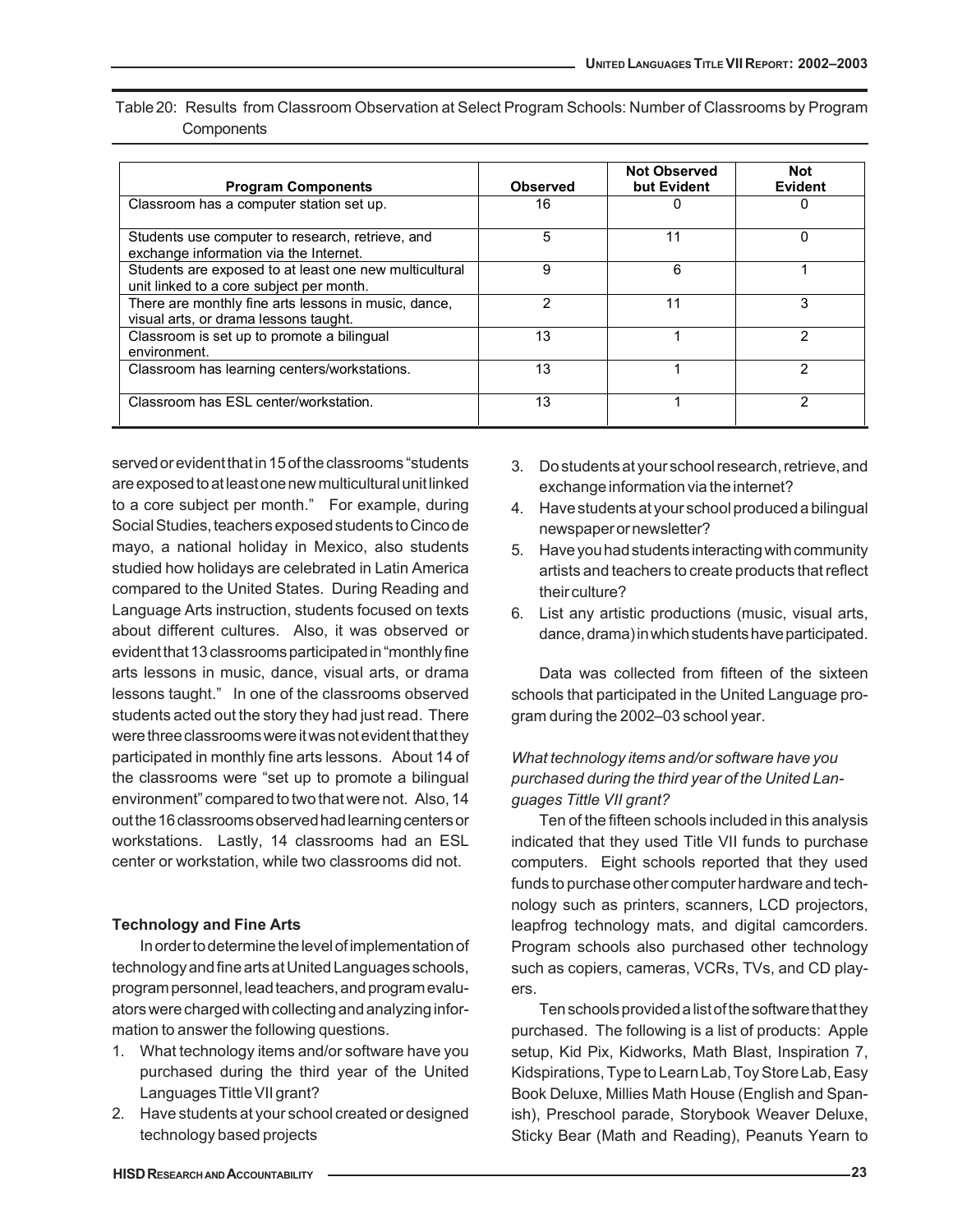Learn, I Spy, Madeline, and ESL Renegades. Software previously purchased and lisenced by program schools continued to be used for the benefit of the instruction of program students. This software included NCS Pearson 30 station installation/software license Version V Software w/Elementary School Core Curriculum have been purchased, Lightspan Achieve Now Program, Accelerated Reader, FastForword (Dávila, JR Harris, Brookline, Cornelius, Golfcrest), Kid Pix Deluxe V3 Lab Pack, Wiggle Works, Primary Millie's Math House, Millie's Math Spanish, Millie's & Bailey's Preschool, Reader Rabbit, Math Rabbit, Story Book Weaver, Sammy Science House, Kidspiration Lab Pack, Stickey Bear Bilingual Lab Packs: Shapes Deluxe, Math I, Math II, ABC Deluxe, Opposites Deluxe, Grammar Bilingual, Learning Activities, Living Books, Words Around Me, Reading Concepts, Reading Explorer (6-7), Study Skills JumpStart Lang. English Lab, JumpStart Adv., JumpStart Preschool, Tell Me More for Kids (4-7), Tell Me More for Kids (7-9), Mind Twister Math, Reading Blaster (6-9), Reading Blaster (4-6), Reading Blaster (6- 8), Spelling Blaster, Math Blaster (7-9), Bailey's Book House, Mighty Math Zoo Zillions, Stories and More, Word Volcano, Word Crunch, Talking Walls, Travel the World with Timmy, Trudy's Time & Place House, Reading for Critical Thinking, Grammar Renegades, ESL Renegades, Math for Real World, Math Concepts, Number Sense, Measurement, Franklin Foreign Translator, Thinking Things Collection, Destination Time Trip USA, Let's Go Read, Worksheet Magic Plus, Mighty Math Carnival, Mighty Math Number Heroes, and Writing Media Literacy

The software just identified included English/Spanish computer interactive and international reading software to increase language acquisition in both English and Spanish. This software was used at all program schools.

## *Have students at your school created or designed technology based projects?*

During the 2002–03 school year, students at program schools were involved in producing and designing technology based projects. These activities were employed to infuse bilingual instruction with technology related activities. This was accomplished at each of the program schools. The following are some examples of the specific activities.

• Eight Schools reported that their students created literary projects using Digital Books, Storybook projects (on-line and software), Story Tales, Computer Poetry, and e-books. Projects were done in English and Spanish.

- Seven schools reported that their students used technology based projects in their science fairs and three schools reported that technology was used to generate History fair projects.
- Other projects that employed technology included power point presentations, newspaper/newsletters, creating Christmas and Valentine day cards, geography projects, Hispanic heritage projects, a 9/11 memorial program, Kid Pix projects, Film projects, and a video club.

## *Do students at your school research, retrieve, and exchange information via the internet?*

All of the schools indicated that their students use the internet to research, retrieve, and exchange information using the internet. These activities included doing research for class projects in science and social studies. It also involved searching for information and ideas about cultural projects. A unified system of sharing information between program schools has yet to be established.

## *Have students at your school produced a bilingual newspaper or newsletter?*

Information collected for this evaluation indicated that students at six schools are currently producing a bilingual newsletter or newspaper. One school indicated that their students produced an English only newsletter, while two other schools indicated that they were in the process of developing a student produced newsletter.

## *Have you had students interacting with community artists and teachers to create products that reflect their culture?*

Evidence was found to indicate that fourteen schools have accomplished activities that enabled their students to interact with community artists and teachers to create projects reflecting their culture. These activities included Ballet Folklorico, origami artists, dance classes, Art club, choir festival, museum field trips, South Houston Parade, Christmas programs, writers in schools, classroom projects, bulletin boards, and drama productions.

*List any artistic productions (music, visual arts, dance, drama) in which students have participated.*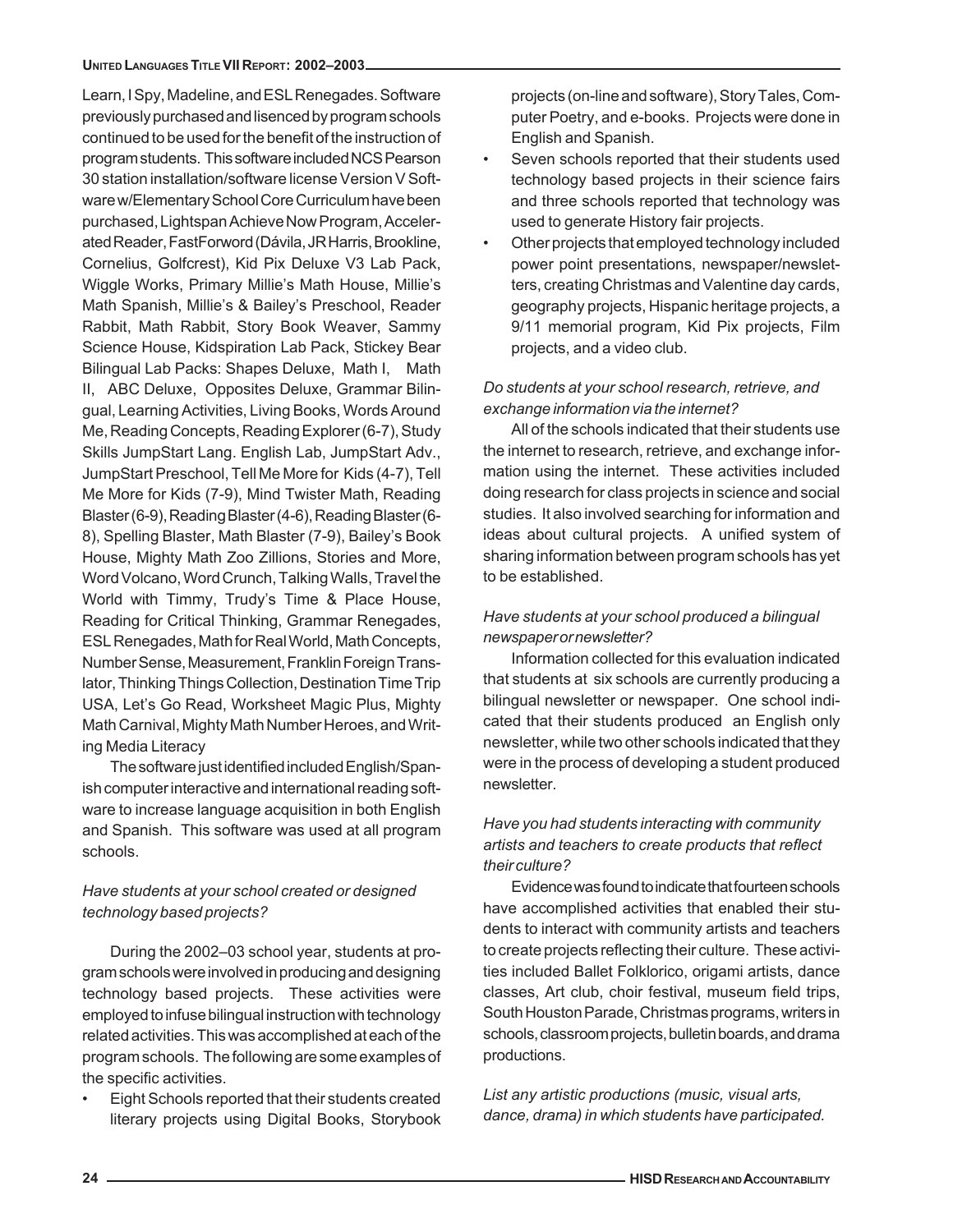During the 2002-03 school year, ELL students at United Languages schools presented their artistic creations and performed at school and community events. The following student groups and clubs were found at program schools.

- Six schools indicated that they had dance groups that performed at school programs, public events and as part of cultural awareness programs. Specifically, folkloric dance groups performed at Hispanic month programs and Texas Association for Bilingual Education (TABE). Two schools have cheerleader squads that have performed at public events and cultural awareness activities.
- Four schools indicated that they have choirs that have performed at school and public events. This included cultural awareness activities and competitions between program schools.
- Program schools also provided opportunities for their students by hosting talents shows, band contests, Fine Arts festivals, graduations, musicals, and plays.
- Twelve schools indicated that they include student art work and student performance in their cultural awareness programs. This included Hispanic and African American awareness weeks, and Hispanic and African American History weeks and fairs.
- Twelve schools indicated that they use Christmas programs as a stage to present the artistic endeavors and stylings of program students.

## **What is the academic achievement performance of students at participating program schools?**

In order to provide a standard of academic achievement from which to measure the improvement of students served by the United Languages/Unión de Idiomas program results from specific performance indicators were collected program-wide and for the participating schools. These indicators were based on student performance from several tests of academic performance. Both Norm-referenced and Criterionreferenced performances were evaluated and chronicled for several academic areas in order to supply the program with a comprehensive set of standards and to determine the effectiveness of the program during the 2002-03 school year. Program students' results were reported by and across grades for the TAAS and RPTE and by grade for the Stanford 9 and Aprenda. Since the TEA replaced the TAAS with the TAKS in 2002-03, TAAS results from the first two year are presented and baseline data from the initial administration of TAKS were collected for the program and program schools and presented in this report.

## **TAAS Performance**

The 2001–02 and 2000–01 results from the TAAS for reading, math, writing, science, and social studies were collected and analyzed. Two samples were used in this set of analyses in order to describe and assess student performance on these measures. Specifically, the program was evaluated to determine the productiveness in effecting improvement in student academic performance. First, a cross-sectional analysis was used to compare the performance of ELL students served during the past year with the students attending program schools during the planning and development year (2000–01). Second, a longitudinal examination of academic performance was applied to a sample of ELL students served by the program during the 2001–02 that have valid TAAS scores for the current year and the 2000–01 school year. The number of students tested and the passing rates were reported for each subtest and each student sample.

## *Cross-sectional Results*

The program-wide results from the Spring 2001 and Spring 2002 administrations of the TAAS are presented in **Tables 21–24** for the reading, mathematics, writing, science and social studies subtests. These results are presented by grade level for the grades assessed by the TAAS as well as across grade levels. Reading and math are assessed at grades 3–8 at project schools, while writing is assessed at grades four and eight, and science and social studies at grade eight. The programwide results in reading are presented in **Table 21** in order to compare Spring 2002 and Spring 2001 results.

- Of the 2,619 ELL students with valid reading scores served during the current school year, 77% passed reading as compared to the 70% of the 2,390 ELL students that were assessed by the TAAS and attended program schools during the 2000–01 school year.
- Based on the Spring 2002 TAAS reading performance the highest passing rates were in grades three and five, with 83% passing at each of these grades. The lowest passing rate was found in grade eight, where 45% of the ELL students passed the reading section of the TAAS.
- When compared to Spring 2001 performance, student achievement from the current year exhib-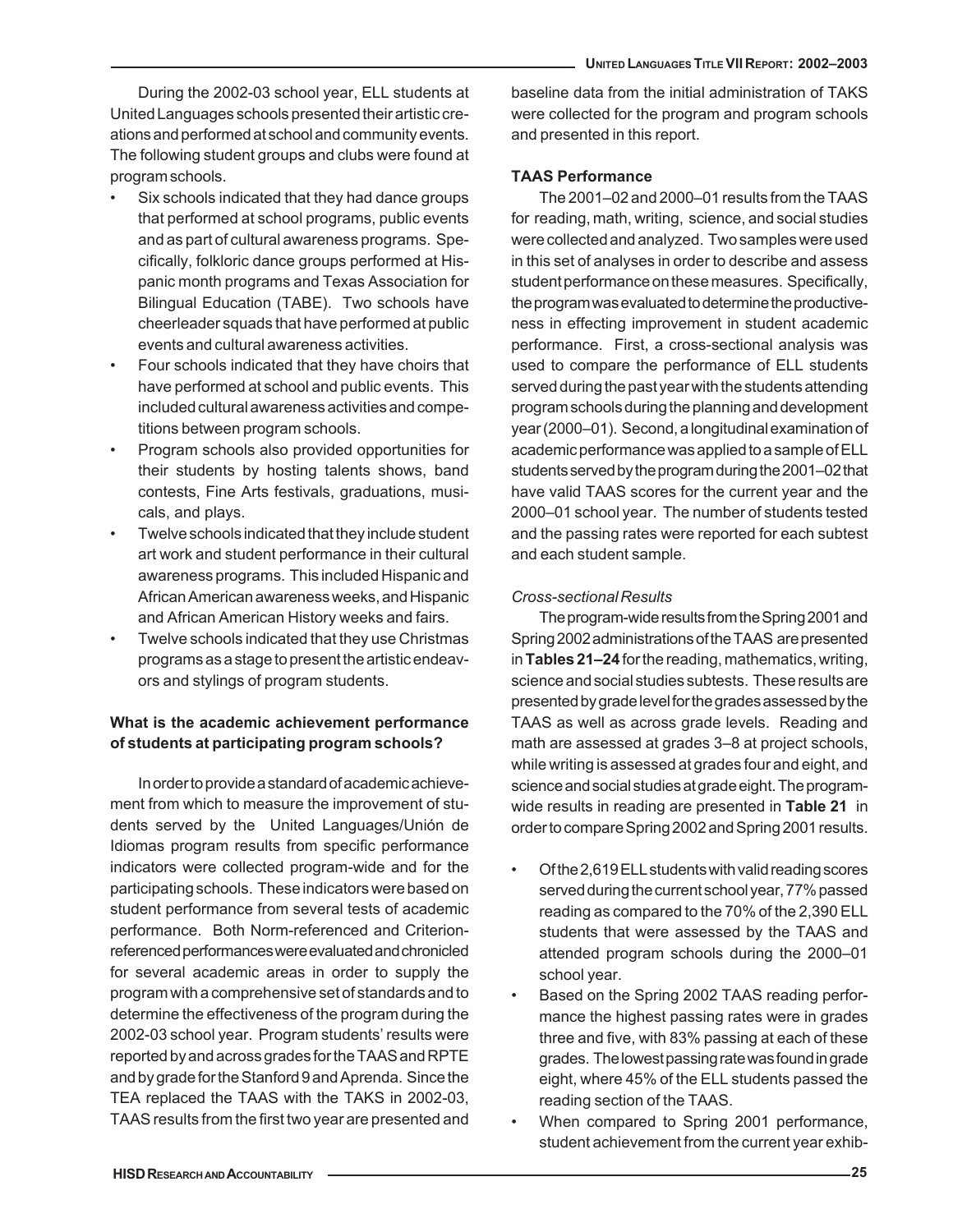|       |       | Spring 2002 TAAS | <b>Spring 2001 TAAS</b> |           |
|-------|-------|------------------|-------------------------|-----------|
| Grade | N     | % Passing        | N                       | % Passing |
| 3     | 881   | 83               | 761                     | 82        |
| 4     | 777   | 80               | 732                     | 73        |
| 5     | 512   | 83               | 411                     | 79        |
| 6     | 179   | 55               | 183                     | 30        |
| 7     | 129   | 52               | 182                     | 35        |
| 8     | 141   | 45               | 121                     | 58        |
| Total | 2,619 | 77               | 2,390                   | 70        |

Table 21: Program-wide Reading TAAS Results for ELL Students: Spring 2001 and 2002

ited improvement at six of the seven grades to which the TAAS was administered. The greatest level of improvement occurred at the sixth grade where the passing rate improved from 30% in the Spring of 2001 to 55% in the Spring of 2002. The only grade that performance of ELL students did not improve was grade eight.

For the math section of the TAAS, of the 2,627 ELL students served by the program schools and assessed by the TAAS in the Spring of 2002, 89% passed minimum expectations on this measure (see **Table22**). In comparison, 84% passed the math section of the TAAS in the Spring of 2001. The following results were also observed in this analysis of performance on the TAAS Math:

• Student performance in math ranged from 97% passing at grade five to 55% passing at grade eight.

| Table 22: Program-wide Math TAAS Results for ELL |
|--------------------------------------------------|
| Students: Spring 2001 and 2002                   |

|       |       | Spring 2002 TAAS |       | Spring 2001 TAAS |
|-------|-------|------------------|-------|------------------|
| Grade | N     | % Passing        | N     | % Passing        |
| 3     | 885   | 91               | 764   | 86               |
| 4     | 779   | 93               | 729   | 90               |
| 5     | 513   | 97               | 413   | 93               |
| 6     | 180   | 79               | 184   | 65               |
|       | 127   | 75               | 180   | 59               |
| 8     | 143   | 55               | 122   | 69               |
| Total | 2.627 | 89               | 2,392 | 84               |

Academic performance at grades three and four exhibited exceptional achievement with passing rates of 91% and 93%, respectively.

- The most improvement in mathematics performance from the Spring of 2001 to the Spring of 2002 was found at grade seven where performance increased from 59% passing to 75% passing.
- Performance at grade eight decreased from 69% passing in the Spring of 2001 to 55% in the Spring of 2002.

The results from the TAAS writing exam are presented in **Table 23**. Student achievement across grades improved to 79% passing in the Spring of 2002 from 76% passing in the Spring of 2001. This improve-

| Table 23: Program-wide Writing TAAS Results for ELL |  |
|-----------------------------------------------------|--|
| Students: Spring 2001 and 2002                      |  |

|       |     | <b>Spring 2002 TAAS</b> |     | Spring 2001 TAAS |
|-------|-----|-------------------------|-----|------------------|
| Grade | N   | % Passing               | N   | % Passing        |
|       | 774 | 90                      | 736 | 83               |
| 8     | 142 | 18                      | 136 | 39               |
| Total | 916 | 79                      | 872 | 76               |

ment was realized at grade four where 90% of the ELL students passing writing in the Spring of 2002. Performance at grade eight decreased from the Spring of 2001 to the Spring of 2002 from 39% passing to 18% passing.

The results from the TAAS science and social studies exam administered at the eighth grade are presented in **Table 24**. In science, student achievement improved to 58% passing in the Spring of 2002 from 56% passing in the Spring of 2001. In social

Table 24: Program-wide Science and Social Studies TAAS Results for ELL Students: Spring 2001 and 2002

|                          |     | Spring 2002 TAAS |     | Spring 2001 TAAS |
|--------------------------|-----|------------------|-----|------------------|
| Grade 8                  | N   | % Passing        | N   | % Passing        |
| Science                  | 145 | 58               | 122 | 56               |
| Social<br><b>Studies</b> | 144 | 39               | 121 | 33               |

studies, the improvement was higher. Specifically, student achievement increased from 33% passing in the Spring of 2001 to 39% passing in the current school year.

The cross-sectional campus level results from the schools participating in the United Languages/*Unión de*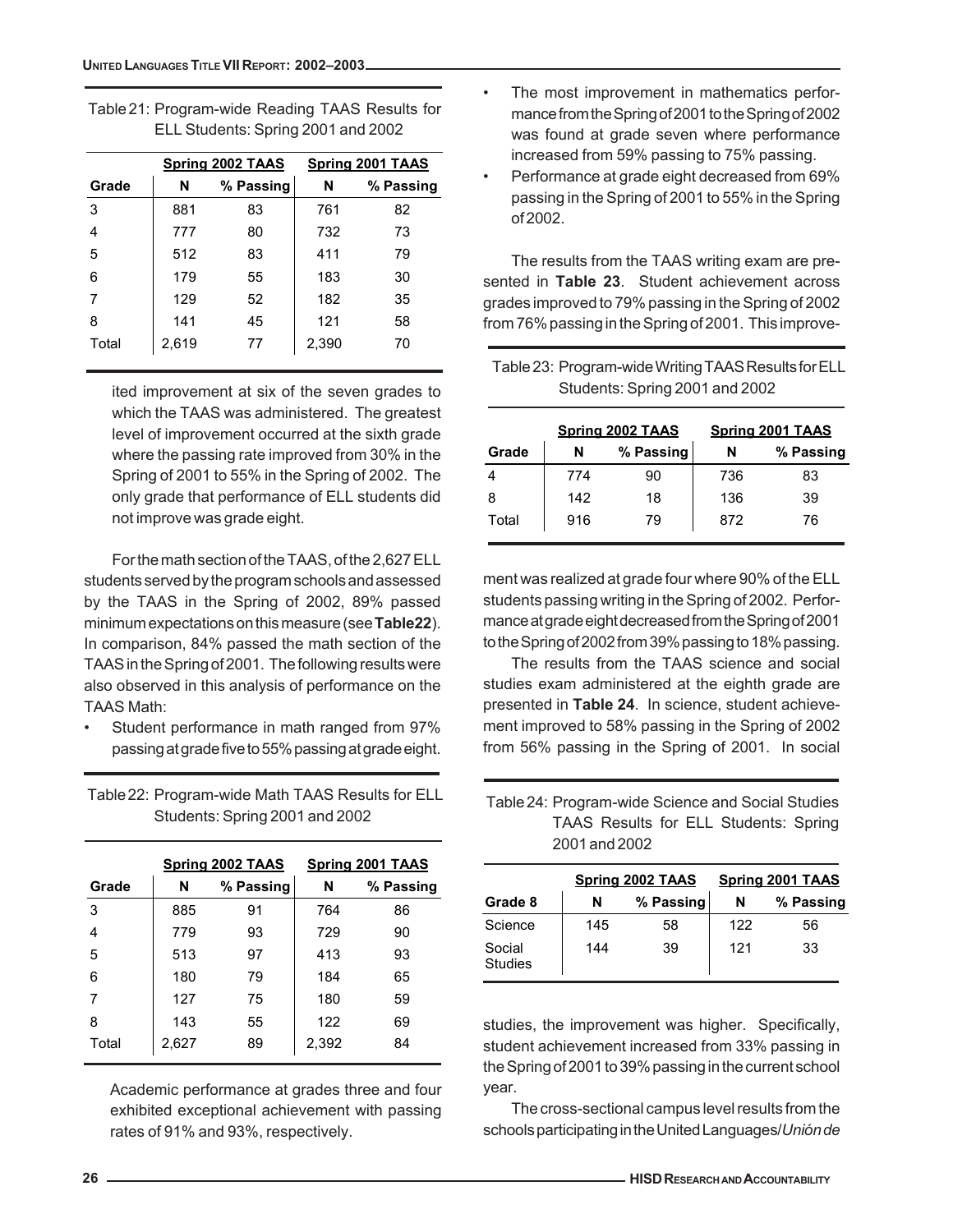*Idiomas* program are presented in **Tables 25–29**. In order to adduce these results, TAAS information is presented across grade level. Expressly, a passing rate for each subject was calculated for each program school from the Spring 2002 and Spring 2001 TAAS results.

The results from the reading section of the TAAS are presented in **Table 25**. The number of ELL students assessed and campus level passing rates for each program school are presented and include the following

Table 25: School-Level Reading TAAS Results for ELL Students: Spring 2001 and 2002

|                     |     | Spring 2002 TAAS |     | Spring 2001 TAAS |
|---------------------|-----|------------------|-----|------------------|
| School              | N   | % Passing        | N   | % Passing        |
| <b>Bellfort ES</b>  | 111 | 76.6             | 119 | 74.8             |
| <b>Bonner ES</b>    | 219 | 84.9             | 173 | 74.0             |
| <b>Brookline ES</b> | 362 | 82.9             | 324 | 76.2             |
| Cornelius ES        | 150 | 90.0             | 137 | 86.9             |
| Crespo ES           | 305 | 78.7             | 252 | 78.6             |
| Davila ES           | 166 | 89.8             | 144 | 74.3             |
| Golfcrest ES        | 222 | 67.6             | 215 | 60.5             |
| Gregg ES            | 105 | 91.4             | 68  | 824              |
| Harris, J. R. ES    | 118 | 83.9             | 116 | 922              |
| Hartman MS          | 229 | 56.3             | 240 | 35.0             |
| I ewis FS           | 81  | 82.7             | 77  | 84.4             |
| MacArthur ES        | 63  | 71.4             | 42  | 83.3             |
| Peck FS             | 29  | 86.2             | 26  | 96.2             |
| Rucker FS           | 134 | 84.3             | 109 | 87.2             |
| Southmayd ES        | 105 | 85.7             | 102 | 79.4             |
| Stevenson MS        | 220 | 45.5             | 246 | 42.7             |

available figures.

- The number of ELL students assessed on the reading TAAS in the Spring of 2002 ranged from 362 at Brookline Elementary School to 29 students at Peck Elementary School.
- From the Spring 2002 TAAS results, the reading passing rates for ELL students ranged in program elementary schools from 91.4% at Gregg Elementary School to 67.6% passing at Golfcrest Elementary School. At the middle schools, the passing rates were 56.3% and 45.5% at Hartman and Stevenson middle schools, respectively.
- Reading passing rates improved from Spring 2001 to Spring 2002 at 11 of the 16 program schools. At the elementary school level the greatest improvement occurred at Davila and Bonner elementary schools where rates improved 15.5 and 10.9 per-

cent passing, respectively. At the middle schools percent passing rates improved 21.3 and 2.8 points passing at Hartman and Stevenson middle schools, respectively.

The nadir of the comparison in performance between Spring 2002 and Spring 2001 was found at MacArthur Elementary School where the reading performance of ELL students decreased from 83.3% to 71.4% passing.

TAAS mathematics data, including the number of students tested and their passing rates, are presented by school in **Table 26**. The data from ELL students served over the past two years are noted.

• In the Spring of 2002, the math performance of ELL students at program elementary schools ranged

Table 26: School-Level Math TAAS Results for ELL Students: Spring 2001 and 2002

|                     | <b>Spring 2002 TAAS Spring 2001 TAAS</b> |           |     |           |
|---------------------|------------------------------------------|-----------|-----|-----------|
| School              | N                                        | % Passing | N   | % Passing |
| <b>Bellfort ES</b>  | 111                                      | 92.8      | 118 | 89.0      |
| <b>Bonner ES</b>    | 220                                      | 94.1      | 173 | 93.1      |
| <b>Brookline ES</b> | 364                                      | 94.5      | 325 | 87.1      |
| Cornelius ES        | 153                                      | 99.3      | 137 | 96.4      |
| Crespo ES           | 307                                      | 89.6      | 251 | 88.0      |
| Davila ES           | 166                                      | 97.6      | 145 | 95.2      |
| Golfcrest ES        | 223                                      | 87.0      | 214 | 75.7      |
| Gregg ES            | 104                                      | 95.2      | 68  | 97.1      |
| Harris, J. R. ES    | 118                                      | 96.6      | 115 | 98.3      |
| Hartman MS          | 228                                      | 73.7      | 238 | 67.2      |
| Lewis ES            | 81                                       | 93.8      | 78  | 85.9      |
| MacArthur FS        | 63                                       | 92.1      | 42  | 71.4      |
| Peck FS             | 29                                       | 96.6      | 26  | 100.0     |
| Rucker FS           | 135                                      | 87.4      | 111 | 91.0      |
| Southmayd ES        | 103                                      | 94.2      | 103 | 89.3      |
| Stevenson MS        | 222                                      | 66.2      | 248 | 60.1      |

from 99.3% at Cornelius Elementary School to 87.0% passing at Golfcrest Elementary School. Eleven of the fourteen elementary schools had TAAS math passing rates greater than 90% passing on the Spring 2002 administration of that test.

- The Spring 2002 math passing rates at the two middle schools served by the United Languages/ *Unión de Idiomas* program were 73.7% at Hartman Middle School and 66.2% at Stevenson Middle School.
- The math passing rates improved from Spring 2001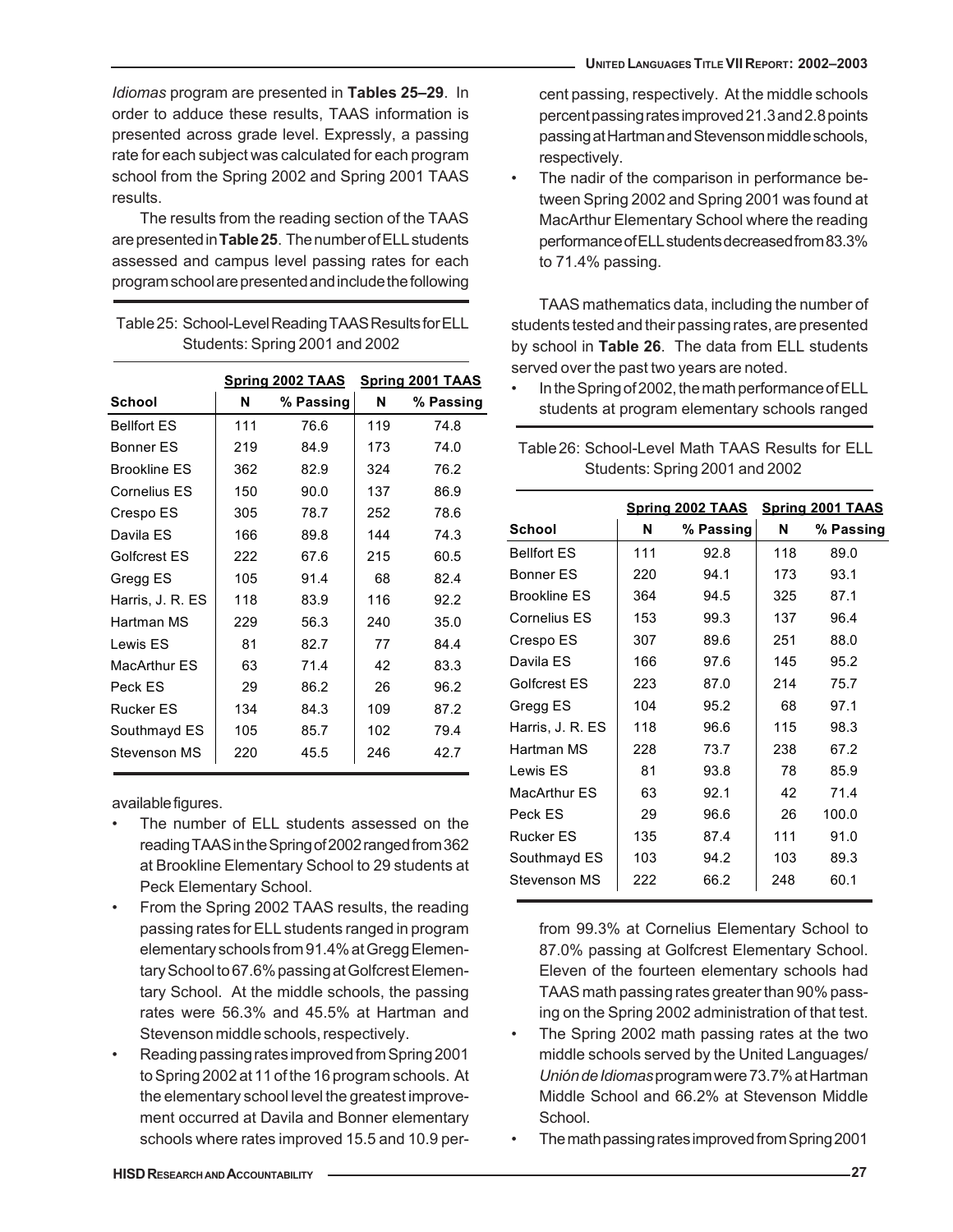to Spring 2002 at 12 of the 16 program campuses. At the elementary schools, the most improvement was realized at MacArthur Elementary School where the math passing rate improved from 71.4% to 92.1%. At the middle schools the improvement in mathematics over the past year was approximately six percentage points at each campus.

• The largest decline in performance from the Spring of 2001 to the Spring of 2002 transpired at Rucker Elementary School where the passing rate decreased from 91.0% to 87.4%.

For the writing section of the TAAS performance from grades four and eight were summarized by campus for Spring 2001 and 2002. For these years there were cross-sectional results for 14 of the 16 program schools. Lewis Elementary school did not assess ELL students in writing in 2001 or 2002. MacArthur Elementary School had results for ELL students in the Spring of 2002, but not in the Spring of 2001. The ELL student results for the program schools with data are presented in **Table 27**.

The number of fourth grade students assessed by the TAAS in writing at program schools ranged from 7 students at Peck Elementary School to 113 fourth graders at Brookline Elementary school. At Hartman and Stevenson middles schools, 84 and

| Table 27: School-Level Writing TAAS Results for ELL |
|-----------------------------------------------------|
| Students: Spring 2001 and 2002                      |

|                     | Spring 2002 TAAS |           | <b>Spring 2001 TAAS</b> |           |
|---------------------|------------------|-----------|-------------------------|-----------|
| School              | N                | % Passing | N                       | % Passing |
| <b>Bellfort FS</b>  | 64               | 93.8      | 74                      | 86.5      |
| Bonner ES           | 75               | 81.3      | 71                      | 83.1      |
| <b>Brookline ES</b> | 113              | 95.6      | 119                     | 87.4      |
| Cornelius ES        | 65               | 96.9      | 56                      | 94.6      |
| Crespo ES           | 100              | 84.0      | 91                      | 85.7      |
| Davila ES           | 61               | 98.4      | 68                      | 80.9      |
| Golfcrest ES        | 83               | 88.0      | 89                      | 57.3      |
| Gregg ES            | 39               | 97.4      | 33                      | 81.8      |
| Harris, J. R. ES    | 42               | 95.2      | 39                      | 92.3      |
| Hartman MS          | 84               | 23.8      | 66                      | 48.5      |
| Lewis ES            | NΤ               | NΤ        | NΤ                      | NΤ        |
| <b>MacArthur ES</b> | 24               | 87.5      | NΤ                      | NΤ        |
| Peck ES             | 7                | 100.0     | 9                       | 100.0     |
| Rucker ES           | 64               | 73.4      | 48                      | 89.6      |
| Southmayd ES        | 37               | 94.6      | 39                      | 84.6      |
| Stevenson MS        | 58               | 10.3      | 70                      | 30.0      |

58 eighth graders were assessed by the TAAS in writing, respectively.

- At the elementary schools, the writing passing rates in the Spring of 2002 ranged from 100% passing at Peck Elementary School to 73.4% passing at Rucker Elementary School. Of the 13 schools that had students taking the TAAS writing test, eight had passing rates greater than 90% in the Spring of 2002. At the middle schools the rates were 23.8% at Hartman Middle School and 10.3% at Stevenson Middle School.
- Of the 14 schools with passing rates for the writing TAAS in 2001 and 2002, eight showed improvement. The greatest level of improvement occurred with the fourth graders at Golfcrest where the cross-sectional difference at that grade between 2001 and 2002 was 30.7 percentage points.
- The greatest decreases in writing performance from 2001 to 2002 occurred at the middle schools and was 24.7 percentage points at Hartman Middle School and 19.7 percentage points at Stevenson Middle School.

The science and social studies sections of the TAAS are administered at the eighth grade. The results from the ELL students at the programs two middle schools are exhibited in **Tables 28** and **29** for 2001 and 2002. In the Spring of 2002, 84 students at Hartman Middles School took both the science and social studies sections of the TAAS. At Stevenson Middle School 61 students took the science TAAS and 60 took the social studies TAAS. At Hartman Middle School

| Table 28: School-Level Science TAAS Results for ELL |
|-----------------------------------------------------|
| Students: Spring 2001 and 2002                      |

|               | Spring 2002 TAAS Spring 2001 TAAS |           |    |           |
|---------------|-----------------------------------|-----------|----|-----------|
| <b>School</b> | N                                 | % Passing | N  | % Passing |
| Hartman MS    | 84                                | 67.9      | 68 | 60.3      |
| Stevenson MS  | 61                                | 44.3      | 54 | 50.0      |

Table 29: School-Level Social Studies TAAS Results for ELL Students: Spring 2001 and 2002

|               | Spring 2002 TAAS Spring 2001 TAAS |           |    |           |
|---------------|-----------------------------------|-----------|----|-----------|
| <b>School</b> | N                                 | % Passing | N  | % Passing |
| Hartman MS    | 84                                | 61.9      | 68 | 30.9      |
| Stevenson MS  | 60                                | 6.7       | 53 | 35.8      |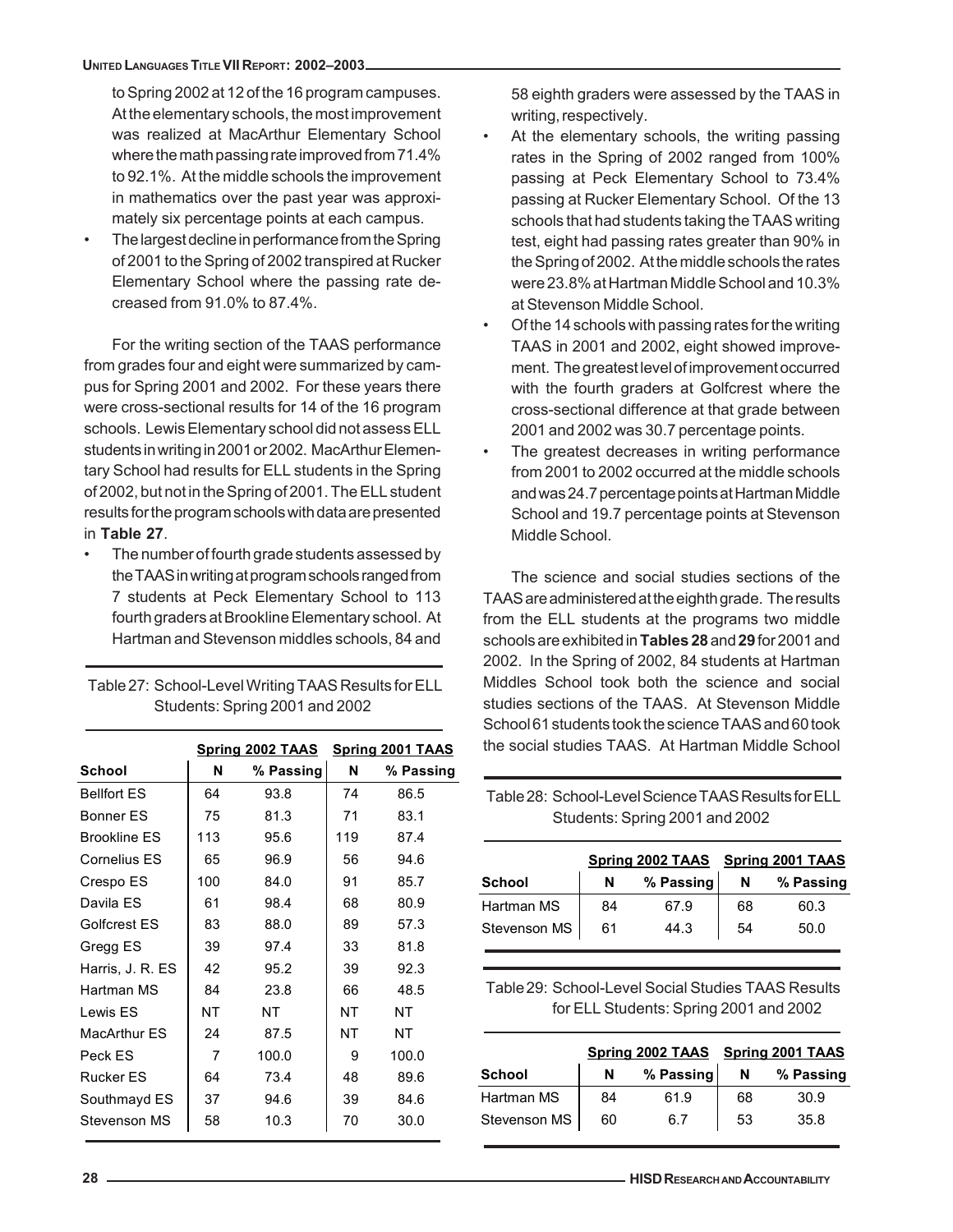the 2002 passing rate in science was 67.9%, while at Stevenson Middle School it was 44.3%. For social studies, the 2002 passing rate at Hartman Middle School was 61.9%, conversely, at Stevenson it was 6.7%. At Hartman Middle School performance on both science and social studies improved from the Spring of 2001 to the Spring of 2002, contrariwise, the performance at Stevenson Middle School decreased for both subjects.

#### *Longitudinal Results*

There were 1,573 ELL students that attended the United Languages/*Unión de Idiomas* program schools during the 2001–02 school year that have current TAAS reading results and results from the Spring of 2001. Similarly, 1,581 of the students served at program campuses had two years of data for the math section of the TAAS. The percentages of students that improved, stayed the same, and regressed based on their TAAS passing status when their Spring 2002 results were compared to their Spring 2001 results were calculated and are presented in **Tables 30 and 31**. These categorizations of students were done by grade level based on the grade they attended during the 2001–

Table 30: Percentage of Program ELL Students That *Regressed*, *Remained the Same* or *Improved* Their Reading TAAS Performance from Spring 2001 to Spring 2002

| Grade | % Regressed | % Same | % Improved |
|-------|-------------|--------|------------|
| 3     | 0.0         | 32.7   | 67.3       |
| 4     | 9.8         | 80.5   | 9.8        |
| 5     | 6.1         | 72.9   | 21.0       |
| 6     | 19.9        | 68.5   | 11.6       |
| 7     | 3.6         | 52.3   | 44.1       |
| 8     | 0.0         | 49.0   | 51.0       |
| Total | 8.3         | 71.6   | 20.2       |

02 school year.

- Across grades 3–8, 71.6% of the ELL students served in 2002 performed the same on the reading TAAS in both the Spring of 2002 and the Spring of 2001. From this sample of ELL students, 20.2% improved, while 8.3% regressed from 2001 to 2002.
- On the reading section of the TAAS two grades, the third and the eighth, had the majority of students

categorized in the improved performance group. Of the 52 third grade students included in this sample, 67.3% improved and pass the test in the Spring of 2002, when they did not meet minimum expectations in 2001. Of the 96 eighth graders included in the sample, 51.0% improved from 2001 to 2002. At both of these grade no students regressed in their performance from 2001 to 2002.

At grade six, while the majority of students, 68.5%, had the same performance on the reading

Table 31: Percentage of Program ELL Students That *Regressed*, *Remained the Same* or *Improved* Their Math TAAS Performance from Spring 2001 to Spring 2002

| Grade | % Regressed | % Same | % Improved |
|-------|-------------|--------|------------|
| 3     | 0.0         | 38.5   | 61.5       |
| 4     | 3.0         | 87.4   | 9.6        |
| 5     | 1.5         | 88.8   | 9.7        |
| 6     | 9.4         | 84.6   | 6.0        |
| 7     | 3.6         | 78.4   | 18.0       |
| 8     | 6.2         | 76.3   | 17.5       |
| Total | 3.3         | 84.6   | 12.1       |

TAAS in 2002 as they did in 2001, more students, 19.9% regressed than improved, 11.6%.

- Across grades 3–8, 84.6% of the ELL students served in 2002 performed the same on the math TAAS in both the Spring of 2002 and the Spring of 2001. From this sample 12.1% improved their performance and 3.3% saw their performance in math decline.
- On the math section of the TAAS only grade three had the majority of their students, 61.5%, improve their performance and met minimum expectations in 2002 when they had failed to do so on the Spring 2001 administration. No ELL third graders served by the program during the 2001-02 school year failed to meet minimum expectations of the TAAS when passing the previous year.
- At the fourth through eighth grades the highest percentage of students improving their TAAS math performance was in grade seven where 18.0% of the students passed the math section of the TAAS in the Spring of 2002 after failing to do so the previous year .
- At grade six, the majority of students, 84.6%, had the same performance on the reading TAAS in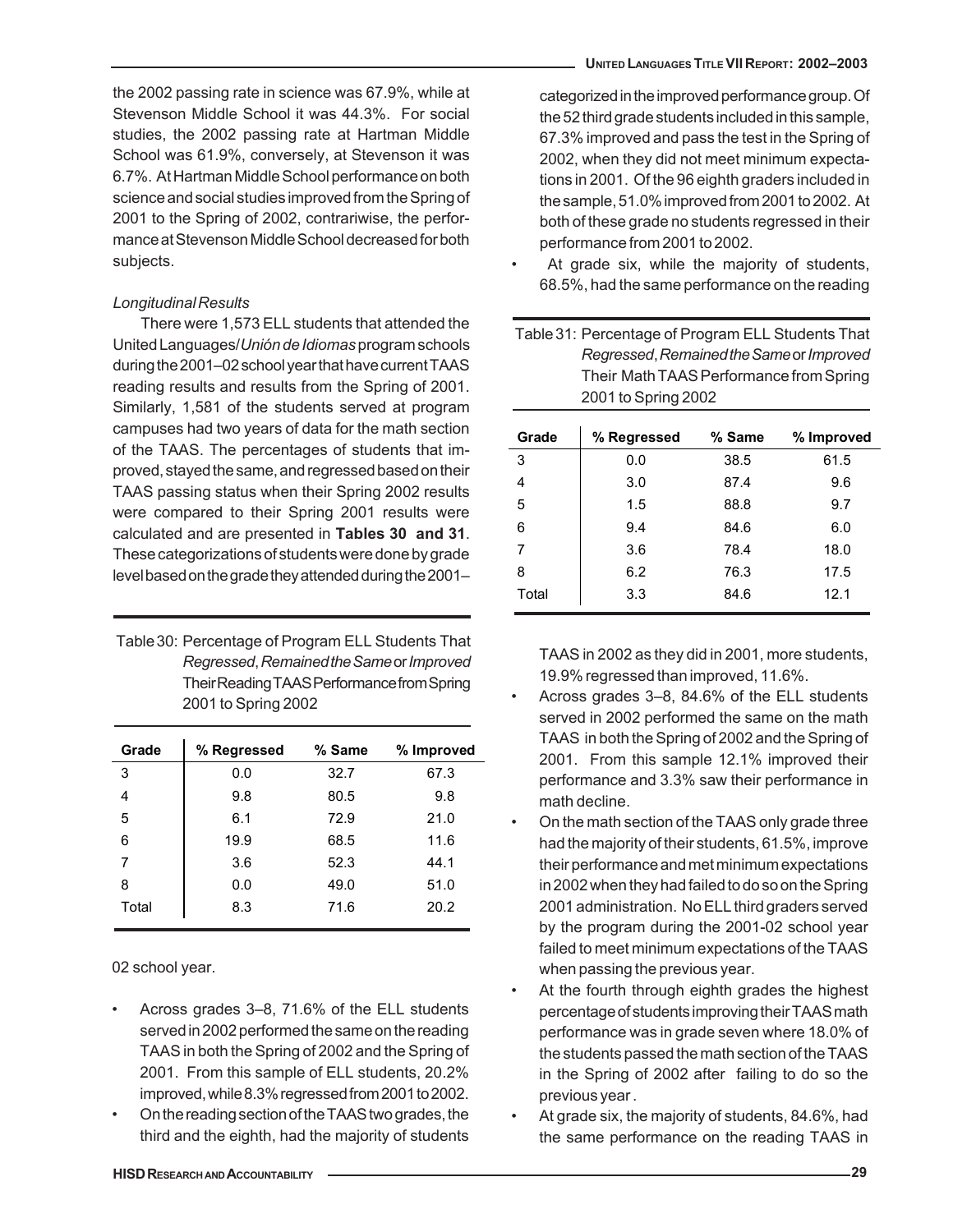#### **UNITED LANGUAGES TITLE VII REPORT: 2002–2003**

2002 as they did in 2001. Only at this grade was the percentage of students that regressed in their math performance, 9.4%, higher than the percentage of students, 6.0% that improved.

The TAAS performance of this longitudinal sample of ELL students was examined by and across grade levels in terms of percent passing rates. Based on their 2002 grade level percent passing rates were calculated for their Spring 2002 and Spring 2001 performance in reading and math. These results are presented in **Tables 32 and 33**.

- Of the 1,573 students in this sample, 187 more students passed reading in the Spring of 2002 than in the Spring of 2001. Expressly, the passing rate in 2002 was 76.4% while the passing rate on the reading TAAS in 2001 was 64.5%.
- For grades 3-8, the passing rate in reading improved at 4 of the 6 grades from the Spring of 2001 to the Spring of 2002. Performance remained constant for the fourth graders where 82.3% passed in 2002 and in 2001. The performance of the 2001- 02 sixth graders decreased from 61.6% passing in 2001 to 53.4% passing in 2002.
- The greatest degree of improvement transpired in grade eight, where 52.1% passed the reading TAAS in the Spring 2002, while only 1% passed in the Spring of 2001.
- Of the 1,581 ELL students in this sample with two years of valid math scores on the TAAS, 139 more students passed the Spring 2002 administration than on the previous administration. Expressly, the passing rate on the math section of the TAAS improved from 81.0% to 89.8% passing over the past year.
- Based on the math performance from the Spring 2002 administration of the TAAS, the highest passing rate was found in grade five, where 97.5% of the 2002 ELL fifth graders in this sample passed mathematics.
- For grades 3-8, the passing rate in math increased at 5 of the 6 grades when the 2002 and 2001 TAAS passing rates were compared. The performance of the 2002 ELL sixth graders included in this analysis exhibited a slight decline in the percentage of their number that passed math, decreasing from 85.2% passing in 2001 to 81.9% in 2002.
- The greatest degree of improvement occurred with the third grade ELL students. Specifically, the

|            |       |          | Spring 2002 TAAS |          | Spring 2001 TAAS |
|------------|-------|----------|------------------|----------|------------------|
| Grade 2002 | N     | N Passed | % Passed         | N Passed | % Passed         |
| 3          | 52    | 42       | 80.8             |          | 13.5             |
| 4          | 696   | 573      | 82.3             | 573      | 82.3             |
| 5          | 472   | 397      | 84.1             | 327      | 69.3             |
| 6          | 146   | 78       | 53.4             | 90       | 61.6             |
|            | 111   | 61       | 55.0             | 16       | 14.4             |
| 8          | 96    | 50       | 52.1             |          | 1.0              |
| Total      | 1,573 | 1,201    | 76.4             | 1,014    | 64.5             |

Table 32: Longitudinal TAAS Reading Passing Rates for Program ELL Students from Spring 2001 and 2002

Table 33: Longitudinal TAAS Math Passing Rates for Program ELL Students from Spring 2001 and 2002

|            |       |          | Spring 2002 TAAS | Spring 2001 TAAS |          |  |
|------------|-------|----------|------------------|------------------|----------|--|
| Grade 2002 | N     | N Passed | % Passed         | N Passed         | % Passed |  |
| 3          | 52    | 46       | 88.5             | 14               | 26.9     |  |
| 4          | 699   | 654      | 93.6             | 608              | 87.0     |  |
| 5          | 473   | 461      | 97.5             | 422              | 89.2     |  |
| 6          | 149   | 122      | 81.9             | 127              | 85.2     |  |
|            | 111   | 82       | 73.9             | 66               | 59.5     |  |
| 8          | 97    | 55       | 56.7             | 44               | 45.4     |  |
| Total      | 1,581 | 1,420    | 89.8             | 1,281            | 81.0     |  |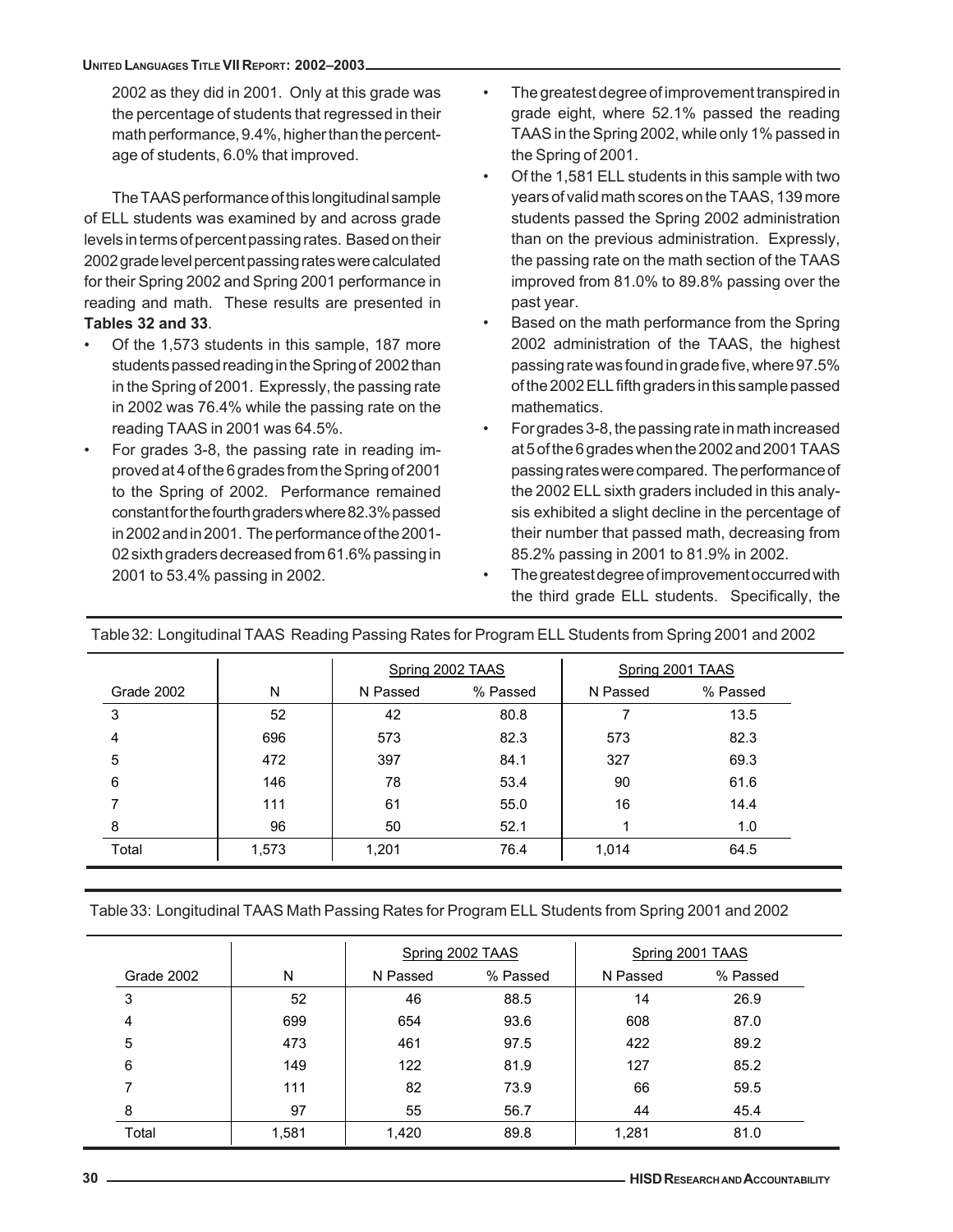passing rate of these 52 students increased from 26.9% in 2001 to 88.5% in 2002.

In order to determine the statistical significance of the improvements described in the previous figures and tables in this section, nonparametric analysis of the TAAS performance of this sample of ELL students was performed. Using a repeated measure design, a Wilcoxon Sign Test was applied to these students' two years of performance on the reading and math sections of the TAAS. This nonparametric test was employed to

determine if a statistically significant number of these students had better results on the 2002 TAAS than the 2001 TAAS. The results of this inferential analysis of the reading and math TAAS results are presented in **Tables 34** and **35**.

Of the 1,573 students included in this repeated measures analysis, 317 students passed in 2002 after failing to met minimum expectations on the reading TAAS in 2001. Of these students, 130 did not meet minimum expectations in the Spring of 2002 after passing reading the previous year. The results of

|                                | N            | Mean     | <b>Standard Deviation</b> |                     |
|--------------------------------|--------------|----------|---------------------------|---------------------|
| <b>TAAS 2002</b>               | 1,573        | 0.7635   | 0.4251                    |                     |
| <b>TAAS 2001</b>               | 1,573        | 0.6446   | 0.4788                    |                     |
|                                | <b>Ranks</b> | N        | <b>Mean Ranks</b>         | <b>Sum of Ranks</b> |
| TAAS 2001-TAAS 2002            | Negative     | 317(a)   | 224                       | 71008.0             |
|                                | Positive     | 130(b)   | 224                       | 29120.0             |
|                                | Ties         | 1,126(c) |                           |                     |
|                                | Total        | 1,573    |                           |                     |
| <b>Wilcoxon Statistic</b>      | 2001-2002    |          |                           |                     |
| Z                              | $-8.845$ (d) |          |                           |                     |
| <b>Asymption Significance</b>  | < 0.0001     |          |                           |                     |
| TAAS 2001 < TAAS 2002<br>a.    |              |          |                           |                     |
| TAAS 2001 > TAAS 2002<br>$b$ . |              |          |                           |                     |
| TAAS 2001 = TAAS 2002<br>C.    |              |          |                           |                     |
| Based on Positive ranks<br>d.  |              |          |                           |                     |

Table 34: Nonparametric Analysis of the Longitudinal Reading TAAS Performance Program ELL Students

Table 35: Non-parametric Analysis of the Longitudinal Math TAAS Performance Program ELL Students

|                           | N            | Mean      | <b>Standard Deviation</b> |                     |
|---------------------------|--------------|-----------|---------------------------|---------------------|
| <b>TAAS 2002</b>          | 1,581        | 0.8982    | 0.3025                    |                     |
| <b>TAAS 2001</b>          | 1,581        | 0.8102    | 0.3922                    |                     |
|                           | <b>Ranks</b> | N         | <b>Mean Ranks</b>         | <b>Sum of Ranks</b> |
| TAAS 2001-TAAS 2002       | Negative     | 191 $(a)$ | 224                       | 71008.0             |
|                           | Positive     | 52(b)     | 224                       | 29120.0             |
|                           | Ties         | 1,338(c)  |                           |                     |
|                           | Total        | 1,581     |                           |                     |
| <b>Wilcoxon Statistic</b> | 2001-2002    |           |                           |                     |
| Ζ                         | $-8.917$ (d) |           |                           |                     |
| Asymption Significance    | < 0.0001     |           |                           |                     |

a. TAAS 2001 < TAAS 2002

- b. TAAS 2001 > TAAS 2002
- c. TAAS 2001 = TAAS 2002
- d. Based on Positive ranks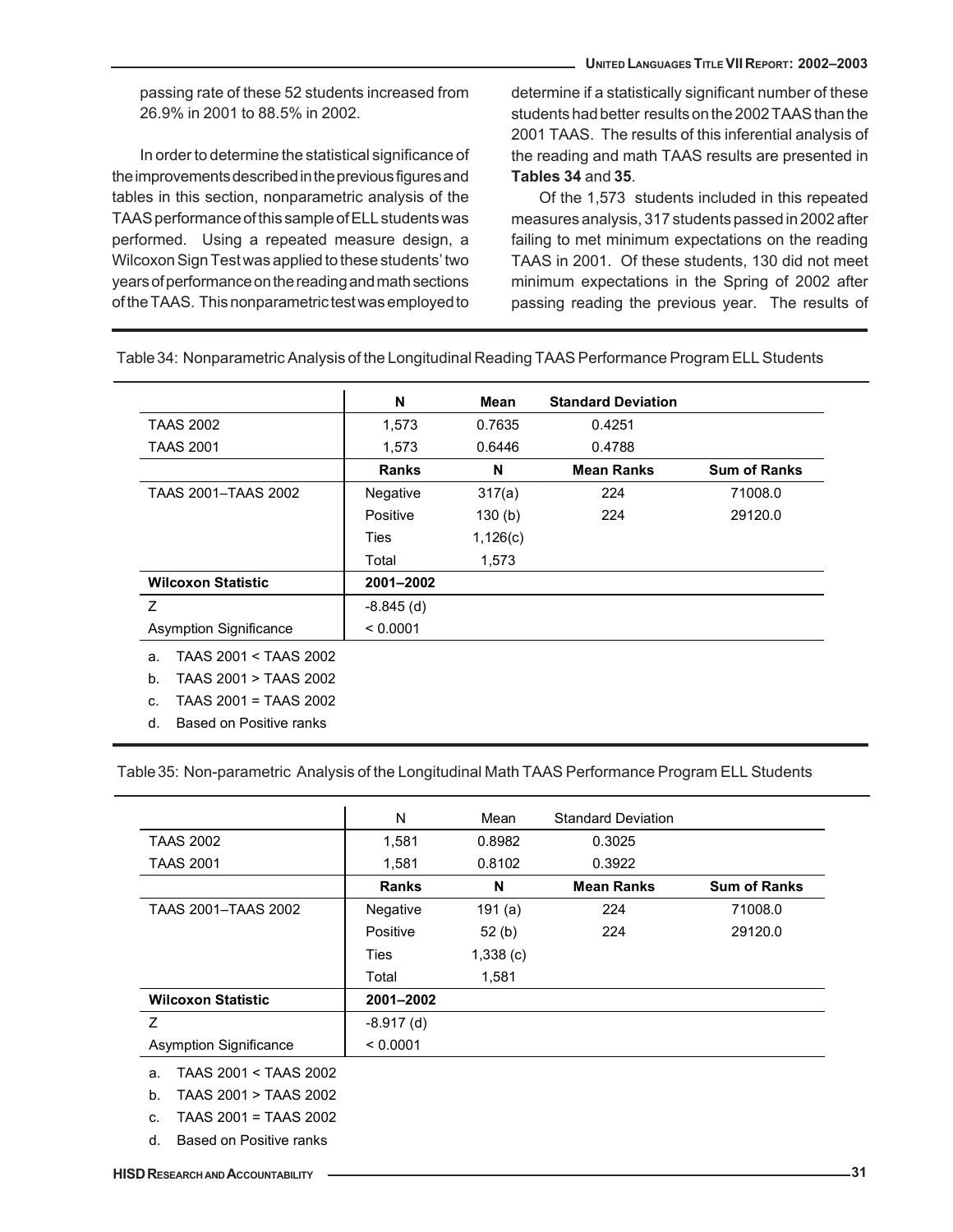running the Wilcoxon Sign Test resulted in a Z score of –8.845 based on the assumption that 2001 performance would be better than the 2002 performance. This result signified that performance actually improved from 2001 to 2002, with a significant number of students improving their performance. Expressly, this result indicates that the program had a statistically significant impact on the ELL students in this sample regarding their reading performance.

Of the 1,581 ELL students served by the program that were assessed by the Math TAAS over the past two years, 191 students passed in 2002 after failing to met minimum expectations in 2001. From this sample of ELL students, 52 students failed to meet minimum expectations in mathematics after passing the test in 2001. According to the results from the Wilcoxon Sign Test, the difference between the number of students improving and the number of students that did not was significant, Z= -8.917, p<0.0001. Comparable to the reading results, the results from the ELL students' performance on the math section of the TAAS indicate that the program had a significantly positive effect on student academic performance.

**TAKS Performance**

presented from the English and Spanish versions of the TAKS. A combine accounting of both versions is also presented here.

The passing rates for program ELL students were calculated for the English and Spanish versions of the math TAKS by grade and across grades. A combined rate was also calculated. These results are presented in **Table 36**.

- Across grades 3-8, the passing rate in reading for students that took the test in English was 52.2%. The passing rate for program students on the Spanish version was 83.7% and the combine passing rate for program ELL students was 72.1%.
- On the English Version of the TAKS the highest passing rate was 75.6% at grade four, the lowest was 27.4% at grade 8.
- On the Spanish version of the reading TAKS, the highest passing rate was 90.9% at grade 6, the lowest rate, 72.1% at grade 5.
- For the English and Spanish versions of the reading TAKS combined, 80.5% of the program ELL third graders met the passing standard in 2002-03.

The results for the reading TAKS were calculated for each of the program schools across grades. The

|              | <b>English</b> |           |       | <b>Spanish</b> | <b>Combined</b> |           |
|--------------|----------------|-----------|-------|----------------|-----------------|-----------|
| Grade        | N              | % Passing | N     | % Passing      | N               | % Passing |
| 3            | 61             | 68.9      | 802   | 81.4           | 863             | 80.5      |
| 4            | 123            | 75.6      | 659   | 87.1           | 782             | 85.3      |
| 5            | 478            | 49.0      | 43    | 72.1           | 521             | 50.9      |
| 6            | 81             | 49.4      | 22    | 90.9           | 103             | 58.3      |
| 7            | 78             | 48.7      | 0     |                | 78              | 48.7      |
| 8            | 73             | 27.4      | 0     |                | 73              | 27.4      |
| <b>Total</b> | 894            | 52.2      | 1,526 | 83.7           | 2,420           | 72.1      |

Table 36: Baseline TAKS Reading Passing Rates for Program ELL Students by Version: Spring 2003

For the 2002-03 school year, TEA replaced the TAAS as the statewide measure of academic performance with the TAKS. The TAKS was designed to assess if students met the essential standards mandated by the state. Specifically, program students were assessed in grades 3-8 in reading and math, in grade 5 for science, in grade 4 and 7 for writing, and grade 8 for social studies. Performance was assessed in terms of the percentage of students that met the passing standard on the TAKS. Data collected and presented in this report for program ELL students will be used on as comparison data for future reports. The results are

percent passing rates were calculated for the English and Spanish versions separately, and combined. These program ELL student results are presented in **Table 37**.

The passing rates for program ELL students were calculated for the English and Spanish versions of the math TAKS by grade and across grades. A combined rate was also calculated. These results are presented in **Table 38**.

• Across grades 3-8, the passing rate in math for students that took the test in English was 64.5%.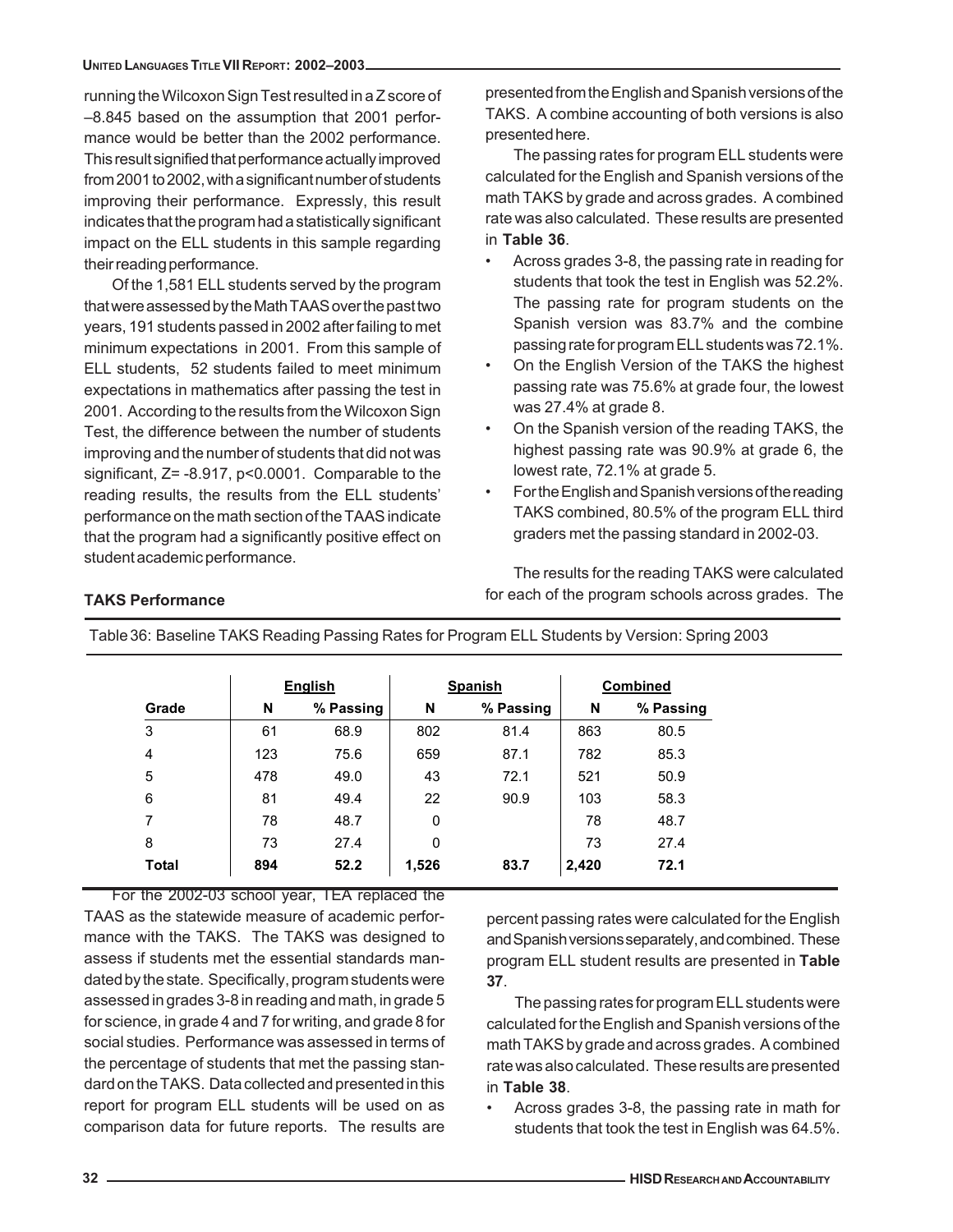|                     |     | <b>English</b> |     | <b>Spanish</b> |     | <b>Combined</b> |
|---------------------|-----|----------------|-----|----------------|-----|-----------------|
| <b>School</b>       | N   | % Passing      | N   | % Passing      | N   | % Passing       |
| <b>Bellfort ES</b>  | 59  | 44.1           | 74  | 82.4           | 133 | 65.4            |
| <b>Bonner ES</b>    | 61  | 44.3           | 161 | 84.5           | 222 | 73.4            |
| <b>Brookline ES</b> | 100 | 78.0           | 193 | 85.5           | 293 | 82.9            |
| <b>Cornelius ES</b> | 57  | 59.6           | 83  | 90.4           | 140 | 77.9            |
| Crespo ES           | 79  | 48.1           | 198 | 83.3           | 277 | 73.3            |
| Davila ES           | 62  | 71.0           | 100 | 74.0           | 162 | 72.8            |
| Golfcrest ES        | 63  | 28.6           | 171 | 80.7           | 234 | 66.7            |
| Gregg ES            | 36  | 88.9           | 73  | 82.2           | 109 | 84.4            |
| Harris, J. R. ES    | 14  | 14.3           | 92  | 85.9           | 106 | 76.4            |
| Hartman MS          | 130 | 44.6           | 22  | 90.9           | 152 | 51.3            |
| Lewis ES            | 6   | 83.3           | 113 | 86.7           | 119 | 86.6            |
| MacArthur ES        | 23  | 65.2           | 49  | 89.8           | 72  | 81.9            |
| Peck ES             | 21  | 38.1           | 11  | 81.8           | 32  | 53.1            |
| <b>Rucker ES</b>    | 73  | 54.8           | 94  | 87.2           | 167 | 73.1            |
| Southmayd ES        | 8   | 25.0           | 92  | 78.3           | 100 | 74.0            |
| Stevenson MS        | 102 | 39.2           | 0   | 0.0            | 102 | 39.2            |

Table 37: Baseline TAKS Reading Passing Rates for Program ELL Students by Version and by School: Spring 2003

#### Table 38: Baseline TAKS Math Passing Rates for Program ELL Students by Version: Spring 2003

|              |     | <b>English</b> |       | <b>Spanish</b> | <b>Combined</b> |           |
|--------------|-----|----------------|-------|----------------|-----------------|-----------|
| Grade        | N   | % Passing      | N     | % Passing      | N               | % Passing |
| 3            | 63  | 68.3           | 804   | 78.6           | 867             | 77.7      |
| 4            | 126 | 84.1           | 660   | 78.5           | 786             | 79.4      |
| 5            | 480 | 72.9           | 44    | 52.3           | 524             | 71.0      |
| 6            | 85  | 50.6           | 22    | 50.0           | 107             | 50.5      |
| 7            | 76  | 38.2           |       |                | 76              | 38.2      |
| 8            | 76  | 17.1           |       |                | 76              | 17.1      |
| <b>Total</b> | 906 | 64.5           | 1,530 | 77.3           | 2,436           | 72.5      |

The passing rate for program students on the Spanish version was 77.3% and the combine passing rate for program ELL students was 72.5%.

- On the English Version of the TAKS the highest passing rate in math was 84.1% at grade four, the lowest was 17.1% at grade 8.
- On the Spanish version of the math TAKS, the highest passing rate was 78.6% at grade 3, the lowest rate, 50.0% at grade 6.
- For the English and Spanish versions of the math TAKS combined, 79.4% of the program ELL fourth

grade students met the passing standard in 2002- 03.

The results for the math TAKS were calculated for each of the program schools across grades. The percent passing rates were calculated for the English and Spanish versions separately, and combined. These program ELL student results are presented in **Table 39**.

The writing passing rates for program ELL students were calculated for the English TAKS in grades four and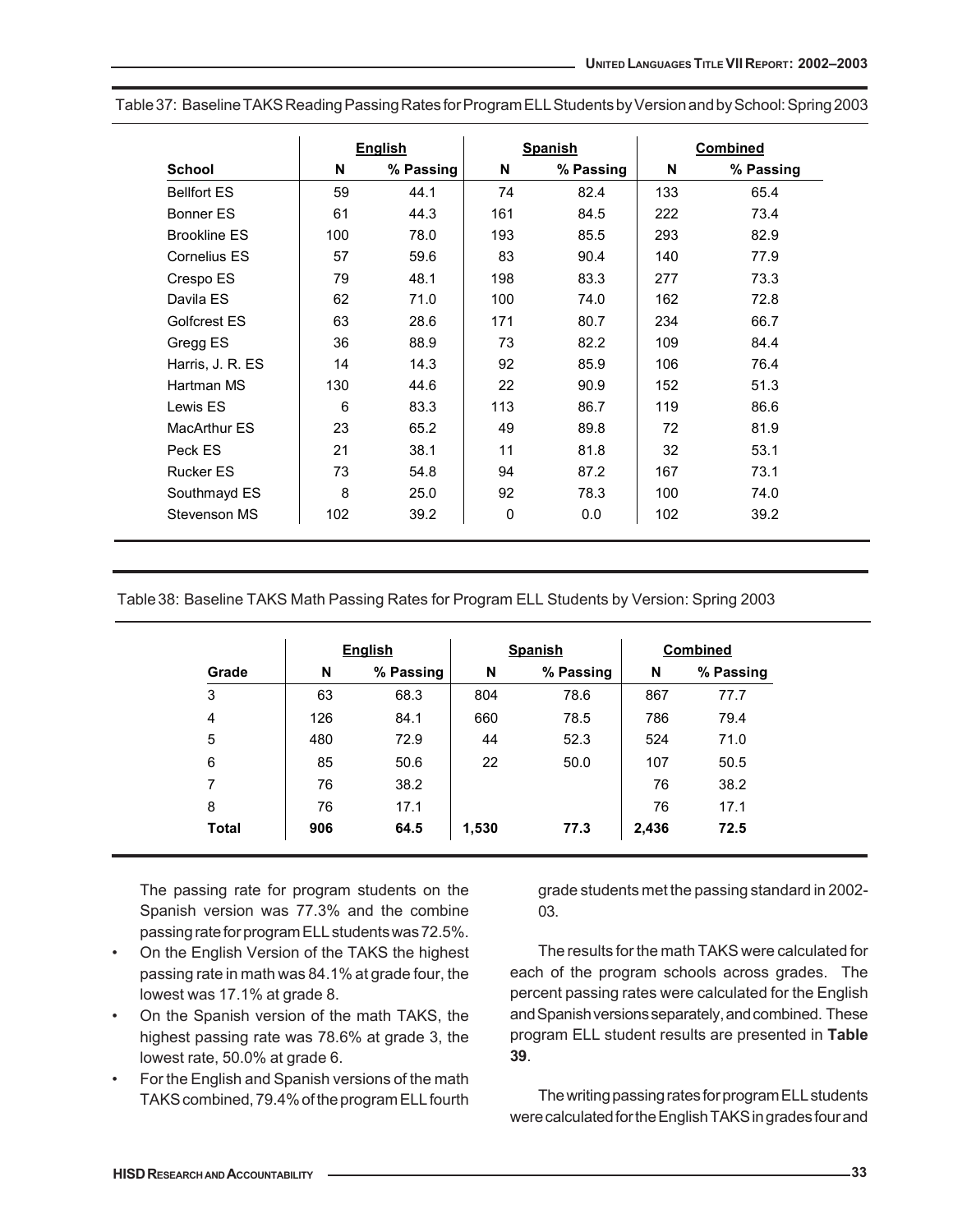|                     |     | <b>English</b> | <b>Spanish</b> |           |     |           | <b>Combined</b> |
|---------------------|-----|----------------|----------------|-----------|-----|-----------|-----------------|
| School              | N   | % Passing      | N              | % Passing | N   | % Passing |                 |
| <b>Bellfort ES</b>  | 59  | 74.6           | 74             | 67.6      | 133 | 70.7      |                 |
| <b>Bonner ES</b>    | 61  | 78.7           | 160            | 74.4      | 221 | 75.6      |                 |
| <b>Brookline ES</b> | 101 | 86.1           | 197            | 78.2      | 298 | 80.9      |                 |
| Cornelius ES        | 58  | 81.0           | 85             | 91.8      | 143 | 87.4      |                 |
| Crespo ES           | 81  | 66.7           | 197            | 81.2      | 278 | 77.0      |                 |
| Davila ES           | 63  | 85.7           | 98             | 65.3      | 161 | 73.3      |                 |
| Golfcrest ES        | 65  | 66.2           | 171            | 77.8      | 236 | 74.6      |                 |
| Gregg ES            | 36  | 75.0           | 73             | 83.6      | 109 | 80.7      |                 |
| Harris, J. R. ES    | 15  | 60.0           | 92             | 85.9      | 107 | 82.2      |                 |
| Hartman MS          | 130 | 43.8           | 22             | 50.0      | 152 | 44.7      |                 |
| Lewis ES            | 7   | 100.0          | 115            | 77.4      | 122 | 78.7      |                 |
| <b>MacArthur ES</b> | 23  | 52.2           | 49             | 71.4      | 72  | 65.3      |                 |
| Peck ES             | 22  | 100.0          | 11             | 100.0     | 33  | 100.0     |                 |
| <b>Rucker ES</b>    | 71  | 57.7           | 95             | 73.7      | 166 | 66.9      |                 |
| Southmayd ES        | 7   | 57.1           | 91             | 74.7      | 98  | 73.5      |                 |
| Stevenson MS        | 107 | 26.2           | 0              |           | 107 | 26.2      |                 |

seven and Spanish TAKS for grade four and across grades. A combined rate was also calculated. These results are presented in **Table 40**.

• In grade four 77.9% of the program students tested in English passed the writing TAKS, for the Spanprogram ELL student results are presented in **Table 41**.

Program ELL students were assessed in social studies at grade 8 on the TAKS. The results are

Table 40: Baseline TAKS Writing Passing Rates for Program ELL Students by Version: Spring 2003

|              |     | <b>English</b> |     | <b>Spanish</b> |     | <b>Combined</b> |
|--------------|-----|----------------|-----|----------------|-----|-----------------|
| Grade        | N   | % Passing      | N   | % Passing      | N   | % Passing       |
| 4            | 122 | 77.9           | 650 | 86.6           | 772 | 85.2            |
|              | 74  | 32.4           |     |                | 74  | 32.4            |
| <b>Total</b> | 196 | 60.7           |     |                | 196 | 60.7            |

ish version 86.6% of the program ELL fourth graders passed, and for these two versions combined, 85.2% passed.

In grade seven, of the 74 students that took the English writing TAKS, 32.4% passed.

The results for the writing TAKS were calculated for each of the program schools across grades. The percent passing rates were calculated for the English and Spanish versions separately, and combined. These presented for the two program middle schools and for the program overall in **Table 42**. Results are for the English version of the test since a Spanish version was not available.

• Eighth graders at Hartman Middle School, passed the social studies TAKS at a rate of 87.2% in the Spring of 2003, while eighth graders at Stevenson Middle School passed the social studies TAKS at a rate of 43.6% during the same administration of the TAKS.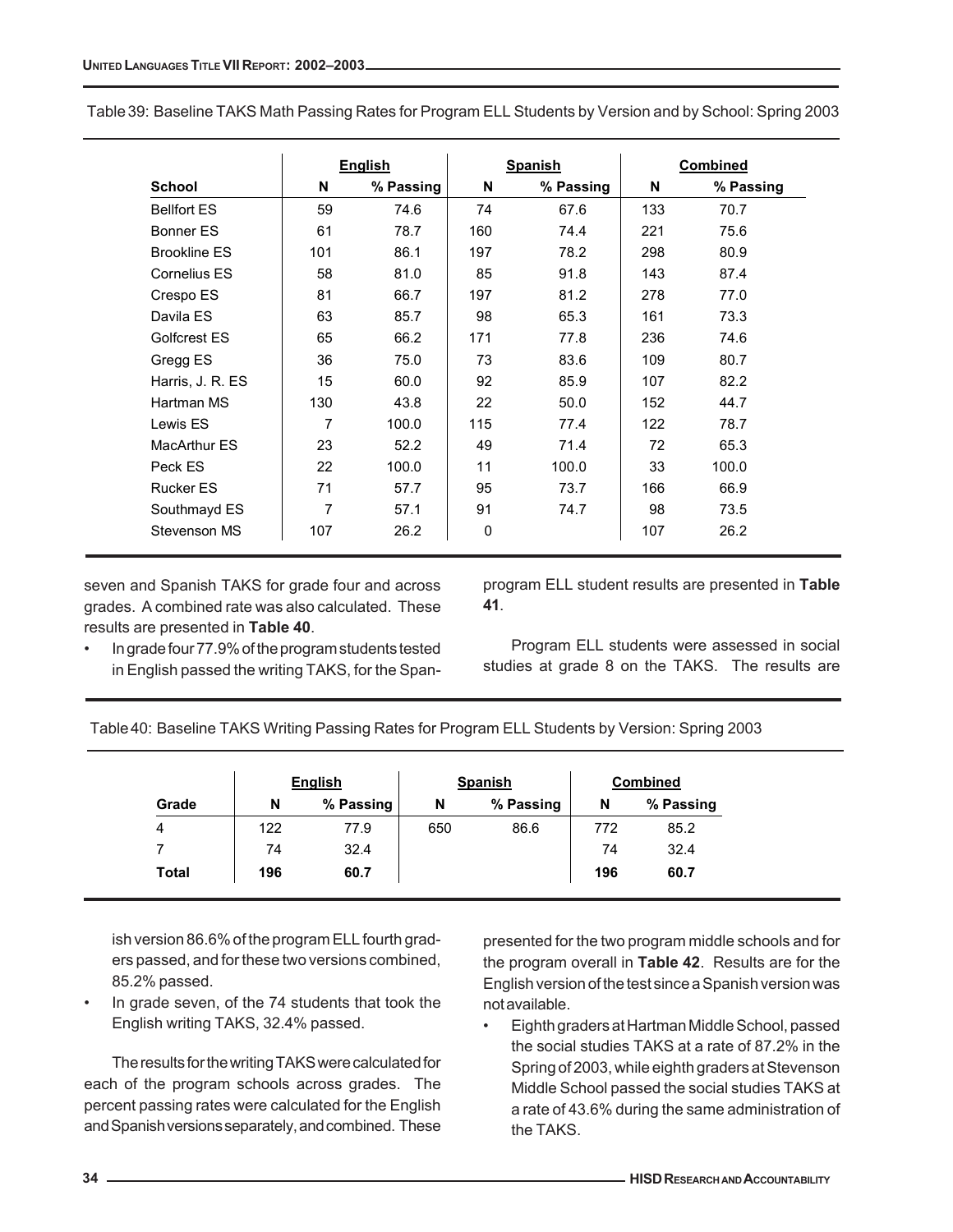|                     |                 | <b>English</b> |    | <b>Spanish</b> | Combined |           |
|---------------------|-----------------|----------------|----|----------------|----------|-----------|
| <b>School</b>       | N               | % Passing      | N  | % Passing      | N        | % Passing |
| <b>Belfort ES</b>   | $\overline{4}$  | $^\star$       | 75 | 90.7           | 79       | 91.1      |
| Bonner ES           | 6               | 50.0           | 68 | 94.1           | 74       | 90.5      |
| <b>Brookline ES</b> | 15              | 100.0          | 89 | 93.3           | 104      | 94.2      |
| Cornelius ES        | $\overline{2}$  | $^\star$       | 47 | 97.9           | 49       | 98.0      |
| Crespo ES           | 12 <sup>2</sup> | 91.7           | 99 | 80.8           | 111      | 82.0      |
| Davila ES           | 32              | 71.9           | 30 | 73.3           | 62       | 72.6      |
| Golfcrest ES        | 1               | $\star$        | 81 | 79.0           | 82       | 79.3      |
| Gregg ES            | 4               | $\star$        | 38 | 86.8           | 42       | 83.3      |
| Harris, J. R. ES    | 4               | $^\star$       | 25 | 72.0           | 29       | 65.5      |
| Hartman MS          | 53              | 30.2           |    |                | 53       | 30.2      |
| Lewis ES            |                 |                |    |                |          |           |
| MacArthur ES        | 2               | $^\star$       | 17 | 82.4           | 19       | 84.2      |
| Peck ES             | 13              | 84.6           |    |                | 13       | 84.6      |
| <b>Rucker ES</b>    | 26              | 76.9           | 36 | 91.7           | 62       | 85.5      |
| Southmayd ES        | 1               | $^\star$       | 45 | 84.4           | 46       | 82.6      |
| Stevenson MS        | 21              | 38.1           |    |                | 21       | 38.1      |

Table 41: Baseline TAKS Writing Passing Rates for Program ELL Students by Version and by School: Spring 2003

Table 42: Baseline TAKS Social Studies Passing Rates for Program ELL Eighth Graders: Spring 2003

| School               | N  | % Passing |
|----------------------|----|-----------|
| Hartman MS           | 39 | 87.2      |
| Stevenson MS         | 39 | 43.6      |
| <b>Grade 8 Total</b> | 78 | 65.4      |

The results from the eighth graders at Hartman Middle School were combined with the results of the eight graders at Stevenson Middle School to compile a program level passing rate on the social studies section of the TAKS. Of the 78 program ELL students tested in the Spring of 2003, 65.4% met the social studies standard.

Fifth graders enrolled at program schools in 2002- 03 were assessed in science by the TAKS. Results from the English and Spanish versions as well as combined results are presented in **Table 43**.

On the English version of the science TAKS, program ELL students exhibited a passing rate of Table 43: Baseline TAKS Science Passing Rates for Program ELL Eighth Graders: Spring 2003

| School   | N   | % Passing |
|----------|-----|-----------|
| English  | 299 | 53.5      |
| Spanish  | 232 | 26.7      |
| Combined | 531 | 41.8      |

53.5% on the initial administration of the TAKS.

- On the Spanish version of the science TAKS, program ELL students exhibited a passing rate of 26.7%.
- When the ELL results from the English and Spanish versions of the TAKS were combined, it was found that the program-wide passing rate was 41.8%

The results for the science TAKS were calculated for each of the program elementary schools for grade five. The percent passing rates were calculated for the English and Spanish versions separately, and combined. These program ELL student results are pre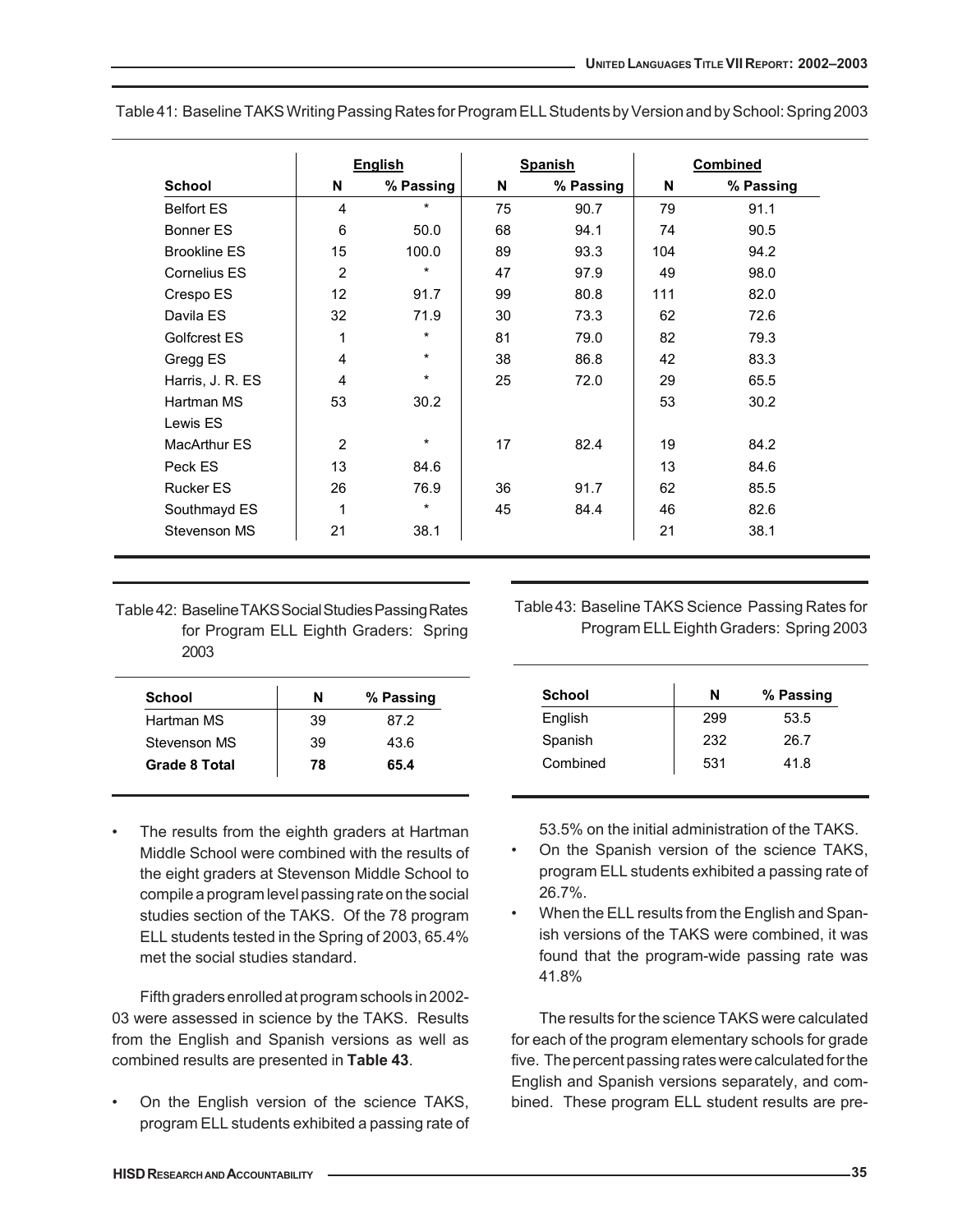Table 44: Baseline TAKS Science Passing Rates for Program ELL Students by Version and by School: Grade 5, Spring 2003

|                     |                | <b>English</b> |                | <b>Spanish</b> | <b>Combined</b> |           |
|---------------------|----------------|----------------|----------------|----------------|-----------------|-----------|
| <b>School</b>       | N              | % Passing      | N              | % Passing      | N               | % Passing |
| <b>Bellfort ES</b>  | $\overline{2}$ | $\star$        | 53             | 28.3           | 55              | 27.3      |
| <b>Bonner ES</b>    | 48             | 43.8           | 4              | $\star$        | 52              | 46.2      |
| <b>Brookline ES</b> | 76             | 81.6           | $\overline{7}$ | 0.0            | 83              | 74.7      |
| Cornelius ES        | 50             | 70.0           |                |                | 50              | 70.0      |
| Crespo ES           | 15             | 60.0           | 52             | 26.9           | 67              | 34.3      |
| Davila ES           | 26             | 53.8           | 13             | 15.4           | 39              | 41.0      |
| Golfcrest ES        | 13             | 30.8           | 45             | 20.0           | 58              | 22.4      |
| Gregg ES            | 1              | $\star$        | 28             | 39.3           | 29              | 41.4      |
| Harris, J. R. ES    | 14             | 7.1            | 7              | 42.9           | 21              | 19.0      |
| Lewis ES            | 1              | $\star$        | 22             | 22.7           | 23              | 26.1      |
| MacArthur ES        | 8              | 0.0            |                |                | 8               | 0.0       |
| Peck ES             | 38             | 23.7           |                |                | 38              | 23.7      |
| <b>Rucker ES</b>    | 7              | 42.9           | 1              | $\star$        | 8               | 37.5      |
| Southmayd ES        | $\overline{2}$ | $\star$        | 53             | 28.3           | 55              | 27.3      |

sented in **Table 44**.

#### **RPTE Performance**

The RPTE is used to determine the level of English reading proficiency on a continuum of beginning level reading to advanced level reading. For this grant, the RPTE is used to assess ELL students in grades 3–8. The percentages of students that were at the beginning, intermediate, and advanced levels of the RPTE were calculated program-wide and for each project school by and across grades. Similar to the analysis of the TAAS, a cross-sectional and longitudinal analysis were used to assess the program students' performance. The cross-sectional analysis examines the performance of two groups of students. The performance of students served by the program during the 2002-03 school year were compared in terms of proficiency to the students served by program schools in 2000-01.

The longitudinal analysis was employed to determine if students participating in the program during the 2002-03 school year improved their performance on the RPTE from their 2002 results. Only students with two years of valid RPTE scores were included in this analysis. Descriptive and inferential analysis were used. Descriptively, students were categorized as regressing in RPTE proficiency, remaining at the same level, improving proficiency one level, or improving proficiency two levels. The improvement in RPTE scale scores was inferentially examined through the application of a repeated measure t-test. These tests were employed to determine statistical significance.

#### *Cross-sectional analysis*

There were 1,992 ELL students that were served by United Languages/*Unión de Idiomas* program schools during the 2002–03 school year and had current RPTE proficiency results. The performance of these students were compared to the performance of 1,955 students served by program school in 2000–01. The programwide results by and across grades are presented in **Table 45**.

- On the Spring 2003 RPTE, 39.2% of the ELL students from grades 3-8 were rated as Advanced, 32.7% were rated Intermediate, and 28.1% scored at the Beginning level. The percentage of students performing at the Advanced level of reading English was an improvement over the 35.3% that were at this level in 2001 by 3.9 percentage points.
- On the Spring 2003 RPTE, grade level analysis revealed that more then 40% of the students at grades three, five, seven, and eight had reading levels in English that were Advanced. The highest percentage of students in the Advanced level was 49.2% at grade 5. Of the six grades assessed by the RPTE, four of the six grades had the highest percent of their students in the Advanced English proficiency level. The largest percentage of students that were rated at the Beginning level was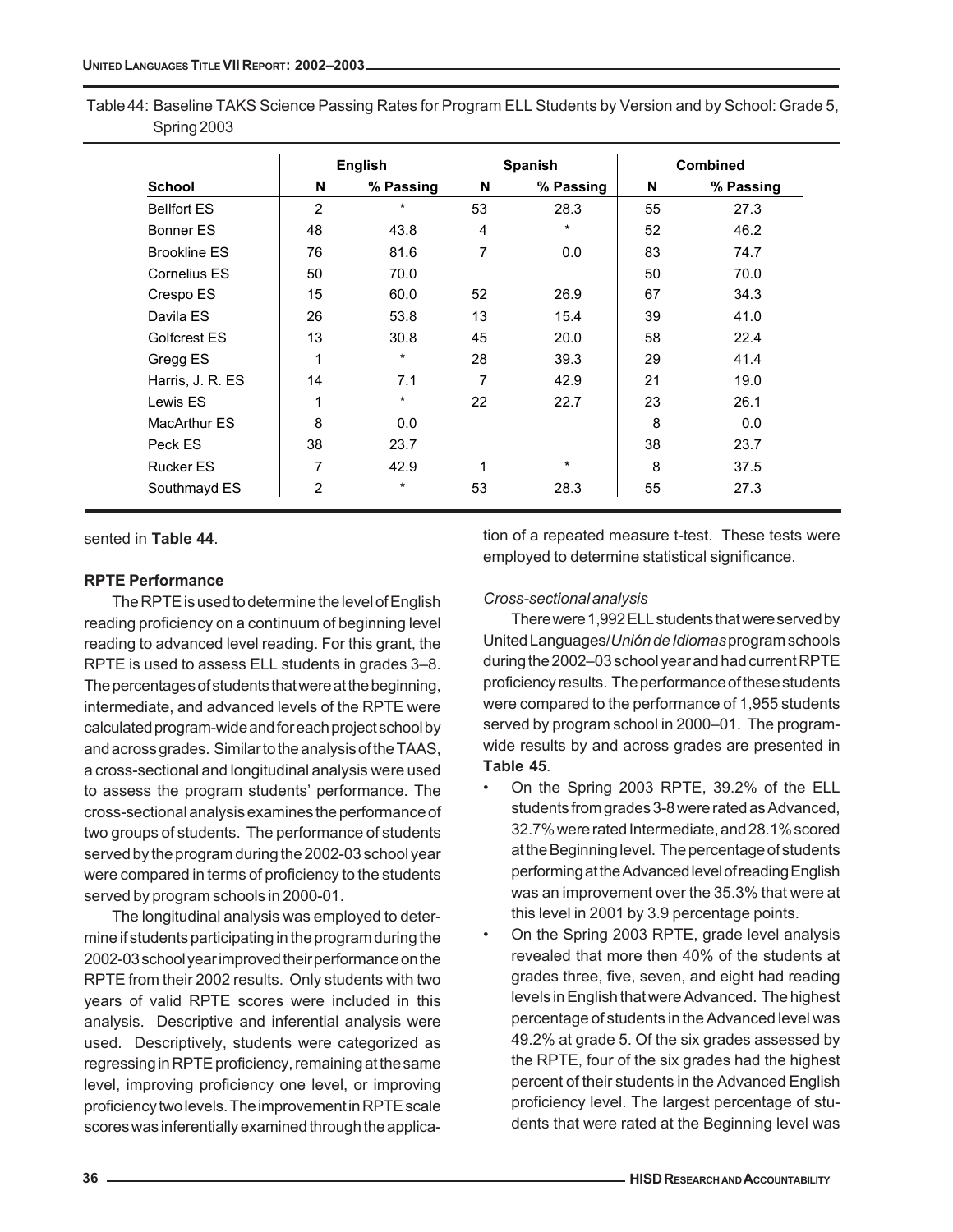|              | 2003  |                       |                      |                         | 2001  |                       |                                   |      |
|--------------|-------|-----------------------|----------------------|-------------------------|-------|-----------------------|-----------------------------------|------|
| Grade        | N     | %<br><b>Beginning</b> | $\%$<br>Intermediate | $\%$<br><b>Advanced</b> | N     | %<br><b>Beginning</b> | %<br><b>Intermediate Advanced</b> | $\%$ |
| 3            | 887   | 28.1                  | 30.1                 | 41.8                    | 673   | 33.3                  | 33.1                              | 33.6 |
| 4            | 551   | 31.8                  | 39.4                 | 28.9                    | 558   | 33.2                  | 35.5                              | 31.4 |
| 5            | 317   | 20.2                  | 30.6                 | 49.2                    | 321   | 27.7                  | 29.9                              | 42.4 |
| 6            | 77    | 29.9                  | 35.1                 | 35.1                    | 124   | 33.1                  | 29.0                              | 37.9 |
| 7            | 83    | 32.5                  | 24.1                 | 43.4                    | 160   | 33.8                  | 31.9                              | 34.4 |
| 8            | 77    | 28.6                  | 31.2                 | 40.3                    | 119   | 37.0                  | 20.2                              | 42.9 |
| <b>Total</b> | 1,992 | 28.1                  | 32.7                 | 39.2                    | 1,955 | 32.6                  | 32.1                              | 35.3 |

Table 45: Percentage of ELL Program Students by RPTE Proficiency Levels: Spring 2003 and 2001

31.8% at the fourth grade.

- The results of comparing the RPTE performance of students served by the program in 2003 to the performance of the students served in 2001 indicate that at three grades, the percentage of students performing at the Advance level was greater this year than the first year. The largest increase from 2001 to 2003 in the Advanced performance level on the RPTE was achieved at grade seven where the percent of students rated as Advanced increased 9.0 percentage points.
- The largest decrease in the percent of students assessed as performing at the Beginning level of

reading proficiency from 2001 to 2003 was found at the eighth grade where the percent of students at this level decreases from 37.0% to 28.6%.

The cross-sectional analysis of the RPTE was similarly accomplished across grades for program schools. The percentage of students performing in the Beginning, Intermediate, and Advanced levels of proficiency in reading English are chronicled from the 2001 and 2003 administrations for each by United Languages/*Unión de Idiomas* program school in **Table 46**.

• The number of ELL students assessed by the RPTE in 2002 by campus ranged from 28 students

Table 46: Percentage of ELL Program Students by RPTE Proficiency Levels for Program Schools: Spring 2003 and 2001

|                     |     |                  | 2003                  |      |     |                  | 2001          |                         |
|---------------------|-----|------------------|-----------------------|------|-----|------------------|---------------|-------------------------|
|                     |     | $\frac{0}{0}$    | %                     | %    |     | $\frac{9}{6}$    | $\frac{9}{6}$ |                         |
| <b>School</b>       | N   | <b>Beginning</b> | Intermediate Advanced |      | N   | <b>Beginning</b> |               | Intermediate % Advanced |
| <b>Bellfort ES</b>  | 84  | 32.1             | 38.1                  | 29.8 | 66  | 34.8             | 47.0          | 18.2                    |
| <b>Bonner ES</b>    | 180 | 22.8             | 33.9                  | 43.3 | 162 | 30.9             | 32.7          | 36.4                    |
| <b>Brookline ES</b> | 211 | 27.5             | 37.4                  | 35.1 | 316 | 25.9             | 38.6          | 35.4                    |
| <b>Cornelius ES</b> | 91  | 13.2             | 45.1                  | 41.8 | 121 | 31.4             | 30.6          | 38.0                    |
| Crespo ES           | 232 | 31.0             | 35.8                  | 33.2 | 101 | 43.6             | 26.7          | 29.7                    |
| Davila ES           | 134 | 35.1             | 20.9                  | 44.0 | 70  | 37.1             | 38.6          | 24.3                    |
| Golfcrest ES        | 198 | 33.8             | 28.8                  | 37.4 | 183 | 40.4             | 30.1          | 29.5                    |
| Gregg ES            | 106 | 34.0             | 32.1                  | 34.0 | 75  | 33.3             | 34.7          | 32.0                    |
| Harris, J. R. ES    | 106 | 23.6             | 31.1                  | 45.3 | 98  | 30.6             | 30.6          | 38.8                    |
| Hartman MS          | 120 | 35.0             | 28.3                  | 36.7 | 194 | 35.6             | 31.4          | 33.0                    |
| Lewis ES            | 121 | 26.4             | 29.8                  | 43.8 | 84  | 36.9             | 35.7          | 27.4                    |
| MacArthur ES        | 55  | 45.5             | 21.8                  | 32.7 | 72  | 37.5             | 26.4          | 36.1                    |
| Peck ES             | 28  | 3.6              | 39.3                  | 57.1 | 25  | 32.0             | 28.0          | 40.0                    |
| <b>Rucker ES</b>    | 127 | 21.3             | 37.8                  | 40.9 | 105 | 20.0             | 35.2          | 44.8                    |
| Southmayd ES        | 82  | 22.0             | 31.7                  | 46.3 | 74  | 25.7             | 21.6          | 52.7                    |
| Stevenson MS        | 117 | 25.6             | 31.6                  | 42.7 | 209 | 33.5             | 23.9          | 42.6                    |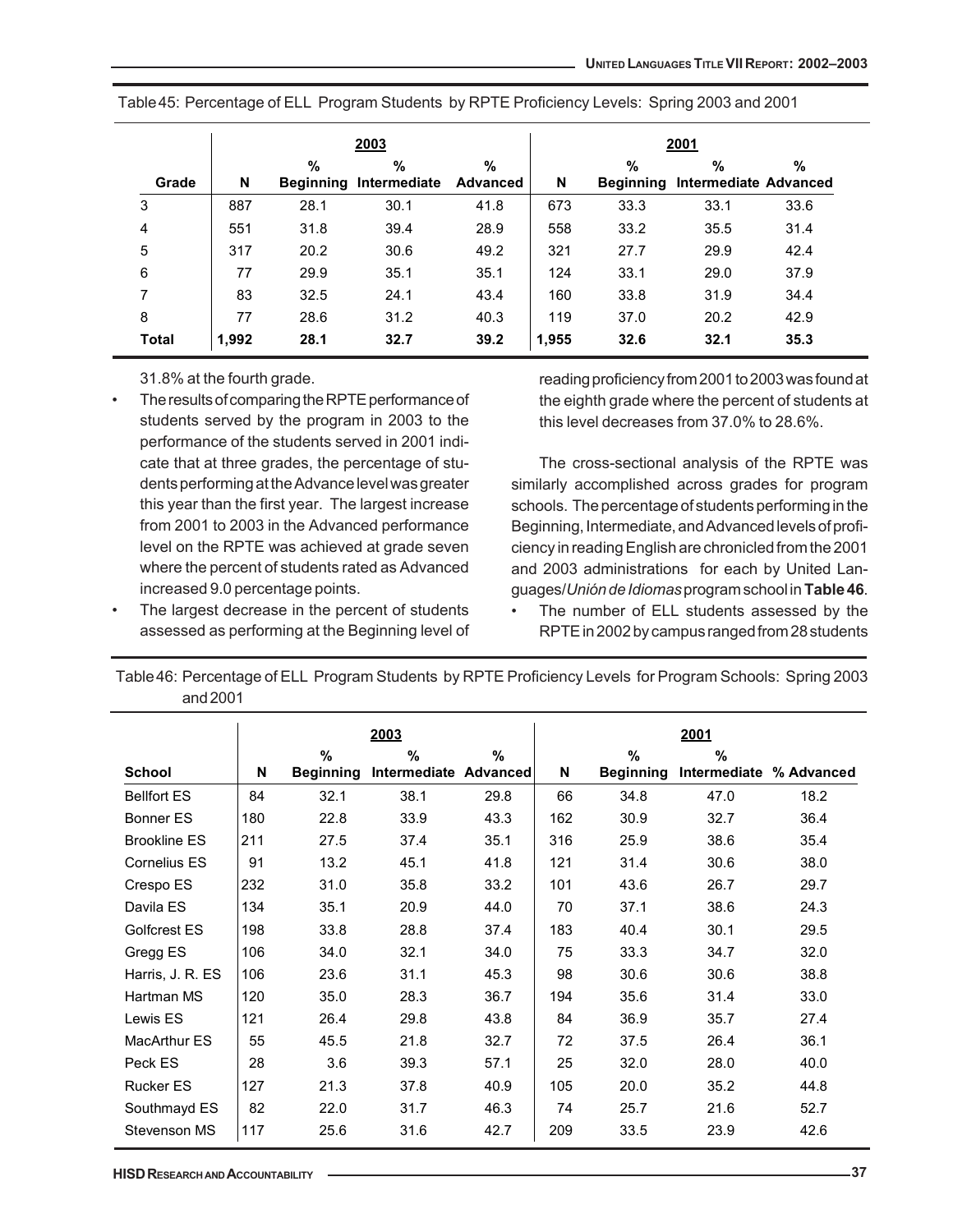at Peck Elementary School to 211 students at Brookline Elementary School.

- On the 2003 RPTE, of the 16 United Languages/ *Unión de Idiomas* program schools, 11 had the highest percentage of their students perform at the Advanced level of reading English proficiency. Four schools had the highest percentage of their students rated in the Intermediate proficiency category. Two schools Lewis and MacArthur elementary schools had the highest percentage of their 2002 ELL students' score in the Beginning range on the RPTE. Gregg Elementary School had the highest percentage of its students in the Beginning and the Advanced levels.
- There were 12 of the 16 program schools that had a higher percent of students performing at the Advanced level of proficiency in reading English in 2003 than in 2001. Only, Brookline, MacArthur, Rucker, and Southmayd elementary schools had a lower percent of their ELL students' score in the Advance range of proficiency on the RPTE in 2003 than in 2001.
- From 2001 to 2003, the largest improvement in the percent of students achieving the Advance level of proficiency on the RPTE occurred at Davila Elementary School where the percent of students rated as Advanced increased from 19.7 percentage points. The second largest increase occurred at Peck Elementary School where the Advance rate increased 17.1 percentage points

## *Longitudinal Analysis*

There were 850 students that participated in the United Languages/*Unión de Idiomas* program during the 2002-03 school year that were assessed by the RPTE in the Spring of 2003 and the Spring of 2002 and were included in this longitudinal evaluation. Descriptive and inferential methods were employed to assess the performance of these students to determine if they improved their proficiency in reading English.

Descriptively, students were categorized as regressing in RPTE proficiency, remaining at the same level, improving proficiency one level, or improving proficiency two levels. The percentages of students that were grouped into these categories are presented by grade in **Table 47** and by school in **Table 48**.

- Across grades 3-8, program-wide, 51.3% of the ELL students served by the program during the 2002-03 school year improved one level of proficiency on the RPTE from 2002 to 2003. From the same sample of students, 39.9% remained at the same proficiency level, while 6.9% improved their proficiency two level over the past year. Only 1.9% of the program students regressed one level.
- Of the six grades assessed by the RPTE, four had the highest percent of students improve one reading proficiency level from 2002 to 2003. At grade five 58.9% of the students improved one reading proficiency level. At grade seven, 15.6% of the students improved two levels on the RPTE, conversely at grade four 2.9% of the students regressed one proficiency level from 2002 to 2003.
- The number of students included in this analysis at program schools ranged from 15 students at Peck Elementary School and 118 at Crespo Elementary School (**see Table 48**).
- In the school level analysis, from 2002 to 2003, Bellfort Academy and Harris Elementary School had the highest percentage of students improve two proficiency levels on the RPTE with 24.0% and 17.6%, respectively.
- From 2002 to 2003, Peck and Rucker elementary schools had the highest percentage of ELL students improve one proficiency level on the RPTE with 80.0% and 63.9%, respectively.
- From 2002 to 2003, MacArthur Elementary School had 54.5% of its students remain at the same level

| Table 47: Percentage of ELL Program Students by Longitudinal Improvement Category and by Grade: Program- |  |
|----------------------------------------------------------------------------------------------------------|--|
| wide Comparison of 2003 and 2002 Results                                                                 |  |

| Grade        | N   | % Regressed 1 Level % At Same % Improved 1 Level % Improved 2 Levels |      |      |      |
|--------------|-----|----------------------------------------------------------------------|------|------|------|
| 03           | 47  | 2.1                                                                  | 51.1 | 42.6 | 4.3  |
| 04           | 444 | 2.9                                                                  | 45.7 | 47.7 | 3.6  |
| 05           | 236 | 0.4                                                                  | 28.8 | 58.9 | 11.9 |
| 06           | 49  | 2.0                                                                  | 46.9 | 46.9 | 4.1  |
| 07           | 45  | 0.0                                                                  | 26.7 | 57.8 | 15.6 |
| 08           | 29  | 0.0                                                                  | 31.0 | 55.2 | 13.8 |
| <b>Total</b> | 850 | 1.9                                                                  | 39.9 | 51.3 | 6.9  |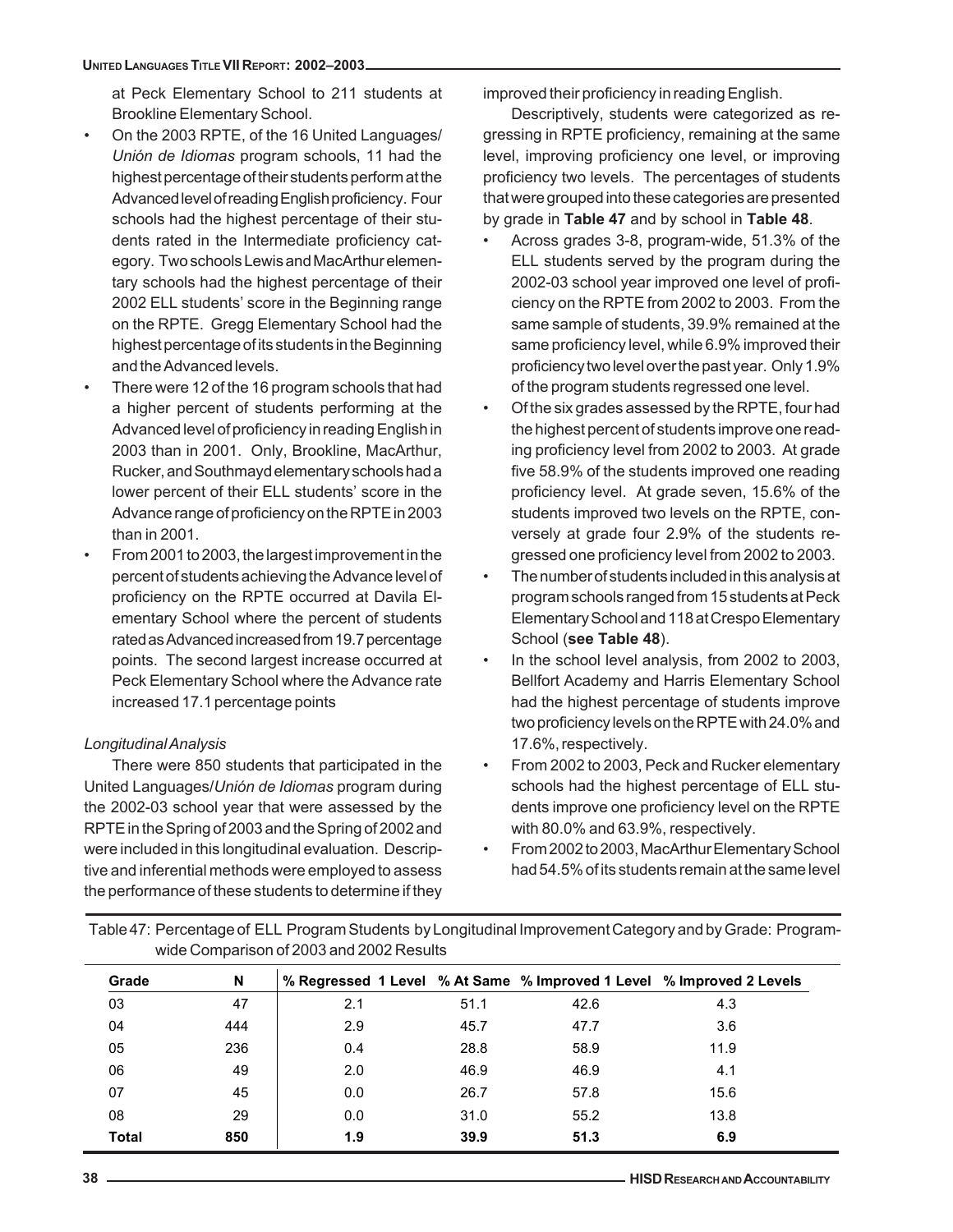| School              | N   | % Regressed 1<br>Level | % At Same | % Improved 1<br>Level | % Improved 2 Levels |
|---------------------|-----|------------------------|-----------|-----------------------|---------------------|
| <b>Bellfort ES</b>  | 25  | 0.0                    | 20.0      | 56.0                  | 24.0                |
| Bonner ES           | 89  | 0.0                    | 33.7      | 56.2                  | 10.1                |
| <b>Brookline ES</b> | 100 | 2.0                    | 44.0      | 50.0                  | 4.0                 |
| Cornelius ES        | 40  | 0.0                    | 42.5      | 55.0                  | 2.5                 |
| Crespo ES           | 118 | 0.8                    | 44.1      | 48.3                  | 6.8                 |
| Davila ES           | 69  | 0.0                    | 44.9      | 50.7                  | 4.3                 |
| Golfcrest ES        | 91  | 4.4                    | 40.7      | 47.3                  | 7.7                 |
| Gregg ES            | 49  | 12.2                   | 46.9      | 38.8                  | 2.0                 |
| Harris, J. R. ES    | 34  | 0.0                    | 47.1      | 35.3                  | 17.6                |
| Hartman MS          | 37  | 0.0                    | 32.4      | 54.1                  | 13.5                |
| Lewis ES            | 36  | 2.8                    | 50.0      | 47.2                  | 0.0                 |
| <b>MacArthur ES</b> | 22  | 0.0                    | 54.5      | 45.5                  | 0.0                 |
| Peck ES             | 15  | 0.0                    | 13.3      | 80.0                  | 6.7                 |
| <b>Rucker ES</b>    | 61  | 1.6                    | 32.8      | 63.9                  | 1.6                 |
| Southmayd ES        | 26  | 3.8                    | 42.3      | 50.0                  | 3.8                 |
| Stevenson MS        | 38  | 0.0                    | 23.7      | 60.5                  | 15.8                |

Table 48: Percentage of ELL Program Students by Longitudinal Improvement Category: School-Level Comparison of 2003 and 2002 Results

of reading proficiency, while 12.2% of the students at Gregg Elementary School regressed one level of proficiency.

Inferential analysis was accomplished through the application of a repeated measure design that exam-

| Grade          | <b>Statistic</b>      | <b>RPTE Scale Score</b><br>Spring 2003 | <b>RPTE Scale Score</b><br>Spring 2002 |
|----------------|-----------------------|----------------------------------------|----------------------------------------|
| 3              | Mean                  | 636.1                                  | 591.1                                  |
|                | N                     | 47                                     | 47                                     |
|                | Std. Deviation        | 54.1                                   | 48.4                                   |
| 4              | Mean                  | 692.6                                  | 616.0                                  |
|                | N                     | 444                                    | 444                                    |
|                | Std. Deviation        | 57.5                                   | 46.6                                   |
| 5              | Mean                  | 724.2                                  | 654.7                                  |
|                | N                     | 236                                    | 236                                    |
|                | Std. Deviation        | 59.4                                   | 46.7                                   |
| 6              | Mean                  | 697.3                                  | 649.4                                  |
|                | N                     | 49                                     | 49                                     |
|                | Std. Deviation        | 58.9                                   | 50.8                                   |
| $\overline{7}$ | Mean                  | 714.0                                  | 650.1                                  |
|                | N                     | 45                                     | 45                                     |
|                | Std. Deviation        | 60.0                                   | 44.6                                   |
| 8              | Mean                  | 717.7                                  | 638.9                                  |
|                | N                     | 29                                     | 29                                     |
|                | Std. Deviation        | 77.4                                   | 44.2                                   |
| <b>Total</b>   | Mean                  | 700.5                                  | 629.9                                  |
|                | N                     | 850                                    | 850                                    |
|                | <b>Std. Deviation</b> | 62.3                                   | 50.8                                   |

Table 49: Longitudinal Descriptive Statistical Results From the Inferential Analysis of RPTE Scale Scores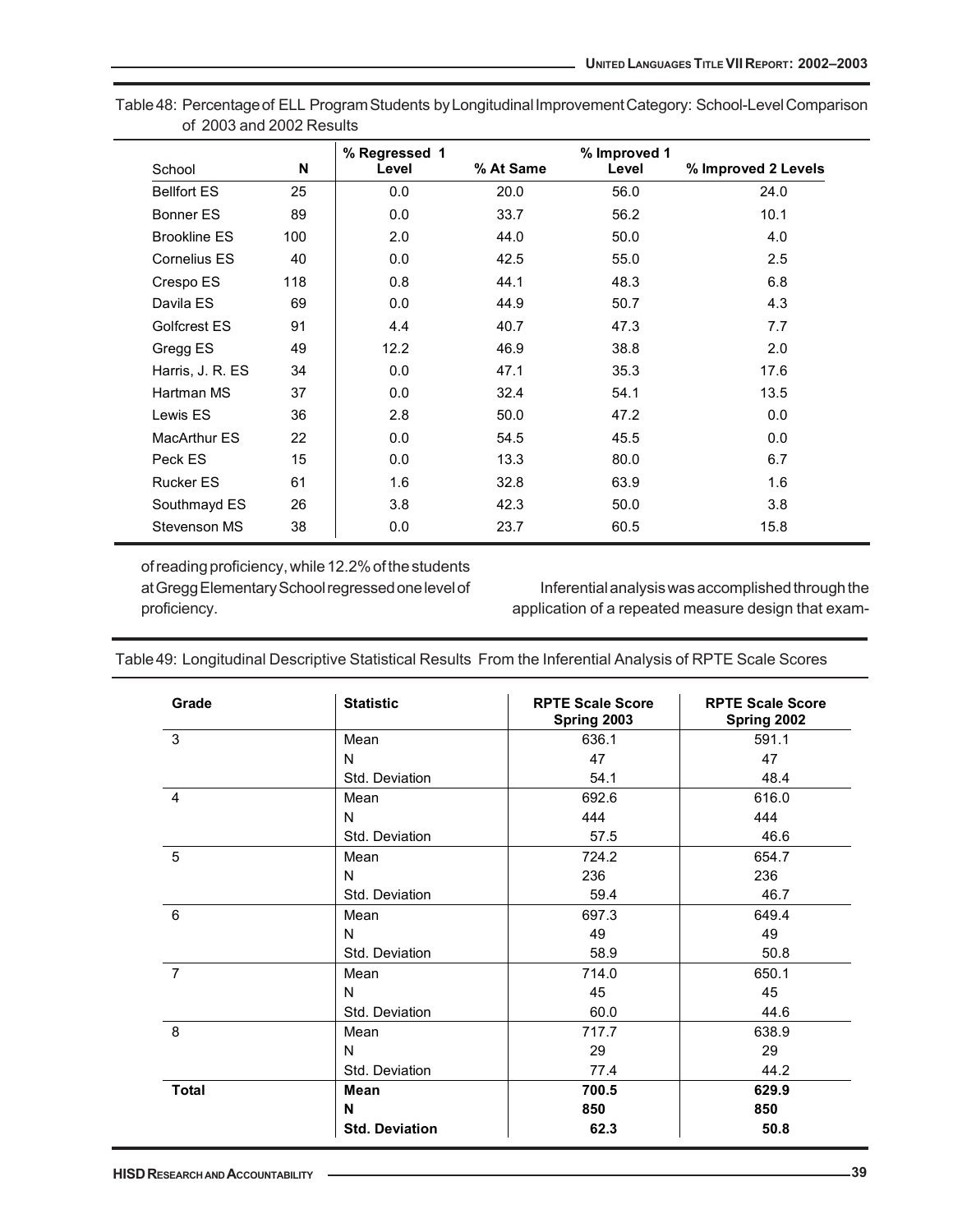Table 50: Longitudinal Results from a Repeated measure t-Test Analysis of the RPTE Scale Scores from Program ELL Students.

|            | Mean<br><b>Difference</b> | <b>Std. Deviation</b> | <b>SEM</b> |       | df  | Sig (2-Tailed) |
|------------|---------------------------|-----------------------|------------|-------|-----|----------------|
| Grade 3    | 44.91                     | 33.71                 | 4.92       | 9.13  | 46  | < 0.001        |
| Grade 4    | 76.57                     | 42.11                 | 2.00       | 38.31 | 443 | < 0.001        |
| Grade 5    | 69.47                     | 46.82                 | 3.05       | 22.80 | 235 | < 0.001        |
| Grade 6    | 47.88                     | 34.23                 | 4.89       | 9.79  | 48  | < 0.001        |
| Grade 7    | 63.96                     | 40.20                 | 5.99       | 10.67 | 44  | < 0.001        |
| Grade 8    | 78.76                     | 54.23                 | 9.99       | 7.82  | 28  | < 0.001        |
| Grades 3-8 | 70.60                     | 43.94                 | 1.51       | 46.85 | 849 | < 0.001        |

ined the changes in students RPTE scale scores when their Spring 2003 scores were compared to their Spring 2002 scores. The results from this analysis are presented in **Tables 49** and **50**. Through this analysis the mean scale scores from the Spring of 2003 and Spring 2002 were calculated by grade and across grades for these ELL students.

Across grades 3-8, the mean scale score from Spring 2002, 629.9, increased 70.6 points to a mean scale score of 700.5. Improvements in program student RPTE scale scores from 2002 to 2003 were found at all grade levels assessed by the RPTE. The highest level of improvement was found in the program eighth grade students, where the scale scores increased 78.8.

Through the application of a repeated measure ttest, these increases in scale scores on the RPTE from 2002 to 2003 were examined to determine their statistical significance. The results from the across grade analysis found that there was a statistical improvement in reading English proficiency as measured by RPTE scale scores, t=46.85, p< 0.0001. Statistical significant improvement was found at all grades.

#### **Stanford 9 and Aprenda Performance**

The norm-referenced test, the Stanford 9, and its Spanish language alternative, the Aprenda , were used to provide academic performance data for the program that can be compared to national-level academic achievement. Program-wide results are presented in terms of all ELL students from project schools that took the Stanford 9 or Aprenda . Stanford 9 and Aprenda were utilized to assess students in the areas of reading, math, and language arts. Summary performance by grade and across grade level was reported by mean Normal Curve Equivalent (NCE). An NCE of 50 represents the average national score. Average range

performance is found between 45 NCE and 55 NCE. Results for the program from the Stanford 9 Spring 2002 and 2003 administrations were used in this analysis. Cross-sectional analysis was used to compare the results of the 2002 and 2003 administrations. Longitudinal analysis employed both descriptive and inferential methods within a repeated measures design to examine the performance of program students that had valid results in both 2002 and 2003.

A cross-sectional analysis of program ELL students achievement results on the Stanford 9 was performed for reading, math, and language arts. The results are presented in terms of average NCE for grades 1-8 and across grades 1-8 and reported in **Table**

- **51**. School level reports are report in **Appendix C**.
- On the 2003 Stanford 9 the across grade results indicated that the average performance for program students in reading was 32.4 NCE, 44.0 NCE in math, and 38.5 NCE in language arts. There was improvement from 2002 in reading and math.
- Reading performance on the 2003 Stanford 9 was in the average range when compared to a national sample at grades one and two.
- Of the 8 grades tested, there was improved reading performance from 2002 to 2003 in four grades. The greatest improvement in reading was found in grade two where the average score increased 9.0 NCE. The largest decline in performance from 2002 to 2003 was found at grade one where performance decreased 5.4 NCE.
- On the math section of the Stanford 9, program ELL students exhibited average range achievement in 4 of the 8 grades tested when compared to a national sample.
- When comparing 2003 results with 2002 results there was improved scores in math at 5 of the 8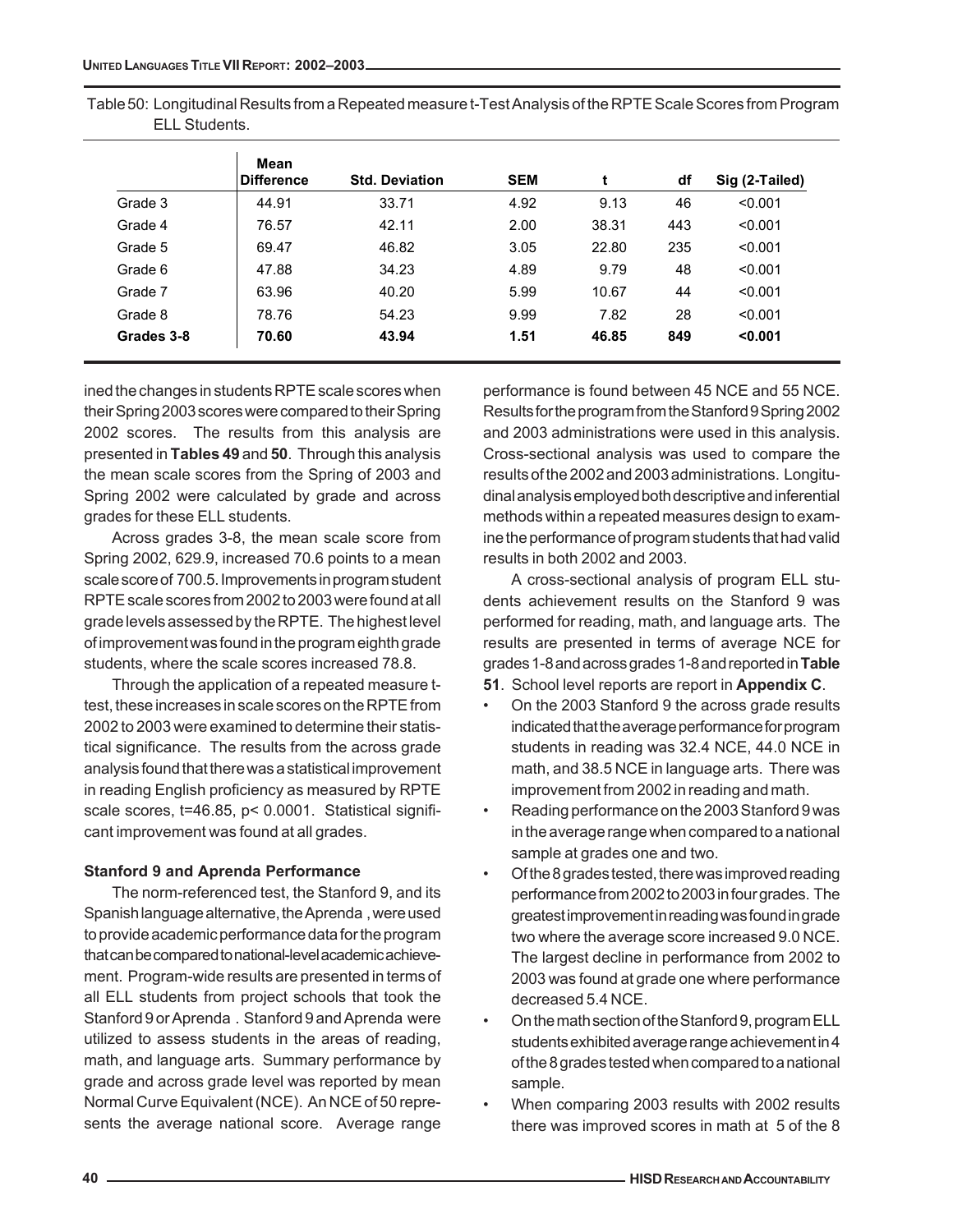|       |       | 2003           |             |          | 2002  |                |             |          |
|-------|-------|----------------|-------------|----------|-------|----------------|-------------|----------|
| Grade | N     | <b>Reading</b> | <b>Math</b> | Language | N     | <b>Reading</b> | <b>Math</b> | Language |
| 1     | 109   | 48.7           | 48.3        | 47.0     | 132   | 54.1           | 48.0        | 51.9     |
| 2     | 83    | 45.3           | 50.2        | 40.3     | 86    | 36.3           | 40.7        | 35.6     |
| 3     | 73    | 34.5           | 40.8        | 38.9     | 96    | 38.6           | 45.0        | 44.7     |
| 4     | 134   | 39.0           | 49.3        | 49.5     | 252   | 41.0           | 54.8        | 53.3     |
| 5     | 510   | 31.0           | 48.3        | 40.6     | 437   | 34.0           | 51.7        | 41.1     |
| 6     | 116   | 27.6           | 37.8        | 32.0     | 226   | 26.4           | 37.5        | 34.1     |
| 7     | 117   | 22.3           | 34.6        | 28.7     | 196   | 20.2           | 34.4        | 25.8     |
| 8     | 108   | 19.5           | 27.5        | 22.8     | 206   | 17.5           | 25.5        | 24.3     |
| Total | 1.250 | 32.4           | 44.0        | 38.5     | 1,631 | 32.3           | 43.6        | 38.8     |

Table 51: Program-wide Stanford 9 Mean NCE Results for Program ELL Students : Cross-sectional Comparison of 2003 and 2002 Results by Grade

grades assessed. The greatest improvement occurred in grade 2 where achievement increased 9.5 NCE. The largest decline was 5.5 NCE in grade four.

- On the language arts section of the Stanford 9 program ELL students exhibited average range performance in grades one and four in 2003 when compared to a national sample.
- Of the eight grades tested, when comparing 2003 and 2002 results, there was improvement in two grades, the second and the seventh. The greatest improvement was 4.7 NCE in grade two. The largest decline in performance from 2002 to 2003 was 5.8 NCE in grade three.

A cross-sectional analysis of program ELL students' achievement results on the Aprenda was performed for reading, math, and language arts. The results are presented in terms of average NCE for grades 1-8 and across grades 1-8 and reported in **Table**

- **52**. School level reports are report in **Appendix C**.
- On the 2003 Aprenda the across grade results indicated that the average performance for program students in reading was 57.5 NCE, 53.2 NCE in math, and 53.6 NCE in language arts. Each of these scores were in the average or above average range of performance when compared to the national norms. There was improvement from 2002 in reading and language arts. Performance in math remained constant from 2002 to 2003.
- On the reading section of the Aprenda the performance of ELL program students was in the average or above average range at grades 1-7 when compared to a national sample.
- When comparing 2002 and 2003 reading results there was improvement at five of the eight grades

|                                | Table 52: Program-wide Aprenda Mean NCE Results for Program ELL Students: Cross-sectional Comparison of |
|--------------------------------|---------------------------------------------------------------------------------------------------------|
| 2003 and 2002 Results by Grade |                                                                                                         |

|       |       | 2003           |             |          |       | 2002           |             |          |
|-------|-------|----------------|-------------|----------|-------|----------------|-------------|----------|
| Grade | N     | <b>Reading</b> | <b>Math</b> | Language | N     | <b>Reading</b> | <b>Math</b> | Language |
| 1     | 894   | 59.3           | 50.7        | 56.2     | 903   | 56.8           | 47.8        | 55.0     |
| 2     | 782   | 57.5           | 57.5        | 55.9     | 906   | 57.7           | 56.6        | 56.3     |
| 3     | 833   | 57.9           | 52.8        | 51.1     | 897   | 56.4           | 55.2        | 49.3     |
| 4     | 680   | 55.0           | 53.5        | 52.6     | 596   | 54.9           | 53.7        | 56.0     |
| 5     | 45    | 59.0           | 44.4        | 38.2     | 160   | 59.5           | 54.1        | 46.4     |
| 6     | 22    | 62.5           | 42.6        | 44.3     | 24    | 57.0           | 41.9        | 40.5     |
| 7     | 11    | 53.1           | 33.4        | 39.6     | 10    | 43.2           | 33.3        | 32.0     |
| 8     | 8     | 34.0           | 18.4        | 22.2     | 11    | 46.8           | 39.4        | 34.4     |
| Total | 3.275 | 57.5           | 53.2        | 53.6     | 3,507 | 56.7           | 53.2        | 53.4     |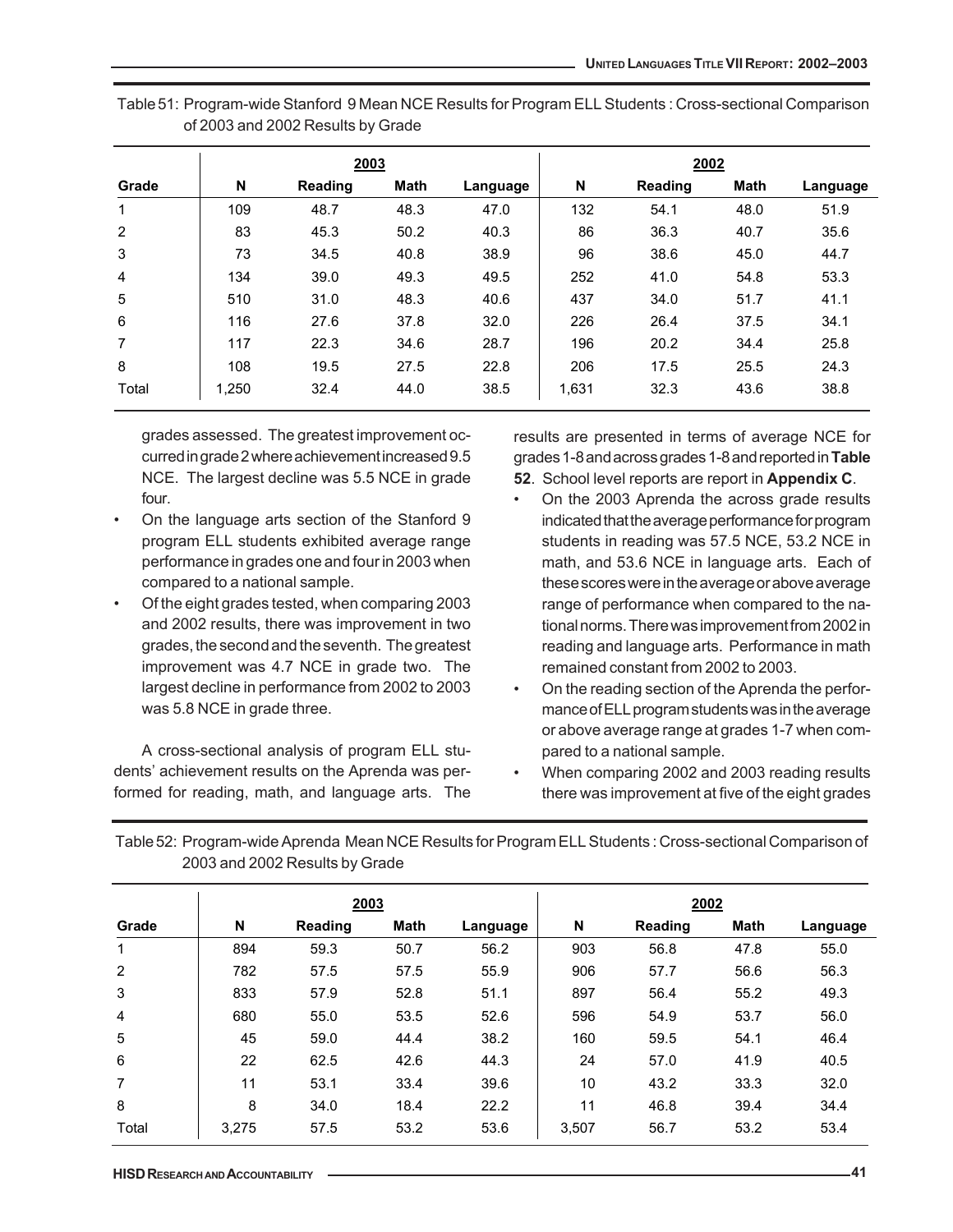tested. The greatest improvement occurred in grade seven where program students increased their scores 9.9 NCE.

- Program students at grades 1-4 performed at the average or above average range in math when compared to a national sample of academic performance.
- From 2002 to 2003, ELL program students improved their math performance at four grades. The greatest level of improved performance was 2.8 NCE at the first grade.
- Program students at grades 1-4 performed at the average or above average range in language arts when compared to a national sample of academic performance.
- From 2002 to 2003, ELL program students improved their language arts performance at four grades. The greatest level of improved performance was 7.6 NCE at the seventh grade.

A longitudinal analysis of program ELL student achievement results on the Stanford 9 was performed for reading, math, and language arts. Descriptive methods were used to determine the mean NCE scores by grade for program students. Descriptive and inferential methods were used in a repeated measures design to ascertain the overall (across grade) improvement of program students. Mean NCE scores for program ELL students that have valid Stanford 9 scores are presented in **Table 53**. Scores are presented based on their 2003 grades, so the analysis includes grades 2-8.

- Of the seven grades included in this analysis there was improvement in reading at five grades. The greatest improvement occurred at grade eight were students improved their scores 7.3 NCE.
- On the math section of the Stanford 9 the program students included in this sample shown improvement at five grades. The greatest level of performance increase was 7.4 NCE at grades one and three.
- On the language arts section of the Stanford 9 the program students included in this sample exhibited higher scores in five grades. The greatest increase in language arts achievement was 8.0 NCE achieved by program third graders.

Table 53: Program-wide Stanford 9 Mean NCE Results for Program ELL Students with Two Years of Valid Scores : Longitudinal Comparison of 2003 and 2002 Results by Grade

|                |    |         | 2003 |          |                | 2002 |          |
|----------------|----|---------|------|----------|----------------|------|----------|
| Grade          | N  | Reading | Math | Language | <b>Reading</b> | Math | Language |
| $\overline{2}$ | 70 | 45.7    | 48.4 | 43.8     | 47.3           | 40.9 | 45.8     |
| 3              | 47 | 33.0    | 37.9 | 37.1     | 34.1           | 36.1 | 30.0     |
| 4              | 43 | 37.3    | 47.6 | 46.5     | 31.8           | 40.1 | 38.5     |
| 5              | 64 | 30.3    | 42.7 | 38.7     | 28.1           | 41.3 | 39.0     |
| 6              | 57 | 23.8    | 34.5 | 30.8     | 19.4           | 36.7 | 26.6     |
| 7              | 74 | 22.0    | 32.7 | 28.5     | 20.6           | 29.2 | 25.3     |
| 8              | 74 | 20.2    | 28.2 | 23.4     | 12.9           | 30.4 | 19.4     |
|                |    |         |      |          |                |      |          |

Table 54: Descriptive Statistics from the Repeated Measures Analysis of Stanford 9 Mean NCE Results for Program ELL Students with Two Years of Valid Scores : Longitudinal Comparison of 2003 and 2002 Results

| <b>Subject</b> | Year Tested | Mean | N   | <b>Std. Deviation</b> | <b>Std. Error</b><br>Mean |
|----------------|-------------|------|-----|-----------------------|---------------------------|
| Reading        | 2002        | 27.1 | 430 | 17.92                 | 0.864                     |
|                | 2003        | 29.7 | 430 | 17.30                 | 0.834                     |
| Math           | 2002        | 35.9 | 430 | 16.93                 | 0.816                     |
|                | 2003        | 38.3 | 430 | 18.44                 | 0.889                     |
| Language       | 2002        | 31.6 | 430 | 17.34                 | 0.836                     |
|                | 2003        | 34.6 | 430 | 18.68                 | 0.901                     |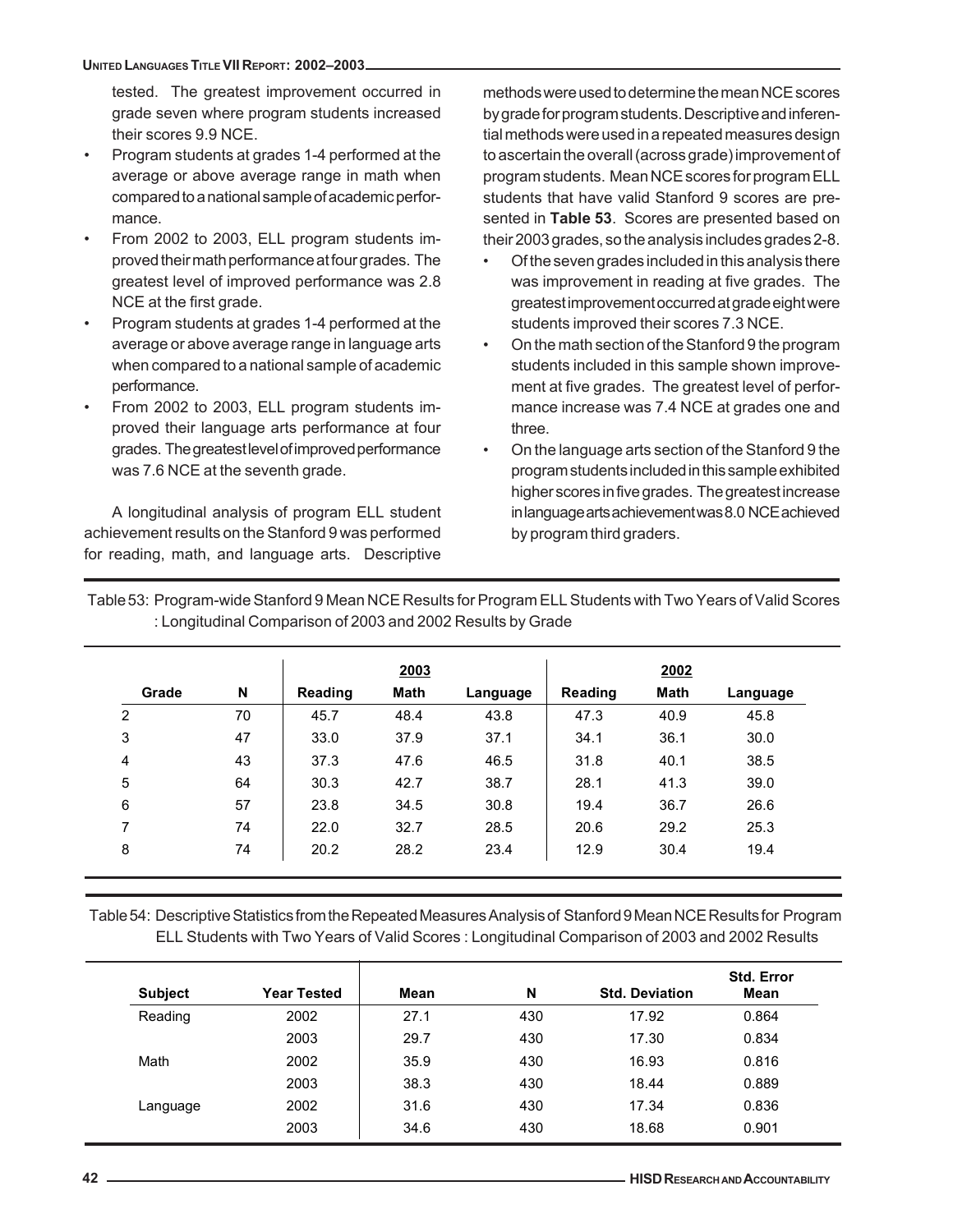A repeated measures analysis was used to determine if the overall across grade performance of program students improved significantly from 2002 to 2003 in reading, math, and language arts. The descriptive statistics from this analysis are presented in **Table 54**. The inferential statistics are presented in Table 55.

ascertain the overall (across grade) improvement of program students. Mean NCE scores for program ELL students that have valid Aprenda scores are presented in **Table 56**. Scores are presented based on their 2003 grades, so the analysis includes grades 2-5.

• Of the four grades included in this analysis there

| ELL Students with Two Years of Valid Scores: Longitudinal Comparison of 2003 and 2002 Results |                           |                       |            |       |     |                |  |  |
|-----------------------------------------------------------------------------------------------|---------------------------|-----------------------|------------|-------|-----|----------------|--|--|
|                                                                                               | Mean<br><b>Difference</b> | <b>Std. Deviation</b> | <b>SEM</b> |       | df  | Sig (2-Tailed) |  |  |
| Reading                                                                                       | 2.601                     | 12.854                | 0.620      | 4.208 | 429 | $< 0.001*$     |  |  |
| Math                                                                                          | 2.310                     | 13.754                | 0.663      | 3.483 | 429 | $< 0.001*$     |  |  |

Language 3.003 14.541 0.701 4.282 429 <0.001\*

Table 55: Inferential Statistics from the Repeated Measures Analysis of Stanford 9 Mean NCE Results for Program

In reading the average performance of the 430 students included in this analysis was 29.7 NCE in 2003 and 27.1 NCE in 2002. Over the same time period the average math performance of these students improved 2.3 NCE, while the average performance in language arts increased from 31.6 NCE in 2002 to 34.6 NCE in 2003. The repeated measures t-test analysis found that there was statistically significant improvement in reading, t=4.208, df=429, p<0.001. From 2002 to 2003 program students significantly improved their performance in math, t=3.483, df=429, p<0.001. From 2002 to 2003 there was a statistically significant difference in the language arts scores of the program students included in this analysis. The mean difference was an improvement of 3 NCE and was statistically significant at the p<0.001 level of probability.

was improvement in reading at two grades. The greatest improvement occurred at grade five were students improved their scores 4.5 NCE.

- On the math section of the Aprenda the program students included in this sample shown improvement at two grades. The greatest level of performance was 8.8 NCE at the second grade.
- On the language arts section of the Aprenda the program students included in this sample exhibited higher scores in two grades. The greatest increase in language arts achievement was 4.4 NCE achieved by program fourth graders.

A repeated measures analysis was used to determine if the overall across grade performance of program students improved significantly from 2002 to 2003 in

|       |     |         | 2003        |          |         | 2002 |          |
|-------|-----|---------|-------------|----------|---------|------|----------|
| Grade | N   | Reading | <b>Math</b> | Language | Reading | Math | Language |
| 2     | 674 | 58.2    | 58.5        | 56.8     | 59.7    | 49.7 | 56.5     |
| 3     | 723 | 58.1    | 53.5        | 51.5     | 56.7    | 56.3 | 55.2     |
| 4     | 597 | 55.1    | 54.3        | 53.5     | 55.5    | 54.9 | 49.1     |
| 5     | 20  | 56.0    | 47.7        | 40.3     | 51.5    | 44.3 | 45.7     |

Table 56: Program-wide Aprenda Mean NCE Results for Program ELL Students with Two Years of Valid Scores: Longitudinal Comparison of 2003 and 2002 Results by Grade

A longitudinal analysis of program ELL student achievement results on the Aprenda was performed for reading, math, and language arts. Descriptive methods were used to determine the mean NCE scores by grade for program students. Descriptive and inferential methods were used in a repeated measures design to

reading, math, and language arts. The descriptive statistics from this analysis are presented in **Table 57**. The inferential statistics are presented in **Table 58**.

In reading the average performance of the 2,086 students included in this analysis was 57.0 NCE in 2003 and 56.0 NCE in 2002. Over the same time period the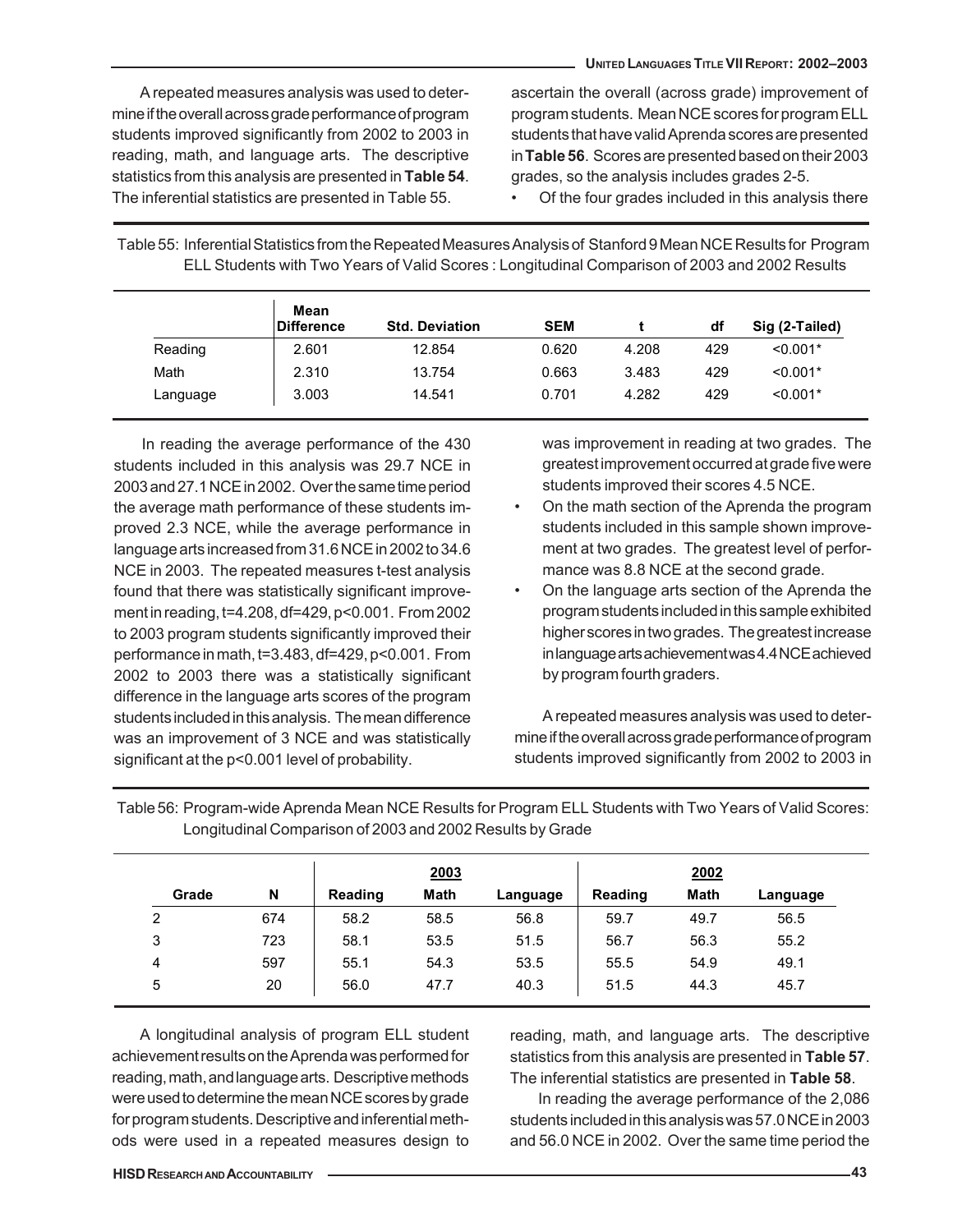Table 57: Descriptive Statistics from the Repeated Measures Analysis of Stanford 9 Mean NCE Results for Program ELL Students with Two Years of Valid Scores : Longitudinal Comparison of 2003 and 2002 Results

| <b>Subject</b> | <b>Year Tested</b> | Mean | N   | <b>Std. Deviation</b> | <b>Std. Error</b><br>Mean |
|----------------|--------------------|------|-----|-----------------------|---------------------------|
| Reading        | 2002               | 27.1 | 430 | 17.92                 | 0.864                     |
|                | 2003               | 29.7 | 430 | 17.30                 | 0.834                     |
| Math           | 2002               | 35.9 | 430 | 16.93                 | 0.816                     |
|                | 2003               | 38.3 | 430 | 18.44                 | 0.889                     |
| Language       | 2002               | 31.6 | 430 | 17.34                 | 0.836                     |
|                | 2003               | 34.6 | 430 | 18.68                 | 0.901                     |

Table 58: Inferential Statistics from the Repeated Measures Analysis of Stanford 9 Mean NCE Results for Program ELL Students with Two Years of Valid Scores : Longitudinal Comparison of 2003 and 2002 Results

|          | Mean<br><b>Difference</b> | <b>Std. Deviation</b> | <b>SEM</b> |       | df  | Sig (2-Tailed) |
|----------|---------------------------|-----------------------|------------|-------|-----|----------------|
| Reading  | 2.601                     | 12.854                | 0.620      | 4.208 | 429 | $< 0.001*$     |
| Math     | 2.310                     | 13.754                | 0.663      | 3.483 | 429 | $< 0.001*$     |
| Language | 3.003                     | 14.541                | 0.701      | 4.282 | 429 | $< 0.001*$     |

average math performance of these students improved 2.4 NCE, while the average performance in language arts increased from 52.9 NCE in 2002 to 53.5 NCE in 2003. The repeated measures t-test analysis found that there was statistically significant improvement in reading, t=1.026, df=2,085, p<0.01. From 2002 to 2003 program students significantly improved their performance in math, t=2.448, df=2,085, p<0.001. From 2002 to 2003 while there was improvement in the overall mean score of program students, this improvement was not statistically significant beyond the p<0.05 level of probability.

## **What activities were used to improve the instructional skills of student personnel in the areas of language instruction, fine arts, technology, and specific program applications?**

Professional Development opportunities from the national, state, and local levels were made available for program personnel and teachers from the schools served by the United Languages/*Unión de Idiomas* program during the 2002–03 school year, including the summer of 2003. A brief synopsis and the number of program participants were collected for each opportunity. Participant evaluation data were collected for those training sessions that included a written evaluation or survey. In the first section, the professional development and teacher training opportunities provided directly by the United Languages/*Unión de Idiomas* program are presented. In the second section, those professional development conferences sponsored by other local, state, and national entities attended by United Languages/*Unión de Idiomas* program representatives are described.

## **Professional Development Sponsored by the United Languages/Unión de Idiomas Program**

## *ESL Frameworks Training for PK-3 Teachers*

This workshop was hosted by the United Languages/*Unión de Idiomas* program using Title VII funds. It was presented at the Southeast District Office on October 10, 2002 and included one hour of training. A total of 23 teachers attended the training. Eight of the sixteen program schools attended the training. Some of the training focused on ESL levels, time requirements and ESL modifications.

## *Dual Language Workshop*

This workshop was hosted by the United Languages/*Unión de Idiomas* program using Title VII funds. It was presented at Rucker Elementary School on November 22, 2002 and included a two hour training. A total of 15 teachers attended the workshop. Of the 16 project schools, three were represented at the work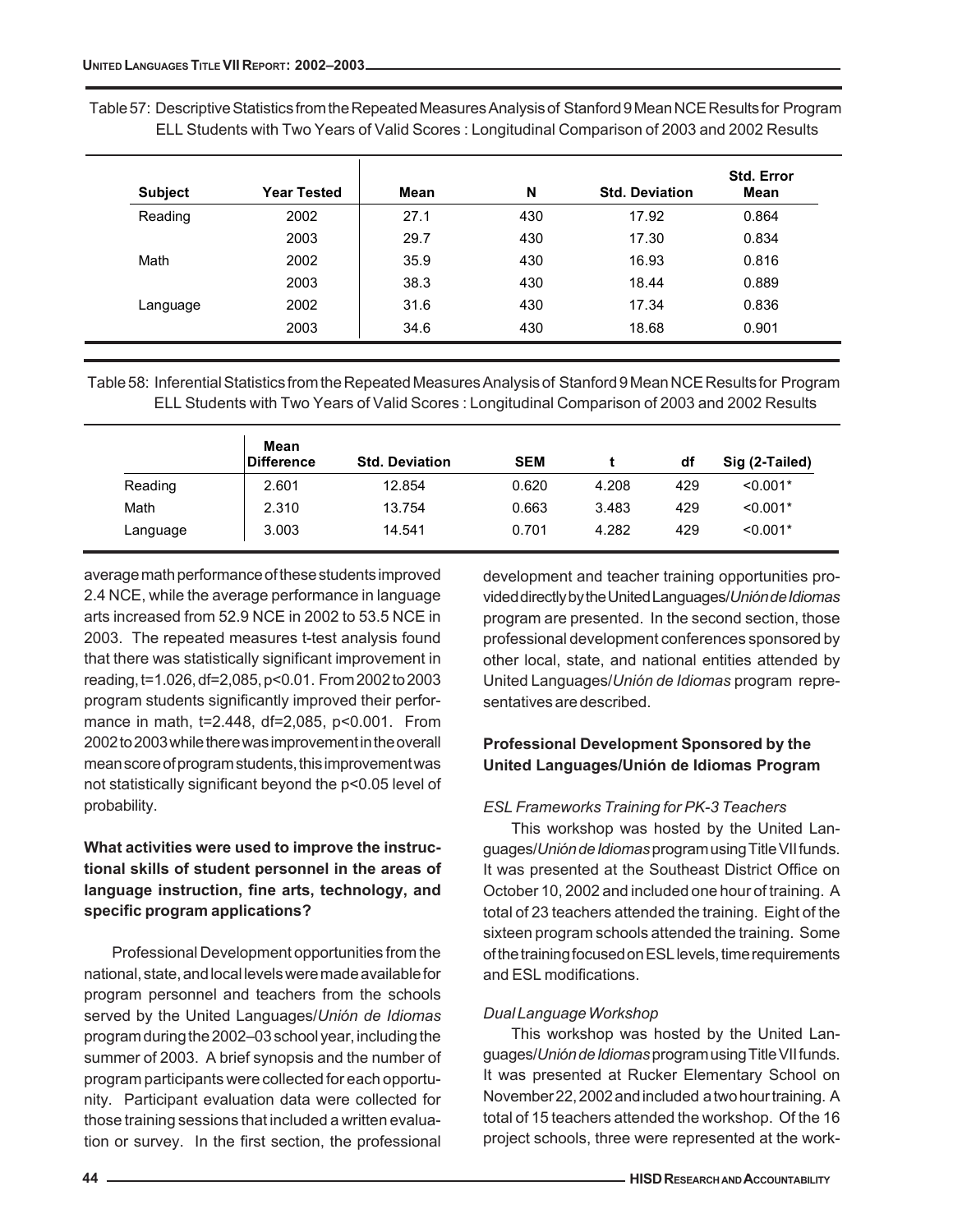shop. The workshop led by Dr. Howard Smith, a professor from University of Texas in San Antonio, focused on effective teaching strategies and issues and/or concerns in the bilingual classroom.

## *Cultural Awareness and Sensitivity*

This training was offered to United Languages/ *Unión de Idiomas* Lead Teachers. It was presented at the Southeast District Office on December 5, 2002 and included two hours of training. A total of 15 out of the 16 Lead Teachers attended. The training focused on the following objectives.

- Techniques for addressing cultural differences;
- Strategies for creating a respectful school and classroom climate;
- Identifying the characteristics of LEP students; and
- Applying this information in instructional methods.

## *Gifted and Talented Instructional Training*

The United Languages/*Unión de Idiomas* grant offered teachers an opportunity to attend the 30 hour gifted and talented training in the fall of 2002 and spring of 2003. A total of 14 program teachers attended the fall training and of those five completed the 30-hour training. A total of 61 program teachers attended the spring training and of those 58 completed the 30-hour training.

Participants received training on how to combine gifted and talented teaching methods with multilingual instruction. These professional development opportunities were provided by the cooperation of the Title VII grant and the HISD Gifted and Talented. The following topics were included in this topic series:

- Nature and the needs of Gifted and Talented (G/T) students;
- Identification and assessment of G/T students;
- Curriculum and instruction for G/T programs;
- Developing and nurturing creativity; and
- Social and emotional development.

### *Using Technology in the Classroom*

This workshop was hosted by the United Languages/*Unión de Idiomas* program using Title VII funds. It was presented at the Southeast District Office on three different dates in February of 2003 and included two hours of training. A total of 49 teachers attended the training. Twelve of the sixteen program schools attended the training. The training focused on online resource that would be helpful to the teachers such as Grolier Encyclopedia, World Book Online and Big Chalk. Participants were taught how to find and use online resources.

A survey was used to evaluate the workshop and was completed by 40 participants. The Likert-type scale results are presented in **Table 59**. Overwhelmingly, the participants indicated that the components of the training were all "very good."

## *Cooperative Learning*

This workshop was hosted by the United Languages/*Unión de Idiomas* program using Title VII funds. This workshop was presented by Region IV Education Service Center at the Southeast District Office on February 17, 2003 and included six hours of training. Each school was asked to send the lead teacher and two additional teachers. A total of 42 teachers attended

Table 59: Professional Development Session Evaluation for *Using Technology in the Classroom*: Number of Participants by Likert-type Rating Items

|                                | <b>Very Good</b> | Good | Average | Unacceptable  |
|--------------------------------|------------------|------|---------|---------------|
| <b>Presenters</b>              | $\%$             | $\%$ | %       | $\frac{0}{0}$ |
| Organization and Pace          | 77.5             | 17.5 | 5.0     | $\mathbf 0$   |
| Knowledge and Expertise        | 97.5             | 0    | 2.5     | 0             |
| Quality of Presentation        | 85.0             | 12.5 | 2.5     | $\mathbf 0$   |
| Variety of Activities          | 82.5             | 10.0 | 7.5     | $\mathbf 0$   |
| Time for Questions and Answers | 80.0             | 15.0 | 5.0     | $\mathbf 0$   |
|                                | <b>Very Good</b> | Good | Average | Unacceptable  |
| <b>Workshops</b>               | $\frac{0}{0}$    | $\%$ | $\%$    | $\frac{0}{0}$ |
| Content/Objectives             | 82.5             | 7.5  | 2.5     | 0             |
| Materials/Handouts             | 75.0             | 17.5 | 2.5     | $\mathbf 0$   |
| Overall Quality                | 80.0             | 10.0 | 2.5     | $\mathbf 0$   |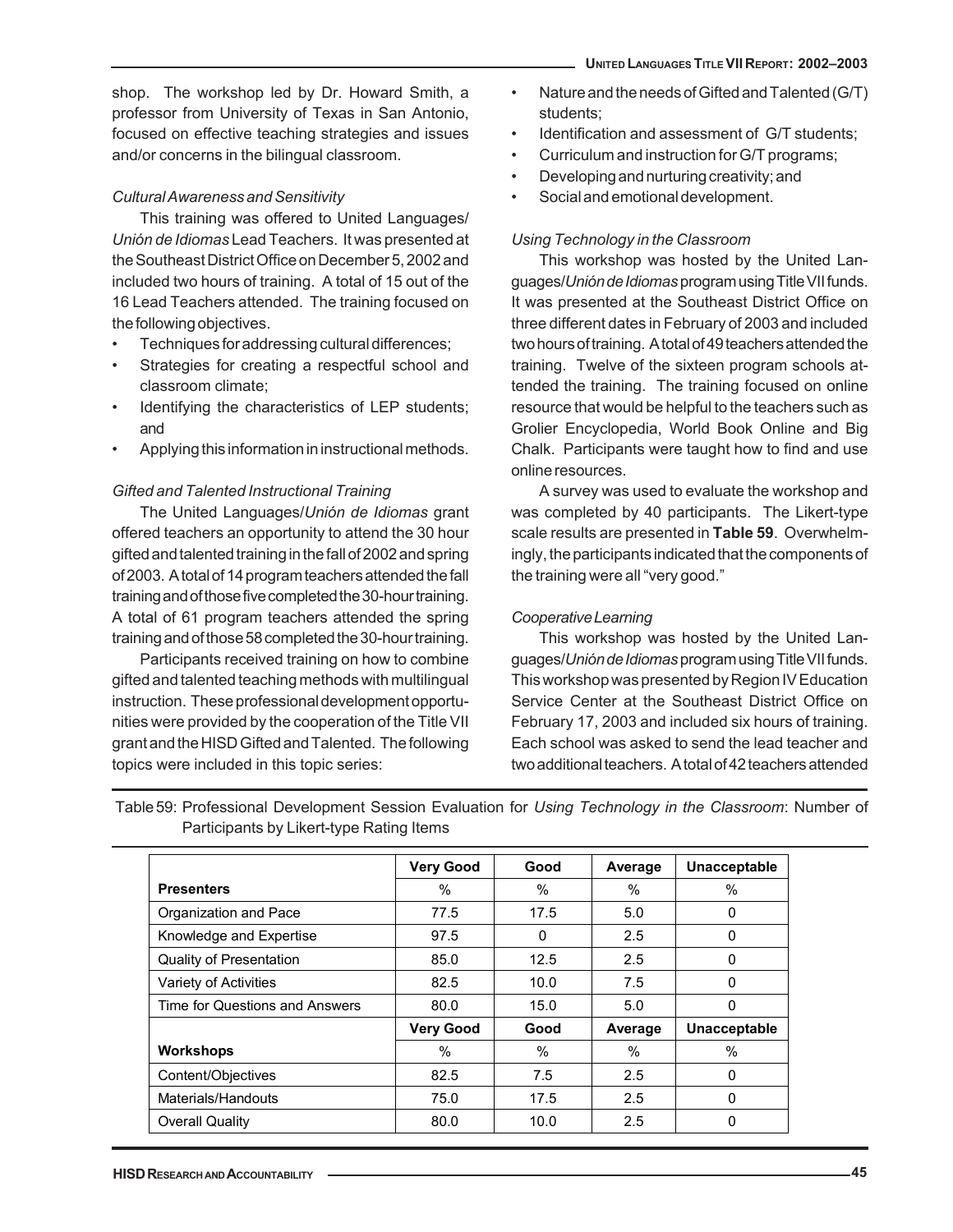this workshop. Fourteen of the sixteen program schools were represented at this workshop. This workshop provided an overview of cooperative learning. Specifically, the objectives of the training were:

To provide the rationale for cooperative learning; to define cooperative learning;

to present the basic principles of cooperative learning; and

to explore strategies.

A survey was used to evaluate the workshop and was completed by 35 of the 42 participants. The Likerttype scale results are presented in **Table 60**. The majority of the participants either "strongly agree" or "agree" with all the statements regarding the training.

## *ESL Strategies and Methodology*

This workshop was hosted by the United Languages/*Unión de Idiomas* program using Title VII funds. It was presented at the Southeast District Office on March 11, 2003 and included two hours of training.

The workshop focused on ESL strategies for ELLs. Specifically, the workshop offered strategies regarding increasing comprehensibility, literacy development, cooperative learning, and multiple intelligences. This

Table 60: Professional Development Session Evaluation for the *Cooperative Learning* Workshop: Number of Participants by Likert-type Rating Items

|                                             | <b>Strongly</b> |       |                 | <b>Strongly</b> |
|---------------------------------------------|-----------------|-------|-----------------|-----------------|
| <b>Statements</b>                           | Agree           | Agree | <b>Disagree</b> | <b>Disagree</b> |
| The content of this session was             |                 |       |                 |                 |
| consistent with the stated objectives.      | 74.3            | 17.1  | 0               | 8.6             |
| The presenter demonstrated a thorough       |                 |       |                 |                 |
| knowledge of the subject matter.            | 65.7            | 28.6  | 0               | 5.7             |
| Instructional techniques and methods        |                 |       |                 |                 |
| used during this training contributed to a  |                 |       |                 |                 |
| quality learning experience.                | 65.7            | 28.6  | $\Omega$        | 5.7             |
| This session provided opportunities for     |                 |       |                 |                 |
| new/expanded ideas, methods, and            |                 |       |                 |                 |
| skills.                                     | 60.0            | 31.4  | O               | 5.7             |
| As a result of attending this session, my   |                 |       |                 |                 |
| teaching practices will improve.            | 42.6            | 48.6  | ŋ               | 5.7             |
| Implementation of the knowledge and         |                 |       |                 |                 |
| skills from this session will improve my    |                 |       |                 |                 |
| student achievement.                        | 48.6            | 45.7  | <sup>0</sup>    | 5.7             |
| I am confident that my school/district will |                 |       |                 |                 |
| support implementation of what I have       |                 |       |                 |                 |
| learned in this session.                    | 60.0            | 31.4  | n               | 5.7             |

Table 61: Professional Development Session Evaluation for the *ESL Strategies and Methodology* Workshop: Number of Participants by Likert-type Rating Items

|                                | <b>Very Good</b> | Good | Average       | Unacceptable        |
|--------------------------------|------------------|------|---------------|---------------------|
| <b>Presenters</b>              | $\%$             | %    | $\frac{0}{0}$ | $\%$                |
| Organization and Pace          | 61.0             | 36.1 | 2.8           | 0                   |
| Knowledge and Expertise        | 80.6             | 19.4 | 0             | 0                   |
| Quality of Presentation        | 69.4             | 30.6 | $\mathbf 0$   | 0                   |
| Variety of Activities          | 55.6             | 36.1 | 8.3           | 0                   |
| Time for Questions and Answers | 47.2             | 38.9 | 13.9          | 0                   |
|                                | <b>Very Good</b> | Good | Average       | <b>Unacceptable</b> |
| <b>Workshops</b>               | %                | $\%$ | $\%$          | $\%$                |
| Content/Objectives             | 75.0             | 25.0 | $\mathbf 0$   | 0                   |
| Materials/Handouts             | 77.8             | 22.2 | $\mathbf 0$   | 0                   |
| Overall Quality                | 66.7             | 33.3 | 0             | 0                   |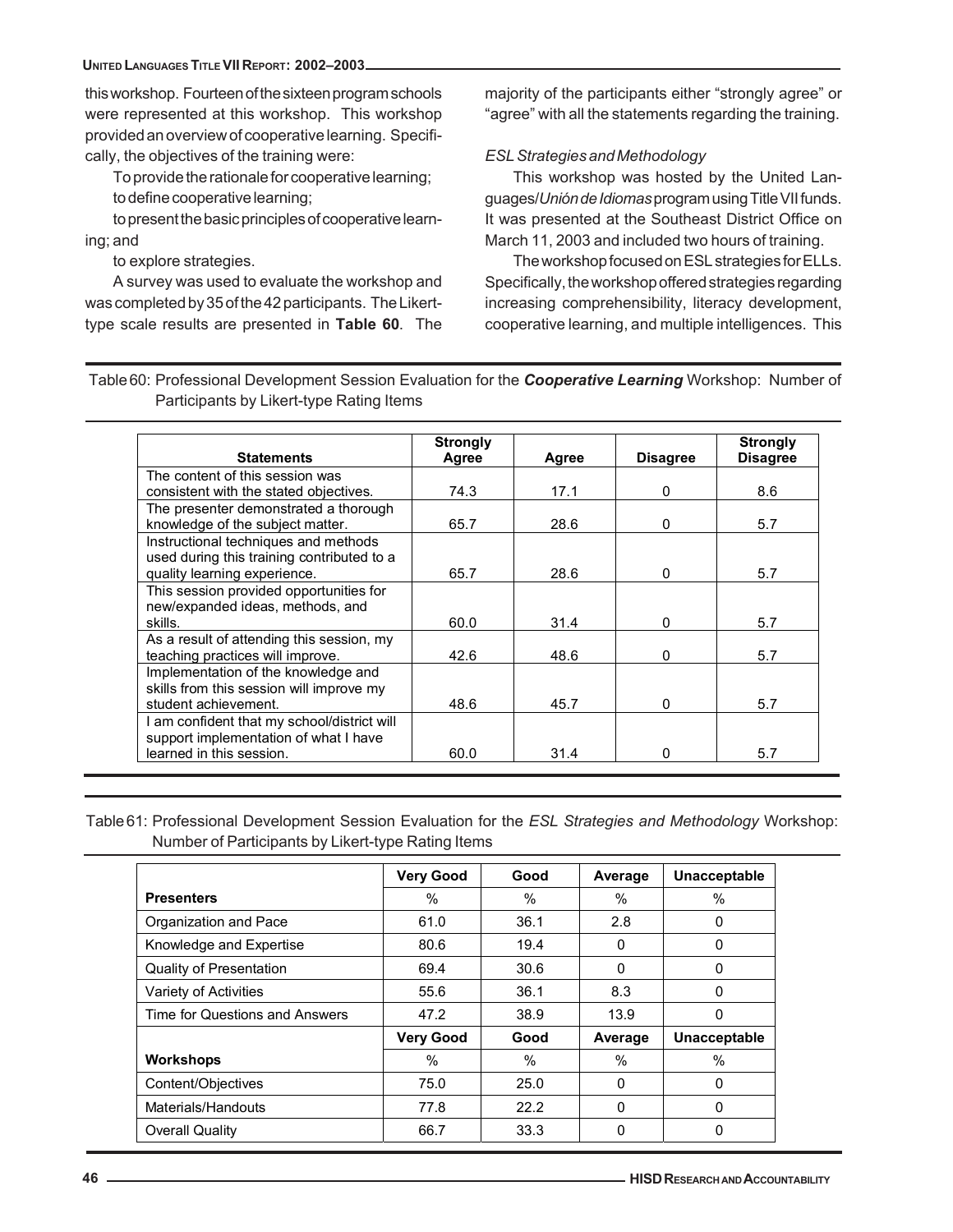workshop was attended by 36 teachers. Of the 16 program schools, 11 were represented at this workshop.

A survey was used to evaluate the workshop and was completed by the 36 participants. The Likert-type scale results are presented in **Table 61**. The majority of the participants indicated that the components of the workshop were "very good." The only component that experienced less than a majority response for "very good" was "time for questions and answers."

#### *Houston Community College*

The United Languages/*Unión de Idiomas* grant offered program teachers the opportunity to attend courses at Houston Community College. The first course was Command Spanish, which focused on developing language proficiency in Spanish. A total of 13 program teachers enrolled in this HCC course. The second course was English as a Second Language IV. A total of two teachers enrolled in this HCC course.

#### *Incorporating Technology in the Content Areas*

This training was presented by United Languages/ *Unión de Idiomas* program using Title VII funds. It was presented in summer on June 25, 2003 at Davila Elementary School and included two hours of training. A total of 19 program teachers attended the training. A total of 6 out of the 16 program schools attended the training.

## **Professional Development Sponsored by Local, State and National Educational Entities**

#### *TABE: Texas Association for Bilingual Education*

The United Languages/Unión de Idiomas project coordinator attended the Texas Association for Bilingual Education (TABE) conference. The focus of the TABE conference was "Celebrating the Power of Teachers in Bilingual Education." TABE was held in Houston, Texas and was presented from October 2-5, 2002.

#### *Texas Association for the Gifted and Talented: 25th Annual Development Conference for Educators and Parent*

*The* United Languages/*Unión de Idiomas* grant sent six bilingual instructional supervisors to attend the Texas Association for the Gifted and Talented (TAGT) conference. TAGT was held in Houston, Texas and was presented from November 14-16, 2002.

#### *Cara y Corazon: Face and Heart*

The United Languages/Unión de Idiomas grant sent an instructional supervisor and parent/school

involvement specialist to attend the Cara y Corazon training offered at St. Dominic Center in Houston, Texas. The training took place from December 11-13, 2002. The focus of Cara y Corazon training is to provide a curriculum for Latinos to strengthen, empower, and affirm our parents.

#### *NABE: National Association of Bilingual Education*

The United Languages/Unión de Idiomas project coordinator attended the National Association of Bilingual Education (NABE) conference. The conference was held in New Orleans, Louisiana and was presented from January 29- February 1, 2003. NABE provides professional development on numerous topics in bilingual education.

#### *2nd Annual HISD North District: New Pathways to Success Mini-Conference*

This conference was hosted by the North Administrative District on March 8, 2003. The conference took place at Sam Houston High School and included five hours of training. The conference gave participants the opportunity to participate in sessions on the following topics:

- Information obtained at NABE Conference
- **ESL Elementary and Secondary**
- Reading and Writing
- Science and Math
- **ESL Modifications in Content Area**
- Centers
- Gifted and Talented
- Make and Take
- Early Childhood
- Dual Language
- **Special Education**
- **Research**
- Parental Involvement

Two program teachers from Davila Elementary School presented on dual language at the conference. The program coordinator and 8 program teachers attended the conference.

## **What activities were accomplished in order to create a partnership between the United Languages/***Unión de Idiomas* **program and the neighborhood, community, and parents?**

A goal of the United Languages/*Unión de Idiomas* program was to create a partnership among the educational system, the neighborhood, community, and parents to ensure the academic and social success of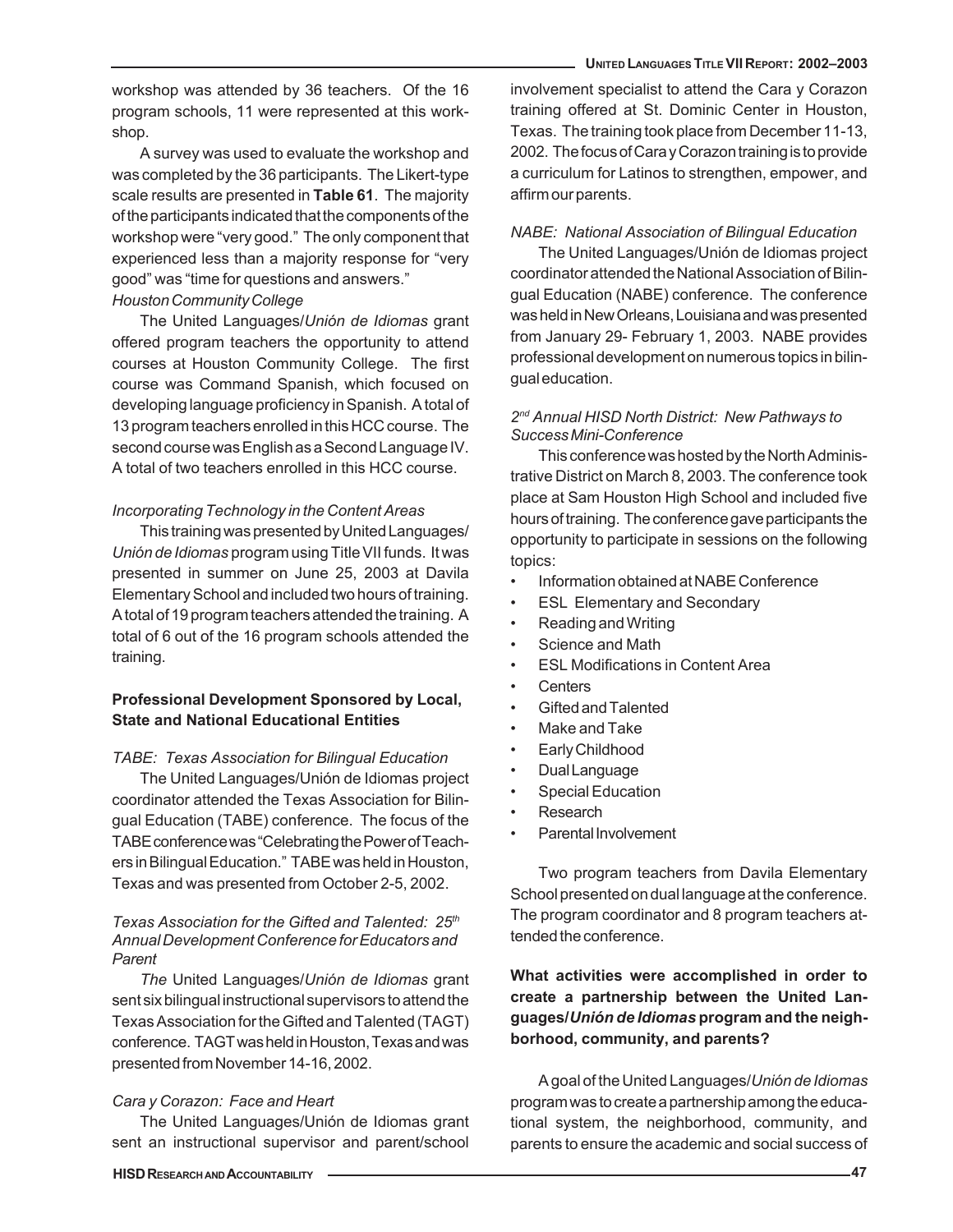#### **UNITED LANGUAGES TITLE VII REPORT: 2002–2003**

the project students. Project schools met this goal by training community leaders who want to become instructional volunteers, conducting awareness meetings regarding current technology, allowing parents and community volunteers to participate in mentorship programs. This goal was also met by conducting parent meetings, publishing newsletters on project implementation for parents, and a Parent Advisory Committee will meet monthly.

#### **Community Involvement**

#### *Volunteers in Public Schools (VIPS)*

During the 2002–03 school year, project schools created partnerships with community members. Partnerships are collaborations of schools with businesses, professional organizations, faith-based organizations, colleges, and social services agencies to match the needs of the school with the resources of the partners. These partnerships were also a way of recruiting volunteers. The types of activities that volunteers were involved in included the following:

- **Tutor students**
- Act as a mentor for a student
- Read to young students
- Organize or host field trips
- Conduct seminars and workshops
- Assist with special events and school activities
- Provide professional-development opportunities

Some examples of the partnerships created at several of the project schools included: MacArthur Elementary School developed a partnership with H.E.B. Grocery Company; Cornelius Elementary School developed a partnership with J.P. Morgan Chase; Crespo Elementary School developed partnerships with Palmer Power Corporation, The Worship Center and Houston Works; and Bonner Elementary School created partnerships with Texas Petrochemicals, Bank One, PepBoys, Luby's and Oriental Gourmet. Also, J.R. Harris Elementary School created partnerships with Rhodia and Valero companies. Employees from both of these businesses volunteered as tutors at J.R. Harris Elementary School. Lastly, Rucker Elementary School created partnerships with Exxon Mobil and Texas Petro-Chemical. Through these partnerships 19 employees from Exxon Mobil and 3 employees from Texas-Petro-Chemical volunteered as tutors at Rucker Elementary School.

Students at several of the project schools also participated in community outreach activities. Stu-

dents from J.R. Harris Elementary School performed traditional Mexican dances for residents of a local nursing home. Another group of students from Stevenson Middle School went to the local nursing home and did arts crafts and played games with residents. In addition, most of the schools held food drives during the holidays and donated their collections to local charities.

#### **Parent Involvement**

#### *Parent Meetings*

A total 9 parent meetings were conducted at the Southeast District Office during the 2002–03 school year. Parent meetings were held in the morning for two hours. Examples of topics of the parent meetings included understanding modification in special education, G/T training for parents, character education, and math strategies for parents. An average of 44 parents attended the parent meetings. Also, three parent meetings were conducted at the South Central District Office. Also, a Parental Involvement Conference was held at the South Central District Office on November 2, 2003. A total of 179 parents from project schools in the South Central District attended.

#### *Newsletters*

An activity of the United Languages/*Unión de Idiomas* program required that one newsletter per semester be published for parents regarding the implementation of the project. Therefore, the United Languages/*Unión de Idiomas* project staff published a newsletter in January of 2003 and a second newsletter in May of 2003. Lead teachers from each of the 16 project schools were asked to submit information about the implementation of this Title VII program in their school to publish in the newsletter. A total of 12 project schools participated in the first newsletter and 14 project schools participated in the second newsletter. The newsletter consisted of an overall update on the United Languages/*Unión de Idiomas* program followed by summaries about each project school. The newsletters were published in both English and Spanish.

#### *Parent Advisory Committee (PAC)*

Another activity of the United Languages/*Unión de Idiomas* program was for project schools to have a Parent Advisory Committee that would meet once a month. The following schools provided documentation regarding PAC meetings at their school: Bonner, Brookline, Cornelius, MacArthur, Peck, Rucker, and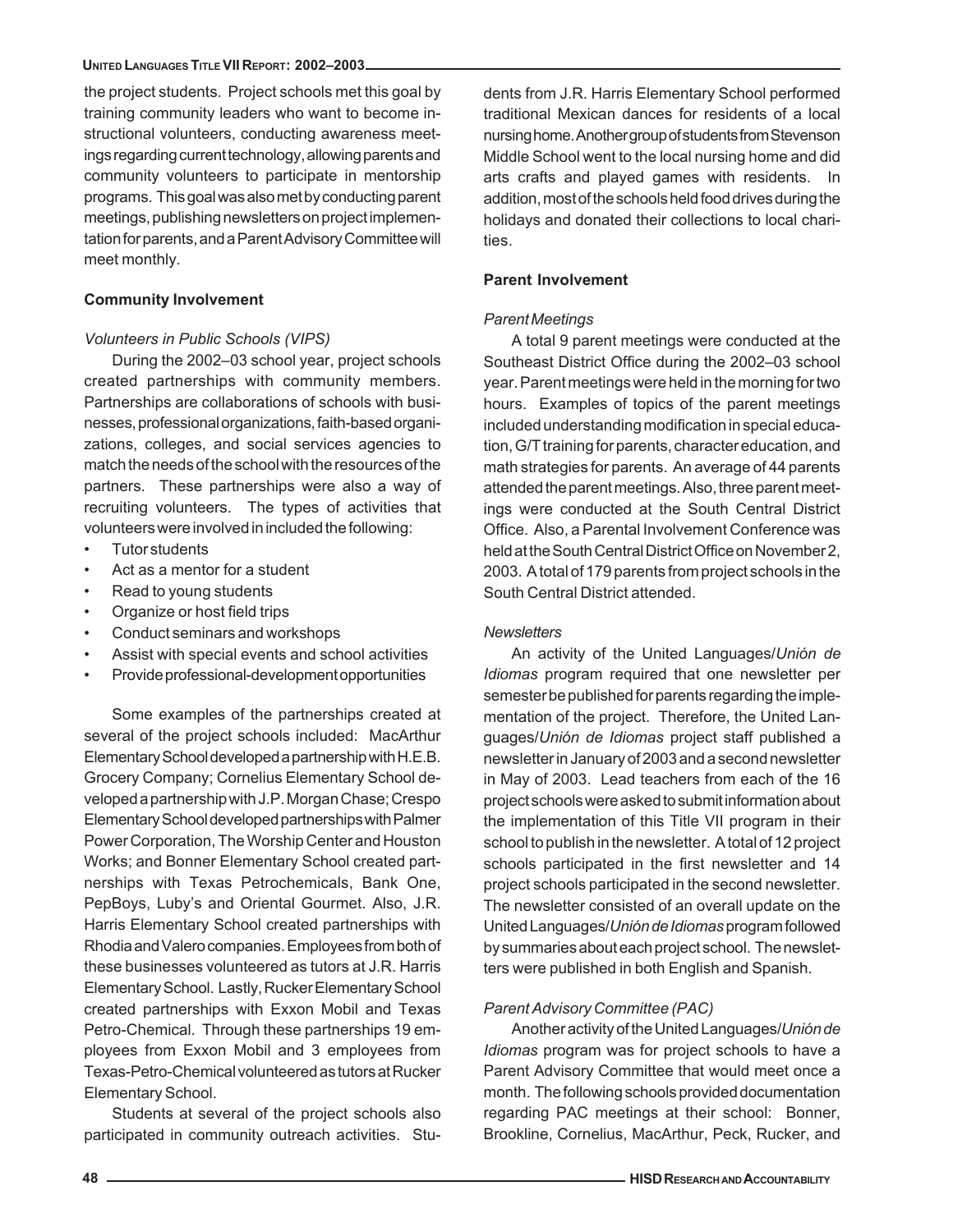Southmayd elementary schools and Stevenson Middle School. A total of 94 parents attended the first PAC meeting at Bonner Elementary School. An average of 63 parents attended the PAC meetings at Brookline Elementary School. Cornelius did not provide information regarding the number of parents who attended the PAC meetings. An average of 24 parents attended the PAC meetings at MacArthur Elementary School. Peck Elementary School had an average of 14 parents who attend the PAC meetings. An average of 81 parents attended PAC meetings at Rucker Elementary School. Stevenson Middle School did not provide information regarding the number of parents who attended PAC meetings. Lastly, Southmayd Elementary School had an average of 32 parents who attended PAC meetings.

#### *Awareness Meetings Regarding Current Technology*

Technology awareness meeting was conducted at the Southeast District Office on January 23, 2003. A total of 21 parents attended the meeting. The purpose of the meeting was to inform parents on how current technology was being utilized in the classroom.

#### **What opportunities were provided by the program in order to increase parental literacy and provide resource information?**

A goal of the United Languages/*Unión de Idiomas* program was to increase opportunities for parental literacy skills and provide resource information to parents. Project schools met this goal by offering adult education classes. Some of these classes were offered through collaboration with Houston Community College. This goal was also met by providing resource information to parents during meetings and through materials sent home.

During the 2002–03 school year, eleven out of the 16 project schools offered adult education classes. **Table 62** provides a list of adult education classes offered at the project schools by administrative district. Brookline, Golfcrest and Gregg elementary schools and Hartman Middle School in the South Central Administrative District offered adult education classes. Brookline Elementary School offered ESL classes and averaged about 12 parents per session. An average of 13 parents per class attended ESL classes offered at Gregg Elementary School. Golfcrest Elementary School offered computer classes and a seminar titled, "The Encouraging Parent." The computer classes averaged about 22 parents per session and the number of parents who attended the parent seminar was not provided. Hartman Middle School offered an ESL class. The number of students who attended was not provided.

All of the schools in the Southeast Administrative District offered adult education classes. These schools were Bellfort, Bonner, Davila, Harris, J.R., Lewis, Rucker, and Southmayd elementary schools and Stevenson Middle School. Bellfort Academy offered ESL and nutrition classes. However, these classes were offered

| <b>South Central</b>      | <b>Adult Education Classes Offered</b>                |
|---------------------------|-------------------------------------------------------|
| <b>Brookline ES</b>       | <b>ESL Classes</b>                                    |
| <b>Cornelius ES</b>       | None                                                  |
| Golfcrest ES              | <b>Computer and Parenting Classes</b>                 |
| Gregg ES                  | <b>ESL Classes</b>                                    |
| MacArthur ES              | None                                                  |
| Peck ES                   | None                                                  |
| Hartman MS                | <b>ESL Classes</b>                                    |
| <b>Southeast District</b> |                                                       |
| <b>Bellfort ES</b>        | <b>ESL and Nutrition Classes</b>                      |
| Bonner ES                 | <b>Parenting Classes</b>                              |
| Crespo ES                 | ESL, GED, and Computer Classes                        |
| Davila ES                 | ESL, Arts and Crafts, and Parenting Classes           |
| Harris, J.R. ES           | <b>Parenting Classes</b>                              |
| Lewis ES                  | <b>ESL and Nutrition Classes</b>                      |
| <b>Rucker ES</b>          | <b>ESL and Nutrition Classes</b>                      |
| Southmayd ES              | ESL, Computer, Arts and Crafts, and Parenting Classes |
| Stevenson MS              | ESL, Computer, Nutrition, and Adult Arts and Crafts   |

Table 62: Parent and Adult Classes Offered at Program Schools During the 2002-03 School Year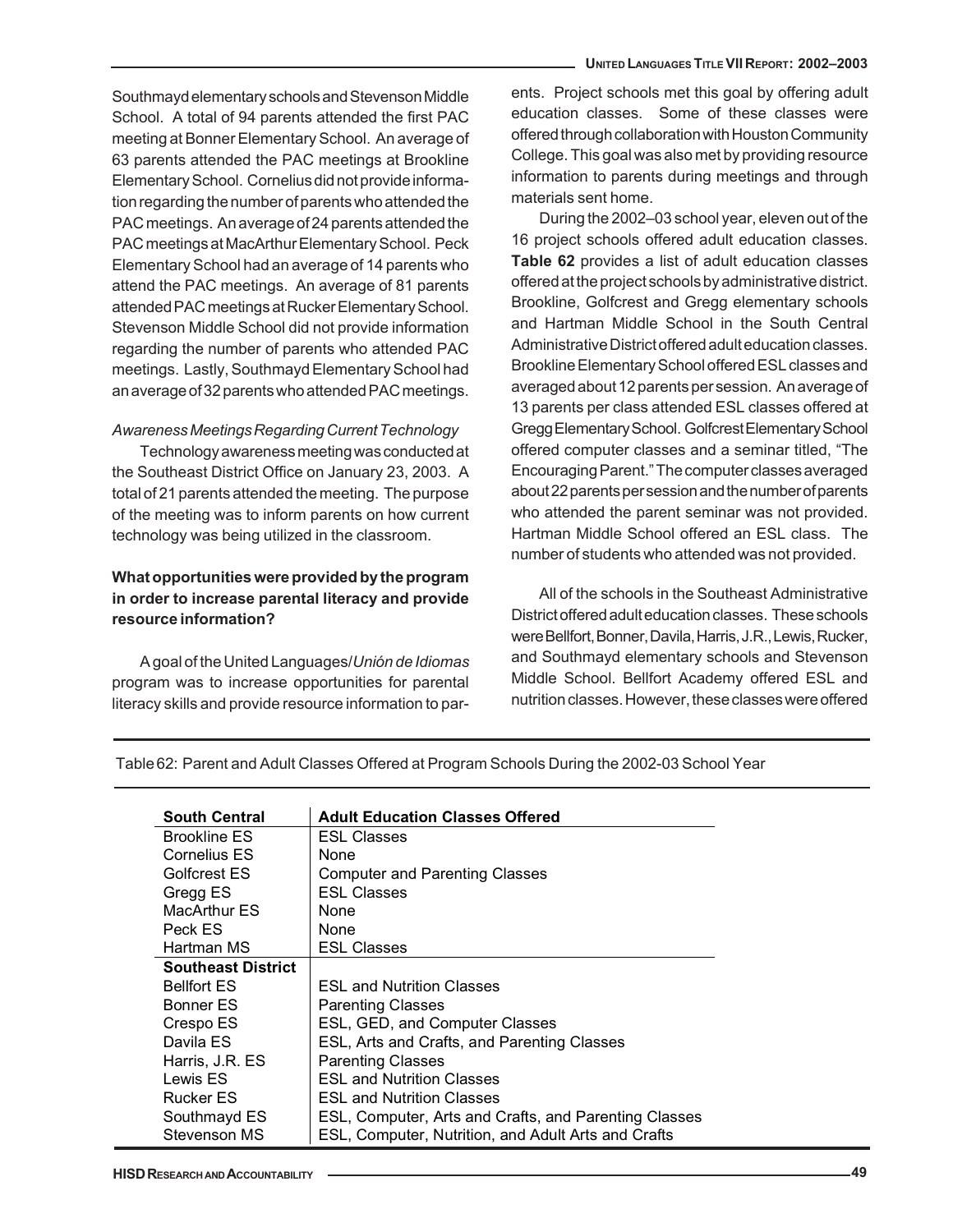#### **UNITED LANGUAGES TITLE VII REPORT: 2002–2003**

at Lewis Elementary School. The number of parents who attended was not provided. Bonner Elementary School offered parents the opportunity to attend the Parents who Care Program. The number of parents who participated in the program was not provided. Crespo Elementary School offered ESL, GED, and computer classes. However, the number of parents who attended these classes was not provided. Davila Elementary School offered ESL, arts and crafts, and parenting skills classes. On average about 13 parents per session attended ESL classes, 11 parents attended arts and crafts classes, and 10 parents attended parenting classes offered at Davila Elementary School. J.R. Harris Elementary School offered Family Matters, which was a 14-week session on various topics such as confident parenting, diversity, eating disorders and nutrition. On average about 15 parents attended the sessions. Lewis Elementary School offered ESL and nutrition classes to parents. The number of parents who participated in the program was not provided. Rucker Elementary School offered ESL and nutrition classes to parents, which averaged about 16 and 17 parents per session, respectively. Southmayd Elementary School offered ESL, computer, arts and crafts and parenting classes. On average about 10 parents per session attended the ESL classes, 8 attended computer classes, 12 attended arts and crafts classes, and 15 attended the parenting classes. The parental classes offered at Southmayd Elementary School included sessions on behavior, self-esteem and disciplining. Stevenson Middle School offered ESL, computer, nutrition classes, and arts and crafts classes. The following schools did not report offering any adult education classes: Cornelius, MacArthur, Peck, Bellfort elementary schools and Hartman Middle School.

In addition, project schools were expected to provide parents with resource information. Schools accomplished this goal by sending information home with students about community events such as the Latino Family and Book Festival. Also, several schools had Health and Safety fairs. For instance, Stevenson Middle School held a "Symposium of Community Services Fair" on September 28, 2003. A total of 41 parents attended the fair. Some of the agencies that were represented at the fair included Baylor Teen Clinic, Planned Parenthood, Gulf Coast Community Services and American Cancer Society. Also, Bonner Elementary School held the Bonner Parent Learning Convention (BPLC) on January 18, 2003. A total of 67 parents and 30 faculty members participated in the convention. The mission of the convention was to give parents the

tools they needed to foster learning at home. In addition, workshops for parents regarding technology, TAKS, money management, stress management, and health insurance were also offered at several of the schools.

#### **Discussion**

In the third year of the United Languages/*Unión de Idiomas* program, program schools continued to serve a population of students conducive to benefit from the goals and objectives of the program. During the 2002– 03 school year there were 12,700 students enrolled at the 16 program schools. Of these students, 6,170 or 48.5% were served by multilingual instructional curricula. As an additive program, the United Languages/ *Unión de Idiomas* program is uniquely designed to serve such a population of students.

During the third year of the United Languages/ *Unión de Idiomas* program, a myriad of activities were accomplished at the campus level and program-wide. An effort was made by program personnel and lead teachers to address the majority of the implementation objectives that was scheduled for the third year of this grant and build on the accomplishments made during the initial implementation year (year two). At the school level lead teachers as well as school principals were quite active in program commitments. The results of this evaluation indicate that a substantial number of objectives were met to facilitate the implementation of the program during the 2002–03 school year.

An examination of the Lead Teacher meetings indicated that this system acted as an efficient system of discussing and disseminating information about the program and specific program activities. It is apparent that much of the program processes are predicated on the commitment and industry of the program Lead Teachers. It is through their efforts that the vision of the United Languages/*Unión de Idiomas* program becomes a pragmatic reality. The discussions at the meetings focused primarily on the bilingual components of the program. Additionally, a few meetings did address the fine arts and technology facets of the program as well as other aspects of the program. These meeting also allowed for "train the trainer" staff development, in which Lead Teachers were trained in specific techniques that they could impart to their follow teachers at their schools..

For these meetings the average attendance rate was acceptable with an average of 88%, an improve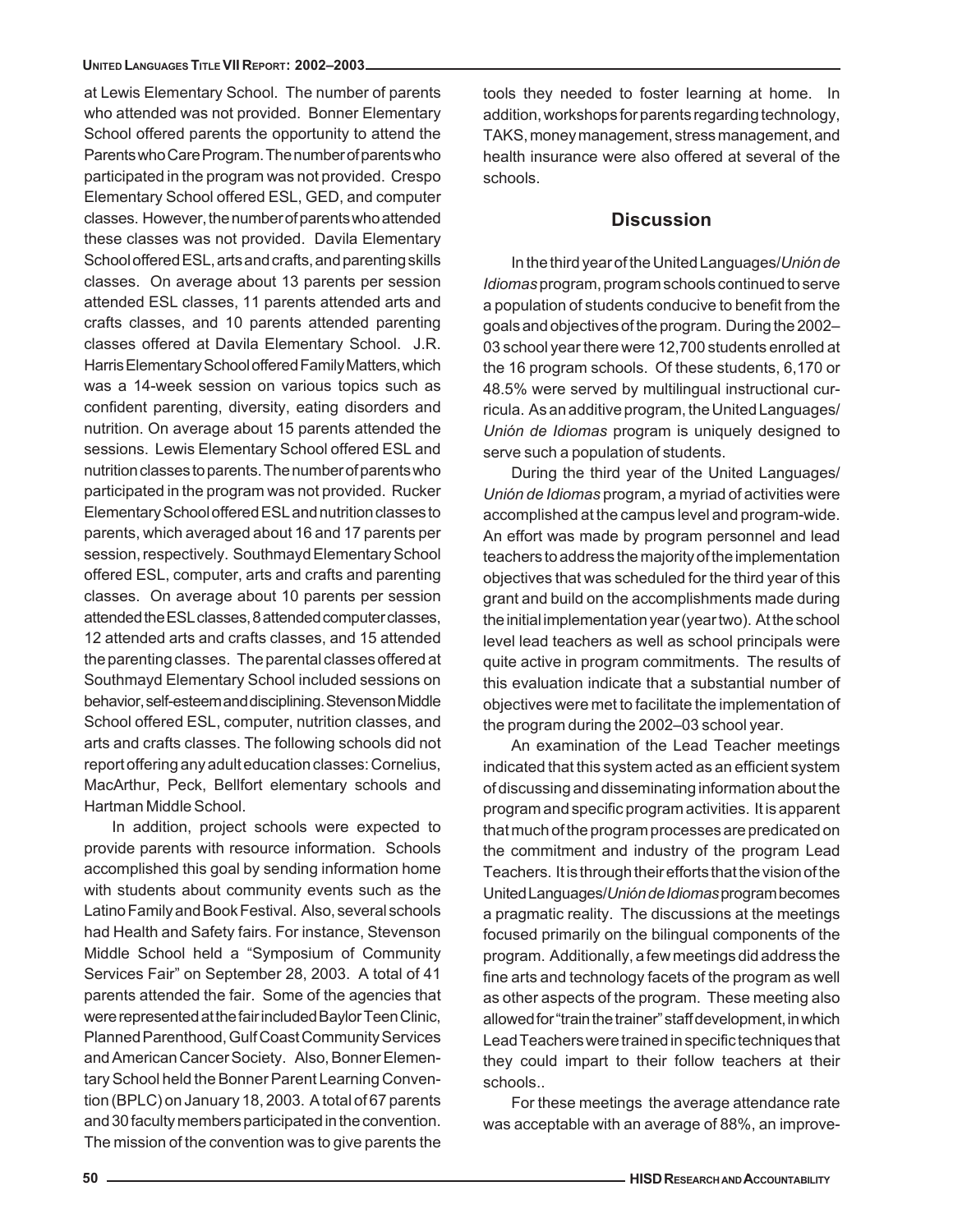ment over the attendance found in the second year of the grant. The majority of the schools exhibited acceptable levels of representative attendance. Only two schools need to work on their attendance rates in order to ensure a consistent and congruent implementation of the program goals, objectives and activities.

The results from the Lead Teacher survey, suggested that many of the technology and fine arts activities were well integrated at the program schools. The only activities that require increased focus are the implementation of Bilingual Educational software and activities involving local artists in order to facilitate their integration at the schools. All aspects of academic achievement and professional development objectives appear to be highly integrated at program schools. While their is still a need to foster the implementation of parental and community involvement and parent literacy to ensure that it is integrated fully at program schools.

Classroom observations conducted at the project schools allowed for further examination of the implementation of United Languages/*Unión de Idiomas*. These observations revealed that most of the schools are implementing the program components. However, it was not evident that at a few of the schools there were monthly fine arts lessons in music, dance, visual arts, or drama lessons being taught. This observation also supports the findings from the Lead Teacher Survey in which three lead teachers indicated that there was limited activity regarding fine arts projects and activities.

The outcomes from the analysis of the academic performance data provided a preponderance of examples of the effectiveness of the program in improving the academic achievement of ELL students. An improvement in student performance was apparent in the analysis of the year to year performance on the TAAS, RPTE, Stanford 9 and Aprenda. Baseline data from the TAKS, which replaced the TAAS in 2003, was also collected and reported.

On the TAAS, the results from the cross-sectional analysis provided an extrapolated assessment of the effectiveness of the program in facilitating improvement in the areas of reading, math, writing, science, and social studies. The across grade cross-sectional analysis of TAAS performance showed that ELL students for 2001–02 performed at a higher level then the those ELL students attending program schools during the planning year (2000–01). Analysis at the grade levels indicated that only in grade eight was improvement not exhibited. In the school level cross-sectional analysis the majority of schools showed improved performance in 2001–02 when compared to 2000-01 results. In reading and math, those schools that did regress in performance were still performing at a high level with passing rates in the recognized or even the exemplary level of achievement.

The analysis of the TAAS writing results indicates that this subject needs to be addressed at the middle school level. While at the elementary school level (grade 4) the performance of program ELL students was acceptable at all program schools, conversely the performance of ELL eighth graders served at the program's two middle schools was unsatisfactory. The program needs to provide these schools with support to remedy the poor performance of these students in writing.

The longitudinal analysis of TAAS results from program ELL students provided a direct assessment of the effectiveness of the program in facilitating student academic performance as assessed by the TAAS. Specifically, all the students included in this analysis were served by program schools over the first two years of the program allowing their performance to highlight the effect of the actual implementation of the program and its activities. Given the limitation of the TAAS data as a nominal scale of pass or fail it was expected that the majority of students would remain at the same level when their Spring 2002 results were compared to the their previous year's performance. What was noteworthy was that a significant number of students did improve in both reading and math when these data where analyzed utilizing nonparametric methods. The results from these tests support the program's effectiveness in aiding in the improvement of individual student's performance on the TAAS from year to year as viewed from an across grade-level perspective. However, specific grade level analysis indicated that the current year's sixth graders exhibited the only level of regression in TAAS performance in both math and reading. It is suggested that this phenomenon receive further examination by program and school personnel.

Similar to the results on the TAAS, the outcomes highlighted by the RPTE data support the effectiveness of the program's academic improvement efforts. According to cross-sectional analysis the reading English proficiency level of students served by the program during the current year was higher then those students served during the 2001-02 school year across and by grade-level. Eleven of the program schools exhibited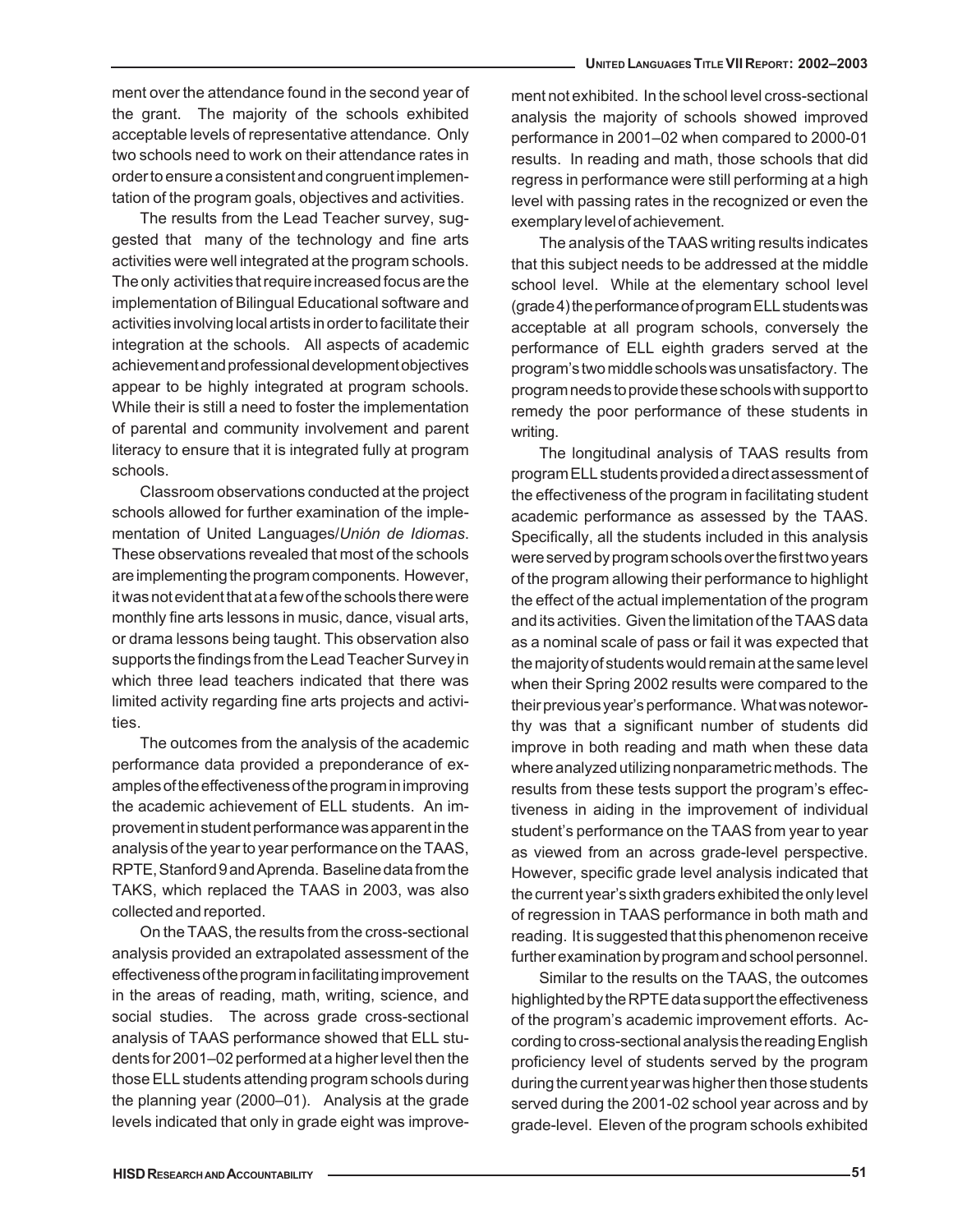similar levels of improvement that was found at the program-level.

Longitudinal analysis of the RPTE showed that the program effected improvement in English reading proficiency in students served by the program over the past two years. Approximately 58% of the ELL students included in the analysis showed improvement of at least one level on the RPTE proficiency scale. By grade, only the third grade did not have at least half of their students improve at least one level. This is expected given the developmental nature of reading in a second language as well as the fact that the students with two years of RPTE scores served in grade three in 2003, were also served in grade three during the 2001-02 school year since the third grade is the initial year the RPTE is administered.

School-level longitudinal analysis mirrored program-wide results for 14 of the 16 program schools. Only three schools failed to have 50% or more of their students improve at least one proficiency level in reading English. Extended program support should be offered to the three schools that did not meet this standard of improvement.

Stanford and Apprenda results from program ELL students indicate that the program has facilitated academic progress in reading, math, and language arts. Specifically, the cross-sectional analysis found that their was program-wide improvement in reading and math for students tested in English and reading and language arts for those students tested in Spanish. The longitudinal analysis of students served in the program for the past two years with valid NRT results found that their was significant improvement for reading, math, and language arts on both the Stanford 9 and Aprenda.

Goal three of the United Languages/*Unión de Idiomas* grant was to improve the instructional skills of school personnel through activities that will address the language and instructional needs of the project students. Therefore, the United Languages/*Unión de Idiomas* program met this goal by providing all of the required training to project staff during the 2002-03 school year. In year two of the grant, there were few opportunities offered on integrating bilingual education and technology. Therefore, during the 2002-03 school year teachers had the opportunity to attend a session on "Using Technology in the Classroom" and "Incorporating Technology in the Content Areas." In addition, teachers had the opportunity to attend courses at Houston Community College to develop language proficiency in both English and Spanish.

 Goal four of the United Languages/*Unión de Idiomas* grant was to create a partnership between the educational system, the neighborhood, community and parents to ensure the academic and social success of the project students. Most of the project schools met this goal. Parents were presented with an overview of the United Languages/*Unión de Idiomas* program during the 2002–2003 school year. The Title VII Coordinator and/or lead teacher conducted parent meetings regarding the United Languages/*Unión de Idiomas* program. Information regarding the United Languages/*Unión de Idiomas* program was also provided for parents during Parent Advisory Committee (PAC) meetings and administrative district meetings. It is suggested that Project schools and the project coordinator should maintain records regarding partnerships with local businesses, volunteers, and parent meetings. This will ensure that this goal is being implemented.

A goal of the United Languages/*Unión de Idiomas* program was to increase opportunities for parental literacy skills and provide resource information to parents. Project schools met this goal by offering adult education classes at their campuses. This goal was also met by providing resource information to parents during meetings held by the Parent Advisory Committee and the administrative district.

During the 2002–2003 school year, 13 out of the 16 project schools offered adult education classes. These classes included ESL instruction, parenting skills training, wellness classes, arts and crafts, GED preparation courses, and computer literacy classes.

In conclusion, the information examined in this evaluation advocates the need for this program at the participating schools. It also found that the implementation of the program during the third year of the United Languages/*Unión de Idiomas* program suggests that the project has start the process of integration into the curricular culture of the program schools. The results also suggest that the program continues to provide training to teachers that allow them to apply a curriculum that has begun the facilitation of improving student academic performance and ensure the success of this program. Furthermore it appears that the academic performance of the students served by this program have benefited, as their has been improvement in student performance regardless of language of instruction and language in which the students were tested.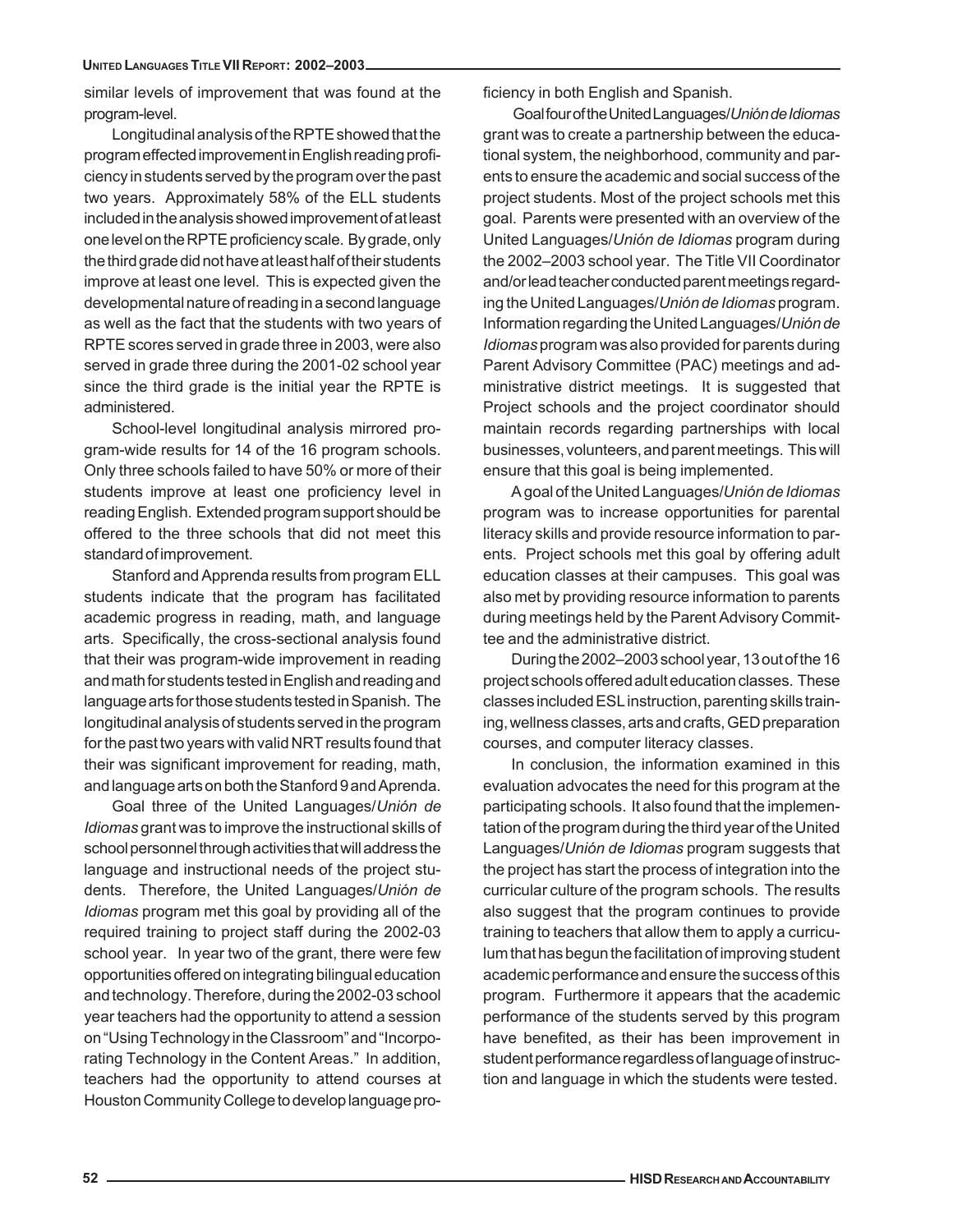## **Recommendations**

- 1. Program personnel and school level stakeholders should continue to facilitate the integration of the program within program schools' curriculum, aligning United Languages/*Unión de idiomas* activities with other instructional programs and initiatives.
- 2. During the first three years of the United Languages/*Unión de idiomas* program lead teacher meetings provided an effective medium for the discussion and dissemination of program Information. Therefore, efforts should be continue to ensure that lead teachers or another school representative attend each lead teacher meeting.
- 3. A goal of the grant was to increase an appreciation of the fine arts for students. The classroom observations and lead teacher's responses on the survey suggested that there has been limited activity regarding the integration of fine arts projects and activities at some of the program schools. The program coordinator may want to set aside time during the monthly lead teacher meetings to discuss with the project teachers possible barriers for integrating these activities of the goal and strategies to overcome these barriers. This dialogue may also allow lead teachers the opportunity to hear from other lead teachers who are being successful in integrating the activities of the goal.
- 4. Generally, the program has effectively supported

improvement of academic achievement at program schools, based on the TAAS results from ELL students. It is suggested that further and future analysis of the TAKS data be accomplished to determine if this academic progress is continuing.

- 5. It is suggested that the program personnel review the RPTE data and identify ways to help the few schools that are less efficient in developing English reading proficiency in their ELL students in their efforts to improve student performance.
- 6. To fulfill the goal of creating a partnership between the educational system, the neighborhood, community, and parents all project schools should have a Parent Advisory Committee in place. The project coordinator may want to conduct a meeting with administrators regarding the implementation of a Parent Advisory Committee at their campus. In addition, Parent Advisory Committees should meet monthly. It is important for all project schools to provide agendas of these meetings and copies of sign-in sheets.
- 7. To fulfill the goal of increasing opportunities for parental literacy skills, 13 out of the 16 project schools offered adult education classes. The remaining project schools should implement adult education classes at their campus. Also, these project schools may want to seek support from teachers and the community to recruit volunteers for instruction. The project coordinator may continue to provide necessary support to project schools to ensure the implementation of this goal.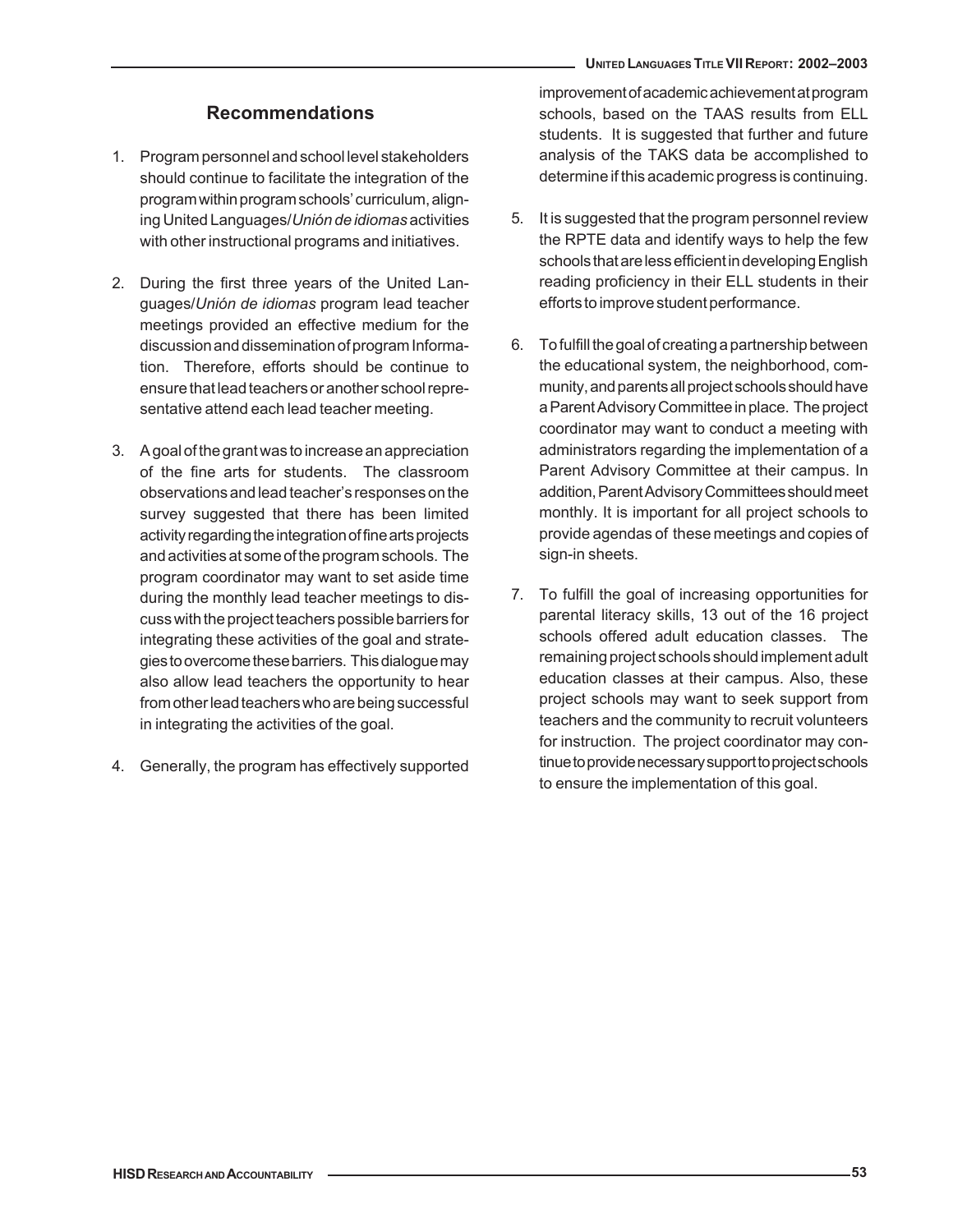# **APPENDIX A**



## **Classroom Implementation Checklist United Languages/Unión de Idiomas**

| Date   |  |  |
|--------|--|--|
| Grade  |  |  |
| School |  |  |
|        |  |  |

Bilingual Maintenance Program  $\Box$ 

Teacher\_\_\_\_\_\_\_\_\_\_\_\_\_\_\_\_\_\_\_\_ Two-Way Spanish Immersion Program

| <b>Language Allotment:</b><br>ESL-30 min. ____<br>ESL-45 min.<br>ESL-60 min.                       |  |
|----------------------------------------------------------------------------------------------------|--|
|                                                                                                    |  |
|                                                                                                    |  |
|                                                                                                    |  |
|                                                                                                    |  |
| ESL-75 min.                                                                                        |  |
| 50% Span., 50% Eng.                                                                                |  |
| <b>Content Observed:</b>                                                                           |  |
| ESL/ESLD<br>Social Studies _____                                                                   |  |
| Math $\frac{1}{2}$                                                                                 |  |
| Science                                                                                            |  |
| Reading _____                                                                                      |  |
| Fine Arts _____                                                                                    |  |
| Technology _____                                                                                   |  |
| Classroom has a computer station set                                                               |  |
| up.                                                                                                |  |
| Students use computer to research,                                                                 |  |
| retrieve, and exchange information via                                                             |  |
| the Internet.                                                                                      |  |
| Students are exposed to at least one                                                               |  |
| new multicultural unit linked to a core                                                            |  |
| subject per month.                                                                                 |  |
| Monthly<br>Group <sub>____</sub>                                                                   |  |
| Small Group____                                                                                    |  |
| Individual                                                                                         |  |
| Fine arts lessons in music, dance, visual                                                          |  |
| arts, or drama lessons taught.                                                                     |  |
| Classroom is set up to promote a                                                                   |  |
| bilingual environment.                                                                             |  |
| Classroom has learning                                                                             |  |
| centers/workstations.                                                                              |  |
| Classroom has ESL                                                                                  |  |
| center/workstation.<br>Implementation is only in the planning stages<br>3. Being Implemented<br>1. |  |

2. *Limited Implementation has started* 4. *Full Implementation*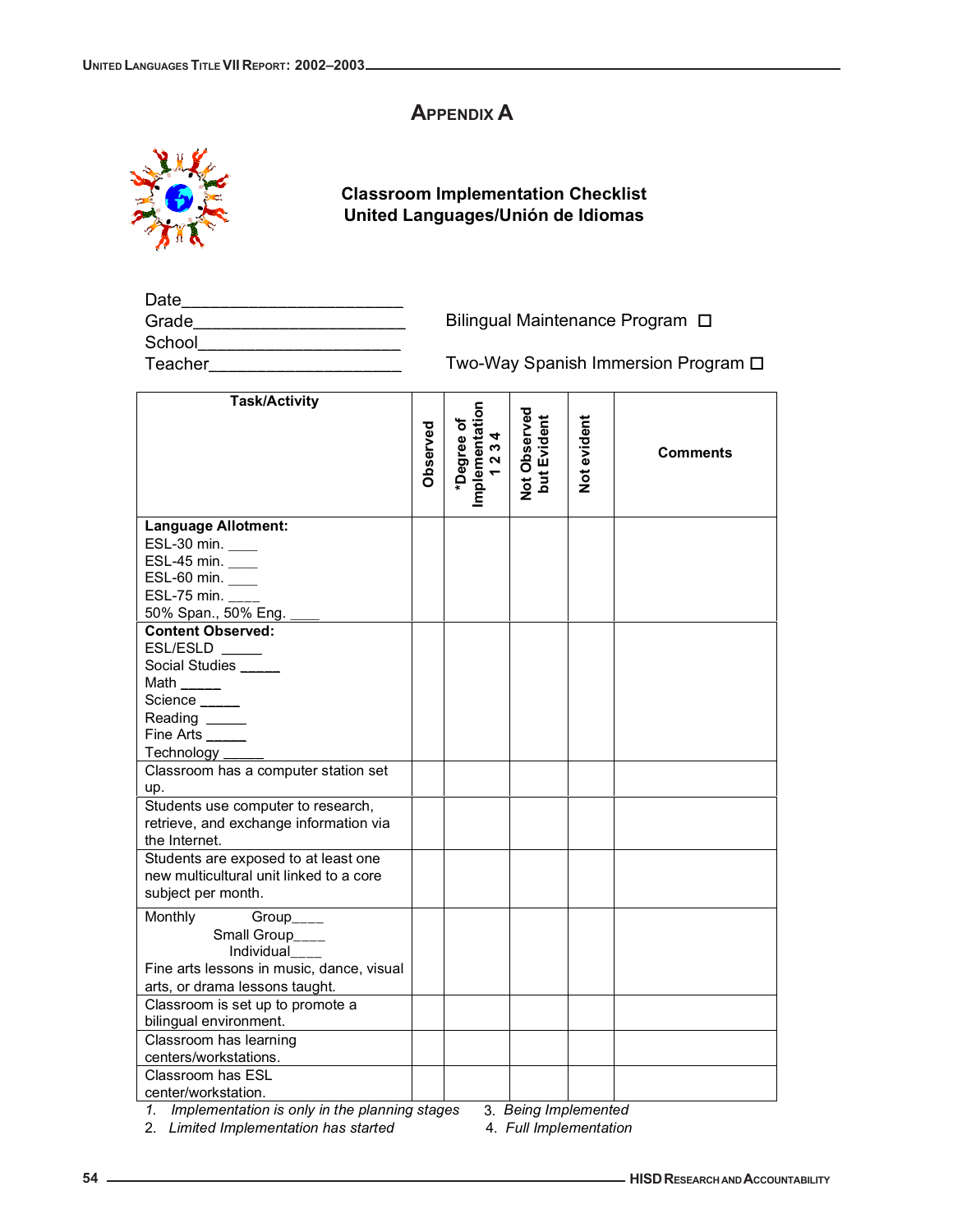## **APPENDIX A**

## **United Languages/***Unión de idiomas***: A Bilingual Improvement Grant Program**

## **Year Three Lead Teacher Survey**

**Purpose**: To examine the extent to which the United Languages/*Unión de idiomas* program activities have been implemented. Specifically, this survey was designed to elicit feedback about how well program activities, professional development, and parent and community involvement were instituted at each participating campus. The information that you can provide will supply program personnel with valuable feedback and help in the continual implementation of the program during year four of the grant. **Please answer the following items and return this survey by May 21 in the envelope provided.** Your help in this process is greatly appreciated.

School Name

Number of Classrooms participating in the United Languages program at your school

**Instructions**: Please answer the following items to determine the level of integration of the United Languages program at your school, this includes all classrooms and schoolwide activities. **Please rate, on a scale of 1 to 4, how well the following activities have been implemented during the third year of the grant** (2002–03 school year). Where 1 means "no activity", 2 means "limited activity", 3 means "information/presentation" (activities and instruction presented but not completely implemented and infused in overall curriculum, objectives, and goals), and 4 means "integration" (program activities are assimilated as a part of the schools overall curriculum and systemic objectives and goals (please check the appropriate rating).

| <b>Program Goal: Technology and Fine Arts</b>           | 1<br>No<br>activity | 2<br>Limited<br>activity | 3<br>Information/<br>presentation | 4<br>Integration |
|---------------------------------------------------------|---------------------|--------------------------|-----------------------------------|------------------|
| <b>Bilingual Educational software</b>                   |                     |                          |                                   |                  |
| Software and Technology and TAKS preparation            |                     |                          |                                   |                  |
| Technology based student projects                       |                     |                          |                                   |                  |
| Projects utilizing the Internet                         |                     |                          |                                   |                  |
| Fine arts projects and activities                       |                     |                          |                                   |                  |
| Activities involving local artists                      |                     |                          |                                   |                  |
| Fine arts instructional activities and TAKS preparation |                     |                          |                                   |                  |
| Activities involving both technology and fine arts      |                     |                          |                                   |                  |

Identify what Technology or Fine Arts activity has been most effectively implemented at your school:

Least Effective:

(**continue survey on the back**)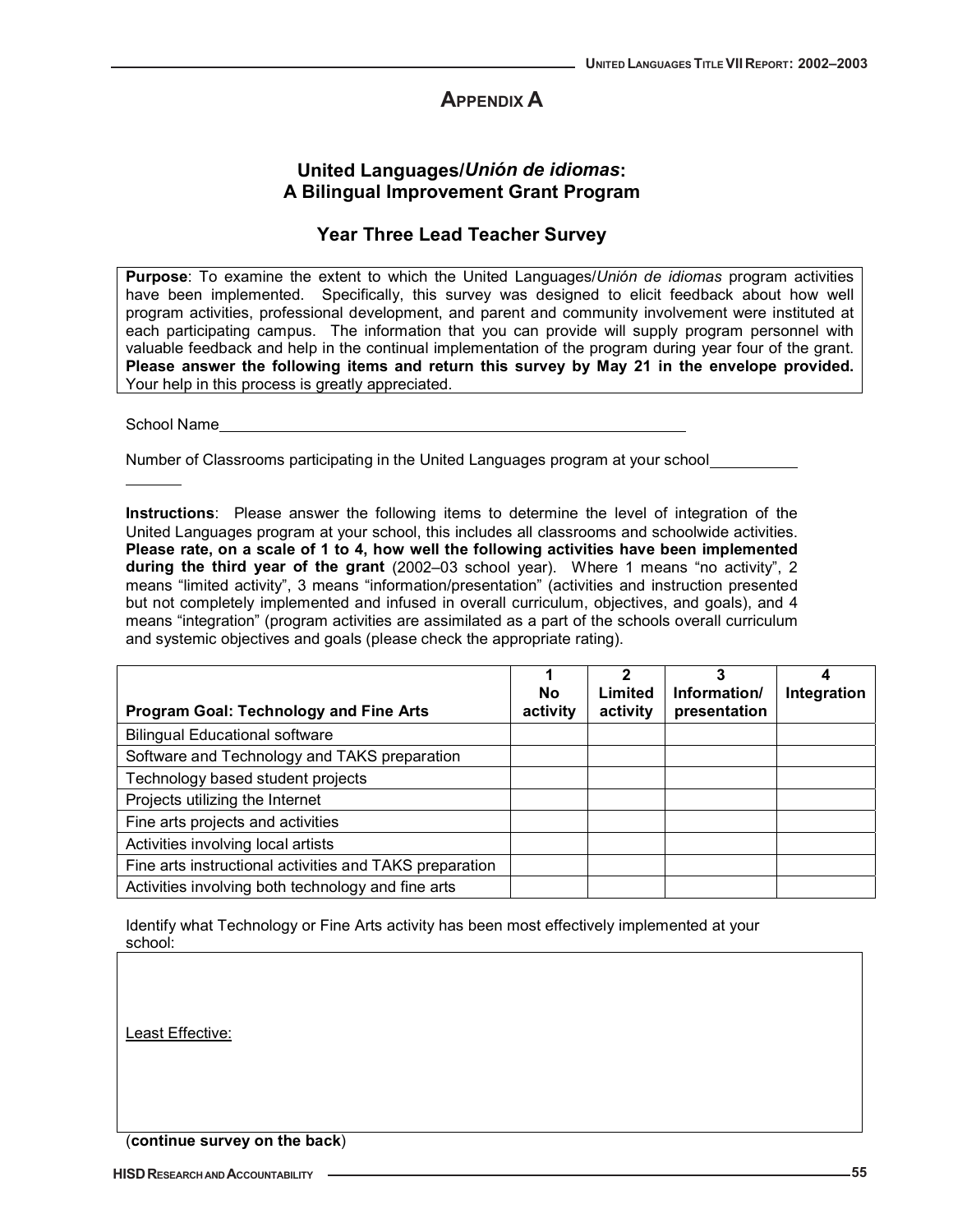#### **Lead Teacher Survey Continued**

| Program Goal: Academic Achievement                                               | <b>No</b><br>activity | Limited<br>activity | Information/<br>presentation | Integration |
|----------------------------------------------------------------------------------|-----------------------|---------------------|------------------------------|-------------|
| Practice tests to monitor student progress                                       |                       |                     |                              |             |
| Cooperative team bilingual instruction                                           |                       |                     |                              |             |
| Student projects assigned within cooperative teams                               |                       |                     |                              |             |
| The integration of Bilingual cooperative team<br>instruction and TAKS objectives |                       |                     |                              |             |
| Student tutoring component of the program                                        |                       |                     |                              |             |

Identify what program activity designed to promote academic achievement has been most effectively implemented at your school:

Least Effective:

| <b>Program Goal: Professional Development</b>                         | <b>No</b><br>activity | Limited<br>activity | Information/<br>presentation | Integration |
|-----------------------------------------------------------------------|-----------------------|---------------------|------------------------------|-------------|
| Integration of technology training in instruction                     |                       |                     |                              |             |
| Integration of fine arts training in instruction                      |                       |                     |                              |             |
| Integration of Bilingual training in instruction                      |                       |                     |                              |             |
| On-going support for changes in these new<br>instructional strategies |                       |                     |                              |             |
| Integration of instructional training and TAKS<br>objectives          |                       |                     |                              |             |
| Monitoring of the application of program training in<br>instruction   |                       |                     |                              |             |

Identify what professional development activity has been most effectively implemented at your school:

Least Effective: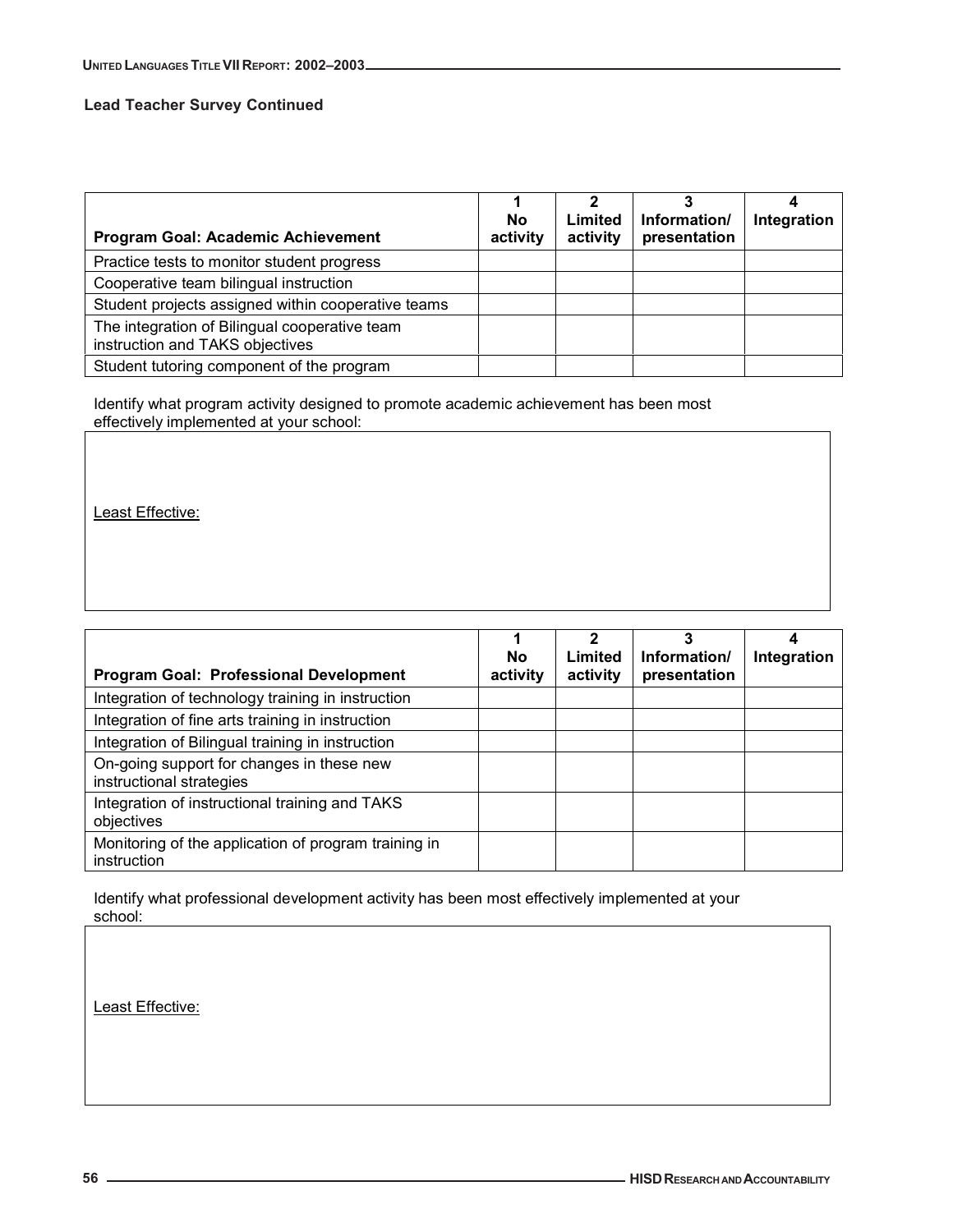#### **Lead Teacher Survey Continued**

| <b>Program Goal: Parent and Community</b><br><b>Partnerships</b>                       | <b>No</b><br>activity | 2<br>Limited<br>activity | 3<br>Information/<br>presentation | Integration |
|----------------------------------------------------------------------------------------|-----------------------|--------------------------|-----------------------------------|-------------|
| Community participation in volunteering and<br>involvement in program activities       |                       |                          |                                   |             |
| Communication about the program to the community                                       |                       |                          |                                   |             |
| Recruitment, training, and assigning of community<br>mentors to serve program students |                       |                          |                                   |             |
| Parent involvement                                                                     |                       |                          |                                   |             |
| Parent meetings                                                                        |                       |                          |                                   |             |
| Effectiveness of parent newsletter in communicating<br>program related information     |                       |                          |                                   |             |
| Utilization of Parent Advisory Committees in program<br>implementation                 |                       |                          |                                   |             |

Identify what parent and community partnership activity has been most effectively implemented at your school:

Least Effective:

| <b>Program Goal: Parent literacy and community</b><br>resources      | No<br>activity | Limited<br>activity | Information/<br>presentation | Integration |
|----------------------------------------------------------------------|----------------|---------------------|------------------------------|-------------|
| Providing information about parent literacy and<br>parenting classes |                |                     |                              |             |
| Availability of and attendance at parent literacy classes            |                |                     |                              |             |
| Availability of and attendance at parenting classes                  |                |                     |                              |             |
| Communication of community resources to parents                      |                |                     |                              |             |

Identify what parent literacy and community resources activity has been most effectively implemented at your school:

Least Effective:

(**continue survey on the back**)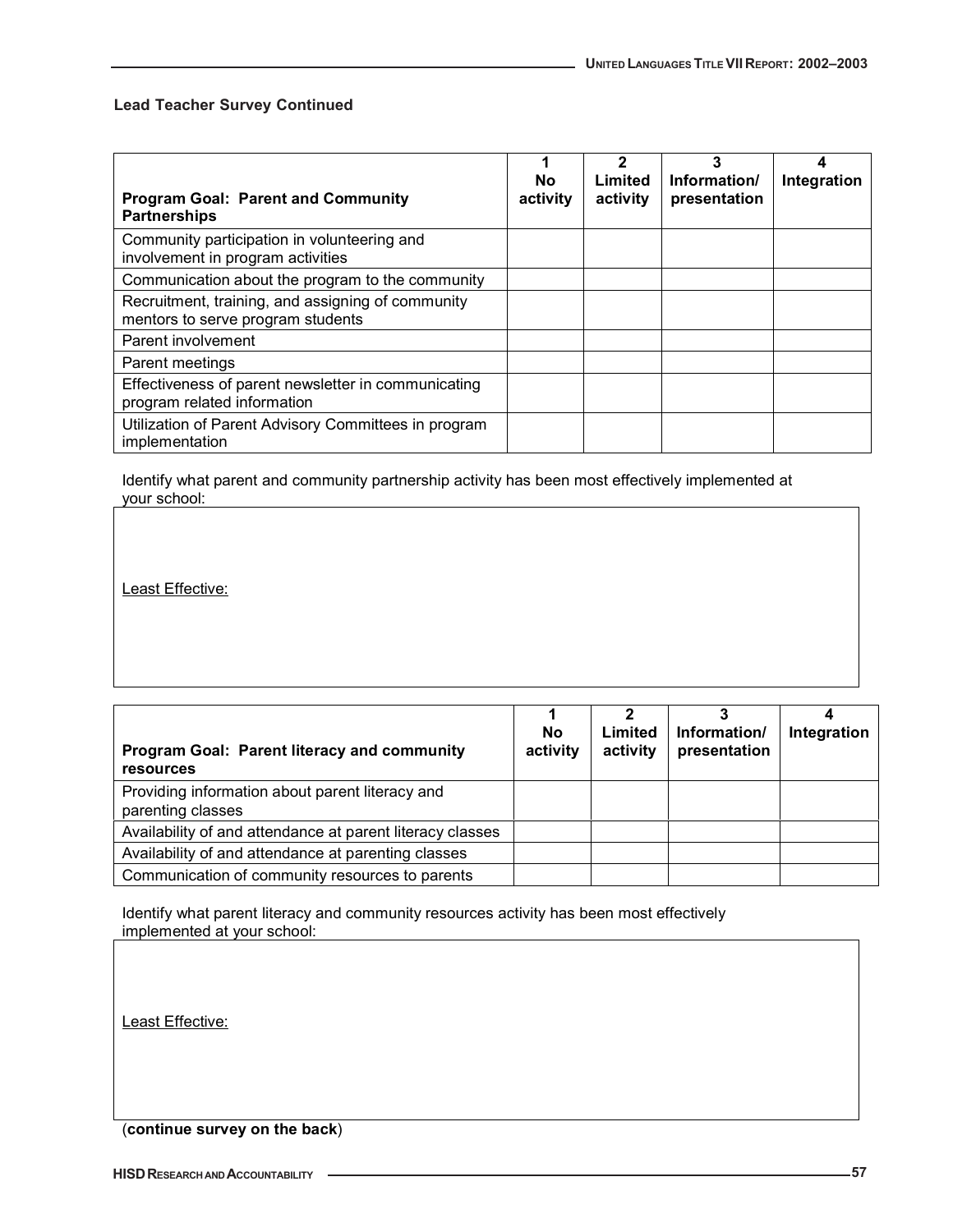#### **Lead Teacher Survey Continued**

What challenges have you experienced in the implementation of program activities, objectives, and goals?

Please provide any recommendations you have that can facilitate the effective implementation of the United Languages Program.

THANK YOU FOR ALL YOUR HELP IN THE EVALUATION PROCESS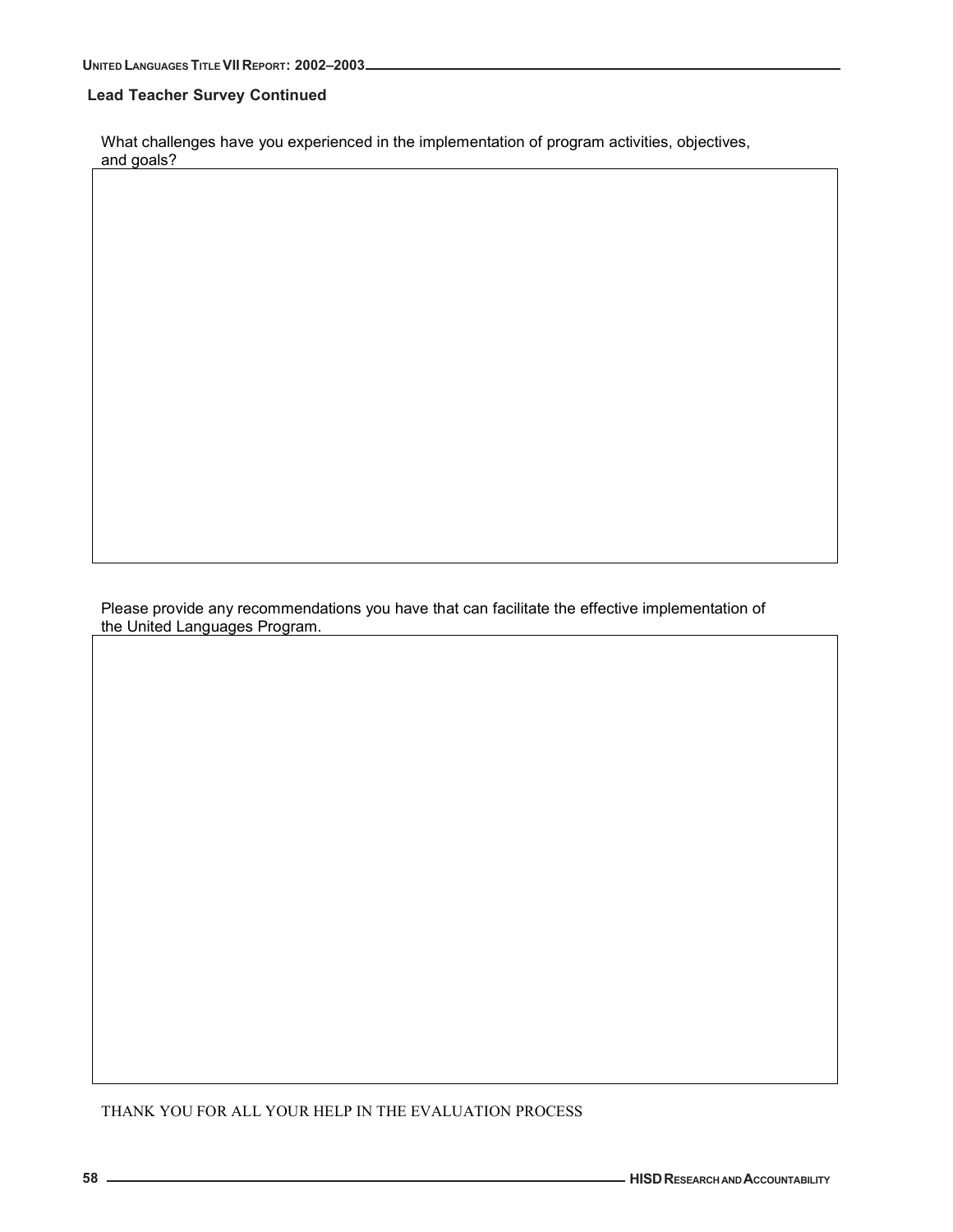## **APPENDIX B**

## **Title VII United Languages/***Unión de Idiomas* **EVALUATION**

**Workshop Title: Workshop Presenter(s): Date: Location:**

Please use the scale below for evaluation. Use and (X) in the boxes of your choice.

|                                | <b>Presenters</b> |      |                  |              |  |  |  |  |  |
|--------------------------------|-------------------|------|------------------|--------------|--|--|--|--|--|
|                                | <b>Very Good</b>  | Good | Average          | Unacceptable |  |  |  |  |  |
| Organization and Pace          |                   |      |                  |              |  |  |  |  |  |
| Knowledge and Expertise        |                   |      |                  |              |  |  |  |  |  |
| <b>Quality of Presentation</b> |                   |      |                  |              |  |  |  |  |  |
| Variety of Activities          |                   |      |                  |              |  |  |  |  |  |
| Time for Questions and Answers |                   |      |                  |              |  |  |  |  |  |
|                                |                   |      | <b>Workshops</b> |              |  |  |  |  |  |
| Content/Objectives             |                   |      |                  |              |  |  |  |  |  |
| Materials/Handouts             |                   |      |                  |              |  |  |  |  |  |
| Overall Quality                |                   |      |                  |              |  |  |  |  |  |

Please add any comments about the workshop (i.e. workshop content, value of information, format and schedule)

What part of the Workshop was most effective?

What part was least effective?

What additional information could we have provided to help you implment/facilitate/utilize the information that you learned today?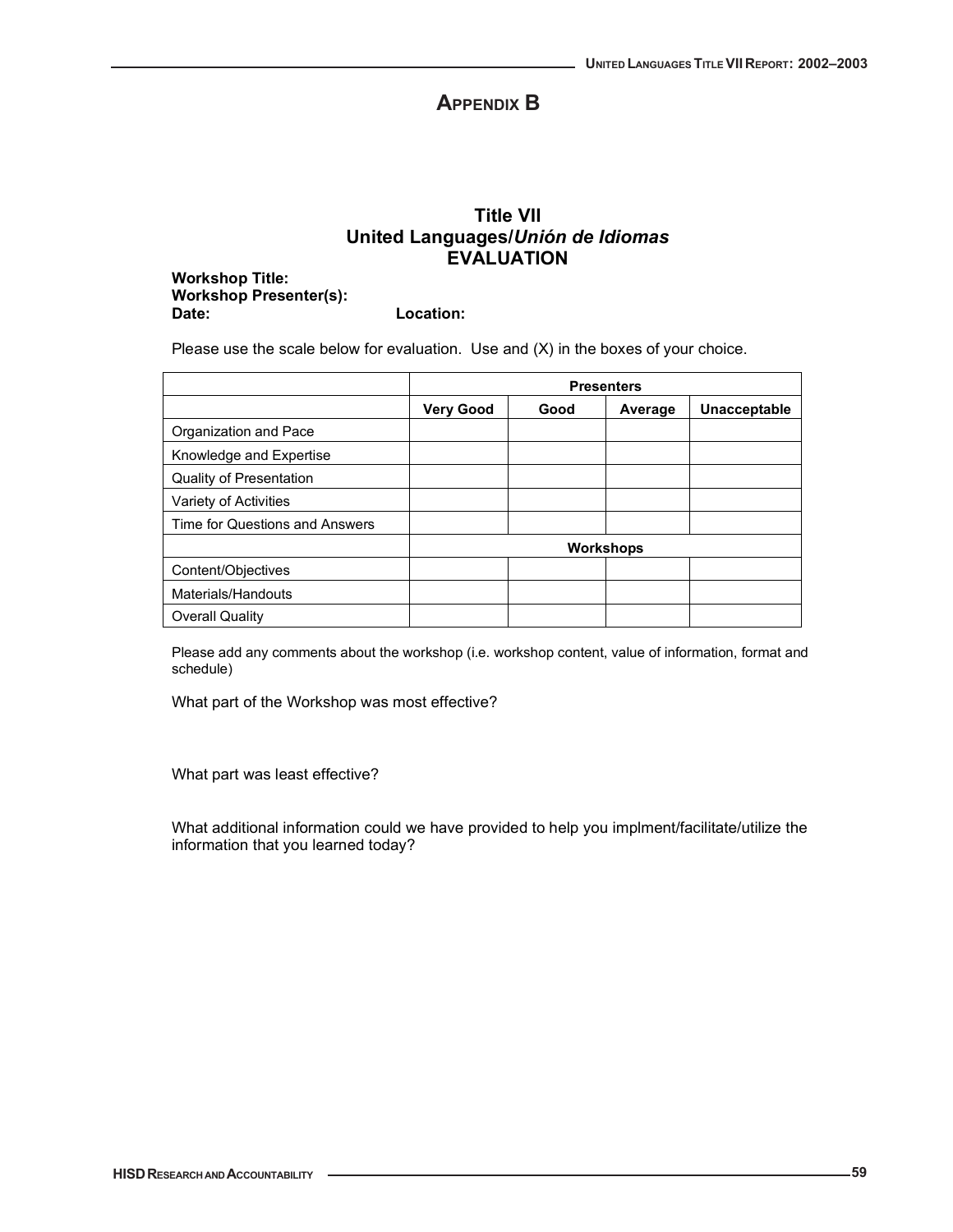## **APPENDIX C**

## **Stanford and Apprenda Results by Campus: Cross-Sectional Analysis Comparison of 2003 and 2002 Results**

|                     |                |    | 2003    |             |          |     |         | 2002        |          |
|---------------------|----------------|----|---------|-------------|----------|-----|---------|-------------|----------|
| <b>School</b>       | Grade          | N  | Reading | <b>Math</b> | Language | N   | Reading | <b>Math</b> | Language |
| <b>Brookline ES</b> | 1              | 18 | 52.0    | 49.8        | 49.5     | 23  | 56.0    | 48.4        | 56.3     |
|                     | $\overline{2}$ | 10 | 43.0    | 52.8        | 44.8     | 15  | 43.3    | 47.2        | 44.6     |
|                     | 3              | 9  | 34.7    | 38.6        | 36.3     | 23  | 34.8    | 37.9        | 40.9     |
|                     | 4              | 18 | 32.6    | 43.9        | 47.3     | 8   | 43.6    | 59.0        | 61.6     |
|                     | 5              | 78 | 38.2    | 62.3        | 50.8     | 124 | 32.3    | 56.7        | 43.3     |
| <b>Cornelius ES</b> | 1              | 22 | 53.9    | 61.5        | 58.3     | 15  | 54.5    | 56.3        | 53.5     |
|                     | 2              | 5  | 47.2    | 57.3        | 61.7     | 7   | 43.0    | 55.9        | 46.8     |
|                     | 5              | 52 | 42.5    | 58.1        | 49.3     | 36  | 30.7    | 43.5        | 36.6     |
| Golfcrest ES        | 1              | 20 | 45.1    | 44.7        | 43.1     | 10  | 41.8    | 39.2        | 42.8     |
|                     | 2              | 11 | 50.2    | 61.8        | 42.9     | 5   | 36.5    | 37.0        | 37.8     |
|                     | 3              | 7  | 29.5    | 44.5        | 37.6     | 8   | 52.3    | 55.1        | 56.6     |
|                     | 5              | 59 | 28.4    | 46.0        | 36.2     | 60  | 49.2    | 51.9        | 41.7     |
| Gregg ES            | 5              | 29 | 32.9    | 44.8        | 42.9     | 22  | 38.6    | 48.4        | 34.6     |
| Hartman MS          | 6              | 48 | 27.0    | 38.5        | 33.3     | 81  | 28.6    | 36.9        | 35.9     |
|                     | 7              | 67 | 26.1    | 35.4        | 32.6     | 74  | 25.2    | 36.8        | 28.5     |
|                     | 8              | 49 | 22.0    | 28.6        | 25.1     | 103 | 19.0    | 26.4        | 25.0     |
| <b>MacArthur ES</b> | 5              | 22 | 34.2    | 42.8        | 37.6     | 21  | 31.3    | 47.5        | 36.0     |

#### **South Central Schools: Stanford 9**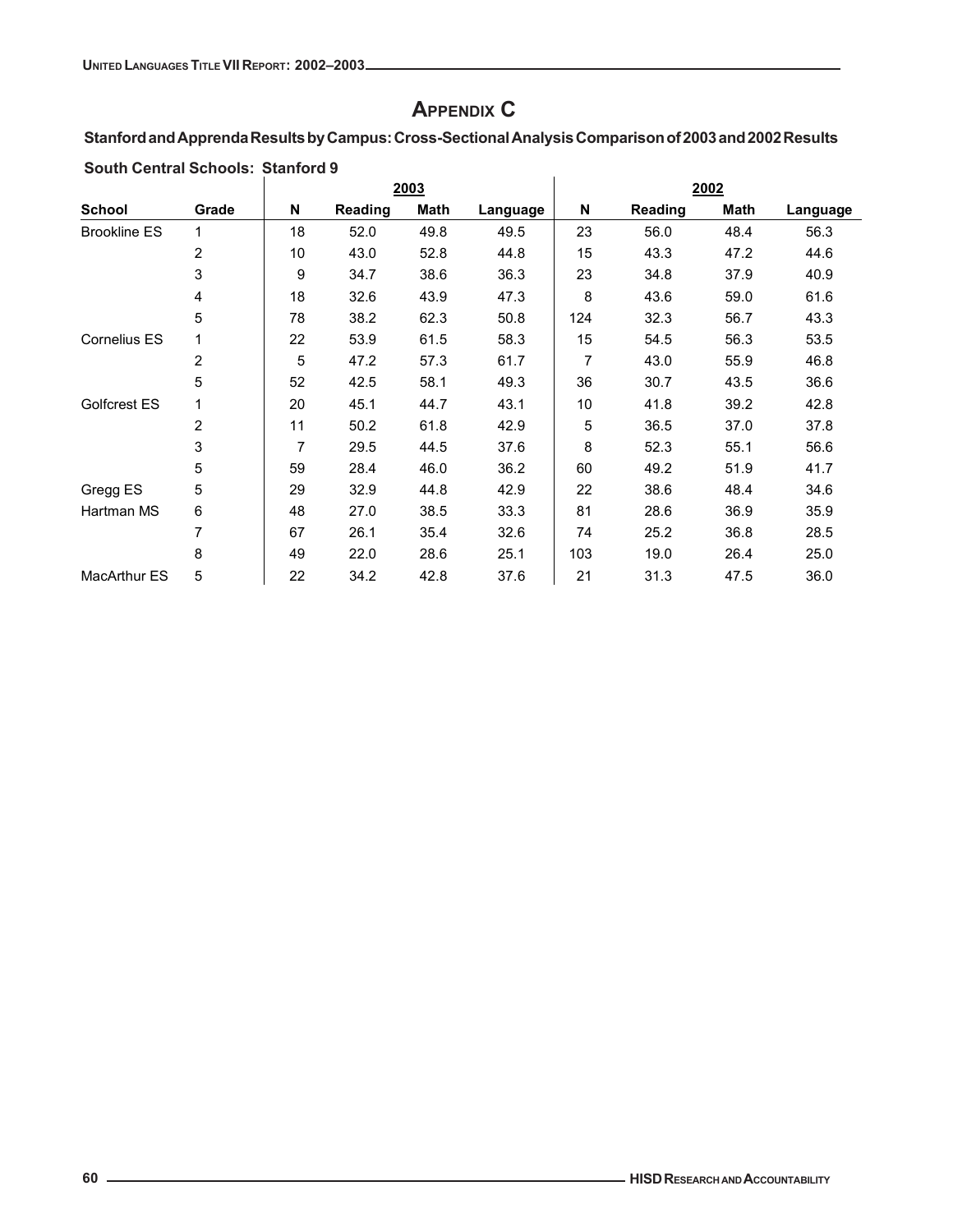# **APPENDIX C (CONT)**

|                   |                         |    |         | 2003        |          |     | 2002    |             |          |  |
|-------------------|-------------------------|----|---------|-------------|----------|-----|---------|-------------|----------|--|
| <b>School</b>     | Grade                   | N  | Reading | <b>Math</b> | Language | N   | Reading | <b>Math</b> | Language |  |
| <b>Belfort ES</b> | 5                       | 61 | 27.1    | 47.8        | 40.7     | 22  | 34.2    | 55.7        | 45.9     |  |
| Bonner ES         | 1                       | 12 | 51.9    | 51.8        | 45.4     | 19  | 59.6    | 48.5        | 49.5     |  |
|                   | $\overline{2}$          | 16 | 52.1    | 53.5        | 39.5     | 9   | 46.1    | 54.9        | 37.0     |  |
|                   | 3                       | 8  | 39.4    | 52.2        | 47.6     | 15  | 48.4    | 54.8        | 54.3     |  |
|                   | 4                       | 11 | 37.0    | 46.7        | 45.9     | 47  | 39.0    | 52.9        | 51.8     |  |
|                   | 5                       | 47 | 26.7    | 44.5        | 37.1     | 51  | 31.3    | 49.3        | 40.0     |  |
| Crespo ES         | $\mathbf{1}$            | 7  | 59.9    | 52.9        | 50.7     | 6   | 43.8    | 42.9        | 49.7     |  |
|                   | $\overline{c}$          | 6  | 43.6    | 44.1        | 35.4     | 16  | 33.8    | 31.4        | 30.3     |  |
|                   | 3                       | 12 | 40.1    | 46.6        | 40.3     | 13  | 31.8    | 40.5        | 41.4     |  |
|                   | 4                       | 14 | 39.2    | 48.2        | 47.4     | 27  | 46.2    | 59.9        | 57.8     |  |
|                   | 5                       | 60 | 30.0    | 43.6        | 37.0     | 23  | 32.5    | 53.6        | 46.0     |  |
| Davila ES         | 4                       | 32 | 43.8    | 54.5        | 54.5     | 31  | 44.5    | 60.3        | 56.1     |  |
|                   | 5                       | 28 | 27.7    | 42.3        | 34.1     | 27  | 25.1    | 48.2        | 35.7     |  |
| Harris, J. R. ES  | $\overline{2}$          | 7  | 41.2    | 52.5        | 35.4     | 9   | 27.1    | 27.6        | 17.0     |  |
|                   | 5                       | 14 | 17.1    | 43.6        | 35.3     | 21  | 26.8    | 50.5        | 41.1     |  |
| <b>Rucker ES</b>  | 1                       | 5  | 45.4    | 27.9        | 32.0     | 12  | 52.9    | 36.6        | 42.9     |  |
|                   | $\overline{\mathbf{c}}$ | 11 | 46.4    | 41.6        | 32.8     | 6   | 31.3    | 15.9        | 24.3     |  |
|                   | 3                       | 7  | 32.0    | 33.0        | 25.1     | 10  | 34.3    | 40.0        | 34.2     |  |
|                   | 4                       | 28 | 39.6    | 46.3        | 51.5     | 54  | 40.3    | 47.3        | 49.2     |  |
|                   | 5                       | 45 | 23.4    | 36.1        | 32.6     | 9   | 17.3    | 43.9        | 34.6     |  |
| Southmayd ES      | 5                       | 7  | 37.9    | 46.0        | 39.0     | 18  | 38.2    | 54.4        | 50.4     |  |
| Stevenson MS      | 6                       | 68 | 28.0    | 37.2        | 31.1     | 145 | 25.1    | 37.8        | 33.0     |  |
|                   | 7                       | 50 | 17.2    | 33.5        | 23.4     | 122 | 17.2    | 32.9        | 24.2     |  |
|                   | 8                       | 59 | 17.5    | 26.6        | 20.8     | 103 | 16.0    | 24.5        | 23.5     |  |

#### **Southeast Schools: Stanford 9**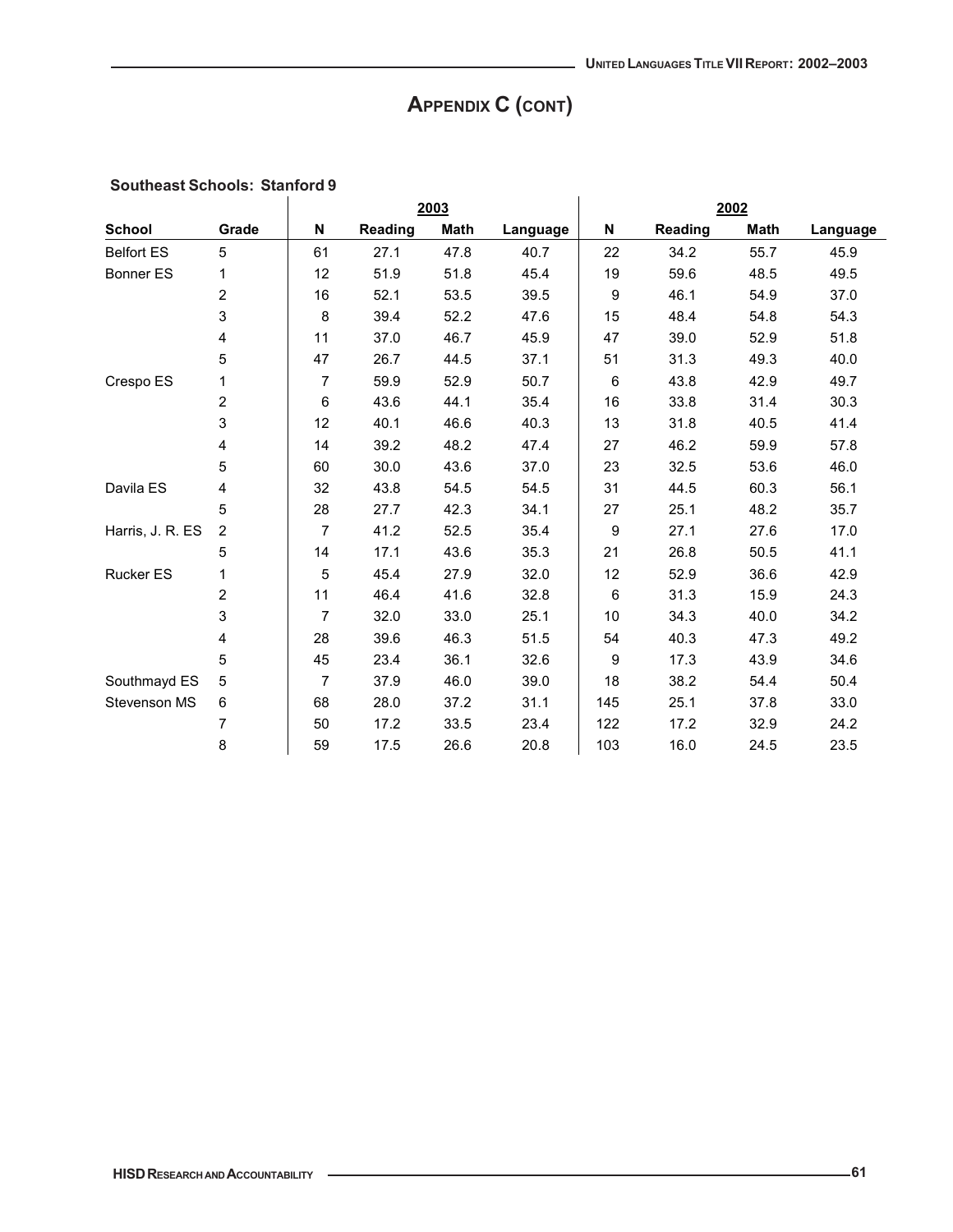# **APPENDIX C (CONT)**

## **South Central Schools: Aprenda**

|                     |                |     |                | 2003        |          |     |                | 2002        |          |  |  |
|---------------------|----------------|-----|----------------|-------------|----------|-----|----------------|-------------|----------|--|--|
| <b>School</b>       | Grade          | N   | <b>Reading</b> | <b>Math</b> | Language | N   | <b>Reading</b> | <b>Math</b> | Language |  |  |
| <b>Brookline ES</b> | $\mathbf{1}$   | 116 | 73.3           | 58.5        | 62.7     | 135 | 59.6           | 56.7        | 64.7     |  |  |
|                     | $\overline{c}$ | 92  | 57.8           | 59.1        | 56.9     | 134 | 54.2           | 53.4        | 52.9     |  |  |
|                     | 3              | 100 | 54.9           | 46.4        | 49.0     | 147 | 55.3           | 55.2        | 48.0     |  |  |
|                     | 4              | 91  | 57.9           | 60.1        | 55.1     | 117 | 57.8           | 57.7        | 59.5     |  |  |
| <b>Cornelius ES</b> | 1              | 53  | 64.5           | 57.7        | 67.1     | 58  | 57.3           | 50.7        | 59.6     |  |  |
|                     | 2              | 44  | 63.0           | 69.1        | 66.8     | 60  | 59.0           | 60.3        | 65.6     |  |  |
|                     | 3              | 40  | 64.7           | 61.9        | 55.7     | 62  | 62.1           | 66.3        | 54.9     |  |  |
|                     | 4              | 49  | 55.0           | 63.7        | 62.6     | 69  | 55.5           | 58.3        | 59.3     |  |  |
| Golfcrest ES        | 1              | 81  | 52.0           | 45.3        | 50.1     | 82  | 56.4           | 47.5        | 50.2     |  |  |
|                     | $\overline{2}$ | 81  | 53.3           | 52.6        | 48.5     | 92  | 63.4           | 57.7        | 57.6     |  |  |
|                     | 3              | 87  | 54.6           | 52.9        | 51.5     | 89  | 56.5           | 55.3        | 49.3     |  |  |
|                     | 4              | 84  | 58.8           | 56.7        | 56.8     | 83  | 50.5           | 52.0        | 55.9     |  |  |
| Gregg ES            | 1              | 35  | 68.3           | 55.4        | 61.0     | 43  | 62.6           | 49.0        | 55.8     |  |  |
|                     | $\overline{2}$ | 33  | 62.8           | 66.5        | 61.8     | 36  | 64.7           | 79.8        | 70.3     |  |  |
|                     | 3              | 35  | 65.9           | 51.1        | 46.8     | 56  | 59.9           | 56.0        | 46.1     |  |  |
|                     | 4              | 41  | 55.1           | 54.0        | 49.0     | 42  | 78.5           | 70.0        | 64.8     |  |  |
| Hartman MS          | 6              | 22  | 62.5           | 42.6        | 44.3     | 24  | 57.0           | 41.9        | 40.5     |  |  |
|                     | $\overline{7}$ | 11  | 53.1           | 33.4        | 39.6     | 10  | 43.2           | 33.3        | 32.0     |  |  |
|                     | 8              | 8   | 34.0           | 18.4        | 22.2     | 11  | 46.8           | 39.4        | 34.4     |  |  |
| <b>MacArthur ES</b> | 1              | 20  | 47.0           | 36.9        | 43.2     | 29  | 24.7           | 23.3        | 31.4     |  |  |
|                     | 2              | 22  | 45.9           | 50.5        | 42.5     | 27  | 37.9           | 35.2        | 34.4     |  |  |
|                     | 3              | 29  | 49.7           | 42.0        | 49.9     | 22  | 44.0           | 49.1        | 53.6     |  |  |
|                     | 4              | 21  | 53.4           | 42.2        | 53.3     | 25  | 55.2           | 46.8        | 54.0     |  |  |
| Peck ES             | 1              | 14  | 49.3           | 56.7        | 53.4     | 11  | 57.5           | 49.7        | 53.5     |  |  |
|                     | $\overline{2}$ | 12  | 51.8           | 48.3        | 43.5     | 8   | 49.7           | 59.3        | 44.5     |  |  |
|                     | 3              | 11  | 67.6           | 56.7        | 56.7     | 13  | 59.0           | 55.7        | 49.0     |  |  |